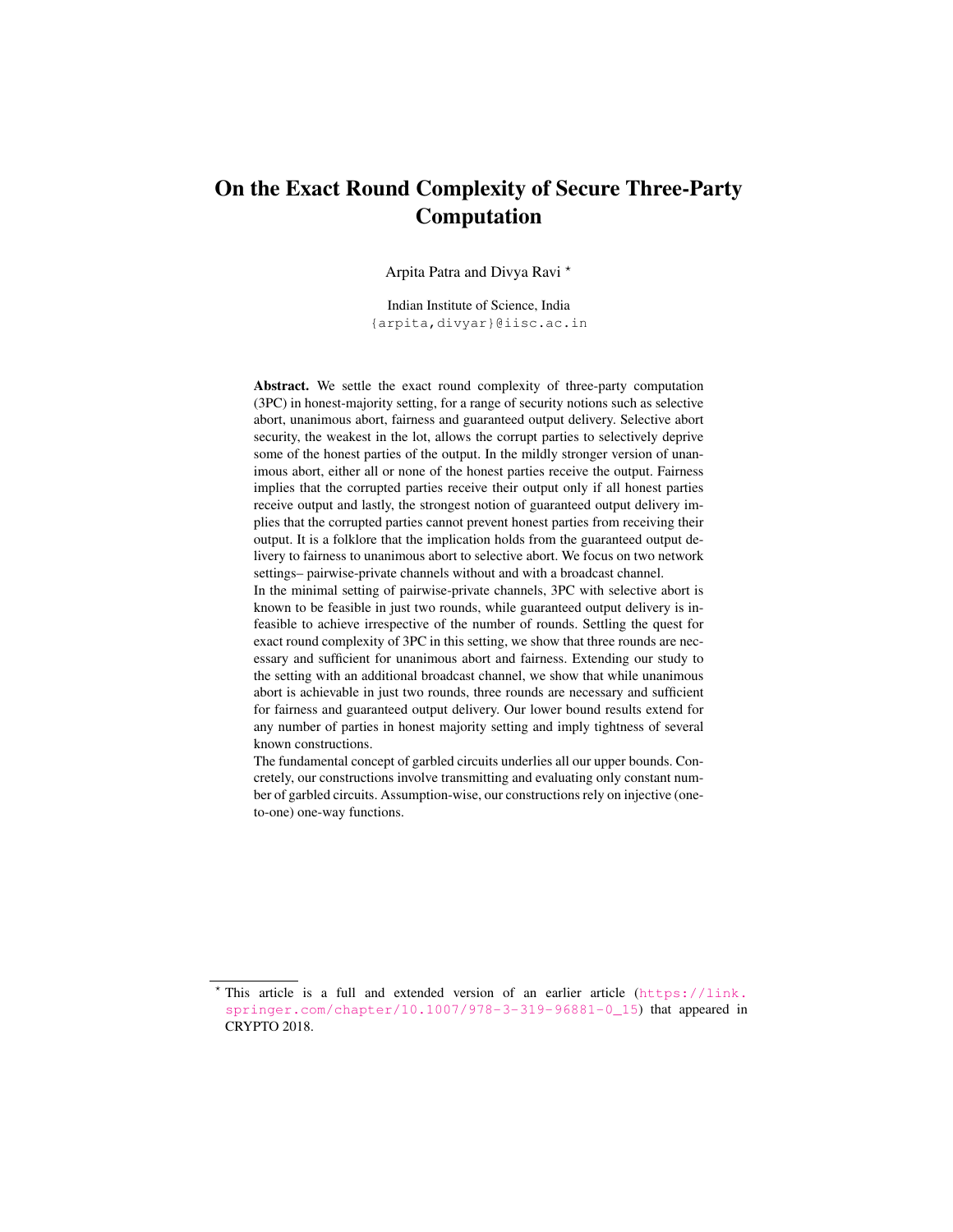# Table of Contents

|              | On the Exact Round Complexity of Secure Three-Party Computation | 1  |  |  |  |  |
|--------------|-----------------------------------------------------------------|----|--|--|--|--|
|              | Arpita Patra, Divya Ravi                                        |    |  |  |  |  |
| 1            |                                                                 |    |  |  |  |  |
|              | 1.1                                                             | 5  |  |  |  |  |
|              | 1.2                                                             | 7  |  |  |  |  |
|              | 1.3                                                             | 11 |  |  |  |  |
| 2            |                                                                 | 11 |  |  |  |  |
|              | 2.1                                                             | 11 |  |  |  |  |
|              | 2.2                                                             | 12 |  |  |  |  |
| 3            |                                                                 | 13 |  |  |  |  |
|              | 3.1                                                             | 14 |  |  |  |  |
|              | 3.2                                                             | 15 |  |  |  |  |
|              | 3.3                                                             | 17 |  |  |  |  |
| 4            |                                                                 | 25 |  |  |  |  |
|              | 4.1                                                             | 26 |  |  |  |  |
|              | 4.2                                                             | 29 |  |  |  |  |
| 5            | 3-round 3PC with Guaranteed Output Delivery                     | 31 |  |  |  |  |
|              | 5.1                                                             | 32 |  |  |  |  |
|              | 5.2                                                             | 33 |  |  |  |  |
| 6            |                                                                 | 37 |  |  |  |  |
|              | 6.1                                                             | 37 |  |  |  |  |
|              | 6.2<br>The Impossibility of 2-round 3PC with Unanimous Abort    | 40 |  |  |  |  |
| 7            |                                                                 | 43 |  |  |  |  |
|              | <b>Appendices</b>                                               |    |  |  |  |  |
| $\mathbf{A}$ |                                                                 | 48 |  |  |  |  |
|              | A.1                                                             | 48 |  |  |  |  |
|              | Non-Interactive Commitment Schemes (NICOM)<br>A.2               | 48 |  |  |  |  |
|              | Equivocal Non-interactive Commitment Schemes (eNICOM)<br>A.3    | 49 |  |  |  |  |
|              | Symmetric-Key Encryption with Special Correctness<br>A.4        | 50 |  |  |  |  |
| B            |                                                                 | 50 |  |  |  |  |
| $\mathbf C$  |                                                                 | 52 |  |  |  |  |
| D            |                                                                 | 53 |  |  |  |  |
|              | D.1                                                             | 53 |  |  |  |  |
|              | D.2                                                             | 53 |  |  |  |  |
| Е            |                                                                 | 61 |  |  |  |  |
| F            | 65                                                              |    |  |  |  |  |
| G            | Authenticated Conditional Disclosure of Secret                  | 69 |  |  |  |  |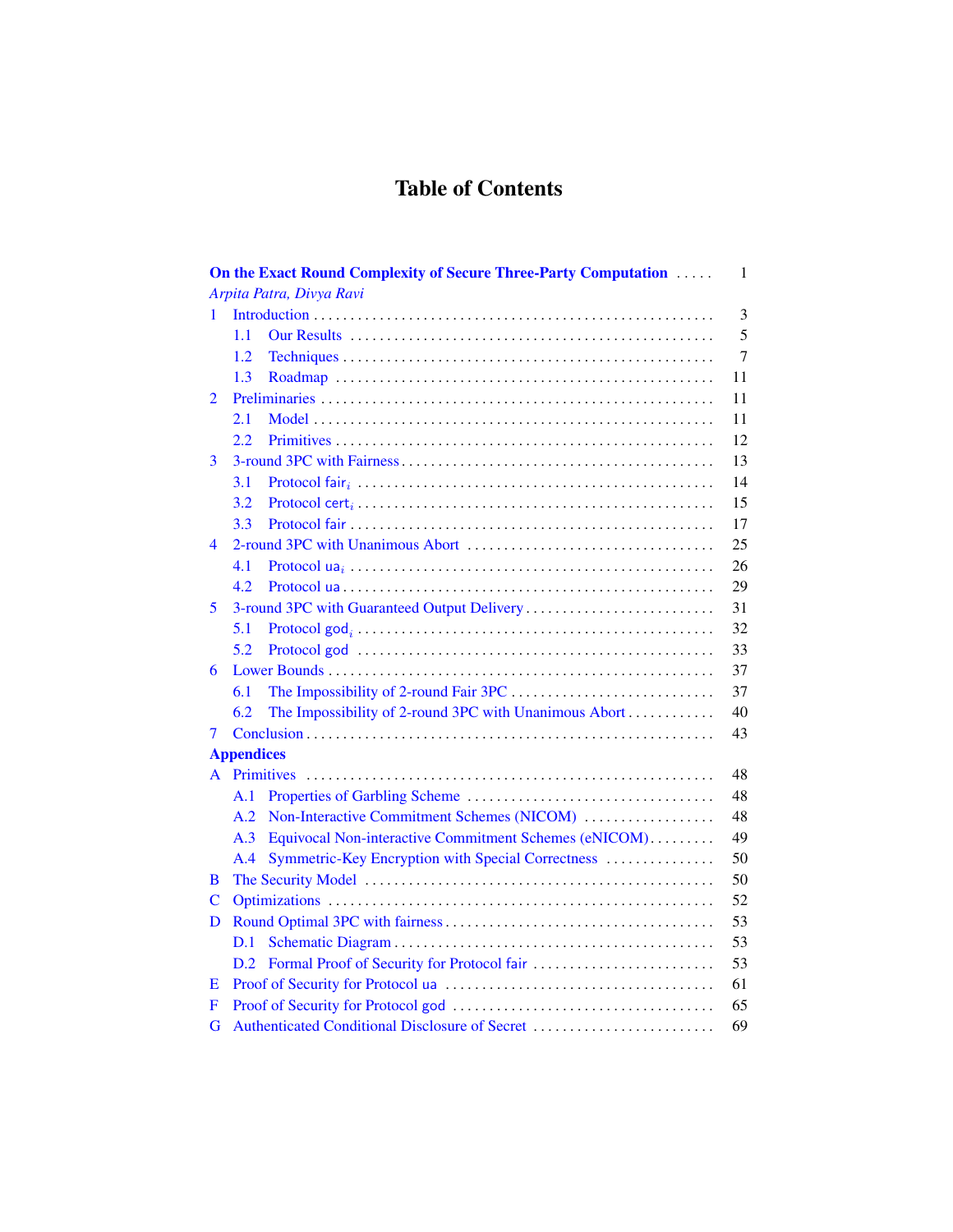## <span id="page-2-0"></span>1 Introduction

In secure multi-party computation (MPC) [\[GMW87,](#page-44-0) [CDG87,](#page-44-1) [Yao82\]](#page-46-0), n parties wish to jointly perform a computation on their private inputs in a secure way, so that no adversary  $A$  actively corrupting a coalition of t parties can learn more information than their outputs (*privacy*), nor can they affect the outputs of the computation other than by choosing their own inputs (*correctness*). MPC has been a subject of extensive research and has traditionally been divided into two classes: MPC with dishonest majority [\[GMW87,](#page-44-0) [DO10,](#page-44-2) [BDOZ11,](#page-43-0) [DPSZ12,](#page-44-3) [GGHR14,](#page-44-4) [BHP17,](#page-43-1) [ACJ17\]](#page-43-2) and MPC with honest majority [\[BGW88,](#page-43-3) [CCD88,](#page-43-4) [RB89,](#page-46-1) [BMR90,](#page-43-5) [Bea91,](#page-43-6) [DN07,](#page-44-5) [BFO12,](#page-43-7) [BH06,](#page-43-8) [CDD](#page-43-9)+99]. While the special case of MPC with dishonest majority, namely the two-party computation (2PC) has been at the focus of numerous works [\[Yao82,](#page-46-0) [IPS08,](#page-45-0) [Lin13,](#page-45-1) [SS13,](#page-46-2)  $HKK<sup>+</sup>14$  $HKK<sup>+</sup>14$ , [AMPR14,](#page-43-10) [RR16,](#page-46-3) [MR17\]](#page-45-3), the same is not quite true for the special case of MPC protocols with honest majority.

The three-party computation (3PC) and MPC with small number of parties maintaining an honest majority make a fascinating area of research due to myriad reasons as highlighted below. First, they present useful use-cases in practice, as it seems that the most likely scenarios for secure MPC in practice would involve a small number of parties. In fact, the first large scale implementation of secure MPC, namely the Danish sugar beet auction  $[BCD^+09]$  $[BCD^+09]$  was designed for the three-party setting. Several other applications solved via 3PC include statistical data analysis [\[BTW12\]](#page-43-12), email-filtering [\[LADM14\]](#page-45-4), financial data analysis [\[BTW12\]](#page-43-12) and distributed credential encryption service [\[MRZ15\]](#page-46-4). The practical efficiency of 3PC has thus got considerable emphasis in the past and some of them have evolved to technologies  $[Gei07, BLW08, LDDA12, LADM14, CMF<sup>+</sup>14, FLNW17, AFL<sup>+</sup>16]$  $[Gei07, BLW08, LDDA12, LADM14, CMF<sup>+</sup>14, FLNW17, AFL<sup>+</sup>16]$  $[Gei07, BLW08, LDDA12, LADM14, CMF<sup>+</sup>14, FLNW17, AFL<sup>+</sup>16]$  $[Gei07, BLW08, LDDA12, LADM14, CMF<sup>+</sup>14, FLNW17, AFL<sup>+</sup>16]$  $[Gei07, BLW08, LDDA12, LADM14, CMF<sup>+</sup>14, FLNW17, AFL<sup>+</sup>16]$  $[Gei07, BLW08, LDDA12, LADM14, CMF<sup>+</sup>14, FLNW17, AFL<sup>+</sup>16]$  $[Gei07, BLW08, LDDA12, LADM14, CMF<sup>+</sup>14, FLNW17, AFL<sup>+</sup>16]$  $[Gei07, BLW08, LDDA12, LADM14, CMF<sup>+</sup>14, FLNW17, AFL<sup>+</sup>16]$  $[Gei07, BLW08, LDDA12, LADM14, CMF<sup>+</sup>14, FLNW17, AFL<sup>+</sup>16]$  $[Gei07, BLW08, LDDA12, LADM14, CMF<sup>+</sup>14, FLNW17, AFL<sup>+</sup>16]$  $[Gei07, BLW08, LDDA12, LADM14, CMF<sup>+</sup>14, FLNW17, AFL<sup>+</sup>16]$  $[Gei07, BLW08, LDDA12, LADM14, CMF<sup>+</sup>14, FLNW17, AFL<sup>+</sup>16]$  $[Gei07, BLW08, LDDA12, LADM14, CMF<sup>+</sup>14, FLNW17, AFL<sup>+</sup>16]$  $[Gei07, BLW08, LDDA12, LADM14, CMF<sup>+</sup>14, FLNW17, AFL<sup>+</sup>16]$ . Second, in practical deployments of secure computation between multiple servers that may involve long-term sensitive information, three or more servers are preferred as opposed to two. This enables recovery from faults in case one of the servers malfunctions. Third and importantly, practical applications usually demand strong security goals such as fairness (corrupted parties receive their output only if all honest parties receive output) and guaranteed output delivery (corrupted parties cannot prevent honest parties from receiving their output) which are feasible *only* in honest majority setting [\[Cle86\]](#page-44-9). Fourth and interestingly, there are evidences galore that having to handle a single corrupt party can be leveraged conveniently and taken advantage of to circumvent known lower bounds and impossibility results. A lower bound of three rounds has been proven in [\[GIKR02\]](#page-44-10) for *fair* MPC with  $t > 2$  and arbitrary number of parties, even in the presence of broadcast channels. [\[IKKP15\]](#page-45-6) circumvents the lower bound by presenting a *two-round* 4PC protocol tolerating a *single* corrupt party that provides guaranteed output delivery without even requiring a broadcast channel. Verifiable secret sharing (VSS) which serves as an important tool in constructing MPC protocols are known to be impossible with  $t > 2$  with one round in the sharing phase irrespective of the computational power of the adversary [\[GIKR01,](#page-44-11) [PCRR09,](#page-46-5) [BKP11\]](#page-43-15). Interestingly enough, a perfect VSS with  $(n = 5, t = 1)$  [\[GIKR01\]](#page-44-11), statistical VSS with  $(n = 4, t = 1)$  [\[PCRR09,](#page-46-5) [IKKP15\]](#page-45-6) and cryptographic VSS with  $(n = 4, t = 1)$  [\[BKP11\]](#page-43-15) are shown to be achievable with one round in the sharing phase.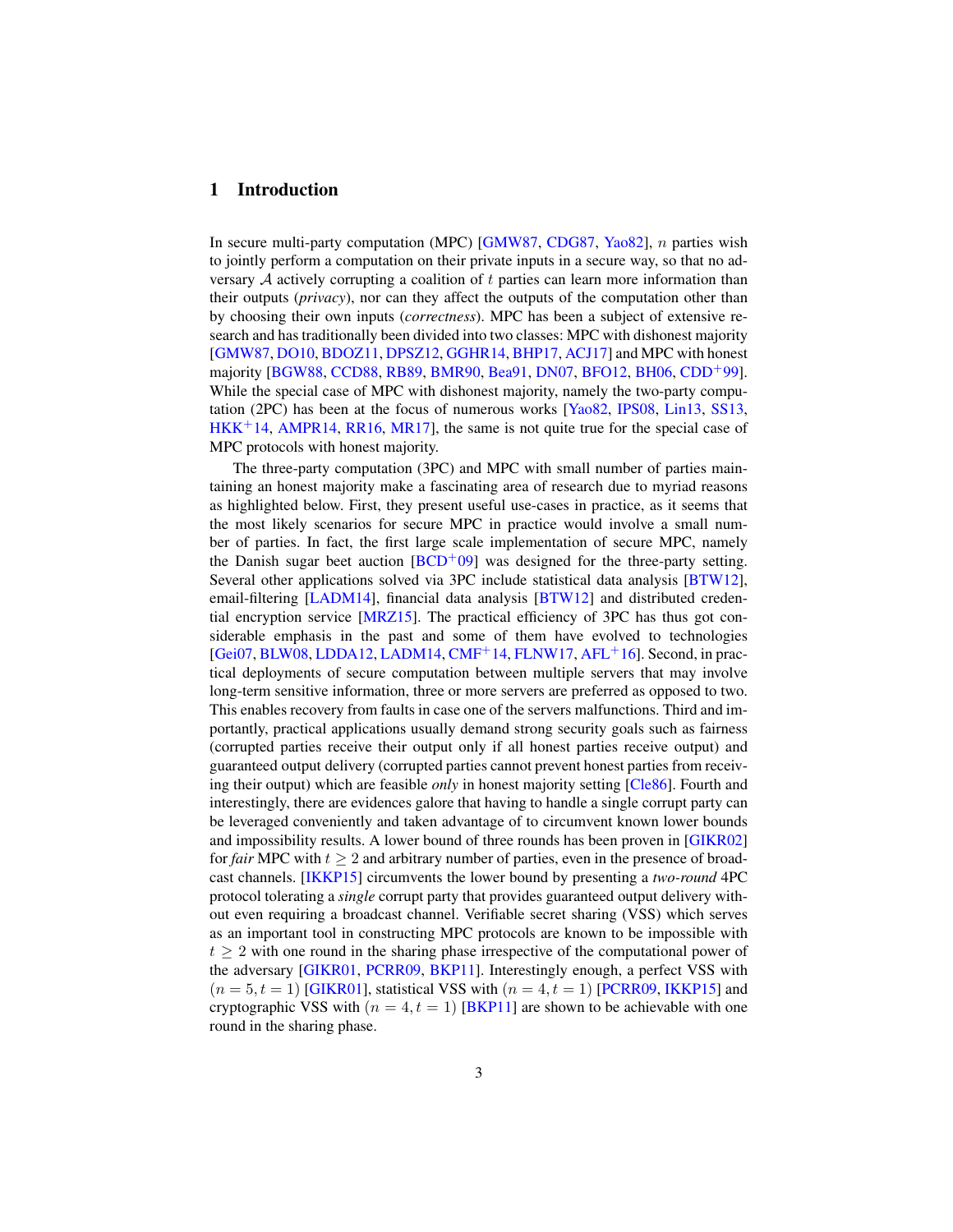The world of MPC for small population in honest majority setting witnesses a few more interesting phenomena. Assumption-wise, MPC with 3, 4 and 5 parties can be built from just One-way functions (OWF) or injective one-way functions/permutations [\[IKKP15,](#page-45-6) [MRZ15,](#page-46-4) [CGMV17\]](#page-44-12), shunning public-key primitives such as Oblivious Transfer (OT) entirely, which is the primary building block in the 2-party setting. Last but not the least, the known constructions for small population in the honest majority setting perform arguably better than the constructions with two parties while offering the same level of security. For instance, 3PC with honest majority [\[IKKP15,](#page-45-6) [MRZ15\]](#page-46-4) allows to circumvent certain inherent challenges in malicious 2PC such as enforcing correctness of garbling which incurs additional communication. The exact round complexity is yet another measure that sets apart the protocols with three parties over the ones with two parties. For instance, 3PC protocol is achievable just in two rounds with the minimal network setting of pairwise-private channels [\[IKKP15\]](#page-45-6). The 2PC (and MPC with dishonest majority) protocols achieving the same level of security (with abort) necessarily require 4 rounds [\[KO04\]](#page-45-7) and have to resort to a common reference string (CRS) to shoot for the best possible round complexity of 2 [\[HLP11\]](#page-45-8).

With the impressive list of motivations that are interesting from both the theoretical and practical viewpoint, we explore 3PC in the honest majority setting tolerating a malicious adversary. In this work, we set our focus on the exact round complexity of 3PC. To set the stage for our contributions, we start with a set of relevant works below.

*Related Works.* Since round complexity is considered an important measure of efficiency of MPC protocols, there is a rich body of work studying the round complexity of secure 2PC and MPC protocols under various adversarial settings and computational models. We highlight some of them below. Firstly, it is known that two rounds of interaction are essential for realizing an MPC protocol irrespective of the setting. This is because in a 1-round protocol, a corrupted party could repeatedly evaluate the "residual function" with the inputs of the honest parties fixed on many different inputs of its own (referred as "residual function" attack) [\[HLP11\]](#page-45-8). In the plain model, any actively secure 2PC is known to require 5 rounds in non-simultaneous message model [\[KO04\]](#page-45-7) (under black-box simulation). The bound can be improved to 4 even in the dishonest majority setting [\[GMPP16\]](#page-44-13) in simultaneous message model and tight upper bounds are presented in [\[BHP17,](#page-43-1) [ACJ17,](#page-43-2) [HHPV17\]](#page-45-9). With a common reference string (CRS), the lower bound can be further improved to 2 rounds [\[HLP11\]](#page-45-8). Tight upper bounds are shown in [\[GGHR14\]](#page-44-4) under indistinguishability obfuscation (assumption weakened to witness encryption by  $[GLS15]$ , and in  $[MW16]$  under a variant of Fully Homomorphic Encryption (FHE) and Non-interactive Zero-knowledge (NIZK).

In the honest majority setting which is shown to be necessary [\[Cle86\]](#page-44-9) and sufficient [\[BGW88,](#page-43-3) [CCD88,](#page-43-4) [CL14\]](#page-44-15) for the feasibility of protocols with fairness and guaranteed output delivery, the study on round complexity has seen the following interesting results. Three is shown to be the lower bound for fair protocols in the broadcast-only model (no private channels), surprisingly even with access to a CRS [\[GLS15\]](#page-44-14). Several matching upper bounds can be found in [\[GLS15,](#page-44-14) [ACGJ18,](#page-43-16) [BJMS18\]](#page-43-17) relying on tools such as Zaps, multi-key FHE, dense crypto-systems. The protocol of [\[GLS15\]](#page-44-14) can be collapsed to two rounds given access to PKI where the infrastructure carries the public keys corresponding to the multi-key FHE they use.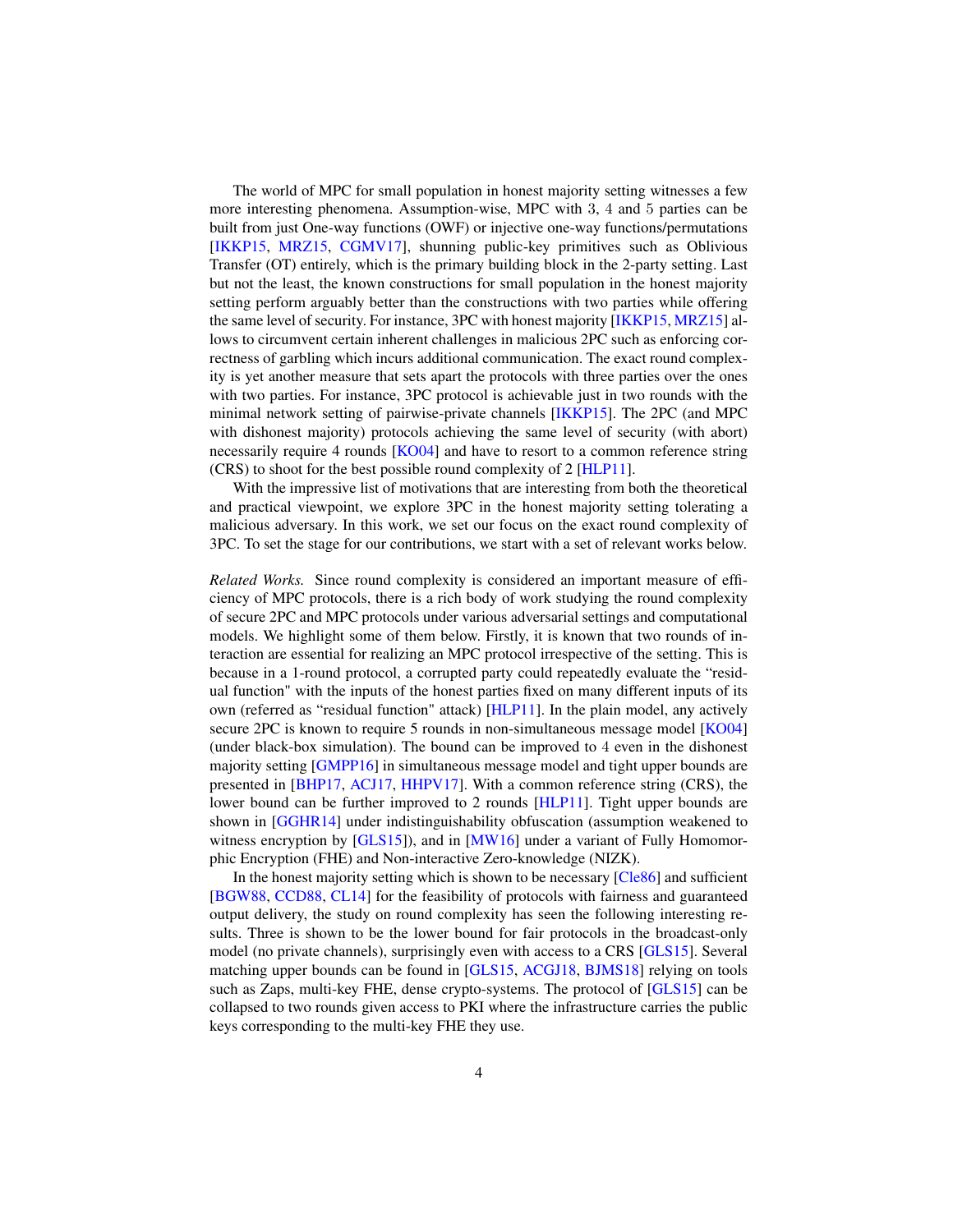In the plain model, three rounds are shown to be necessary for MPC with fairness and  $t \geq 2$ , even in the presence of a broadcast channel and arbitrary number of parties [\[GIKR02\]](#page-44-10). In an interesting work, [\[IKKP15\]](#page-45-6) circumvents the above result by considering 4PC with *one* corruption. The protocol provides guaranteed output delivery, yet does not use a broadcast channel. In the same setting (plain model and no broadcast), [\[IKKP15\]](#page-45-6) presents a 2-round 3PC protocol tolerating single corruption; whose communication and computation efficiency was improved by the 3-round protocol of [\[MRZ15\]](#page-46-4). Both these protocols achieve a weaker notion of security known as security with selective abort. Selective abort security [\[IKP10\]](#page-45-10) (referred as 'security with abort and no fairness' in [\[GL02\]](#page-44-16)) allows the corrupt parties to selectively deprive some of the honest parties of the output. In the mildly stronger version of unanimous abort (referred as 'security with unanimous abort and no fairness' in [\[GL02\]](#page-44-16)), either all or none of the honest parties receive the output. An easy observation concludes that the 3PC of [\[MRZ15\]](#page-46-4) achieves unanimous abort, when its third round message is broadcasted, albeit for functions giving the same output to all. The works relevant to honest majority setting are listed below.

3PC has been studied in different settings as well. High-throughput MPC with nonconstant round complexity are studied in  $[FLNW17, AFL<sup>+</sup>16]$  $[FLNW17, AFL<sup>+</sup>16]$  $[FLNW17, AFL<sup>+</sup>16]$  $[FLNW17, AFL<sup>+</sup>16]$ .  $[CKMZ14]$  studies 3PC with dishonest majority. Recently, [\[CGMV17\]](#page-44-12) presents a practically efficient 5-party MPC protocol in honest majority setting, going beyond 3-party case, relying on distributed garbling technique based on [\[BMR90\]](#page-43-5).

| Ref.                         | Setting                       |          | Round Network Setting / Assumption                                                        | Security                               | <b>Comments</b> |
|------------------------------|-------------------------------|----------|-------------------------------------------------------------------------------------------|----------------------------------------|-----------------|
| $[A J L^+ 12]   t < n/2$     |                               | $\geq 5$ | private channel, Broadcast / CRS, FHE, NIZK                                               | fairness                               | upper bound     |
| [GLS15] $ t  < n/2$          |                               | 3        | broadcast-only / CRS, FHE                                                                 | guaranteed output delivery upper bound |                 |
| [GLS15] $ t  < n/2$          |                               | 2        | broadcast-only / CRS, PKI, FHE                                                            | guaranteed output delivery upper bound |                 |
| [BJMS18] $ t  < n/2$         |                               | 3        | broadcast-only / Zaps, FHE, Dense Crypto-systems   guaranteed output delivery upper bound |                                        |                 |
| $\text{[ACGJ18]}  t \lt n/2$ |                               |          | broadcast-only / Zaps, public-key encryption                                              | guaranteed output delivery upper bound |                 |
|                              | [IKP10] $ n=5, t=1 2$         |          | private channel / OWF                                                                     | guaranteed output delivery upper bound |                 |
|                              | $[IKKP15]   n = 3, t = 1   2$ |          | private channel / OWF                                                                     | selective abort                        | upper bound     |
|                              | $[IKKP15]   n = 4, t = 1   2$ |          | private channel / (injective) OWF                                                         | guaranteed output delivery upper bound |                 |
|                              | [MRZ15] $ n=3, t=1 3$         |          | private channel, Broadcast / PRG                                                          | unanimous abort                        | upper bound     |
| [GLS15] $ t  < n/2$          |                               |          | broadcast-only / CRS                                                                      | fairness                               | lower bound     |
| [GIKR02] $ n; t > 1$         |                               |          | private channel, Broadcast                                                                | fairness                               | lower bound     |

#### <span id="page-4-0"></span>1.1 Our Results

In this paper, we set our focus on the exact round complexity of 3PC protocols with one active corruption achieving a range of security notions, namely selective abort, unanimous abort, fairness and guaranteed output delivery in a setting with pair-wise private channels and without or with a broadcast channel (and no additional setup). In the minimal setting of pair-wise private channels, it is known that 3PC with selective abort is feasible in just two rounds [\[IKKP15\]](#page-45-6), while guaranteed output delivery is infeasible to achieve irrespective of the number of rounds [\[CHOR16\]](#page-44-18). No bound on round complexity is known for unanimous abort or fairness. In the setting with a broadcast channel, the result of [\[MRZ15\]](#page-46-4) implies 3-round 3PC with unanimous abort. Neither the round optimality of the [\[MRZ15\]](#page-46-4) construction, nor any bound on round complexity is known for protocols with fairness and guaranteed output delivery.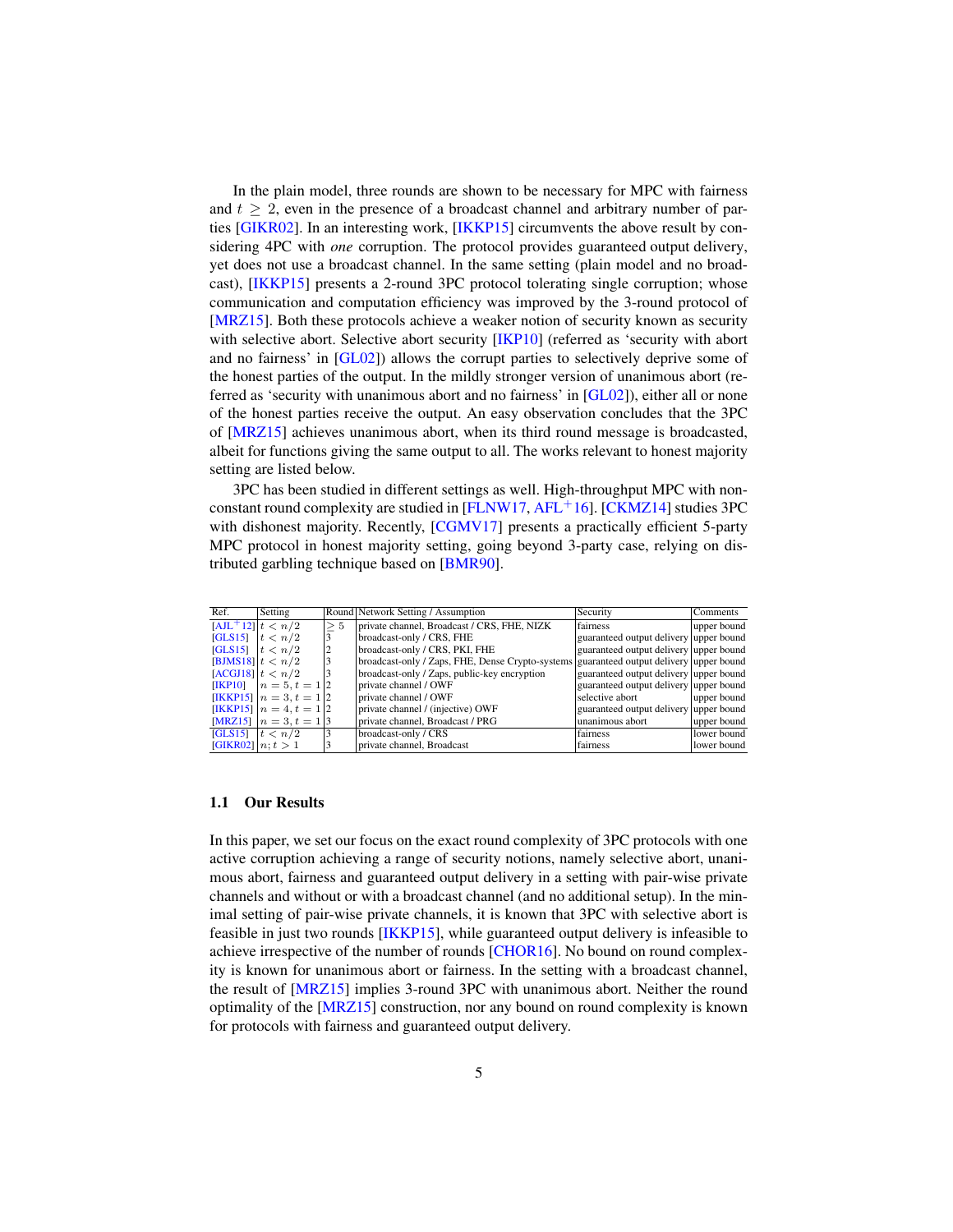This work settles all the above questions via two lower bound results and three upper bounds. Both our lower-bounds extend for general  $n$  and  $t$  with strict honest majority i.e.  $n/3 \le t < n/2$ . They imply tightness of several known constructions of [\[IKKP15\]](#page-45-6) and complement the lower bound of [\[GIKR02\]](#page-44-10) which holds for only  $t > 1$ . Our upper bounds are from injective (one-to-one) one-way functions. The fundamental concept of garbled circuits (GC) contributes as their key basis, following several prior works in this domain [\[CKMZ14,](#page-44-17) [IKKP15,](#page-45-6) [MRZ15\]](#page-46-4). The techniques in our upper bounds do not seem to extend for  $t > 1$ , leaving open designing round-optimal protocols for the general case with various security notions. We now elaborate on the results below:

*Without Broadcast Channel.* In this paper, we show that three rounds are necessary to achieve 3PC with unanimous abort and fairness, in the absence of a broadcast channel. The sufficiency is proved via a 3-round fair protocol (which also achieves unanimous abort security). Our lower bound result immediately implies tightness of the 3PC protocol of [\[IKKP15\]](#page-45-6) achieving selective abort in two rounds, in terms of security achieved. This completely settles the questions on exact round complexity of 3PC in the minimal setting of pair-wise private channels. Our 3-round fair protocol uses a sub-protocol that is reminiscent of Conditional Disclosure of Secrets (CDS) [\[GIKM00\]](#page-44-19), with an additional property of authenticity that allows a recipient to detect the correct secret. Our implementation suggests a realisation of authenticated CDS from privacy-free GCs.

*With Broadcast Channel.* With access to a broadcast channel, we show that it takes just two rounds to get 3PC with unanimous abort, implying non-optimality of the 3-round construction of [\[MRZ15\]](#page-46-4). On the other hand, we show that three rounds are necessary to construct a 3PC protocol with fairness and guaranteed output delivery. The sufficiency for fairness already follows from our 3-round fair protocol without broadcast. The sufficiency for guaranteed output delivery is shown via yet another construction in the presence of broadcast. The lower bound result restricted for  $t = 1$  complements the lower bound of [\[GIKR02\]](#page-44-10) making three rounds necessary for MPC with fairness in the honest majority setting for all the values of  $t$ . The lower bound further implies that for two-round fair (or guaranteed output delivery) protocols with one corruption, the number of parties needs to be at least four, making the 4PC protocol of [\[IKKP15\]](#page-45-6) an optimal one. Notably, our result does not contradict with the two-round protocol of [\[GLS15\]](#page-44-14) that assumes PKI (where the infrastructure contains the public keys of a 'special' FHE), CRS and also broadcast channel.

The table below captures the complete picture of the round complexity of 3PC. The necessity of two rounds for any type of security follows from [\[HLP11\]](#page-45-8) via the 'residual attack'. Notably, broadcast facility only impacts the round complexity of unanimous abort and guaranteed output delivery, leaving the round complexity of selective abort and fairness unperturbed.

| Security                                           | Without          | References                  | With | References                                |
|----------------------------------------------------|------------------|-----------------------------|------|-------------------------------------------|
|                                                    | <b>Broadcast</b> | Necessity/Sufficiency       |      | Broadcast Necessity/Sufficiency           |
| Selective Abort                                    |                  | [HLP11]/[IKKP15]            |      | [HLP11] / [IKKP15]                        |
| Unanimous Abort                                    |                  | This paper / This paper   2 |      | $\left[\frac{HLP11}{I}\right]$ This paper |
| <b>Fairness</b>                                    |                  | This paper / This paper   3 |      | This paper / This paper                   |
| Guaranteed output delivery   Impossible   [CHOR16] |                  |                             |      | This paper / This paper                   |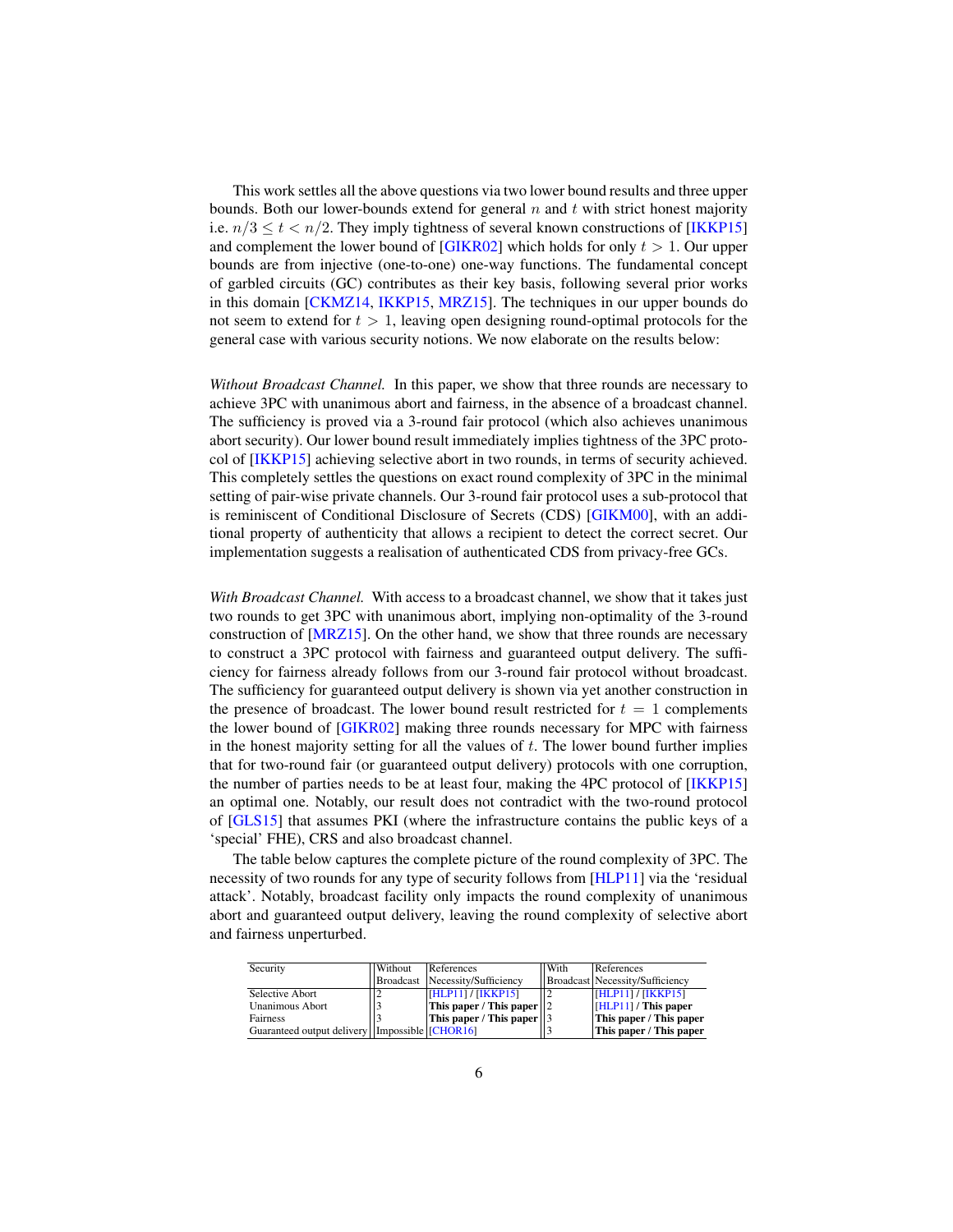#### <span id="page-6-0"></span>1.2 Techniques

*Lower Bounds.* We present two lower bounds– (a) three rounds are necessary for achieving fairness in the presence of pair-wise channels and a broadcast channel; (b) three rounds are necessary for achieving unanimous abort in the presence of just pairwise channels. The lower bounds are shown by taking a special 3-party function and by devising a sequence hybrid executions under different adversarial strategies, allowing to conclude any 3PC protocol computing the considered function cannot be simultaneously private and fair or secure with unanimous abort.

*Upper Bounds.* We present three upper bounds– (a) 3-round fair protocol; (b) 2-round protocol with unanimous abort and (c) 3-round protocol with guaranteed output delivery. The former in the presence of just pairwise channels, the latter two with an additional broadcast channel. The known generic transformations such as, unanimous abort to (identifiable) fairness  $[IKP^+16]$  $[IKP^+16]$  or identifiable fairness to guaranteed output delivery [\[CL14\]](#page-44-15), does not help in any of our constructions. For instance, any 3-round fair protocol without broadcast cannot take the former route as it is not round-preserving and unanimous abort in two rounds necessarily requires broadcast as shown in this work. A 3-round protocol with guaranteed output delivery cannot be constructed combining both the transformations due to inflation in round complexity.

Building on the protocol of [\[MRZ15\]](#page-46-4), the basic building block of our protocols needs two of the parties to enact the role of the garbler and the remaining party to carry out the responsibility of circuit evaluation. Constrained with just two or three rounds, our protocols are built from the parallel composition of three sub-protocols, each one with different party enacting the role of the evaluator (much like [\[IKKP15\]](#page-45-6)). Each sub-protocol consumes two rounds. Based on the security needed, the subprotocols deliver distinct flavours of security with 'identifiable abort'. For the fair and unanimous abort, the identifiability is in the form of conflict that is local (privately known) and public/global (known to all) respectively, while for the protocol with guaranteed output delivery, it is local identification of the corrupt. Achieving such identifiability in just two rounds (sometime without broadcast) is challenging in themselves. Pulling up the security guarantee of these subprotocols via entwining three executions to obtain the final goals of fairness, unanimous abort and guaranteed output delivery constitute yet another novelty of this work. Maintaining the input consistency across the three executions pose another challenge that are tackled via mix of novel techniques (that consume no additional cost in terms of communication) and existing tricks such as 'proof-of-cheating' or 'cheat-recovery' mechanism [\[Lin13,](#page-45-1) [CKMZ14\]](#page-44-17). The issue of input consistency does not appear in the construction of [\[MRZ15\]](#page-46-4) at all, as it does not deal with parallel composition. On the other hand, the generic input consistency technique adopted in [\[IKKP15\]](#page-45-6) can only (at the best) detect a conflict locally and cannot be extended to support the stronger form of identifiability that we need.

Below, we present the common issues faced and approach taken in all our protocols before turning towards the challenges and way-outs specific to our constructions. Two of the major efficiency bottlenecks of 2PC from garbled circuits, namely the need of multiple garbled circuits due to cut-and-choose approach and Oblivious Transfer (OT) for enabling the evaluator to receive its input in encoded form are bypassed in the 3PC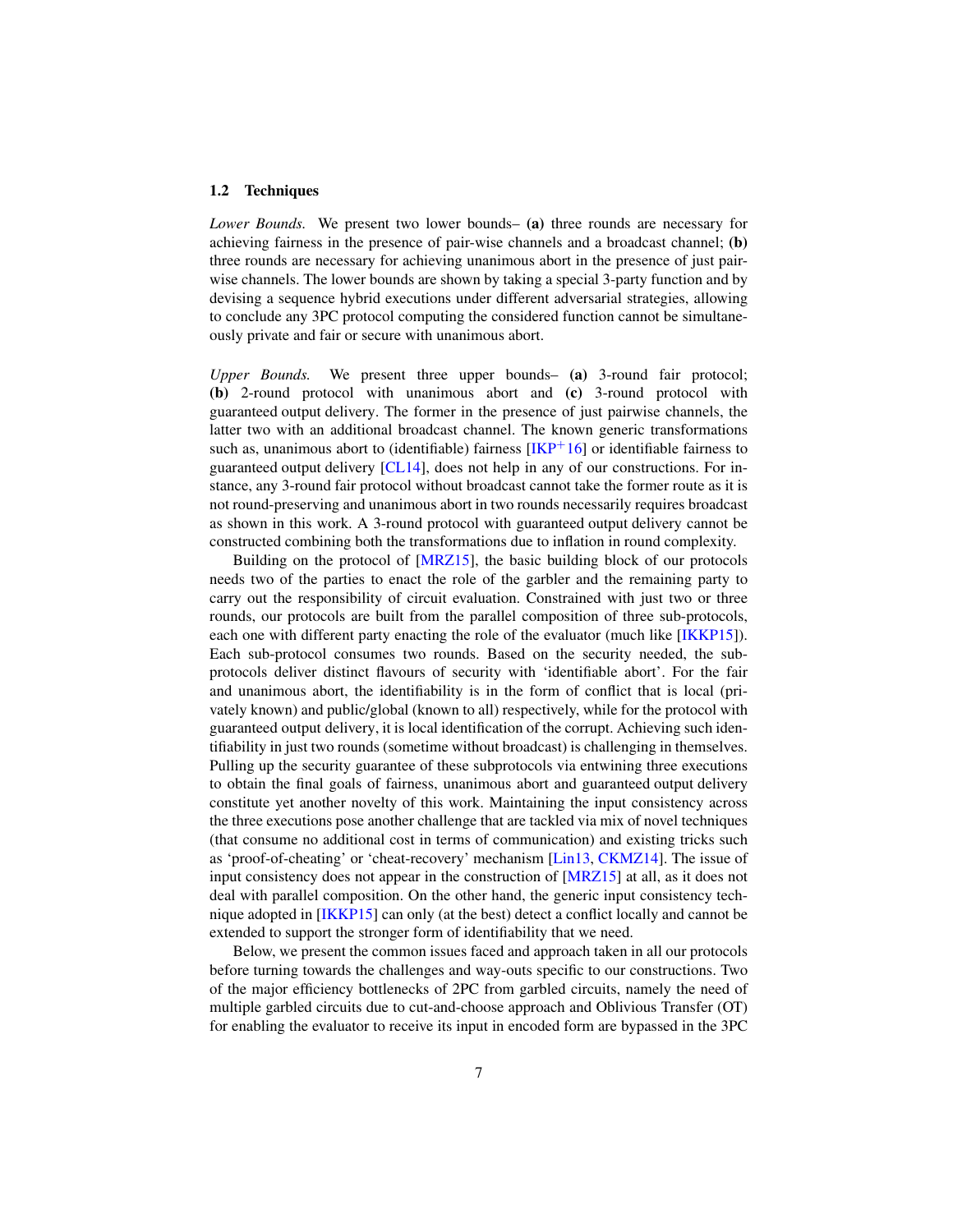scenario through two simple tricks [\[IKKP15,](#page-45-6) [MRZ15\]](#page-46-4). First, the garblers use common randomness to construct the same garbled circuit individually. A simple comparison of the GCs received from the two garblers allows to conclude the correctness of the GC. Since at most one party can be corrupt, if the received GCs match, then its correctness can be concluded. Second, the evaluator shares its input additively among the garblers at the onset of the protocol, reducing the problem to a secure computation of a function on the garblers' inputs alone. Specifically, assuming  $P_3$  as the evaluator, the computation now takes inputs from  $P_1$  and  $P_2$  as  $(x_1, x_{31})$  and  $(x_2, x_{32})$  respectively to compute  $C(x_1, x_2, x_{31}, x_{32}) = f(x_1, x_2, x_{31} \oplus x_{32})$ . Since the garblers possess all the inputs needed for the computation, OT is no longer needed to transfer the evaluator's input in encoded form to  $P_3$ .

Next, to force the garblers to input encoding and decoding information (the keys) that are consistent with the GCs, the following technique is adopted. Notice that the issue of input consistency where a corrupt party may use different inputs as an evaluator and as a garbler in different instances of the sub-protocols is distinct and remains to be tackled separately. Together with the GC, each garbler also generates the commitment to the encoding and decoding information using the common shared randomness and communicates to the evaluator. Again a simple check on whether the set of commitments are same for both the garblers allows to conclude their correctness. Now it is infeasible for the garblers to decommit the encoded input corresponding to their own input and the evaluator's share to something that are inconsistent to the GC without being caught. Following a common trick to hide the inputs of the garblers, the commitments on the encoding information corresponding to every bit of the garblers' input are sent in permuted order that is privy to the garblers. The commitment on the decoding information is relevant only for the fair protocol where the decoding information is withheld to force a corrupt evaluator to be fair. Namely, in the third round of the final protocol, the evaluator is given access to the decoding information only when it helps the honest parties to compute the output. This step needs us to rely on the obliviousness of our garbling scheme, apart from privacy. The commitment on the decoding information and its verification by crosschecking across the garblers are needed to prevent a corrupt party to lie later. Now we turn to the challenges specific to the constructions.

*Achieving fairness in 3 rounds.* The sub-protocol for our fair construction only achieves a weak form of identifiability, a local conflict to be specific, in the absence of broadcast. Namely, the evaluator either computes the encoded output ('happy' state) or it just gets to know that the garblers are in conflict ('confused' state) in the worst case. The latter happens when it receives conflicting copies of GCs or commitments to the encoding/decoding information. In the composed protocol, a corrupt party can easily breach fairness by keeping one honest evaluator happy and the other confused in the end of round 2 and *selectively* enable the happy party to compute the output by releasing the decoding information in the third round (which was withheld until Round 2). Noting that the absence of a broadcast channel ensues conflict and confusion, we handle this using a neat trick of 'certification mechanism' that tries to enforce honest behaviour from a sender who is supposed to send a common information to its fellow participants.

A party is rewarded with a 'certificate' for enacting an honest sender and emulating a broadcast by sending the same information to the other two parties, for the common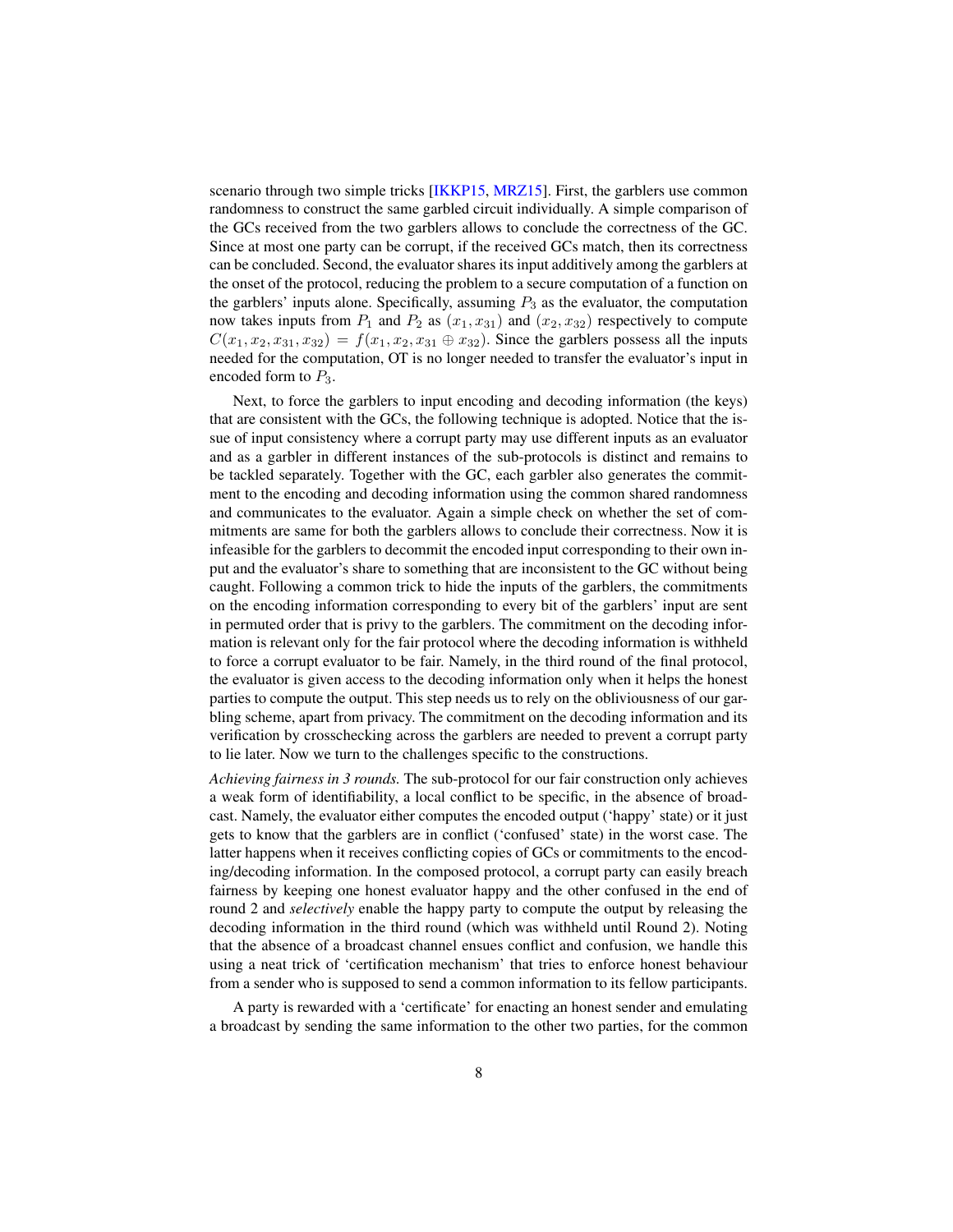information such as GCs and commitments. This protocol internally mimics a CDS protocol [\[GIKM00\]](#page-44-19) for equality predicate, with an additional property of 'authenticity', a departure from the traditional CDS. An authenticated CDS allows the receiver to detect correct receipt of the secret/certificate (similar to authenticated encryption where the receiver knows if the received message is the desired one). As demonstrated below, the certificate allows to identify the culprit behind the confusion on one hand, and to securely transmit the decoding information from a confused honest party to the happy honest party in the third round, on the other. The certificate, being a proof of correct behaviour, when comes from an honest party, say  $P_i$ , the other honest party who sees conflict in the information distributed by  $P_i$  communicated over point-to-point channel, can readily identify the corrupt party responsible for creating the conflict in Round 3. This aids the latter party to compute the output using the encoded output of the former honest party. The certificate further enables the latter party to release the decoding information in Round 3 in encrypted form so that the other honest party holding a certificate can decrypt it. The release of encryption is done only for the parties whose distributed information are seen in conflict, so that a corrupt party either receives its certificate or the encryption but *not* both. Consequently, it is forced to assist at least one honest party in getting the certificate and be happy to compute the output, as only a happy party releases the decoding information on clear. In a nutshell, the certification mechanism ensures that when one honest party is happy, then no matter how the corrupt party behaves in the third round, both the honest parties will compute the output in the third round. When no honest party is happy, then none can get the output. Lastly, the corrupt party must keep one honest party happy, for it to get the output.

Yet again, we use garbled circuits to implement the above where a party willing to receive a certificate acts as an evaluator for a garbled circuit implementing 'equality' check of the inputs. The other two parties act as the garblers with their inputs as the common information dealt by the evaluator. With no concern of input privacy, the circuit can be garbled in a privacy-free way [\[JKO13,](#page-45-12) [FNO15\]](#page-44-20). The certificate that is the key for output 1 is accessible to the evaluator only when it emulates a broadcast by dealing identical copies of the common information to both the other parties. Notably, [\[IW14\]](#page-45-13) suggests application of garbling to realise CDS.

*Achieving unanimous abort in 2 rounds.* Moving on to our construction with unanimous abort, the foremost challenge comes from the fact that it must be resilient to any corrupt Round 2 private communication. Because there is no time to report this misbehaviour to the other honest party who may have got the output and have been treated with honest behaviour all along. Notably, in our sub-protocols, the private communication from both garblers in second round inevitably carries the encoded share of the evaluator's input (as the share themselves arrives at the garblers' end in Round 1). This is a soft spot for a corrupt garbler to selectively misbehave and cause selective abort. While the problem of transferring encoded input shares of the evaluator without relying on second round private communication seems unresolvable on the surface, our take on the problem uses a clever 'two-part release mechanism'. The first set of encoding information for random inputs picked by the garblers themselves is released in the first round privately and any misbehaviour is brought to notice in the second round. The second set of encoding information for the offsets of the random values and the actual shares of the evaluator's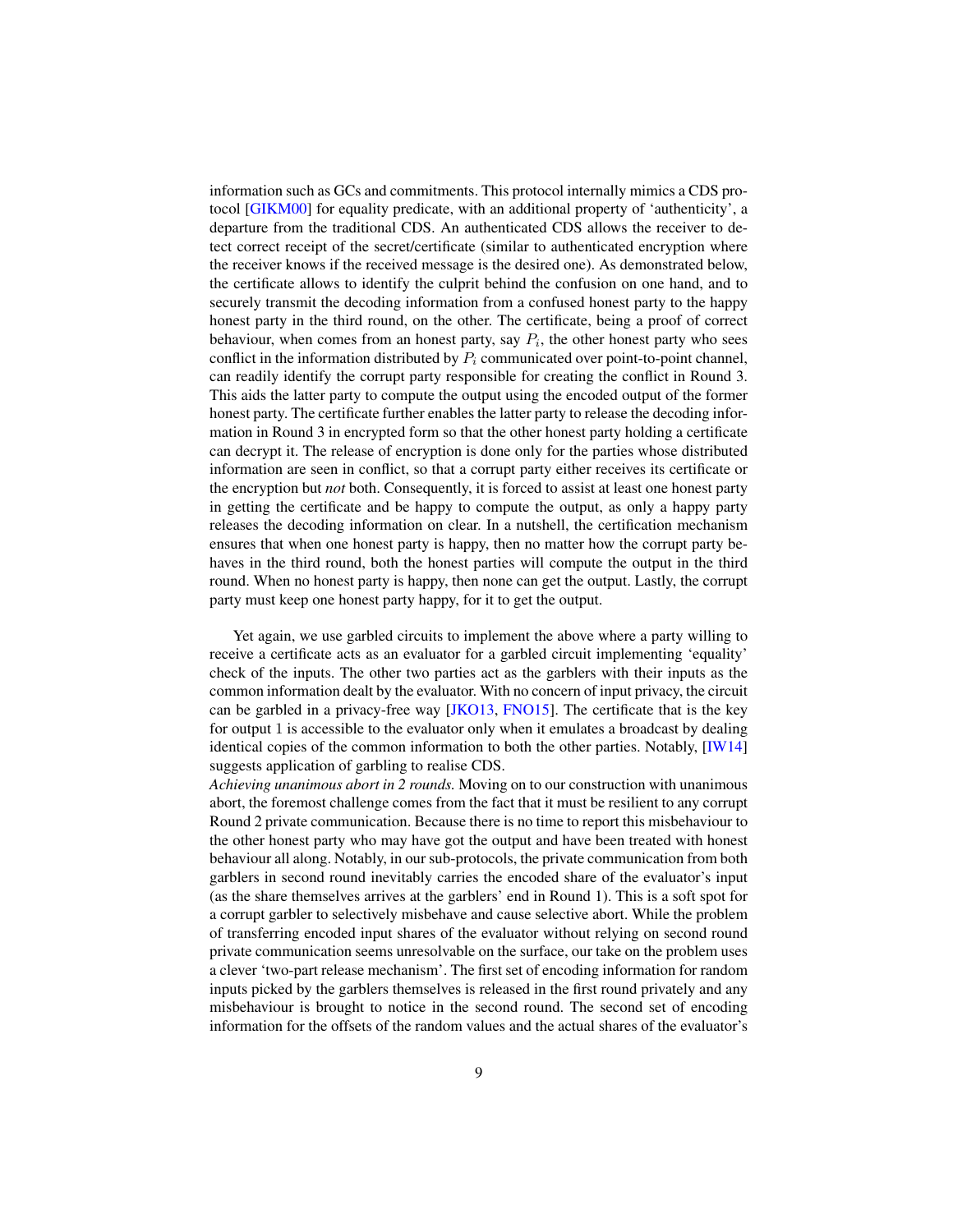input is released in the second round via broadcast without hampering security, while allowing public detection. Thus the sub-protocol achieves global/public conflict and helps the final construction to exit with ⊥ unanimously when any of the sub-protocol detects a conflict.

*Achieving guaranteed output delivery in 3 rounds.* For achieving this stronger notion, the sub-protocol here needs a stronger kind of identifiability, identifying the corrupt locally to be specific, to facilitate all parties to get output within an additional round no matter what. To this effect, our sub-protocol is enhanced so that the evaluator either successfully computes the output or identifies the corrupt party. We emphasise that the goals of the sub-protocols for unanimous abort and guaranteed output delivery, namely global conflict vs. local identification, are orthogonal and do not imply each other. The additional challenge faced in composing the executions to achieve guaranteed output delivery lies in determining the appropriate 'committed' input of the corrupt party based on which round and execution of sub-protocol it chooses to strike.

*Tackling input consistency.* We take a uniform approach for all our protocols. We note that a party takes three different roles across the three composed execution: an evaluator, a garbler who initiate the GC generation by picking the randomness, a co-garbler who verifies the sanity of the GC. In each instance, it gets a chance to give inputs. We take care of input consistency in two parts. First, we tie the inputs that a party can feed as an evaluator and as a garbler who initiates a GC construction via a mechanism that needs no additional communication at all. This is done by setting the permutation strings (used to permute the commitments of encoding information of the garblers) to the shares of these parties' input in a certain way. The same trick fails to work in two rounds for the case when a party acts as a garbler and a co-garbler in two different executions. We tackle this by superimposing two mirrored copies of the sub-protocol where the garblers exchange their roles. Namely, in the final sub-protocol, each garbler initiates an independent copy of garbled circuit and passes on the randomness used to the fellow garbler for verification. The previous trick is used to tie the inputs that a party feeds as an evaluator and as a garbler for the GC initiated by it (inter-execution consistency). The input consistency of a garbler for the two garbled circuits (one initiated by him and the other by the co-garbler) is taken care using 'proof-of-cheating' mechanism [\[Lin13\]](#page-45-1) where the evaluator can unlock the clear input of both the other parties using conflicting output wire keys (intra-execution consistency). While this works for our protocols with unanimous abort and guaranteed output delivery, the fair protocol faces additional challenges. First, based on whether a party releases a clear or encoded input, a corrupt garbler feeding two different inputs can conclude whether  $f$  leads to the same output for both his inputs, breaching privacy. This is tackled by creating the ciphertexts using conflicting input keys. Second, inspite of the above change, a corrupt garbler can launch 'selective failure attack' [\[MF06,](#page-45-14) [KS06\]](#page-45-15) and breach privacy of his honest co-garbler. We tackle this using 'XOR-tree approach' [\[LP07\]](#page-45-16) where every input bit is broken into s shares and security is guaranteed except with probability  $2^{-(s-1)}$  per input bit. We do not go for the refined version of this technique, known as probe-resistant matrix, [\[LP07,](#page-45-16) [SS13\]](#page-46-2) for simplicity.

*On the assumption needed.* While the garbled circuits can be built just from OWF, the necessity of injective OWF comes from the use of commitments that need bind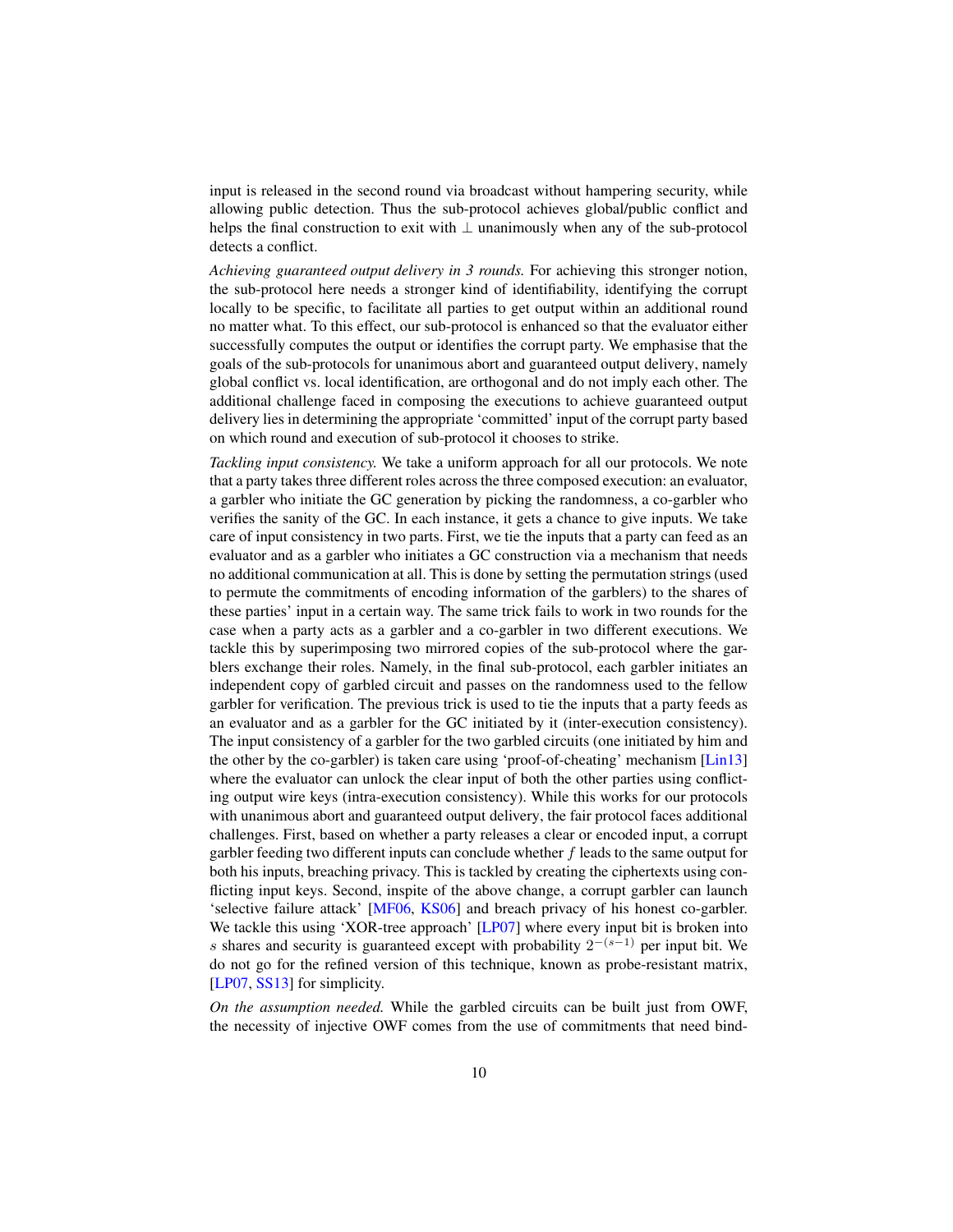ing property for any (including adversarially-picked) public parameter. Our protocols, having 2-3 rounds, seem unable to spare rounds for generating and communicating the public parameters by a party who is different from the one opening the commitments. *On concrete efficiency.* Though the focus is on the round complexity, the concrete efficiency of our protocols is comparable to Yao [\[Yao82\]](#page-46-0) and require transmission and evaluation of few GCs (upto 9) (in some cases we only need privacy-free GCs which permit more efficient constructions than their private counterparts [\[JKO13,](#page-45-12) [FNO15\]](#page-44-20)). The broadcast communication of the optimized variants of our protocols is independent of the GC size via applying hash function. We would like to draw attention towards the new tricks such as the ones used for input consistency, getting certificate of good behaviour via garbled circuits, which may be of both theoretical and practical interest. We believe the detailed take on our protocols will help to lift them or their derivatives to practice in future.

#### <span id="page-10-0"></span>1.3 Roadmap

We present a high-level overview of the primitives used in Section [2.](#page-10-1) The security def-inition and the functionalities appear in Appendix [B.](#page-49-1) We present our 3-round fair protocol, 2-round protocol with unanimous abort and 3-round protocol with guaranteed output delivery in Section [3,](#page-12-0) [4](#page-24-0) and [5](#page-30-0) respectively. The respective security proofs appear in Appendices  $D$ , [E](#page-60-0) and [F](#page-64-0) and the common optimizations in Appendix [C.](#page-51-0) Our lower bound results appear in Section [6.](#page-36-0) We define authenticated CDS in Appendix [G](#page-68-0) and show its realisation from one of the sub-protocol used in our 3-round fair protocol.

## <span id="page-10-1"></span>2 Preliminaries

#### <span id="page-10-2"></span>2.1 Model

We consider a set of  $n = 3$  parties  $\mathcal{P} = \{P_1, P_2, P_3\}$ , connected by pair-wise secure and authentic channels. Each party is modelled as a probabilistic polynomial time Turing (PPT) machine. We assume that there exists a PPT adversary  $A$ , who can actively corrupt at most  $t = 1$  out of the  $n = 3$  parties and make them behave in any arbitrary manner during the execution of a protocol. We assume the adversary to be static, who decides the set of t parties to be corrupted at the onset of a protocol execution. For our 2 round protocol achieving unanimous abort and 3-round protocol achieving guaranteed output delivery, a broadcast channel is assumed to exist.

We denote the cryptographic security parameter by  $\kappa$ . A negligible function in  $\kappa$ is denoted by  $\text{negl}(\kappa)$ . A function  $\text{negl}(\cdot)$  is *negligible* if for every polynomial  $p(\cdot)$ there exists a value N such that for all  $m > N$  it holds that  $\text{negl}(m) < \frac{1}{p(m)}$ . We denote by  $[x]$ , the set of elements  $\{1, \ldots, x\}$  and by  $[x, y]$  for  $y > x$ , the set of elements  $\{x, x+1, \ldots, y\}$ . For any  $x \in_R \{0,1\}^m$ ,  $x^i$  denotes the bit of x at index i for  $i \in [m]$ . Let S be an infinite set and  $X = \{X_s\}_{s \in S}$ ,  $Y = \{Y_s\}_{s \in S}$  be distribution ensembles. We say X and Y are computationally indistinguishable, if for any **PPT** distinguisher  $D$ and all sufficiently large  $s \in S$ , we have  $|\Pr[\mathcal{D}(X_s) = 1] - \Pr[\mathcal{D}(Y_s) = 1]| < 1/p(|s|)$ for every polynomial  $p(\cdot)$ .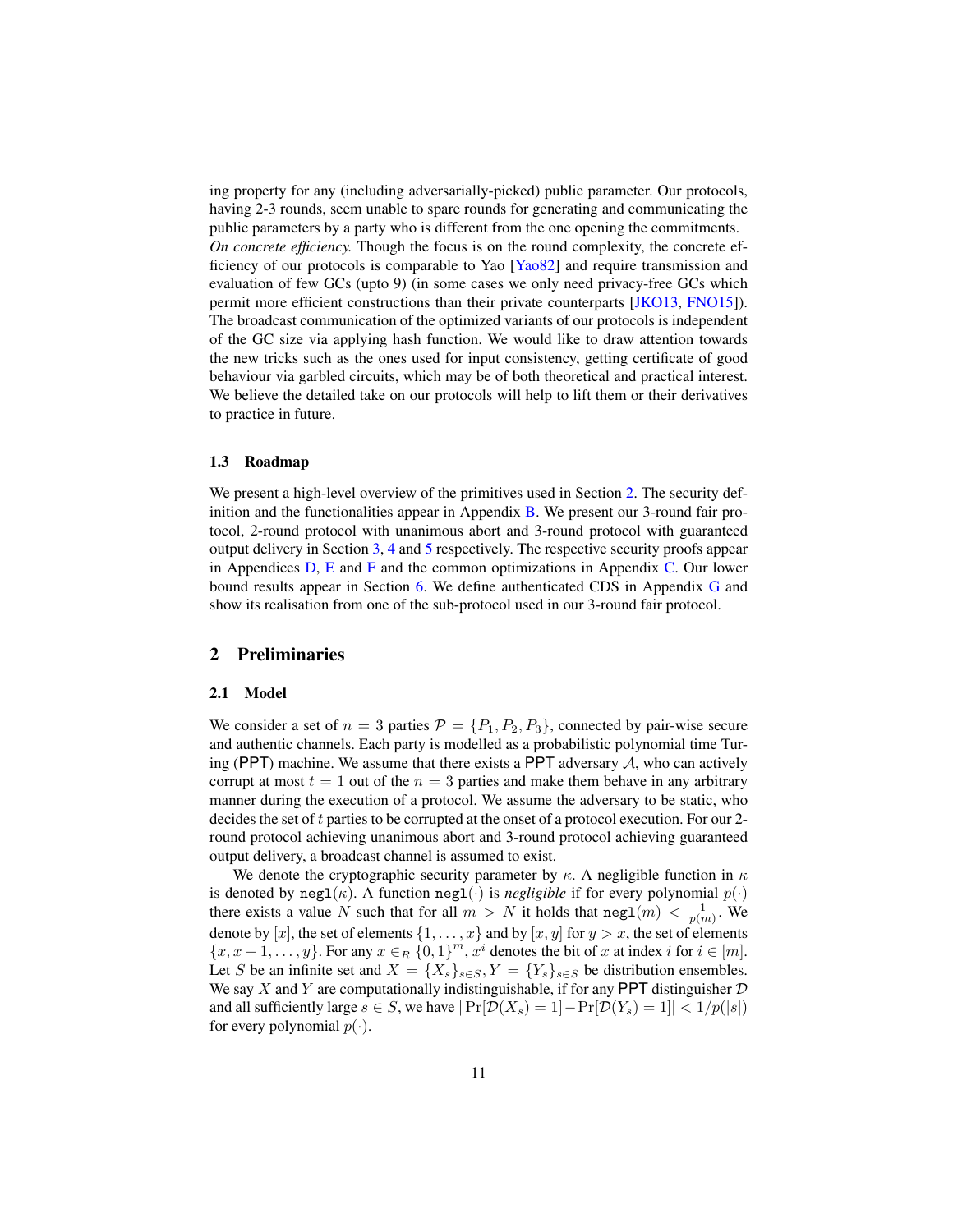#### <span id="page-11-0"></span>2.2 Primitives

*Garbling Schemes.* The term 'garbled circuit' (GC) was coined by Beaver [\[BMR90\]](#page-43-5), but it had largely only been a technique used in secure protocols until they were formalized as a primitive by Bellare et al. [\[BHR12\]](#page-43-19). 'Garbling Schemes' as they were termed, were assigned well-defined notions of security, namely *correctness*, *privacy*, *obliviousness*, and *authenticity*. A garbling scheme  $G$  is characterised by a tuple of **PPT** algorithms  $\mathcal{G} = (Gb, En, Ev, De)$  described below.

- Gb  $(1^{\kappa}, C)$  is invoked on a circuit C in order to produce a 'garbled circuit' C, 'input encoding information' e, and 'output decoding information' d.
- En  $(x, e)$  encodes a clear input x with encoding information e in order to produce a garbled/encoded input X.
- Ev  $(C, X)$  evaluates C on X to produce a garbled/encoded output Y.
- De  $(Y, d)$  translates Y into a clear output y as per decoding information d.

We give an informal intuition of the notion captured by each of the security properties, namely *correctness*, *privacy*, *obliviousness*, and *authenticity*. Correctness enforces that a correctly garbled circuit, when evaluated, outputs the correct output of the underlying circuit. Privacy aims to protect the privacy of encoded inputs. Authenticity enforces that the evaluator can only learn the output label that corresponds to the value of the function. Obliviousness captures the notion that when the decoding information is withheld, the garbled circuit evaluation leaks no information about *any* underlying clear values; be they of the input, intermediate, or output wires of the circuit. The formal definitions are deferred to Appendix [A.1.](#page-47-1)

We are interested in a class of garbling schemes referred to as *projective* in [\[BHR12\]](#page-43-19). When garbling a circuit  $C : \{0,1\}^n \mapsto \{0,1\}^m$ , a projective garbling scheme produces encoding information of the form  $e = (e_i^0, e_i^1)_{i \in [n]}$ , and the encoded input **X** for  $x = (x_i)_{i \in [n]}$  can be interpreted as  $\mathbf{X} = \text{En}(x, e) = (\overline{e}_i^{x_i})_{i \in [n]}$ .

Our 3-round fair protocol relies on garbling schemes that are simultaneously correct, private and oblivious. One of its subroutine uses a garbling scheme that is only authentic. Such schemes are referred as *privacy-free* [\[JKO13,](#page-45-12) [FNO15\]](#page-44-20). Our protocols with unanimous abort and guaranteed output delivery need a correct, private and authentic garbling scheme that need not provide obliviousness. Both these protocols as well as the privacy-free garbling used in the fair protocol further need an additional decoding mechanism denoted as *soft decoding* algorithm sDe [\[MRZ15\]](#page-46-4) that can decode garbled outputs without the decoding information  $d$ . The soft-decoding algorithm must comply with correctness:  $sDe(Ev(C, En(e, x))) = C(x)$  for all  $(C, e, d)$ . While both sDe and De can decode garbled outputs, the authenticity needs to hold only with respect to De. In practice, soft decoding in typical garbling schemes can be achieved by simply appending the truth value to each output wire label.

*Non-interactive Commitment Schemes.* A non-interactive commitment scheme (NICOM) consists of two algorithms (Com, Open) defined as follows. Given a security parameter  $\kappa$ , a common parameter pp, message x and random coins r, PPT algorithm Com outputs commitment c and corresponding opening information o. Given  $\kappa$ , pp, a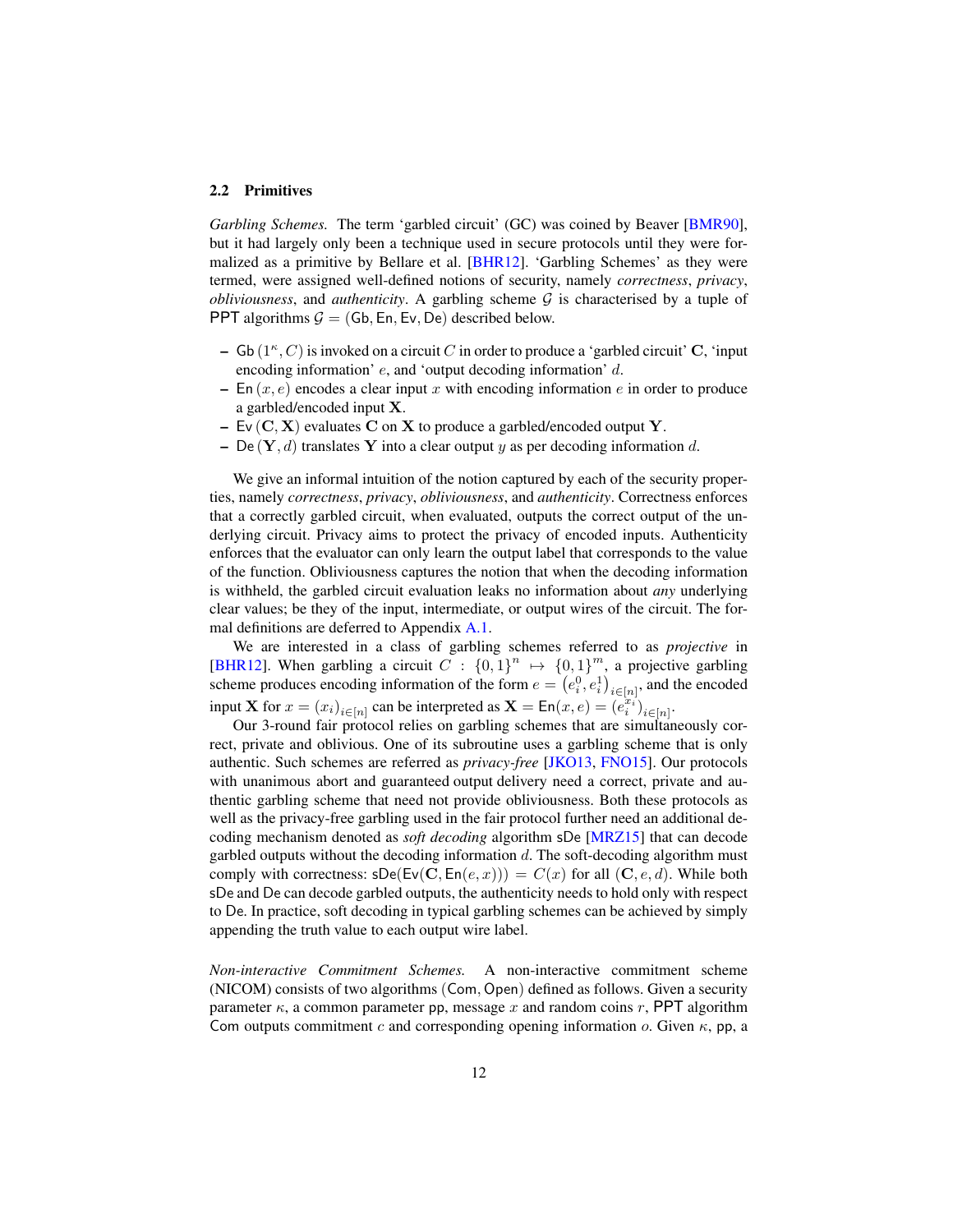commitment and corresponding opening information  $(c, o)$ , PPT algorithm Open outputs the message  $x$ . The algorithms should satisfy correctness, binding (i.e. it must be hard for an adversary to come up with two different openings of any c and *any* pp) and hiding (a commitment must not leak information about the underlying message) properties. We need this kind of strong binding as the same party who generates the pp and commitment is required to open later. Two such instantiations of NICOM based on symmetric key primitives (specifically, injective one-way functions) and the formal definitions of the properties are given in Appendix [A.2.](#page-47-2)

We also need a NICOM scheme that admits equivocation property. An equivocal non-interactive commitment (eNICOM) is a NICOM that allows equivocation of a certain commitment to any given message with the help of a trapdoor. The formal definitions and instantiations appear in Appendix [A.3.](#page-48-0)

*Symmetric-Key Encryption (SKE) with Special Correctness.* Our fair protocol uses a SKE  $\pi$  = (Gen, Enc, Dec) which satisfies CPA security and a special correctness property [\[JW16,](#page-45-17) [LP09\]](#page-45-18)– if the encryption and decryption keys are different, then decryption fails with high probability. The definition and an instantiation appear in Appendix [A.4.](#page-49-0)

## <span id="page-12-0"></span>3 3-round 3PC with Fairness

This section presents a tight upper bound for 3PC achieving fairness in the setting with just pair-wise private channels. Our result from Section [6.2](#page-39-0) rules out the possibility of achieving fairness in 2 rounds in the same setting. Our result from Section [6.1](#page-36-1) further shows tightness of 3 rounds even in the presence of a broadcast channel.

Building on the intuition given in the introduction, we proceed towards more detailed discussion of our protocol. Our fair protocol is built from parallel composition of three copies of each of the following two sub-protocols: (a) fair, where  $P_i$  acts as the evaluator and the other two as garblers for computing the desired function  $f$ . This subprotocol ensures that honest  $P_i$  either computes its encoded output or identifies just a conflict in the worst case. The decoding information is committed to  $P_i$ , yet not opened. It is released in Round 3 of the final composed protocol under subtle conditions as elaborated below. (b) cert<sub>i</sub> where  $P_i$  acts as the evaluator and the other two as garblers for computing an equality checking circuit on the common information distributed by  $P_i$ in the first round of the final protocol. Notably, though the inputs come solely from the garblers, they are originated from the evaluator and so the circuit can be garbled in a privacy-free fashion. This sub-protocol ensures either honest  $P_i$  gets its certificate, the key for output 1 (meaning the equality check passes through), or identifies a conflict in the worst case. The second round of cert $_i$  is essentially an 'authenticated' CDS for equality predicate tolerating one active corruption as discussed in Appendix [G.](#page-68-0) Three  $global$  variables are maintained by each party  $P_i$  to keep tab on the conflicts and the corrupt. Namely,  $C_i$  to keep the identity of the corrupt, flag<sub>j</sub> and flag<sub>k</sub> (for distinct  $i, j, k \in [3]$ ) as indicators of detection of conflict with respect to information distributed by  $P_i$  and  $P_k$  respectively. The sub-protocols fair and cert assure that if neither the two flags nor  $C_i$  is set, then  $P_i$  must be able to evaluate the GC successfully and get its certificate respectively.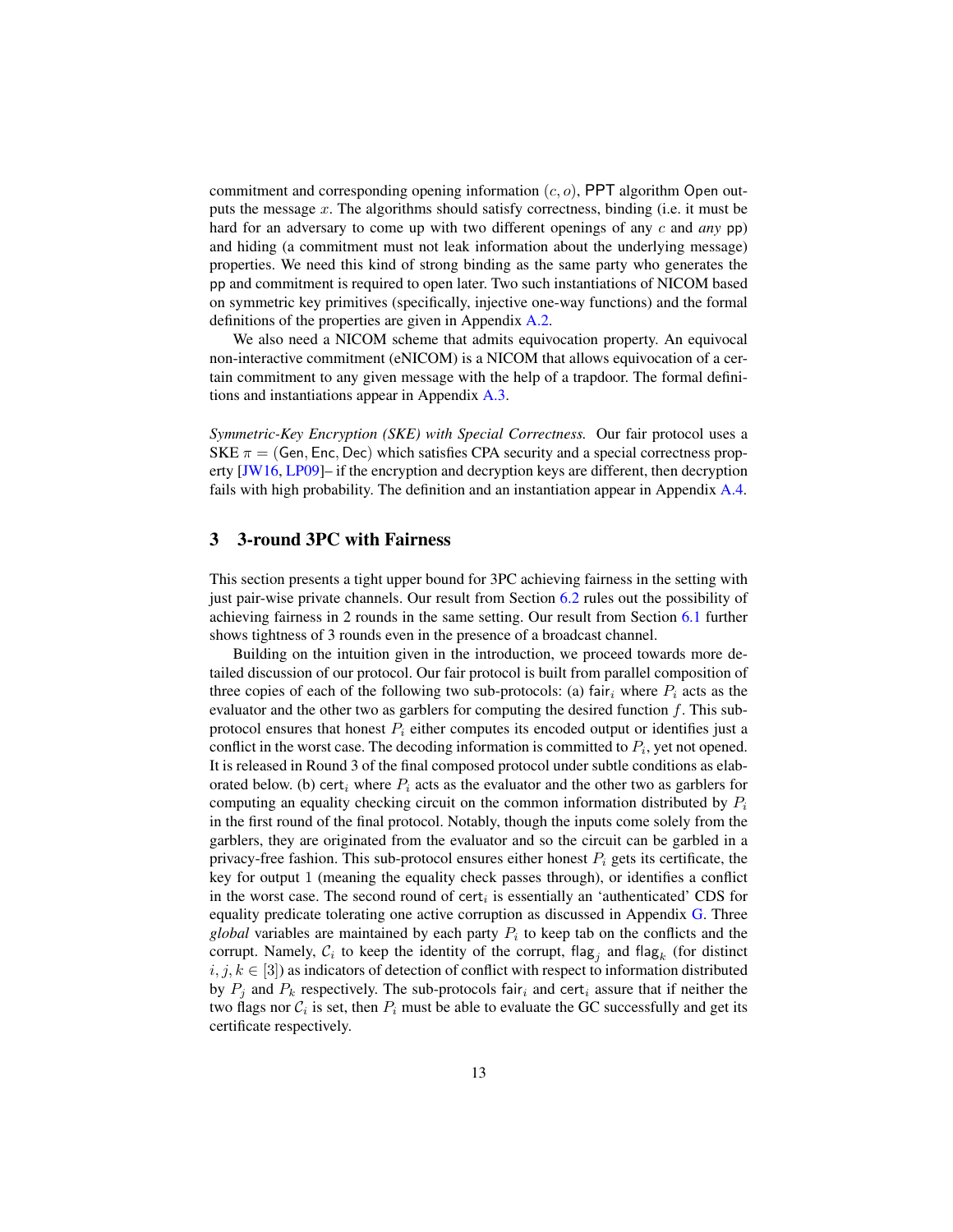Once  $\{\text{fair}_i, \text{cert}_i\}_{i \in [3]}$  complete by the end of round 2 of the final protocol fair, any honest party will be in one of the three states: (a) no corruption and no conflict detected (  $(C_i = \emptyset) \wedge (\text{flag}_j = 0) \wedge (\text{flag}_k = 0)$ ); (b) corruption detected  $(C_i \neq \emptyset)$ ; (c) conflict detected (flag<sub>j</sub> = 1)  $\vee$  (flag<sub>k</sub> = 1). An honest party, guaranteed to have computed its encoded output and certificate *only* in the first state, releases these as well as the decoding information for both the other parties unconditionally in the third round. In the other two states, an honest party conditionally releases only the decoding information. This step is extremely crucial for maintaining fairness. Specifically, a party that belongs to the second state, releases the decoding information only to the party identified to be honest. A party that belongs to the third state, releases the decoding information in encrypted form *only* to the party whose distributed information are not agreed upon, so that the encryption can be unlocked only via a valid certificate. A corrupt party will either have its certificate or the encrypted decoding information, but *not* both. The former when it distributes its common information correctly and the latter when it does not. The only way a corrupt party can get its decoding information is by keeping one honest party in the first state, in which case both the honest parties will be able to compute the output as follows. The honest party in state one, say  $P_i$ , either gets it decoding information on clear or in encrypted form. The former when the other honest party,  $P_j$  is in the first or second state and the latter when  $P_j$  is in the third state.  $P_i$  retrieves the decoding information no matter what, as it also holds the certificate to open the encryption. An honest party  $P_i$  in the second state, on identifying  $P_i$  as honest, takes the encoded output of  $P_i$  and uses its own decoding information to compute the output. The case for an honest party  $P_i$  in the third state is the most interesting. Since honest  $P_i$  belongs to the first state, a corrupt party must have distributed its common information correctly as otherwise  $P_i$  will find a conflict and would be in third state. Therefore,  $P_i$  in the third state must have found  $P_i$ 's information on disagreement due the corrupt party's misbehaviour. Now,  $P_i$ 's certificate that proves his correct behaviour, allows  $P_j$  to identify the corrupt, enter into the second state and compute the output by taking the encoded output of honest  $P_i$ . In the following, we describe execution fair assuming input consistency, followed by cert $_i$ . Entwining the six executions, tackling the input consistency and the final presentation of protocol fair appear in the end.

## <span id="page-13-0"></span>3.1 Protocol fair $_i$

At a high level, fair<sub>i</sub> works as follows. In the first round, the evaluator shares its input additively between the two garblers making the garblers the sole input contributors to the computation. In parallel, each garbler initiates construction of a GC and commitments on the encoding and decoding information. While the GC and the commitments are given to the evaluator  $P_i$ , the co-garbler, acting as a verifier, additionally receives the source of the used randomness for GC and openings of commitments. Upon verification, the co-garbler either approves or rejects the GC and commitments. In the former case, it also releases its own encoded input and encoded input for the share of  $P_i$  via opening the commitments to encoding information in second round. In the latter case,  $P_i$  sets the flag corresponding to the generator of the GC to true. Failure to open a verified commitment readily exposes the corrupt to the evaluator. If all goes well,  $P_i$  evaluates both circuits and obtains encoded outputs. The correctness of the evaluated GC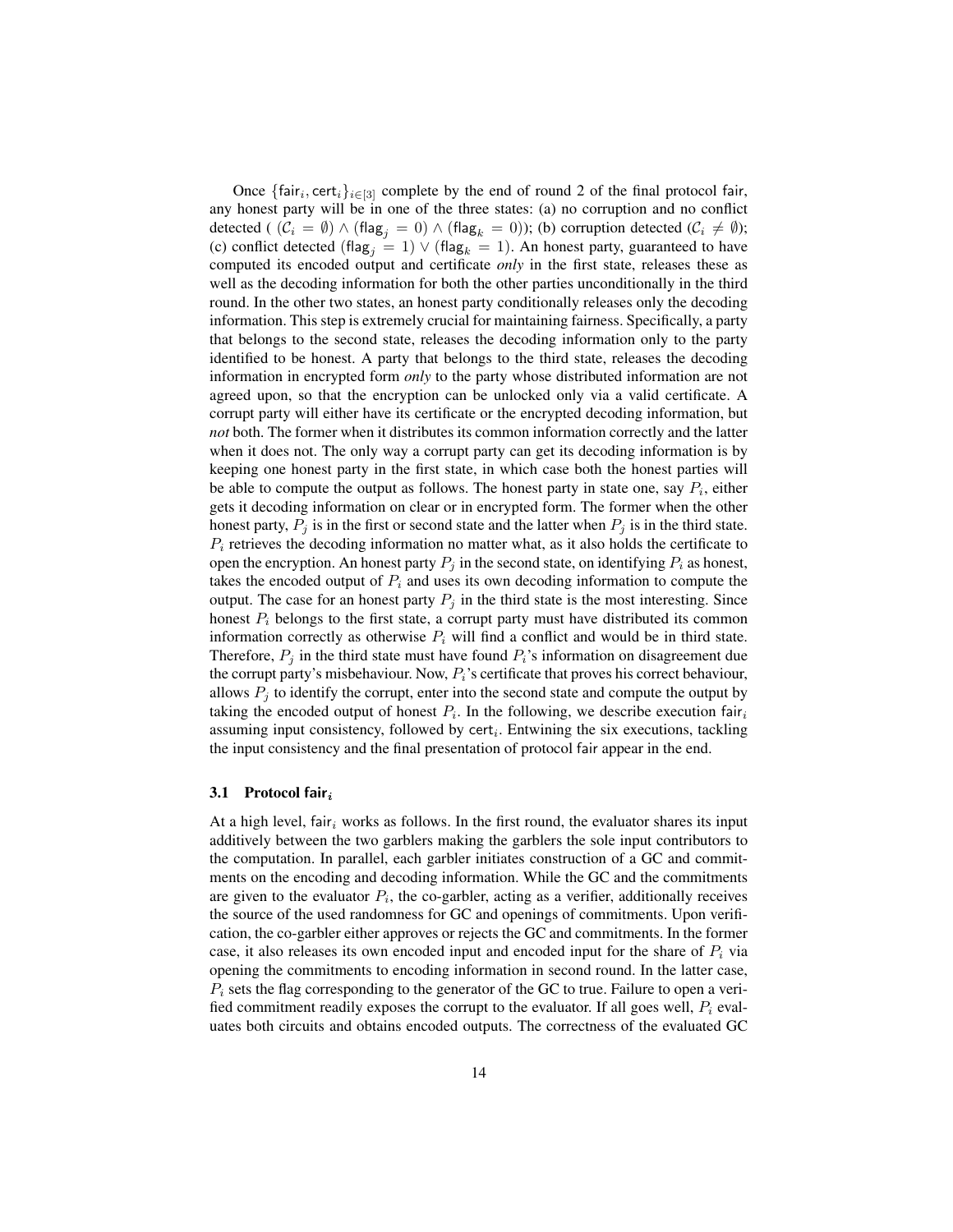follows from the fact that it is either constructed or scrutinised by a honest garbler. The decoding information remains hidden (yet committed) with  $P_i$  and the obliviousness of GC ensures that  $P_i$  cannot compute the output until it receives the correct opening.

To avoid issues of adaptivity, the GCs are not sent on clear in the first round to  $P_i$ who may choose its input based on the GCs. Rather, a garbler sends a commitment to its GC to  $P_i$  and it is opened only by the co-garbler after successful scrutiny. The correctness of evaluated GC still carries over as a corrupt garbler cannot open to a different circuit than the one committed by an honest garbler by virtue of the binding property of the commitment scheme. We use an eNICOM for committing the GCs and decoding information as equivocation is needed to tackle a technicality in the security proof. The simulator of our final protocol needs to send the commitments on GC, encoding and decoding information without having access to the input of an evaluator  $P_i$  (and thus also the output), while acting on behalf of the honest garblers in  $\text{fair}_i$ . The eNICOM cannot be used for the encoding information, as they are opened by the ones who generate the commitments and eNICOM does not provide binding in such a case. Instead, the GCs and the decoding information are equivocated based on the input of the evaluator and the output.

Protocol fair<sub>i</sub> appears in Figure [1](#page-15-0) where  $P_i$  returns encoded outputs  $\mathbf{Y}_i = (\mathbf{Y}_i^j, \mathbf{Y}_i^k)$ (initially set to  $\perp$ ) for the circuits created by  $P_j, P_k$ , the commitments to the respective decoding information  $C_j^{\text{dec}}$ ,  $C_k^{\text{dec}}$  and the flags flag<sub>j</sub>, flag<sub>k</sub> (initially set to false) to be used in the final protocol. The garblers output their respective corrupt set, flag for the fellow garbler and opening for the decoding information corresponding to its co-garbler's GC and *not* its own. This is to ensure that it cannot break the binding of eNICOM which may not necessarily hold for adversarially-picked public parameter.

## <span id="page-14-1"></span>**Lemma 1.** *During* fair<sub>i</sub>,  $P_\beta \notin C_\alpha$  *holds for honest*  $P_\alpha, P_\beta$ .

*Proof.* An honest  $P_{\alpha}$  would include  $P_{\beta}$  in  $\mathcal{C}_{\alpha}$  only if one of the following hold: (a) Both are garblers and  $P_\beta$  sends commitments to garbled circuit, encoding and decoding information inconsistent with the randomness and openings shared privately with  $P_{\alpha}$  (b)  $P_{\alpha}$  is an evaluator and  $P_{\beta}$  is a garbler and either (i)  $P_{\beta}$ 's opening of a committed garbled circuit fails or (ii)  $P_\beta$ 's opening of a committed encoded input fails. It is straightforward to verify that the cases will never occur for honest  $(P_\alpha, P_\beta)$ .

## <span id="page-14-2"></span>**Lemma 2.** If honest  $P_i$  has  $C_i = \emptyset$  and  $\text{flag}_j = \text{flag}_k = 0$ , then  $\mathbf{Y}_i = (\mathbf{Y}^j_i, \mathbf{Y}^k_i) \neq \bot$ .

*Proof.* According to fair<sub>i</sub>,  $P_i$  fails to compute  $Y_i$  when it identifies the corrupt or finds a mismatch in the common information  $\mathcal{D}_j$  or  $\mathcal{D}_k$  or receives a nOK signal from one of its garblers. The first condition implies  $C_i \neq \emptyset$ . The second condition implies,  $P_i$  would have set either flag<sub>j</sub> or flag<sub>k</sub> to true. For the third condition, if  $P_j$  sends nOK then  $P_i$  would set flag<sub>k</sub> = 1. Lastly, if  $P_k$  sends nOK, then  $P_i$  sets flag<sub>j</sub> = 1. Clearly when  $C_i = \emptyset \wedge \text{flag}_i = 0 \wedge \text{flag}_k = 0$ ,  $P_i$  evaluates both  $\mathbf{C}_j$ ,  $\mathbf{C}_k$  and obtains  $\mathbf{Y}_i = (\mathbf{Y}_i^j, \mathbf{Y}_i^k$ ) ≠ ⊥.  $\Box$ 

#### <span id="page-14-0"></span>3.2 Protocol cert<sub>i</sub>

When a party  $P_i$  in fair<sub>i</sub> is left in a confused state and has no clue about the corrupt, it is in dilemma on whether or whose encoded output should be used to compute output and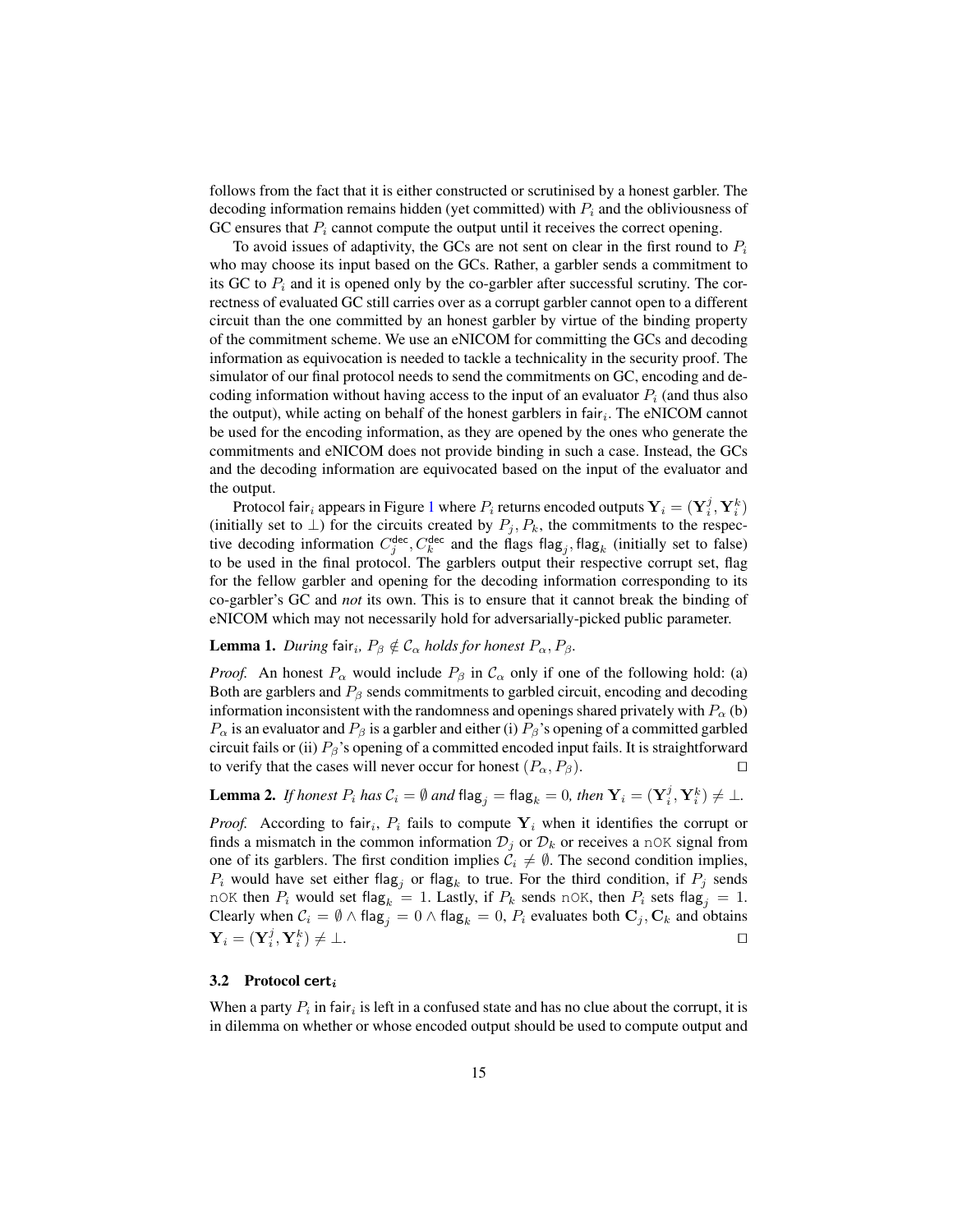#### **Protocol** fair $_i()$

<span id="page-15-0"></span>**Inputs:** Party  $P_{\alpha}$  has  $x_{\alpha}$  for  $\alpha \in [3]$ .

**Common Inputs:** The circuit  $C(x_1, x_2, x_3, x_4)$  that computes  $f(x_1, x_2, x_3 \oplus x_4)$ .

**Output:** A garbler  $P_l$   $(l \in \{j, k\})$  outputs corrupt set  $C_l$ , flag $\{j, k\}\$ l and  $O_i^{\text{dec}}$ .  $P_i$  outputs  $(C_i,$  $\mathbf{Y}_i=(\mathbf{Y}^j_i,\mathbf{Y}^k_i),C^{\text{dec}}_j,C^{\text{dec}}_k,\text{\sf flag}_j,\text{\sf flag}_k)$  where  $\mathbf{Y}_i$  denote a pair of encoded outputs or  $\bot$ . **Primitives:** A garbling scheme  $G = (Gb, En, Ev, De)$  that is correct, private and oblivious, a NICOM (Com, Open), an eNICOM (eGen, eCom, eOpen, Equiv) and a PRG G.

#### Round 1:

–  $P_i$  randomly secret shares his input  $x_i$  as  $x_i = x_{ij} \oplus x_{ik}$  and sends  $x_{ij}$  to  $P_j$  and  $x_{ik}$  to  $P_k$ .

- $-P_l$  for  $l \in \{j, k\}$  samples  $s_l \in_R \{0, 1\}^{\kappa}$ , epp<sub>l</sub> and pp<sub>l</sub> for G, eNICOM and NICOM resp. and: o compute garbled circuit  $(C_l, e_l, d_l) \leftarrow$  Gb $(1^{\kappa}, C)$  using randomness from G $(s_l)$ . Assume  $\{e_{l\alpha}^0, e_{l\alpha}^1\}_{\alpha \in [\ell]}, \{e_{l(\ell+\alpha)}^0, e_{l(\ell+\alpha)}^1\}_{\alpha \in [\ell]}, \{e_{l(2\ell+\alpha)}^0, e_{l(2\ell+\alpha)}^1\}_{\alpha \in [2\ell]}$  denote the encoding information for the input of  $P_j$ ,  $P_k$  and the secret shares of  $P_i$  respectively.
	- $\circ$  compute commitments for GC and decoding information.  $(c_l, o_l) \leftarrow \mathsf{eCom}(\mathsf{epp}_l, \mathbf{C}_l)$ and  $(c_l^{\text{dec}}, o_l^{\text{dec}}) \leftarrow \text{eCom}(\text{epp}_l, d_l)$ .
	- sample permutation strings  $p_{lj}, p_{lk} \in_R \{0,1\}^{\ell}$  for the inputs of  $P_j$  and  $P_k$ . Compute commitments to encoding information as: for  $b \in \{0,1\}$ ,  $(c_{l\alpha}^b, o_{l\alpha}^b) \leftarrow$  $\textsf{Com}(\textsf{pp}_l, e_{l\alpha}^{p_{lj}^{\alpha} \oplus b}), \ \ (c_{l(\ell+\alpha)}^b, o_{l(\ell+\alpha)}^b) \quad \leftarrow \quad \textsf{Com}(\textsf{pp}_l, e_{l(\ell+\alpha)}^{p_{lk}^{\alpha} \oplus b}) \ \ \ \textsf{when} \ \ \alpha \ \ \in \ \ [\ell],$  $(c_{l(2\ell+\alpha)}^b, o_{l(2\ell+\alpha)}^b) \leftarrow \textsf{Com}(\textsf{pp}_l, e_{l(2\ell+\alpha)}^b)$  when  $\alpha \in [2\ell].$
	- $\circ$  send  $\mathcal{D}_l = (\text{epp}_l, \text{pp}_l, c_l, \{c_{l\alpha}^b, \}_{\alpha \in [4\ell], b \in \{0,1\}}, c_l^{\text{dec}})$  to both the other parties and send  $\{s_l, p_{lj}, p_{lk}, o_l, \{o_{l\alpha}^b, \}_{\alpha \in [4\ell], b \in \{0,1\}}, o_l^{\text{dec}}\}$  only to co-garbler  $P_{\{j,k\}\setminus l}$ .

 $-P_j$  sets  $C_j = P_k$  if  $\mathcal{D}_k$  and  $\{s_k, p_{kj}, p_{kk}, o_k, \{o_{k\alpha}^b\}$ ,  $\{a_{\epsilon}[4\ell], b_{\epsilon}[0,1\}, o_{k\alpha}^{\text{dec}}\}$  are inconsistent. Else, set  $O_i^{\text{dec}} = o_k^{\text{dec}}$ .  $P_k$  performs similar steps for the values received from  $P_j$ .

#### Round 2:

- $P_i$  sends  $\mathcal{D}_j$  to  $P_k$  and  $\mathcal{D}_k$  to  $P_j$ .  $P_j$  sets flag<sub>k</sub> = 1 if  $\mathcal{D}_k$  received from  $P_i$  and  $P_k$  does not match. Similar step is executed by  $P_k$ .
- $P_j$  computes the indicator strings  $m_{jj} = p_{jj} \oplus x_j, m_{kj} = p_{kj} \oplus x_j$  for its inputs. If  $P_k \notin$  $\mathcal{C}_j$ , then send  $\left( \mathcal{O}\mathbb{K}, \mathcal{D}_k, (o_k, \{o_{k\alpha}^{m_{kj}^{(\alpha)}}, o_{k(2\ell+\alpha)}^{x_i^{\alpha'}}, \}_{\alpha\in[\ell]}, m_{kj}), (\{o_{j\alpha}^{m_{jj}^{\alpha}}}, o_{j(2\ell+\alpha)}^{x_i^{\alpha}}\}_{\alpha\in[\ell]}, m_{jj}) \right)$ to  $P_i$ . Else, send nOK to  $P_i$ .  $P_k$  performs similar steps.

– (Local Computation)  $P_i$  sets  $\mathbf{Y}_i^j = \bot$  and flag<sub>j</sub> = 1 when (a)  $P_k$  sent nOK or (b)  $\mathcal{D}_j$  sent by  $P_j$  and  $P_k$  do not match. Otherwise,  $P_i$  sets  $C_j^{\text{dec}} = c_j^{\text{dec}} \in \mathcal{D}_j$  and does:

- $\circ$  open  $\mathbf{C}_j \leftarrow \mathsf{eOpen}(\mathsf{epp}_j, c_j, o_j)$  with  $o_j$  received from  $P_k$ . Set  $C_i = P_k$  if  $\mathbf{C}_j = \perp$ .
	- $\alpha$  open  $\mathbf{X}_{j}^{\alpha} = \mathsf{Open}(\mathsf{pp}_j, c_{j\alpha}^{m_{jj}^{\alpha}} , o_{j\alpha}^{m_{jj}^{\alpha}}), \mathbf{X}_{ij}^{\alpha} = \mathsf{Open}(\mathsf{pp}_j, c_{j(2\ell+\alpha)}^{x_{ij}^{\alpha}} , o_{j(2\ell+\alpha)}^{x_{ij}^{\alpha}}), \text{ for } \alpha \in \mathbb{C}$  $[\ell]$ , for the opening received from  $P_j$  and the commitments taken from  $\mathcal{D}_j$ . Include  $P_j$ in  $C_i$  if any of the opened input labels above is opened to  $\bot$ .
	- o open  $\mathbf{X}_k^{\alpha} = \text{Open}(pp_j, c_{j(\ell+\alpha)}^{\hat{m}_{jk}^{\alpha}}, o_{j(\ell+\alpha)}^{\hat{m}_{jk}})$  and  $\mathbf{X}_{ik}^{\alpha} = \text{Open}(pp_j, c_{j(3\ell+\alpha)}^{\hat{m}_{ik}^{\alpha}}, o_{j(3\ell+\alpha)}^{\hat{m}_{ik}})$ for  $\alpha \in [\ell]$ , for the opening received from  $P_k$  and the commitments taken from  $\mathcal{D}_j$ . Include  $P_k$  in  $\mathcal{C}_i$  if any of the opened input labels above is opened to  $\perp$ .  $\circ$  If  $C_i = \emptyset$ , set  $\mathbf{X} = \mathbf{X}_j |\mathbf{X}_k| \mathbf{X}_{ij} |\mathbf{X}_{ik}$ , run  $\mathbf{Y}_i^j \leftarrow \textsf{Ev}(\mathbf{C}_j, \mathbf{X})$ . Else set  $\mathbf{Y}_i^j = \bot$

Similar steps for  $\mathbf{C}_k$  will be executed to compute  $\mathbf{Y}_i^k$ , populate  $\mathcal{C}_i$  and update flag<sub>k</sub>.

#### Fig. 1: Protocol fair $_i$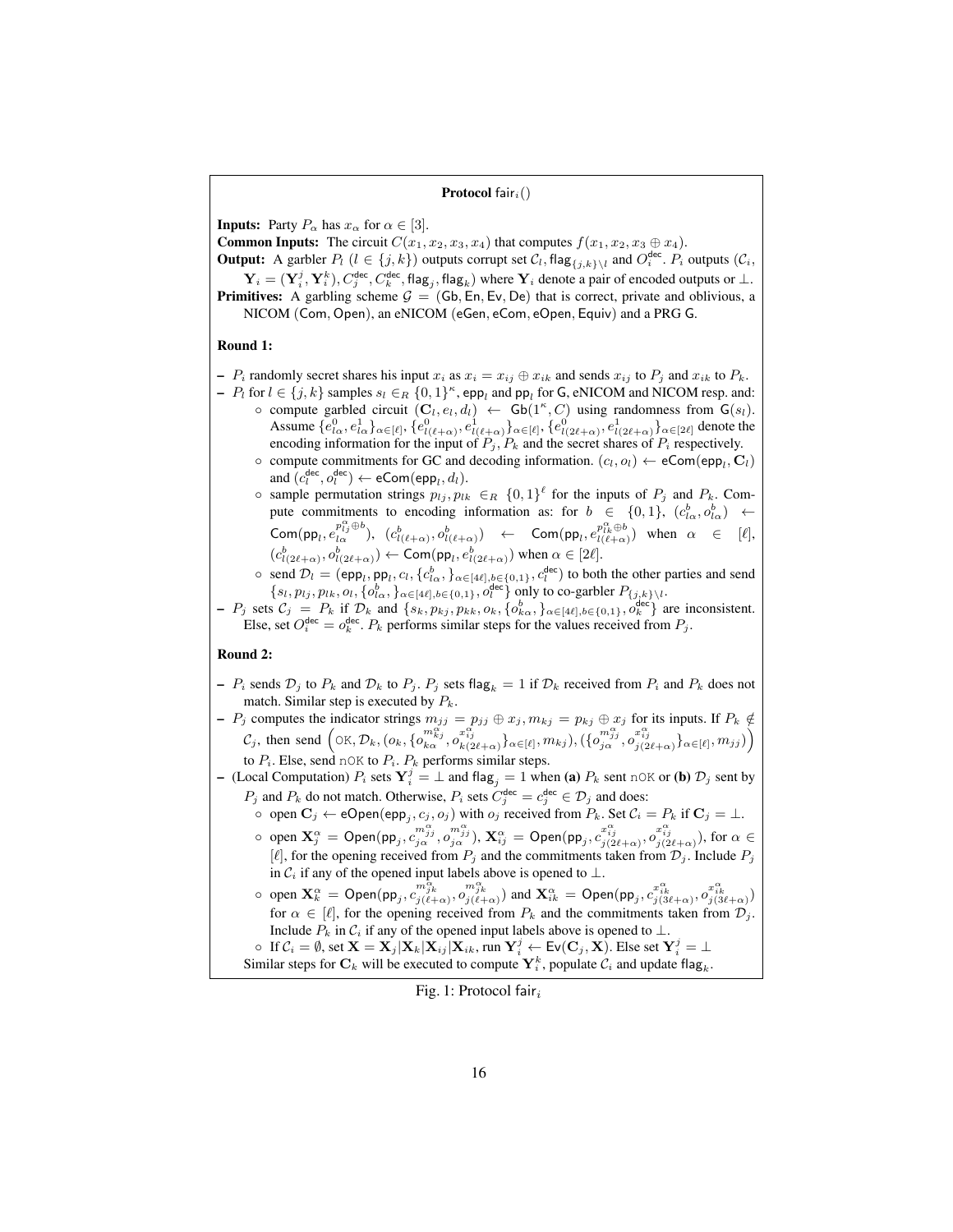who should it release the decoding information (that it holds as a garbler) to in the final protocol. Protocol cert $_i$ , in a nutshell, is introduced to help a confused party to identify the corrupt and take the honest party's encoded output for output computation, on one hand, and to selectively deliver the decoding information only to the other honest party, on the other. Protocol cert<sub>i</sub> implements evaluation of an equality checking function that takes inputs from the two garblers and outputs 1 when the test passes and outputs the inputs themselves otherwise. In the final protocol, the inputs are the common information (GCs and commitments) distributed by  $P_i$  across all executions of fair, The certificate is the output key corresponding to output 1. Since input privacy is not a concern here, the circuit is enough to be garbled in privacy-free way and authenticity of garbling will ensure a corrupt  $P_i$  does not get the certificate. cert<sub>i</sub> follows the footstep of fair<sub>i</sub> with the following simplifications: (a) Input consistency need not be taken care across the executions implying that it is enough one garbler alone initiates a GC and the other garbler simply extends its support for verification. To divide the load fairly, we assign garbler  $P_j$  where  $i = (j + 1) \mod 3$  to act as the generator of GC in cert<sub>i</sub>. (b) The decoding information need not be committed or withheld. We use soft decoding that allows immediate decoding.

Similar to fair<sub>i</sub>, at the end of the protocol, either  $P_i$  gets its certificate (either the key for 1 or the inputs themselves), or sets its flags (when GC and commitment do not match) or sets its corrupt set (when opening of encoded inputs fail).  $P_i$  outputs its certificate, the flag for the GC generator and corrupt set, to be used in the final protocol. The garblers output the key for 1, flag for its fellow garbler and the corrupt set. Notice that, when cert<sub>i</sub> is composed in the bigger protocol,  $P_i$  will be in a position to identify the corrupt when the equality fails and the certificate is the inputs fed by the garblers. The protocol appears in Figure [2.](#page-17-0)

<span id="page-16-1"></span>**Lemma 3.** *During* cert<sub>i</sub>,  $P_\beta \notin C_\alpha$  *holds for honest*  $P_\alpha, P_\beta$ .

*Proof.* An honest  $P_{\alpha}$  would include  $P_{\beta}$  in  $\mathcal{C}_{\alpha}$  only if one of the following holds: (a)  $P_\beta$  sends inconsistent  $(s_\beta, \mathcal{W}_\beta)$  to  $P_\alpha$ . (b)  $P_\beta$ 's opening of committed encoded input or garbled circuit fails. It is straightforward to verify that the cases will never occur for honest  $(P_\beta, P_\alpha)$ .

**Lemma 4.** *If an honest*  $P_i$  *has*  $C_i = \emptyset$  *and*  $\text{flag}_i = \text{flag}_k = 0$ *, then,*  $\text{cert}_i \neq \bot$ *.* 

*Proof.* The proof follows easily from the steps of the protocol.  $\Box$ 

#### <span id="page-16-0"></span>3.3 Protocol fair

Building on the intuition laid out before, we only discuss input consistency that is taken care in two steps: Inter-input consistency (across executions) and intra-input consistency (within an execution). In the former,  $P_i$ 's input as an evaluator in fair<sub>i</sub> is tied with its input committed as garblers for its own garbled circuits in fair, and fair,. In the latter, the consistency of  $P_i$ 's input for both garbled circuits in fair<sub>i</sub> (and similarly in  $fair_k$ ) is tackled. We discuss them one by one.

We tackle the former in a simple yet clever way without incurring any additional overhead. We explain the technique for enforcing  $P_1$ 's input consistency on input  $x_1$  as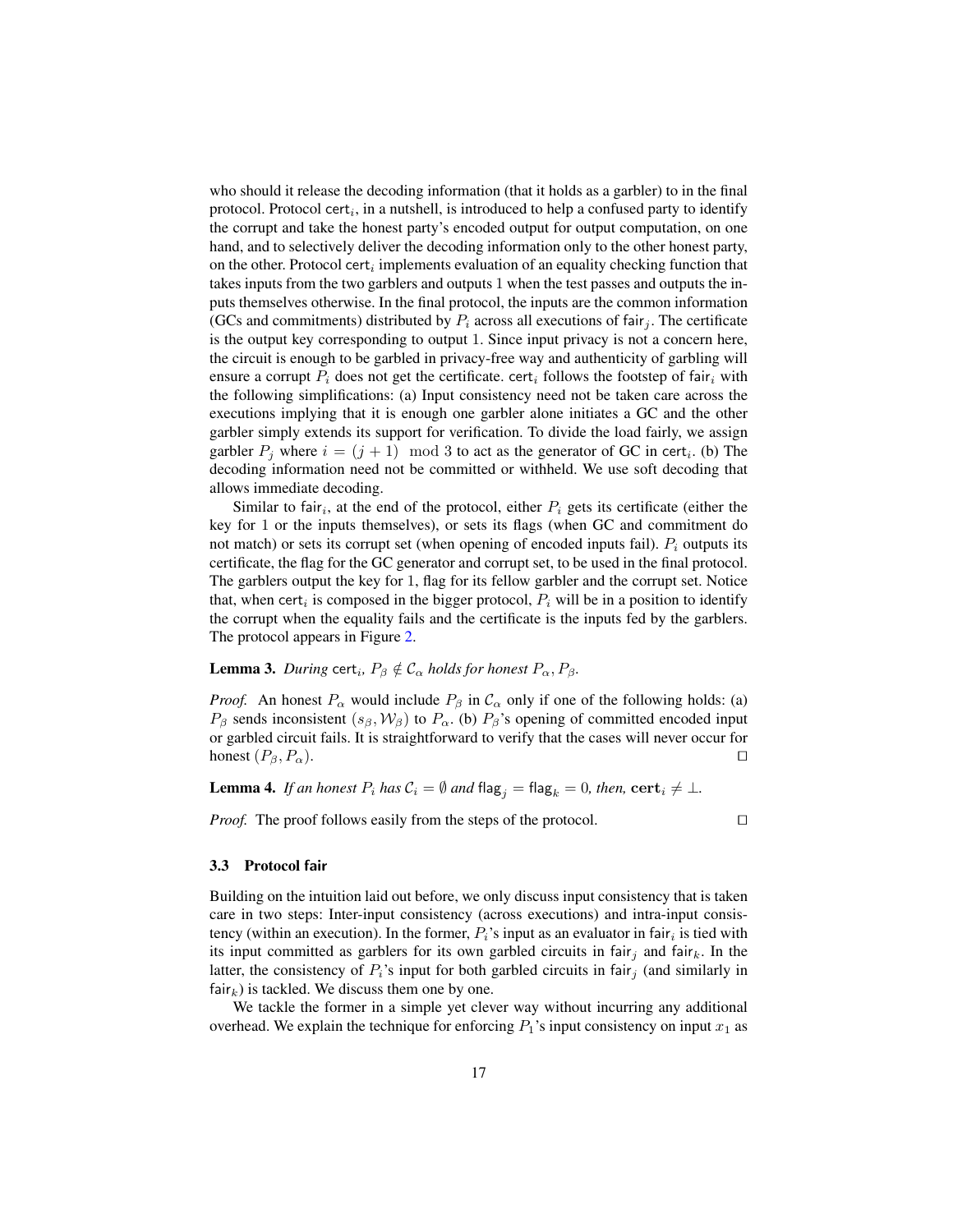#### $cert_i()$

<span id="page-17-0"></span>**Common Inputs:** The circuit  $C(\gamma_j, \gamma_k)$  that outputs 1 if  $(\gamma_j = \gamma_k)$  and  $(0, \gamma_j, \gamma_k)$  otherwise. For distinct i, j,  $k \in [3], P_i$  is assumed to be the evaluator and  $(P_i, P_k)$  as the garblers. We assume  $i = (j + 1) \mod 3, k = (j + 2) \mod 3.$ 

**Primitives:** A correct, authentic, privacy-free garbling scheme  $G = (Gb, En, Ev, De)$  that has the property of *soft decoding*, a PRG G, a NICOM (Com, Open)

**Output:** A garbler  $P_l$  for  $l \in \{j, k\}$  outputs corrupt set  $C_l$  and  $\text{key}_i$ .  $P_i$  outputs  $(\textbf{cert}_i, \mathcal{C}_i, \textsf{flag}_j, \textsf{flag}_k)$ . Garbler  $P_k$  additionally outputs flag<sub>j</sub>.

**Round 1:**  $P_i$  does the following:

- Choose a seed  $s_i \in_R \{0,1\}^\kappa$  for G and construct a garbled circuit  $(C_i, e_i, d_i) \leftarrow$  Gb $(1^\kappa, C)$ . Generate commitment on garbled circuit  $C_i$  as  $(c_i, o_i) \leftarrow Com(C_i)$  and on the encoding information  $e_i$  as  $(c_i, o_i) \leftarrow \textsf{Com}(e_i)$  using randomness from  $\textsf{G}(s_i)$ . Let  $\mathcal{W}_i = \{c_i, c_i\}$ . Send  $(s_i, W_i)$  to  $P_k$  and  $W_i$  to  $P_i$ .
- (Local Computation by  $P_k$ )  $P_k$  adds  $P_i$  to  $\mathcal{C}_k$  if  $(s_i, \mathcal{W}_i)$  are inconsistent and is not as per what an honest  $P_j$  should do.  $P_j$  and  $P_k$  output  $\text{key}_i$  equals to the key for output 1 of  $\mathbf{C}_i$ .

#### Round 2:

- $P_i$  sends  $W_i$  to  $P_k$ .  $P_k$  sets flag<sub>j</sub> = 1 if  $W_i$  received from  $P_i$  and  $P_j$  is not identical.
- $P_j$  opens its encoded input  $\mathbf{X}_j$  (corresponding to  $\gamma_j$ ) to  $P_i$  by sending the opening of the corresponding commitment in  $c_i$ .
- If  $P_j \in \mathcal{C}_k$ ,  $P_k$  sends nOK to  $P_i$ . Else  $P_k$  sends  $\mathcal{W}_i$ , opening for garbled circuit  $o_i$  and its encoded input  $\mathbf{X}_k$  (for  $\gamma_k$ ) to  $P_i$ .
- (Local Computation by  $P_i$ ) If  $P_i$  does not receive identical  $W_i$  from  $P_j$  and  $P_k$  or receives nOK from  $P_k$ ,  $P_i$  sets cert $i = \perp$  and flag<sub>i</sub> = 1. Else,  $P_i$  uses the opening information sent by  $P_i, P_k$  to retrieve  $\mathbf{X}_i, \mathbf{X}_k, P_i$  adds  $P_l$   $(l \in \{j, k\})$  to  $C_i$  and sets cert $i = \perp$  if any of the openings sent by  $P_l$  result in  $\bot$ . Else,  $P_i$  runs  $\mathbf{Y} \leftarrow \mathsf{Ev}(\mathbf{C}_i, \mathbf{X}_j, \mathbf{X}_k)$ . If  $\mathsf{sDe}(\mathbf{Y}) = 1$ , then set  $\textbf{cert}_i = \textbf{Y}$ , else set  $\textbf{cert}_i = (\gamma'_j, \gamma'_k)$  where these two are decoded from  $\textbf{Y}$ .



an evaluator during fair<sub>1</sub> and as a garbler during fair<sub>2</sub>, fair<sub>3</sub> with respect to his GC  $\mathbf{C}_1$ . Since the protocol is symmetric in terms of the roles of the parties, similar tricks are adopted for  $P_2$  and  $P_3$ . Let in the first round of fair<sub>1</sub>,  $P_1$  shares its input  $x_1$  by handing  $x_{12}$  and  $x_{13}$  to  $P_2$  and  $P_3$  respectively. Now corresponding to  $C_1$  during fair<sub>2</sub>,  $P_1$  and  $P_3$  who act as the garblers use  $x_{13}$  as the permutation vector  $p_{11}$  that defines the order of the commitments of the bits of  $x_1$ . Now input consistency of  $P_1$ 's input is guaranteed if  $m_{11}$  transferred by  $P_1$  in fair<sub>2</sub> is same as  $x_{12}$ ,  $P_1$ 's share for  $P_2$  in fair<sub>1</sub>. For an honest P<sub>1</sub>, the above will be true since  $m_{11} = p_{11} \oplus x_1 = x_{13} \oplus x_1 = x_{12}$ . If the check fails, then  $P_2$  identifies  $P_1$  as corrupt. This simple check forces  $P_1$  to use the same input in both fair<sub>1</sub> and fair<sub>2</sub> (corresponding to  $C_1$ ). A similar trick is used to ensure input consistency of the input of  $P_1$  across fair<sub>1</sub> and fair<sub>3</sub> (corresponding to  $C_1$ ) where  $P_1$  and  $P_2$  who act as the garblers use  $x_{12}$  as the permutation vector  $p_{11}$  for the commitments of the bits of  $x_1$ . The evaluator  $P_3$  in fair<sub>3</sub> checks if  $m_{11}$  transferred by  $P_1$  in fair<sub>3</sub> is same as  $x_{13}$  that  $P_3$  receives from  $P_1$  in fair<sub>1</sub>. While the above technique enforces the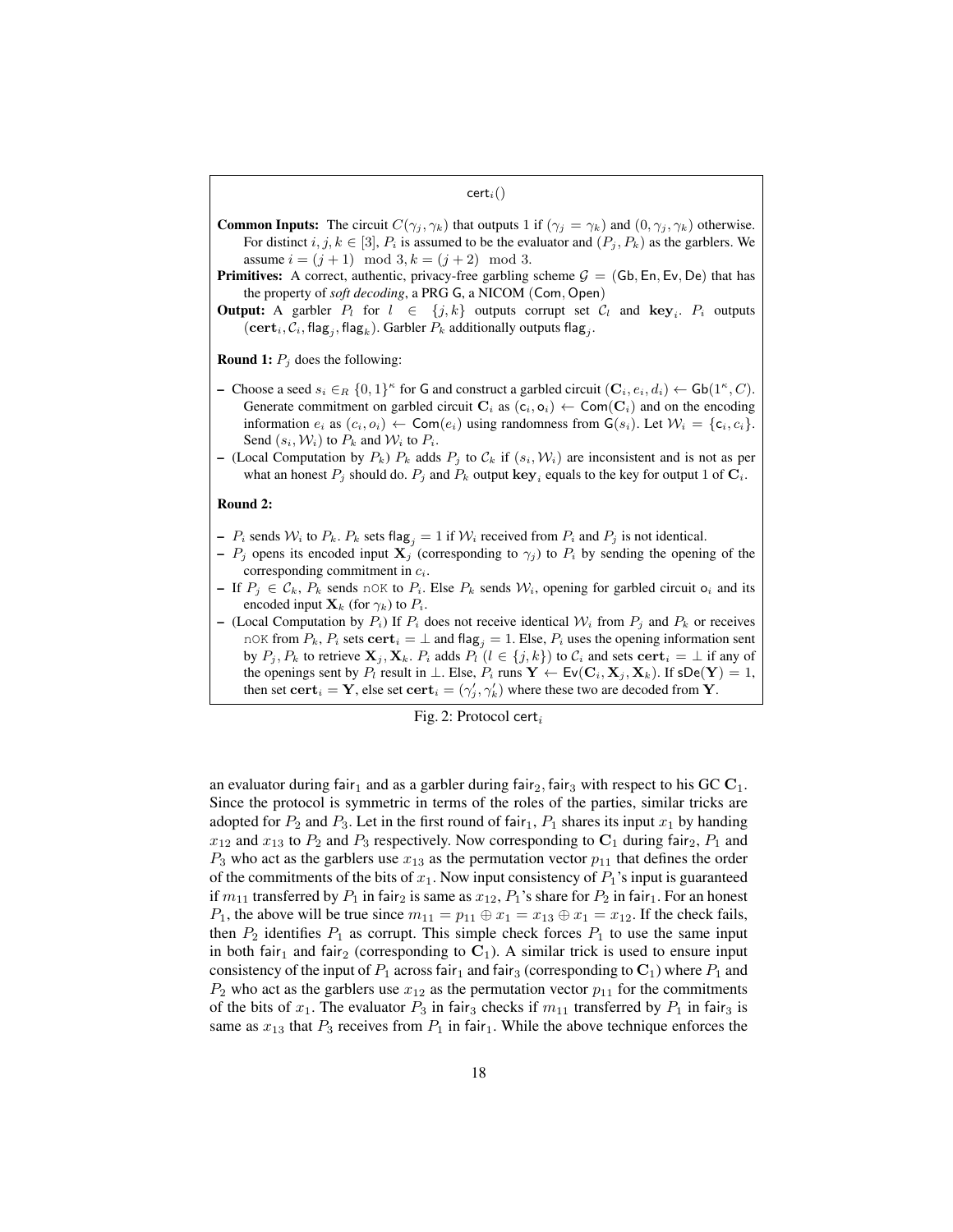consistency with respect to  $P_1$ 's GC, unfortunately, the same technique cannot be used to enforce  $P_1$ 's input consistency with respect to  $\mathbb{C}_2$  in fair<sub>3</sub> (or fair<sub>2</sub>) since  $p_{21}$  cannot be set to  $x_{12}$  which is available to  $P_2$  only at the end of first round. While,  $P_2$  needs to prepare and broadcast the commitments to the encoding information in jumbled order as per permutation string  $p_{21}$  in the first round itself. We handle it differently as below.

The consistency of  $P_i$ 's input for both garbled circuits in fair<sub>j</sub> (and similarly in  $fair_k$ ) is tackled via 'cheat-recovery mechanism' [\[Lin13\]](#page-45-1). We explain with respect to  $P_1$ 's input in fair<sub>3</sub>.  $P_2$  prepares a ciphertext (cheat recovery box) with the input keys of  $P_1$  corresponding to the mismatched input bit in the two garbled circuits,  $C_1$  and  $C_2$  in fair<sub>3</sub>. This ciphertext encrypts the the input shares of garblers that  $P_3$  misses, namely,  $x_{12}$  and  $x_{21}$ . This would allow  $P_3$  to compute the function on clear inputs directly. To ensure that the recovered missing shares are as distributed in fair<sub>1</sub> and fair<sub>2</sub>, the shares are not simply distributed but are committed via NICOM by the input owners and the openings are encrypted by the holders. Since there is no way for an evaluator to detect any mismatch in the inputs to and outputs from the two GCs as they are in encoded form, we use encryption scheme with special correctness (Definition [6\)](#page-49-2) to enable the evaluator to identify the relevant decryptions. Crucially, we depart from the usual way of creating the cheat recovery boxes using conflicting encoded outputs. Based on whether the clear or encoded output comes out of honest  $P_3$  in round 3, corrupt garbler  $P_1$  feeding two different inputs to  $C_1$  and  $C_2$  can conclude whether its two different inputs lead to the same output or not, breaching privacy. Note that the decoding information cannot be given via this cheat recovery box that uses conflicting encoded outputs as key, as that would result in circularity.

Despite using the above fix, the mechanism as discussed above is susceptible to 'selective failure attack', an attack well-known in the 2-party domain. While in the latter domain, the attack is launched to breach the privacy of the evaluator's input based on whether it aborts or not. Here, a corrupt garbler can prepare the ciphertexts in an incorrect way and can breach privacy of its honest co-garbler based on whether clear or encoded output comes out of the evaluator. We elaborate the attack in  $fair<sub>3</sub>$  considering a corrupt  $P_1$  and single bit inputs.  $P_1$  is supposed to prepare two ciphertexts corresponding to  $P_2$ 's input bit using the following key combinations– (a) key for 0 in  $C_1$  and 1 in  $C_2$  and (b) vice-versa. Corrupt  $P_1$  may replace one of the ciphertexts using key based on encoded input 0 of  $P_2$  in both the GCs. In case  $P_2$  indeed has input 0 (that he would use consistently across the 2 GCs during fair<sub>3</sub>), then  $P_3$  would be able to decrypt the ciphertext and would send clear output in Round 3.  $P_1$  can readily conclude that  $P_2$ 's input is 0. This attack is taken care via the usual technique of breaking each input bit to s number of xor-shares, referred as 'XOR-tree approach' [\[LP07\]](#page-45-16) (probe-resistance matrix [\[LP07,](#page-45-16) [SS13\]](#page-46-2) can also be used; we avoid it for simplicity). The security is achieved except with probability  $2^{-(s-1)}$ .

Given that input consistency is enforced, at the end of round 2, apart from the three states– (a) no corruption and no conflict detected (b) corrupt identified (c) conflict detected, a party can be in yet another state. Namely, no corruption and no conflict detected and the party is able to open a ciphertext and compute f on clear. A corrupt party cannot be in this state since the honest parties would use consistent inputs and therefore the corrupt would not get access to conflicting encoded inputs that constitute the key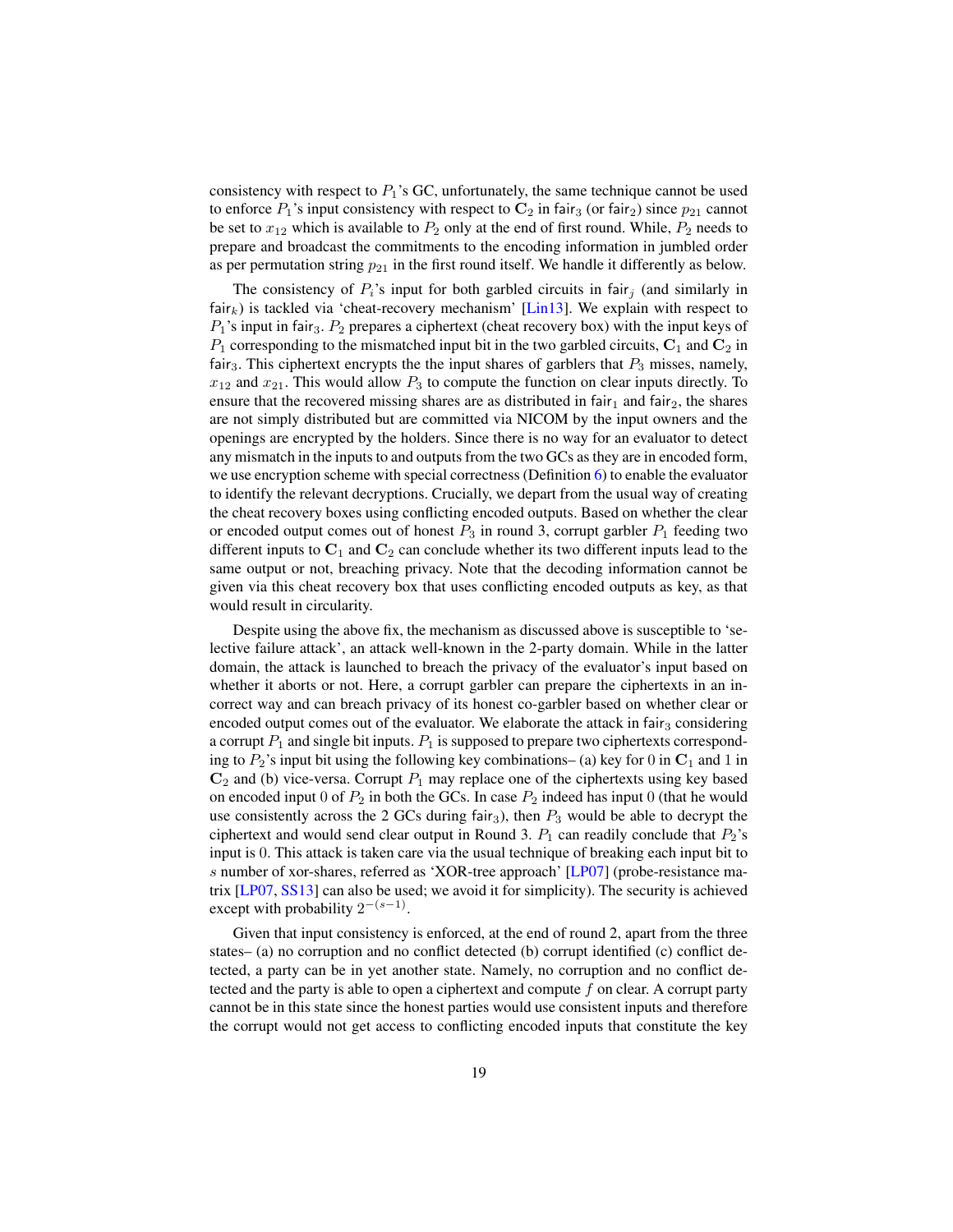of the ciphertexts. If any honest party is in this state, our protocol results in all parties outputting this output. In Round 3, this party can send the computed output along with the opening of the shares he recovered via the ciphertexts as 'proof' to convince the honest party of the validity of the output. The protocol fair appears in Figure [4](#page-21-0) and the schematic diagram is given in Appendix [D.1.](#page-52-1)

We now prove the correctness of fair.

## <span id="page-19-2"></span>**Lemma 5.** During fair,  $P_j \notin C_i$  holds for honest  $P_i, P_j$ .

*Proof.* An honest  $P_i$  will not include  $P_j$  in its corrupt set in the sub-protocols  ${\{\text{fair}_{\alpha}, \text{cert}_{\alpha}\}}_{\alpha \in [3]}$  following Lemma [1,](#page-14-1) Lemma [3.](#page-16-1) Now we prove the statement individually investigating the three rounds of fair.

In Round 1 of fair,  $P_i$  includes  $P_j$  as corrupt only if (a)  $P_i, P_j$  are garblers and  $P_j$ sets  $p_{jj} \neq x_{ji}$  or (b)  $P_j$  sends  $pp_j, c_{ji}, o_{ji}, x_{ji}$  to  $P_i$  such that  $Open(pp_j, c_{ji}, o_{ji}) \neq 0$  $x_{ji}$ . None of them will be true for an honest  $P_j$ . In Round 2 of fair,  $P_i$  includes  $P_j$  as corrupt only if (a)  $P_j$  is a garbler and  $P_i$  is an evaluator and  $m_{jj} \neq x_{ji}$  or (b)  $P_i$  obtains cert<sub>i</sub> =  $(\gamma'_j, \gamma'_k)$  and detects  $P_j$ 's input  $\gamma'_j$  in cert<sub>i</sub> to be different from the information sent by him. The former will not be true for an honest  $P_j$ . The latter also cannot hold for honest  $P_i$  by correctness of the privacy-free garbling used. In the last round of fair,  $P_i$ will identify  $P_i$  as corrupt, if it has flag<sub>k</sub> = 1 and yet receives  $\text{cert}_k$  which is same as  $\text{key}_k$  from  $P_k$ . A corrupt  $P_k$  receives  $\text{key}_k$  only by handing out correct and consistent common information to  $P_i$  and  $P_j$  until the end of Round 1. Namely, the following must be true for  $P_k$  to obtain  $\mathbf{key}_k$  (except for the case when it breaks the authenticity of the GC): (i)  $\gamma_i$  and  $\gamma_j$  for cert<sub>k</sub> must be same and (ii)  $P_k$  must not be in the corrupt set of any honest party at the end of Round 1. In this case, flag<sub>k</sub> cannot be 1.

## <span id="page-19-1"></span>**Lemma 6.** *No corrupt party can be in*  $st_1$  *by the end of Round 1, except with negligible probability.*

*Proof.* For a corrupt  $P_k$ , its honest garblers  $P_i$  and  $P_j$  creates the ciphertexts cts using keys with opposite meaning for their respective inputs from their garbled circuits. Since honest  $P_i$  and  $P_j$  use the same input for both the circuits,  $P_k$  will not have a key to open any of the ciphertexts. The openings  $(o_{ij}, o_{ji})$  are therefore protected due to the security of the encryption scheme. Subsequently,  $P_k$  cannot compute y.

<span id="page-19-3"></span>**Definition 1.** A party  $P_i$  is said to be 'committed' to a unique input  $x_i$ , if  $P_j$  holds  $(c_{ij}, c_{ik}, o_{ij}, x_{ij})$  *and*  $P_k$  *holds*  $(c_{ij}, c_{ik}, o_{ik}, x_{ik})$  *such that:* (a)  $x_i = x_{ij} \oplus x_{ik}$  *and* (b)  $c_{ij}$  *opens to*  $x_{ij}$  *via*  $o_{ij}$  *and likewise,*  $c_{ik}$  *opens to*  $x_{ik}$  *via*  $o_{ik}$ *.* 

We next prove that a corrupt party must have committed its input if some honest party is in  $st_1$  or  $st_2$ . To prove correctness, the next few lemmas then show that an honest party computes its output based on its own output or encoded output if it is in  $st_1$  or  $st_2$  or relies on the output or encoded output of the other *honest* party. In all cases, the output will correspond to the committed input of the corrupt party.

<span id="page-19-0"></span>**Lemma 7.** *If an honest party is in*  $\{st_1, st_2\}$ *, then corrupt party must have committed a unique input.*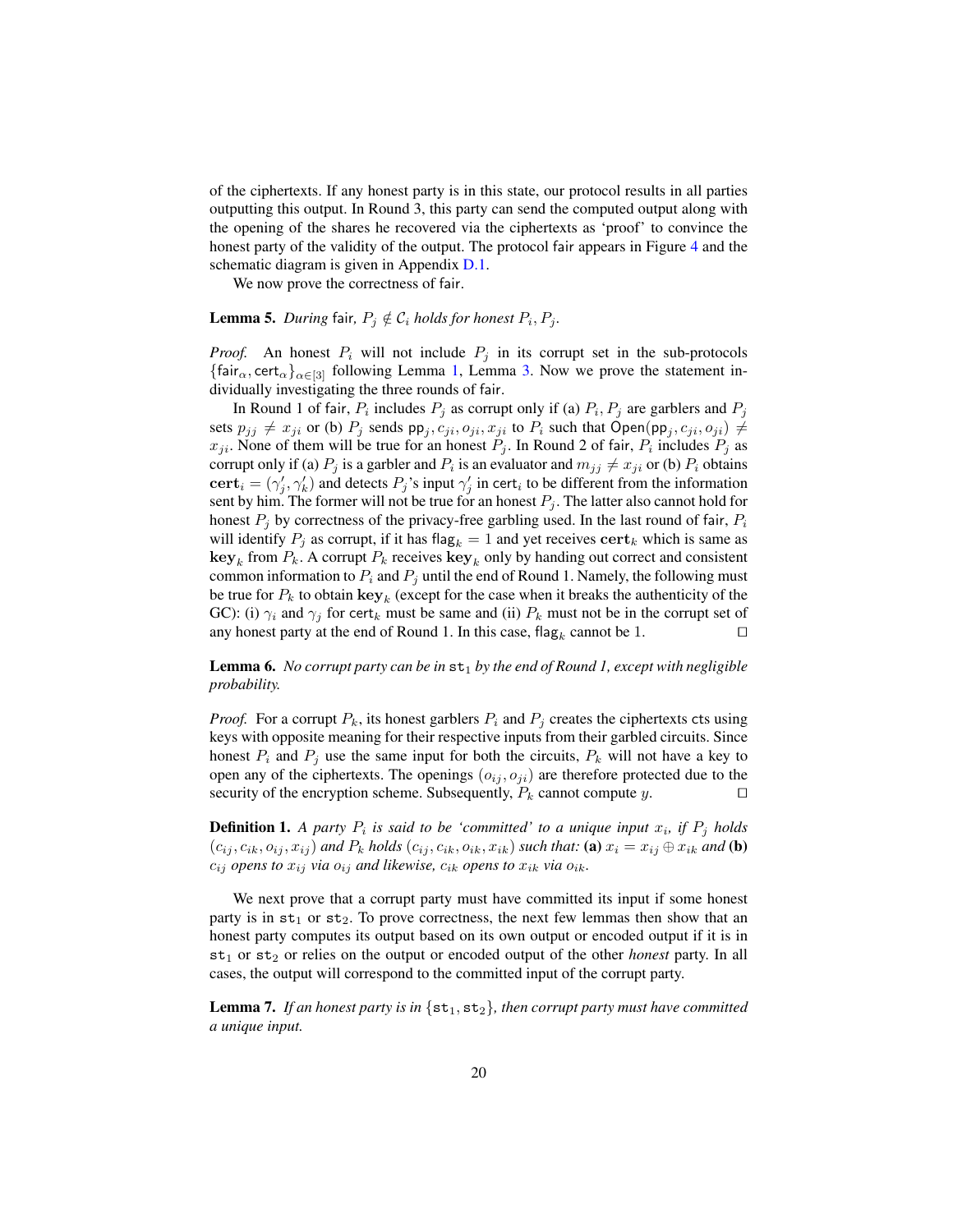#### Protocol fair()

**Inputs:** Party  $P_i$  has  $x_i$  for  $i \in [3]$ .

**Output:**  $y = f(x_1, x_2, x_3)$  or  $\perp$  where the inputs and the function output belong to  $\{0, 1\}^{\ell}$ . **Subprotocols:** fair<sub>i</sub> for  $i \in [3]$  (Figure [1\)](#page-15-0), cert<sub>i</sub> for  $i \in [3]$  (Figure [2\)](#page-17-0), SKE (Enc, Dec) with 'special correctness' (Definition [6\)](#page-49-2).

**Round 1:** For  $i \in [3]$  and for distinct indices  $j, k \in [3] \setminus \{i\}$ 

- Each  $P_i$  computes an encoding of length  $\ell$ s corresponding to its input  $x_i$ . For each bit b of  $x_i$ , the encoding  $b_1, \ldots b_s$  is such that  $b = \bigoplus_{\alpha=1}^s b_\alpha$ . Reusing the notation, we refer to this encoding as  $P_i$ 's input  $x_i$  and its length by  $\ell$ .
- **Round 1** of cert<sub>i</sub> is run.
- **Round 1** of fair<sub>i</sub> are run with the following amendments: (1) The circuit in fair<sub>i</sub> is changed as follows: each input wire is replaced by a gate whose input consists of  $s$  new input wires and whose output is the exclusive-or of these wires. (2)  $P_j$  and  $P_k$  work with the permutation strings  $p_{ij}$  and  $p_{kk}$  respectively as  $x_{jk}$  and  $x_{kj}$ .
- $-P_i$  samples  $pp_i$ , generates  $(c_{ij}, o_{ij}) \leftarrow \textsf{Com}(pp_i, x_{ij}), (c_{ik}, o_{ik}) \leftarrow \textsf{Com}(pp_i, x_{ik})$  and sends  $\{pp_i, c_{ij}, c_{ik}\}$  to  $P_j, P_k$ . Additionally,  $P_i$  sends  $o_{ij}, o_{ik}$  to  $P_j, P_k$  respectively.
- (Local Computation by  $P_i$ )  $P_i$  adds  $P_\ell$  in  $C_i$  if  $Open(c_{li}, o_{li}) \neq x_{li}$ .  $P_j$  adds  $P_k$  in  $C_j$  if: (a)  $p_{kk}$  not taken as  $x_{kj}$  or (b) the check in fair<sub>i</sub> or cert<sub>i</sub> fails.  $P_k$  adds  $P_j$  in  $C_k$  if: (a)  $p_{jj}$  not taken as  $x_{jk}$  or (b) the check in fair<sub>i</sub> or cert<sub>i</sub> fails.

**Round 2:** For  $i \in [3]$  and for distinct indices  $j, k \in [3] \setminus \{i\}$ :

- $-$  If  $P_i \notin C_j$ ,  $P_j$  sends (pp<sub>i</sub>,  $c_{ij}$ ,  $c_{ik}$ ) to  $P_k$ . If  $P_i \notin C_k$ ,  $P_k$  sends (pp<sub>i</sub>,  $c_{ij}$ ,  $c_{ik}$ ) to  $P_j$ . They set  $\text{flag}_i = 1$  in case of mismatch or no communication.
- If  $P_i \notin C_j$ ,  $P_j$  participates in cert<sub>i</sub> as a garbler with input  $\gamma_j$  as  $\{D_i^j, D_i^k, \mathcal{W}_k, \mathsf{pp}_i, c_{ij}, c_{ik}\}$ where  $\mathcal{D}_i^j$ ,  $\mathcal{D}_i^k$ ,  $\mathcal{W}_k$  and (pp<sub>i</sub>,  $c_{ij}$ ,  $c_{ik}$ ) was received from  $P_i$  during Round 1 of fair<sub>j</sub>, fair<sub>k</sub>, cert<sub>k</sub> (assuming  $k = (i + 1) \mod 3$ ) and fair respectively. Similar step is taken by  $P_k$ .
- $\mathsf{I} = \text{If } \text{cert}_i = (\gamma'_j, \gamma'_k), P_i \text{ sets } C_i = P_l \text{ if } \gamma'_l \neq \{ \mathcal{D}_i^j, \mathcal{D}_i^k, \mathcal{W}_k, \mathsf{pp}_i, c_{ij}, c_{ik} \} \text{ for } l \in \{j, k\}.$
- If  $P_i \notin C_j$ ,  $P_j$  participates in **Round 2** of fair<sub>i</sub>. When  $P_k \notin C_j$ ,  $P_j$  additionally sends the ciphertexts  $ct_{j\alpha}^{\beta}$  for  $\beta \in \{0,1\}$  and  $\alpha \in [\ell]$  created as follows. Let  $\{X_{l(\ell+\alpha)}^0, X_{l(\ell+\alpha)}^1\}$ , denote the encoding information of co-garbler  $P_k$ 's input wire  $\alpha$  corresponding to  $C_l$  $(l \in \{j,k\})$ . Then  $\mathsf{ct}_{j\alpha}^{\beta}$  =  $\mathsf{Enc}_{\mathsf{sk}_{\alpha}^{\beta}}(o_{jk}, o_{kj})$  for  $\mathsf{sk}_{\alpha}^{\overline{0}}$  =  $\mathbf{X}_{j(\ell+\alpha)}^{0} \oplus \mathbf{X}_{k(\ell+\alpha)}^{1}$  and  $sk_{\alpha}^1 = \mathbf{X}_{j(\ell+\alpha)}^1 \oplus \mathbf{X}_{k(\ell+\alpha)}^0$ .  $P_k$  takes similar steps.
- (Local Computation by  $P_i$ ) Include  $P_l$  in  $C_i$  if  $m_{ll} \neq x_{li}$  for  $l \in \{j, k\}$ . If  $C_i = \emptyset$ , flag<sub>j</sub> = 0, flag<sub>k</sub> = 0, then use key  $\mathbf{X}_{j(\ell+\alpha)}^{m_{jk}^{\alpha}} \oplus \mathbf{X}_{k(\ell+\alpha)}^{m_{kk}^{\alpha}}$  ( $\alpha \in [\ell]$ ) to decrypt the ciphertexts  $\mathsf{ct}_{j\alpha}^{0}$ or  $ct_{j\alpha}^1$  obtained from  $P_j$ . If the decryption succeeds, retrieve  $o_{kj}, o_{jk}$ . Execute  $x_{kj} \leftarrow$ Open $(c_{kj}, o_{kj})$  and  $x_{jk} \leftarrow$  Open $(c_{jk}, o_{jk})$ . If the opening succeeds, then evaluate f on  $(x_i, x_{ji} \oplus x_{jk}, x_{ki} \oplus x_{kj})$  to obtain y. Similarly, steps are taken with respect to  $P_j$ 's input, using the key  $\mathbf{X}_{j\alpha}^{m_{jj}^{\alpha}} \oplus \mathbf{X}_{k\alpha}^{m_{kj}^{\alpha}}$  to decrypt the ciphertexts  $\mathsf{ct}_{k\alpha}^{0}$  or  $\mathsf{ct}_{k\alpha}^{1}$  obtained from  $P_k$ .

Fig. 3: A Three-Round Fair 3PC protocol

*Proof.* An honest  $P_i$  is in  $\{\texttt{st}_1, \texttt{st}_2\}$  only when  $C_i = \emptyset$ , fla $\mathsf{g}_j = 0$ , fla $\mathsf{g}_k = 0$  hold at the end of Round 2. Assume  $P_k$  is corrupt.  $P_k$  has not committed to a unique  $x_k$  implies either it has distributed different copies of commitments  $(c_{ki}, c_{kj})$  to the honest parties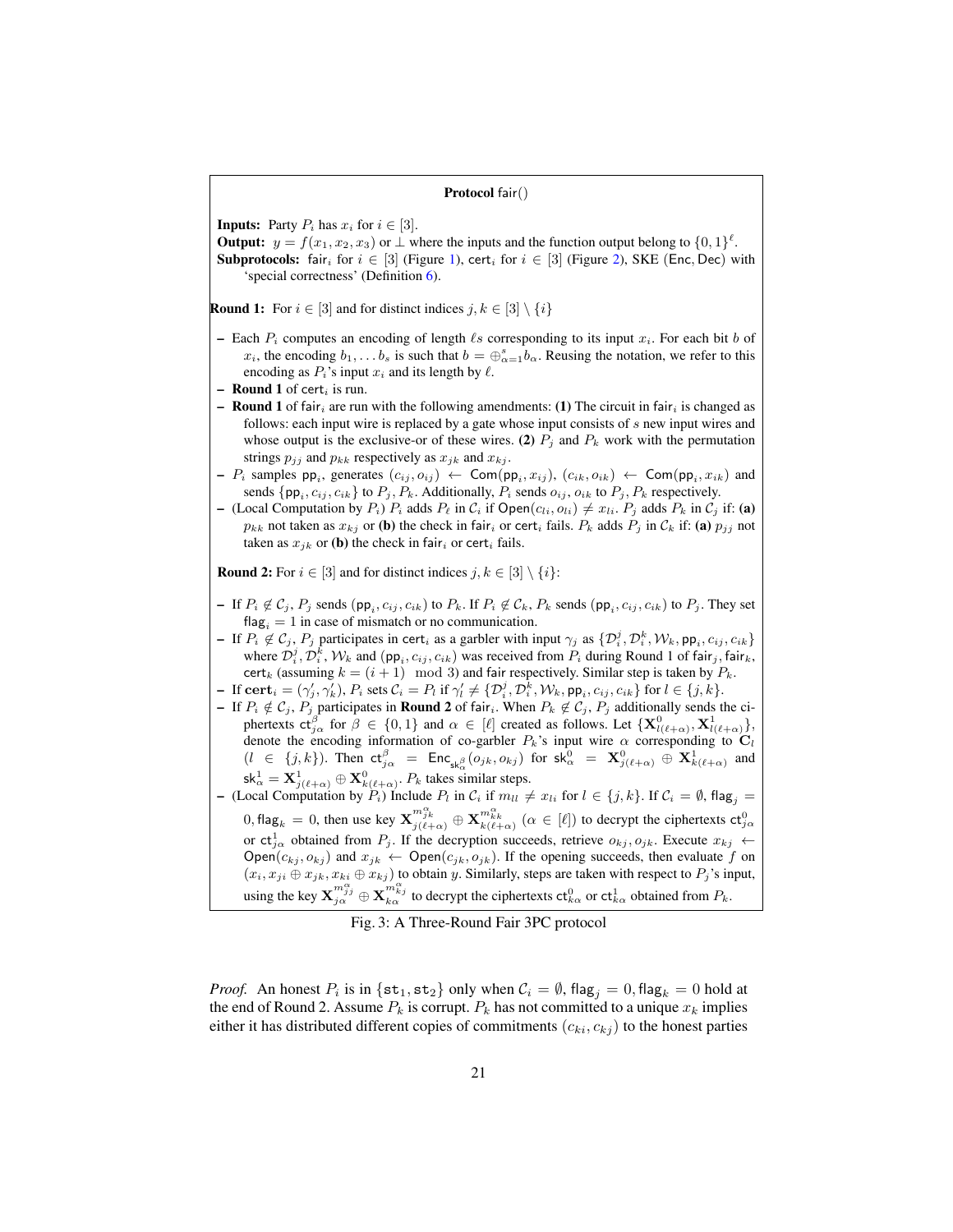<span id="page-21-0"></span>A party  $P_i$  is said to be in  $\text{st}_\alpha$  for  $\alpha \in [4]$  if the following conditions are satisfied. Let  $(\mathbf{Y}_i, C^{\text{dec}}_j, C^{\text{dec}}_k)$ ,  $O^{\text{dec}}_j$  and  $O^{\text{dec}}_k$  denote the output of  $P_i$  in fair<sub>i</sub>, fair<sub>j</sub> and fair<sub>k</sub>, respectively. Let  $\text{cert}_i, \text{key}_j$ , and  $\text{key}_k$  denotes the output of  $P_i$  in  $\text{cert}_i$ ,  $\text{cert}_j$  and  $\text{cert}_k$  respectively. (i)  $st_1$ (output is already computed): If y and proofs  $(o_{jk}, o_{kj})$  are computed in Round 2. (ii) st<sub>2</sub> (no corruption and no conflict detected): If  $((C_i = \emptyset) \wedge (\text{flag}_i = 0) \wedge (\text{flag}_k = 0))$ (which implies  $Y_i \neq \bot$  and cert $i \neq \bot$ ) (iii) st<sub>3</sub> (corruption detected): If  $(C_i \neq \emptyset)$ (iv) st<sub>4</sub> (conflict detected, but no corruption detected): If (flag<sub>i</sub> = 1)  $\vee$  (flag<sub>k</sub> = 1) **Round 3:** Each  $P_i$  for  $i \in [3]$  does the following based one of the four states that it belongs to. – If in st<sub>1</sub>, then send y to  $P_j$ ,  $P_k$ . Send  $o_{jk}$  to  $P_j$  and  $o_{kj}$  to  $P_k$  as proofs. - If in st<sub>2</sub>, then send  $(\mathbf{Y}_i, \text{cert}_i, O_l^{\text{dec}})$  to  $P_l$  for  $l \in \{j, k\}$ . - If in st<sub>3</sub>, then send  $O_l^{\text{dec}}$  to  $P_l$  for  $l \in \{j, k\}$  only if  $P_l \notin C_i$ . - If in st<sub>4</sub>, then send  $z_l$  = Enc<sub>key<sub>l</sub></sub> ( $O_l^{\text{dec}}$ ) to  $P_l$  only if flag<sub>l</sub> = 1. If flag<sub>j</sub> = 1 and cert<sub>j</sub> received from  $P_j$  is same as  $\text{key}_j$ , then set  $C_i = P_k$ . Similar steps are taken to check and identify if  $P_j$  is corrupt. Update state from  $st_4$  to  $st_3$  if corrupt is identified. - If in  $st_1$ , then output y. – If in  $\{st_2, st_3, st_4\}$  and if any other party is identified to be in  $st_1$ , namely if y is received from  $P_j$  or  $P_k$  with  $o_{ki}$  or  $o_{ji}$  respectively such that  $Open(pp_i, c_{li}, o_{li}) \neq \bot$  for  $l \in \{j, k\},$ then output the received  $y$ . - If in st<sub>2</sub>, then compute y as follows: Retrieve  $O_i^{\text{dec}}$  from either  $z_i$  (with cert<sub>i</sub> as the key) received from  $P_j$  or from direct communication of  $P_j$ . If  $d \leftarrow \text{eOpen}(\text{epp}_k, C_k^{\text{dec}}, O_i^{\text{dec}})$  is not  $\perp$ , then use d to compute  $y \leftarrow De(Y_i^k, d)$ . Similar steps are executed with respect to  $P_k$ 's communication if y is not computed yet. - If in st<sub>3</sub>, then output  $y \leftarrow De(Y_i^i, d)$  where  $Y_i$  is received from (honest)  $P_i \notin C_i$  and decoding information d is known as garbler during fair<sub>l</sub>. Otherwise output  $y = \perp$ . – If in  $st_4$ , output  $y = \bot$ .

Fig. 4: A Three-Round Fair 3PC protocol

or distributed incorrect opening information to some honest party. In the former case, flag<sub>k</sub> will be set by  $P_i$ . In the latter case, at least one honest party will identify  $P_k$  to be corrupt by the end of Round 1. If it is  $P_i$ , then  $C_i \neq \emptyset$ . Otherwise,  $P_j$  populates its corrupt set with  $P_k$ , leading to  $P_i$  setting flag<sub>k</sub> = 1 in Round 2.

<span id="page-21-1"></span>**Lemma 8.** If an honest party is in  $st_1$ , then its output y corresponds to the unique *input committed by the corrupt party.*

*Proof.* An honest  $P_i$  is in  $st_1$  only when  $C_i = \emptyset$ , flag<sub>j</sub> = 0, flag<sub>k</sub> = 0 hold at the end of Round 2 and it computes y via decryption of the ciphertexts ct sent by either  $P_i$  or  $P_k$ . Assume  $P_k$  is corrupt. By Lemma [7,](#page-19-0)  $P_k$  has committed to its input. The condition flag<sub>i</sub> = 0 implies that  $P_k$  exchanges the commitments on the shares of  $P_j$ 's input, namely  $\{c_{ji}, c_{jk}\}$ , honestly. Now if  $P_i$  opens honest  $P_j$ 's ciphertext, then it unlocks the opening information for the missing shares, namely  $(o_{kj}, o_{jk})$  corresponding to common and agreed commitments  $(c_{kj}, c_{jk})$ . Using these it opens the missing shares  $x_{kj} \leftarrow$  Open $(c_{kj}, o_{kj})$  and  $x_{jk} \leftarrow$  Open $(c_{jk}, o_{jk})$  and finally computes output on  $(x_i, x_{ji} \oplus x_{jk}, x_{ki} \oplus x_{kj})$ . Next, we consider the case when  $P_i$  computes y by decrypting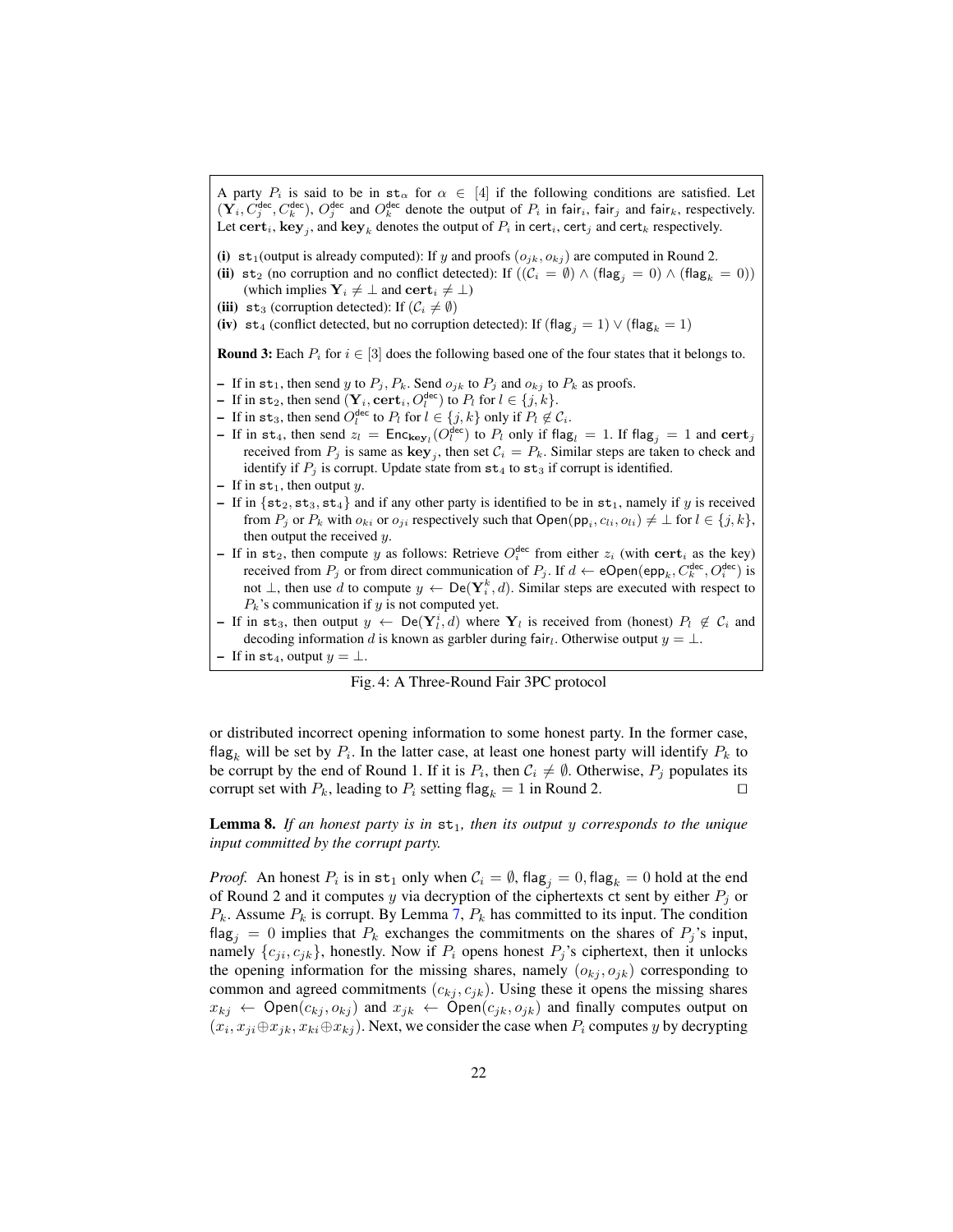a ct sent by corrupt  $P_k$ . In this case, no matter how the ciphertext is created, the binding property of NICOM implies that  $P_k$  will not be able to open  $c_{jk}, c_{kj}$  to anything other than  $x_{jk}$ ,  $x_{kj}$  except with negligible probability. Thus, the output computed is still as above and the claim holds.  $\Box$ 

<span id="page-22-0"></span>**Lemma 9.** If an honest party is in  $st_2$ , then its encoded output Y corresponds to the *unique input committed by the corrupt party.*

*Proof.* An honest  $P_i$  is in  $st_2$  only when  $C_i = \emptyset$ , flag<sub>j</sub> = 0, flag<sub>k</sub> = 0 hold at the end of Round 2. The conditions also imply that  $P_i$  has computed  $Y_i$  successfully (due to Lemma [2\)](#page-14-2) and  $P_k$  has committed to its input (due to Lemma [7\)](#page-19-0). Now we show that  $Y_i$ correspond to the unique input committed by the corrupt  $P_k$ . We first note that  $P_k$  must have used the same input for both the circuits  $\mathbf{C}_j$  and  $\mathbf{C}_k$  in fair<sub>i</sub>. Otherwise one of the ciphertexts prepared by honest  $P_i$  must have been opened and y would be computed, implying  $P_i$  belongs to  $st_1$  and not in  $st_2$  as assumed. We are now left to show that the input of  $P_k$  for its circuit  $\mathbf{C}_k$  in fair<sub>i</sub> is the same as the one committed.

In fair, honest  $P_j$  would use permutation string  $p_{kk} = x_{kj}$  for permuting the commitments in  $\mathcal{D}_k$  corresponding to  $x_k$ . Therefore, one can conclude that the commitments in  $\mathcal{D}_k$  are constructed correctly and ordered as per  $x_{ki}$ . Now the only way  $P_k$  can decommit  $x'_k$  is by giving  $m_{kk} = p_{kk} \oplus x'_k$ . But in this case honest  $P_i$  would add  $P_k$  to  $C_i$ as the check  $m_{kk} = x_{ki}$  would fail  $(m_{kk} = p_{kk} \oplus x'_k \neq p_{kk} \oplus x_k)$  and will be in st<sub>3</sub> and not in  $st_2$  as assumed.

 $\Box$ 

<span id="page-22-1"></span>**Lemma 10.** If an honest party is in  $st_2$ , then its output y corresponds to the unique *input committed by the corrupt party.*

*Proof.* Note that an honest party  $P_i$  in  $st_2$  either uses y of another party in  $st_1$  or computes output from its encoded output  $Y_i$ . The proof for the former case goes as follows. By Lemma [6,](#page-19-1) a corrupt  $P_k$  can never be in  $st_1$ . The correctness of y computed by an honest  $P_i$  follows directly from Lemma [8.](#page-21-1) For the latter case, Lemma [9](#page-22-0) implies that  $Y_i$  corresponds to the unique input committed by the corrupt party. All that needs to be ensured is that  $P_i$  gets the correct decoding information. The condition flag<sub>i</sub> =  $\text{flag}_k = 0$  implies that the commitment to the decoding information is computed and distributed correctly for both  $C_j$  and  $C_k$ . Now the binding property of eNICOM ensures that the decoding information received from either  $P_i$  (for  $\mathbf{C}_k$ ) or  $P_k$  (for  $\mathbf{C}_i$ ) must be correct implying correctness of y (by correctness of the garbling scheme).  $\Box$ 

<span id="page-22-2"></span>**Lemma 11.** If an honest party is in  $st_3$  or  $st_4$ , then its output y corresponds to the *unique input committed by the corrupt party.*

*Proof.* An honest party  $P_i$  in  $st_3$  either uses y of another party in  $st_1$  or computes output from encoded output  $Y_j$  of  $P_j$  who it identifies as honest. For the latter case note that an honest  $P_j$  will never be identified as corrupt by  $P_i$ , due to Lemma [5.](#page-19-2) The claim now follows from Lemma [6,](#page-19-1) Lemma [8](#page-21-1) and the fact that corrupt  $P_k$  cannot forge the 'proof'  $o_{ij}$  (binding of NICOM) for the former case and from Lemma [9](#page-22-0) and the fact that it possesses correct decoding information as a garbler for  $Y_i$  for the latter case. An honest party  $P_i$  in  $st_4$  only uses y of another party in  $st_1$ . The lemma follows in this case via the same argument as before.  $\Box$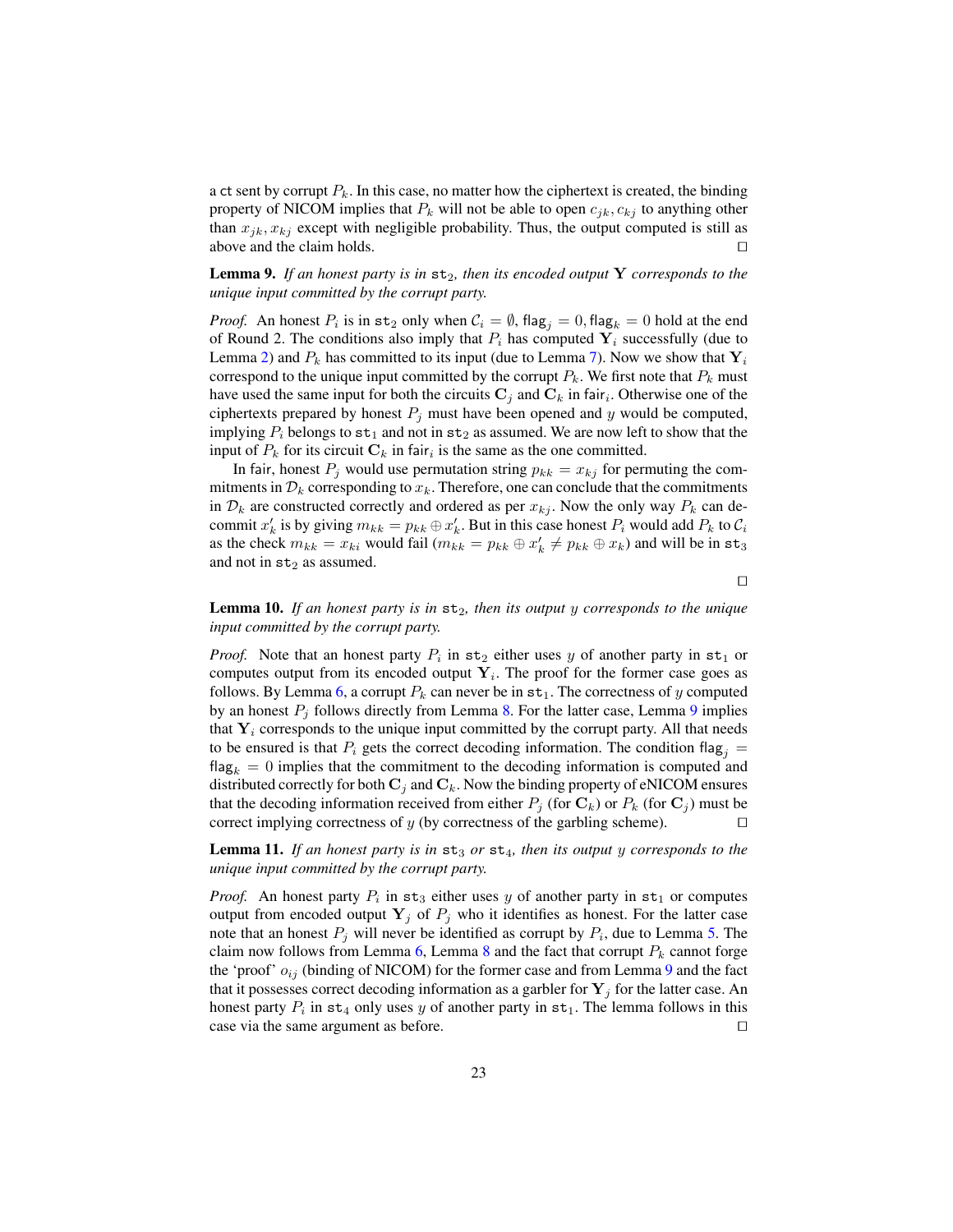#### Theorem 1. *Protocol* fair *is correct.*

*Proof.* In order to prove the theorem, we show that if an honest party, say  $P_i$  outputs y that is not  $\perp$ , then it corresponds to  $x_1, x_2, x_3$  where  $x_j$  is the input committed by  $P_j$ (Definition [1\)](#page-19-3). We note that an honest  $P_i$  belong to one among  $\{st_1, st_2, st_3, st_4\}$  at the time of output computation. The proof now follows from Lemmas  $7,8,10,11$  $7,8,10,11$  $7,8,10,11$  $7,8,10,11$ .  $\Box$ 

Fairness implies: (a) if a corrupt party gets the output then so does the honest parties; (b) if an honest party gets the output then so does the other parties. We give the intuition for both below starting with (a). The formal proof appears in Appendix [D.2.](#page-52-2)

A corrupt  $P_k$  cannot be in  $st_1$  (due to Lemma [6\)](#page-19-1). The only way it can retrieve the output is by having an honest party in  $st_1$  or  $st_2$ . An honest party in  $st_3$  only releases the decoding information and it never release it to a corrupt party (Lemma [5](#page-19-2) implies it identifies the honest party correctly). An honest party in  $st_4$  releases the encrypted decoding information  $z_k$  under key  $key_k$  to  $P_k$  conditionally when flag $_k = 1$ . The condition flag<sub>k</sub> = 1 implies that  $P_k$  must have distributed the common information incorrectly and so  $\gamma_i$  and  $\gamma_j$  are not same. This further implies  $\text{cert}_k$  is not same as  $\mathbf{key}_k$  and so  $P_k$  does not have access to the key to open  $z_k$  and cannot recover the decoding information. So the corrupt  $P_k$  getting the output implies that at least one honest party is in  $\{st_1, st_2\}$ . Lemma [7](#page-19-0) implies that in this case,  $P_k$  must have committed to a unique input. By Lemma [8](#page-21-1) and Lemma [10,](#page-22-1) the  $y$  and encoded output Y computed by any honest party in  $st_1$  and in  $st_2$  respectively will correspond  $P_k$ 's committed input. Further, if  $P_k$  computes encoded output  $Y_k$ , it also correspond to  $P_k$ 's committed input. So no matter how the corrupt party compute the output, it will be with respect to unique  $(x_1, x_2, x_3)$ . We need to show that both honest parties receive the same output. This easily follows when at least one honest party is in  $st_1$ . We now prove the lemma based on the following cases. (a) Both  $P_i$ ,  $P_j$  are in  $st_2$ : They receive the decoding information from each other on the clear and use their respective computed encoded output to compute the output y. (b)  $P_i$  is in  $st_2$  and  $P_j$  in  $st_3$ :  $P_i$  uses the decoding information sent exclusively to him by  $P_i$  and decode the output as in the previous case.  $P_i$  uses the encoded output of  $P_i$ ,  $\mathbf{Y}_i$  and its decoding information (held as a garbler) to compute the output. (c)  $P_i$  is in  $st_2$  and  $P_j$  in  $st_4$ :  $P_j$  must be in  $st_4$  because of flag<sub>i</sub> = 1. If flag<sub>k</sub> = 1,  $P_i$  will have the same status for this flag and would belong to  $st_4$ . Now since flag<sub>i</sub> = 1,  $P_j$  sends encryption of the decoding information  $z_i$  to  $P_i$  who can use cert<sub>i</sub> to decrypt  $z_i$  and compute the output as in the previous two cases.  $P_j$ , on noting that flag<sub>i</sub> = 1, yet  $P_i$  obtained  $\text{cert}_i = \text{key}_i$ , will identify  $P_k$  to be corrupt, upgrade to  $st<sub>3</sub>$  and compute the output as in the previous case.

Next, we argue for part (b). For an honest party to compute the output  $y$ , at least one honest party must be in  $\{st_1, st_2\}$ . If both belong to  $\{st_3, st_4\}$ , then neither  $P_k$  has committed any input (due to Lemma [7\)](#page-19-0) nor anyone gets the output. The latter follows by the argument below. An honest party in  $st_3$  only outputs based on the encoded output of the other honest party. But since the other honest party is in  $\{st_3, st_4\}$ , it will output ⊥. An honest party in  $st_4$  outputs ⊥, except for the case it finds one in  $st_1$  which is not true for both  $P_i$  and  $P_k$  (Lemma [6\)](#page-19-1). The corrupt  $P_k$  does not get the output too following the fact that it cannot be in  $st_1$  (Lemma [6\)](#page-19-1) and it does not receive decoding information from an honest party. An honest party  $P_i$  in  $st_3$  sends the decoding information only to the *identified* honest party. An honest party  $P_i$  in  $st_4$  may send the encrypted decoding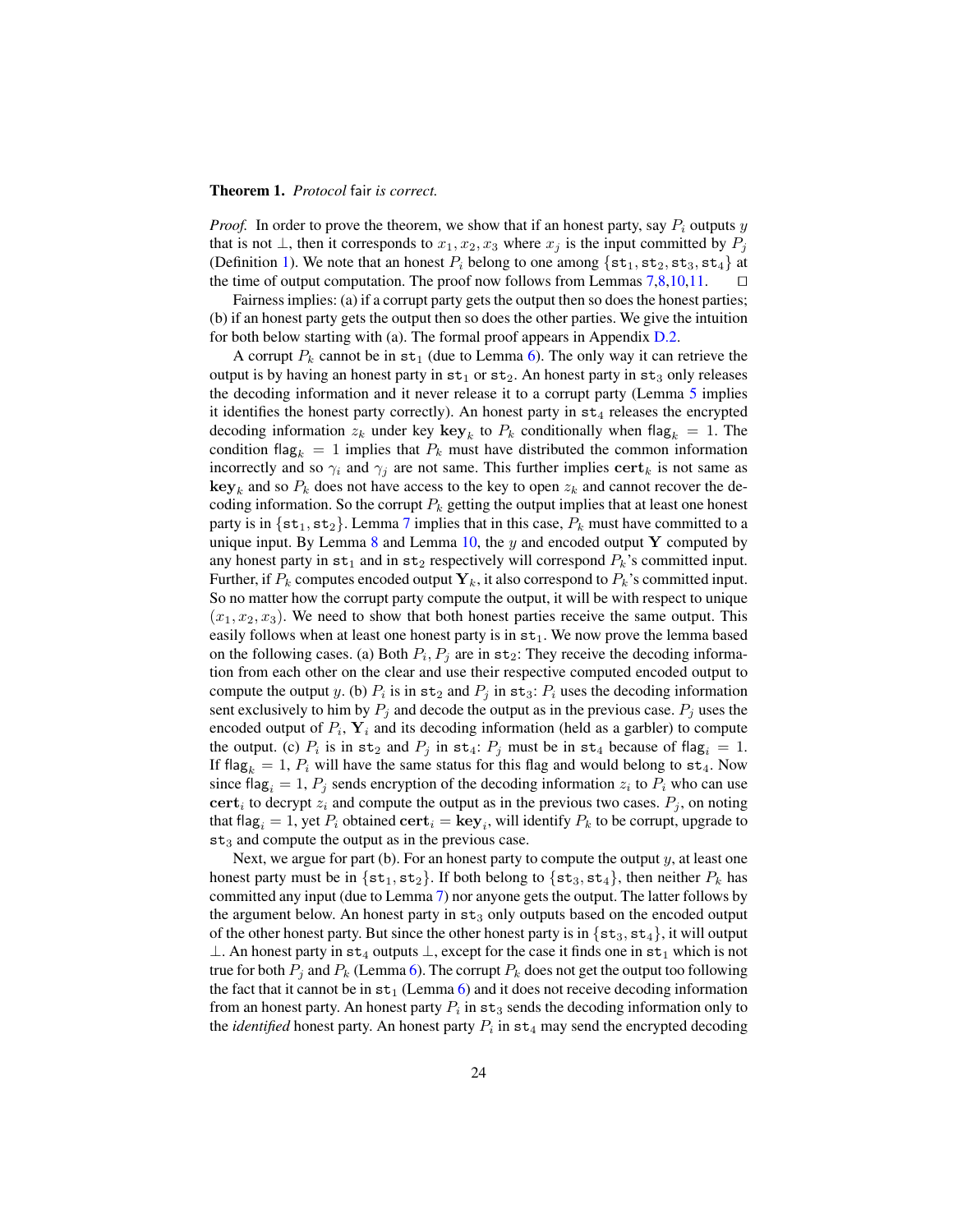information  $z_k$  under key  $\text{key}_k$  to  $P_k$  when flag $_k = 1$ . But the condition flag $_k = 1$ implies that  $P_k$  must have distributed the common information incorrectly and so  $\gamma_i$ and  $\gamma_j$  are not same. This further implies  $\text{cert}_k$  is not same as  $\text{key}_k$  and so  $P_k$  does not have access to the key to open  $z_k$  and cannot recover the opening information. Now we are left to show that when at least one honest party is in  $\{st_1, st_2\}$ , then everyone gets the output. This already follows from the argument given for the other direction.

## <span id="page-24-0"></span>4 2-round 3PC with Unanimous Abort

This section presents a tight upper bound for 3PC achieving unanimous abort in the setting with pair-wise private channels and a broadcast channel. The impossibility of oneround protocol in the same setting follows from "residual function" attack [\[HLP11\]](#page-45-8). Our result from Section [6.2](#page-39-0) rules out the possibility of achieving unanimous abort in the absence of a broadcast channel in two rounds. This protocol can be used to yield a round-optimal fair protocol with broadcast (lower bound in Section  $6.1$ ) by application of the transformation of  $[IKP+16]$  $[IKP+16]$  that compiles a protocol with unanimous abort to a fair protocol via evaluating the circuits that compute shares (using error-correcting secret sharing) of the function output using the protocol with unanimous abort and then uses an additional round for reconstruction of the output.

In an attempt to build a protocol with unanimous abort, we note that any protocol with unanimous abort must be robust to any potential misbehaviour launched via the private communication in the second round. Simply because, there is no way to report the abort to the other honest party who may have seen honest behaviour from the corrupt party all along and has got the output, leading to selective abort. Our construction achieves unanimity by leveraging the availability of the broadcast channel to abort when a corrupt behaviour is identified either in the first round or in the broadcast communication in the second round, and behaving robustly otherwise. In summary, if the corrupt party does not strike in the first round and in the broadcast communication of the second round, then our construction achieves robustness.

Turning to the garbled circuit based constructions such as the two-round protocol of [\[IKKP15\]](#page-45-6) achieving selective abort or the composition of three copies of the subprotocol fair, of fair, we note that the second round private communication that involves encoding information for inputs is crucial for computing the output and cannot transit via broadcast because of input privacy breach. A bit elaborately, the transfer of the encoding information for the inputs of the garblers can be completed in the first round itself and any inconsistency can be handled via unanimous abort in the second round. However, a similar treatment for the encoding information of the shares of the evaluator seems impossible as they are transferred to garblers only in the first round. We get past this seemingly impossible task via a clever 'two-part release mechanism' for the encoding information of the shares of the evaluator. Details follow.

Similar to protocol fair, we build our protocol ua upon three parallel executions of a sub-protocol ua<sub>i</sub> (i ∈ [3]), each comprising of two rounds and with each party  $P_i$  enacting the role of the evaluator once. With fair as the starting point, each sub-protocol  $ua<sub>i</sub>$  allows the parties to reach agreement on whether the run was successful and the evaluator got the output or not. A flag flag<sub>i</sub> is used as an indicator. The protocol ua then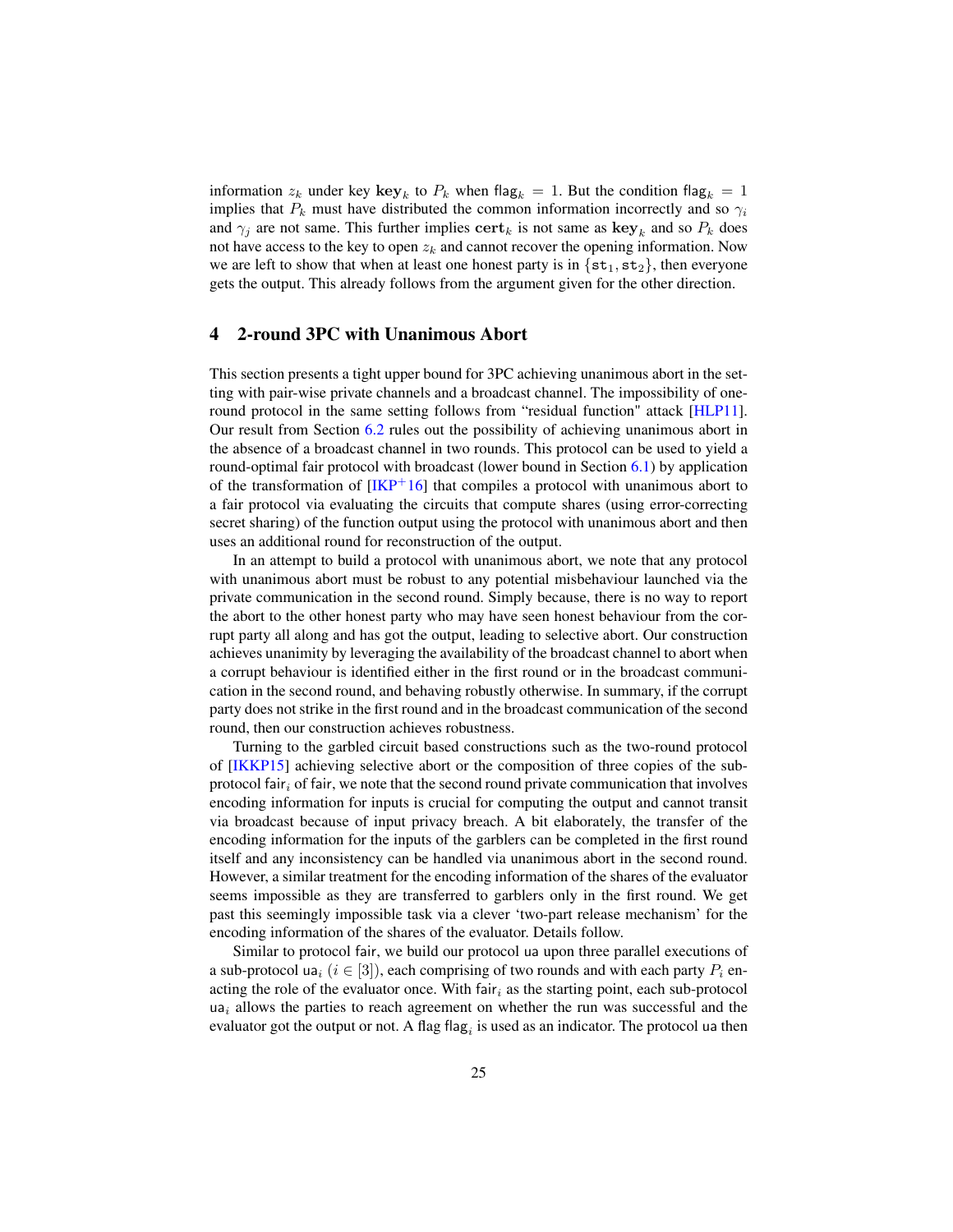decides on unanimous abort if at least one of the flags from the three executions ua<sub>i</sub> for  $i \in [3]$  is set to true. Otherwise, the parties must have got the output. Input consistency checks ensure that the outputs are identical. Intra-execution input consistency is taken care by cheat-recovery mechanism (similar and simplified version of what protocol fair uses), while inter-execution input consistency is taken care by the same trick that we use in our fair protocol. Now looking inside  $ua_i$ , the challenge goes back to finding a mechanism for the honest evaluator to get the output when a corrupt party behaves honestly in the first round and in the broadcast communication of the second round. In other words, its private communication in the second round should not impact robustness. This is where the 'two-part release mechanism' for the encoding information of the shares of the evaluator kicks in. It is realized by tweaking the function to be evaluated as  $f(x_j, x_k, (z_j \oplus r_j) \oplus (z_k \oplus r_k))$  in the instance ua<sub>i</sub> where  $P_i$  enacts the role of the evaluator. Here  $r_j, r_k$  denote random pads chosen by the garblers  $P_j, P_k$  respectively in the first round. The encoding information for these are released to  $P_i$  *privately* in the first round itself. Any inconsistent behaviour in the first round is detected, the flag is set and the the protocol exits with  $\perp$  unanimously. Next,  $z_i$  and  $z_k$  are the offsets of these random pads with the actual shares of  $P_i$ 's input and are available only at the end of first round. The encoding information for these offsets and these offsets themselves are transferred via broadcast in the second round for public verification. As long as the pads are privately communicated, the offsets do not affect privacy of the shares of  $P_i$ 's input. Lastly, note that the encoding information for a garbler's input for its own generated circuit can be transferred in the first round itself. This ensures that a corrupt garbler misbehaves either in the first round or in the broadcast communication in the second round or lets the evaluator get the output via its own GC. We describe execution  $ua<sub>i</sub>$ , assuming input consistency. Entwining the three executions, tackling the input consistency and the final presentation of protocol ua are done next. Lastly, we present the security proof.

#### <span id="page-25-0"></span>4.1 Protocol ua<sub>i</sub>

With the goal to achieve agreement among the honest parties regarding whether the evaluator got the output or not,  $ua_i$  starts with fair, and makes the following changes. First, the broadcast channel is used to reach agreement on the commitments to GCs and the encoding information. Second, a garbling scheme with soft decoding property is used to allow immediate output decoding. Third, a garbler opens its encoded input for its own GC in the first round itself. In addition, we implement the two-part release mechanism for  $P_i$ 's shares where apart from the garblers,  $P_i$  too broadcasts the offsets in the second round. A flag flag<sub>i</sub> is used to keep track if a complaint is raised for the first round communication by broadcast in the second round or the offsets broadcasted in parallel by both  $P_i$  and respective garblers do not match or the opening of the encoded input for the offsets fails. When  $\mathsf{flag}_i$  remains to be false for the honest parties, an honest  $P_i$  must be able to evaluate and output from the GC prepared by the corrupt garbler. Because, the commitments to that GC and encoding information has been scrutinized by the honest co-garbler, the encoded input of the corrupt party has been verified by the evaluator, the release of the encoded inputs for the shares of the evaluator has been verified publicly and the offsets themselves matched. Lastly, since the flag when set to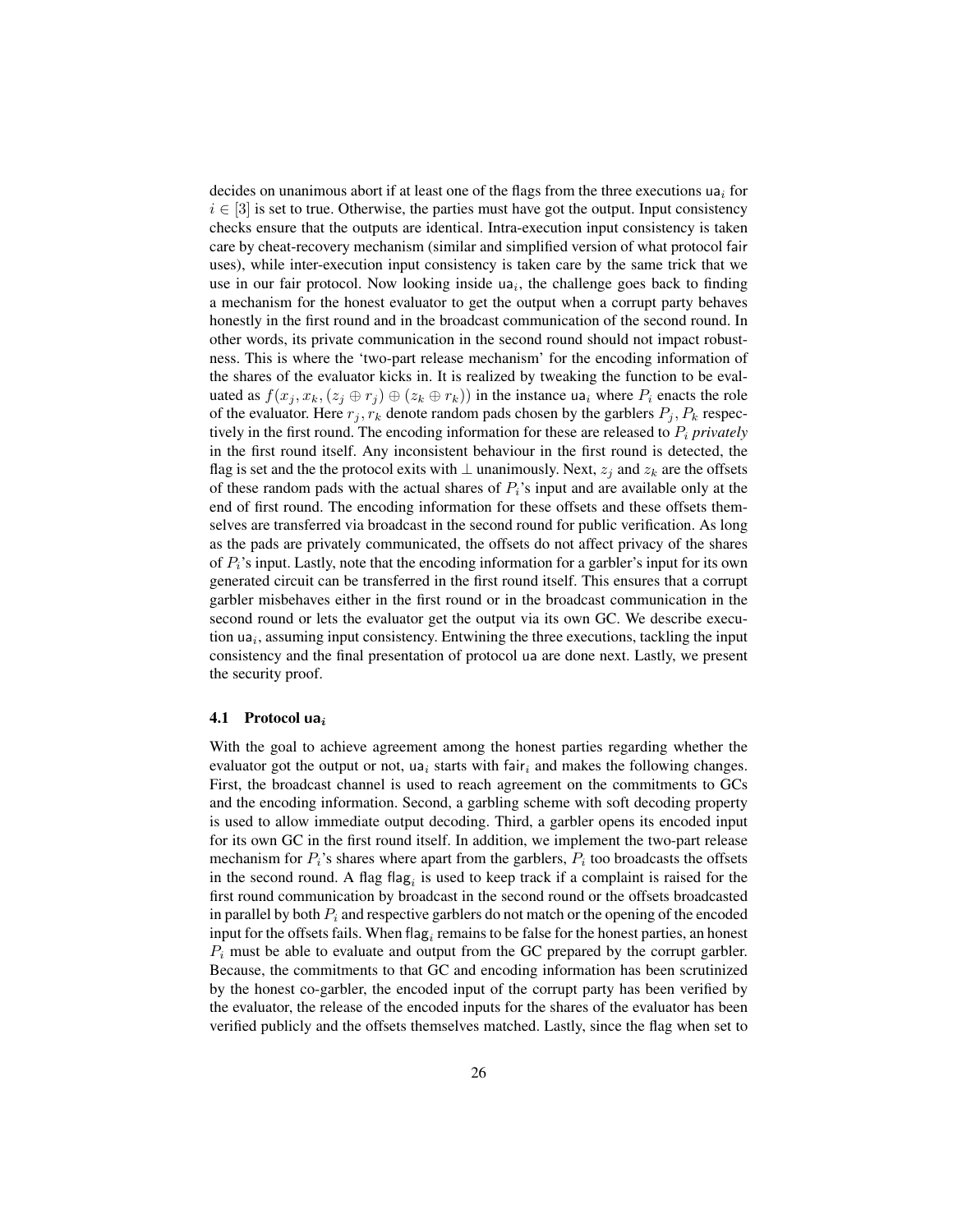be true by any honest party in the end of first round can be propagated to all in the second round and is only set based on the broadcasts in the second round, all honest parties exit ua<sub>i</sub> with an agreement on flag<sub>i</sub>. We now present our protocol in Figures [5-](#page-26-0)[6](#page-27-0) assuming input consistency and prove its properties needed later.

#### **Protocol** ua<sub>i</sub>()

<span id="page-26-0"></span>**Inputs:** Party  $P_{\alpha}$  has  $x_{\alpha}$  for  $\alpha \in [3]$ .

**Common Inputs:** The circuit  $C((x_j, r_j, z_j), (x_k, r_k, z_k), \perp)$  that computes  $f(x_j, x_k, (z_j \oplus$  $r_j) \oplus (z_k \oplus r_k)$  such that  $z_j \oplus r_j = x_{ij}$ ,  $z_k \oplus r_k = x_{ik}$  and  $x_{ij} \oplus x_{ik} = x_i$  and where the inputs belong to  $\{0,1\}^{\ell}$ . For distinct  $i, j, k \in [3]$ ,  $P_i$  acts as the evaluator and  $(P_i, P_k)$  as the garblers.

**Output:** All parties output boolean flag<sub>i</sub>, initially set to 0.  $P_i$  outputs  $(y_j, y_k)$ .

**Primitives:** A correct, private and authentic garbling scheme  $G = (Gb, En, Ev, De)$  with soft decoding, an eNICOM (eGen, eCom, eOpen, Equiv), a PRG G and a NICOM (Com, Open)

#### Round 1:

- $P_i$  randomly secret shares his input  $x_i$  as  $x_i = x_{ij} \oplus x_{ik}$  and sends  $x_{ij}$  to  $P_j$  and  $x_{ik}$  to  $P_k$ .
- $-P_l$  for  $l \in \{j, k\}$  samples  $s_l \in_R \{0, 1\}^{\kappa}$ , epp<sub>l</sub> and pp<sub>l</sub> for G, eNICOM and NICOM resp. and: o compute garbled circuit  $(C_l, e_l, d_l) \leftarrow$  Gb $(1^{\kappa}, C)$  using randomness from  $\mathsf{G}(s_l)$ . Assume  $\{e_{l\alpha}^0, e_{l\alpha}^1\}_{\alpha \in [\ell]}, \{e_{l(\ell+\alpha)}^0, e_{l(\ell+\alpha)}^1\}_{\alpha \in [\ell]}, \{e_{l(2\ell+\alpha)}^0, e_{l(2\ell+\alpha)}^1\}_{\alpha \in [2\ell]},$  $\{e_{l(4\ell+\alpha)}^0, e_{l(4\ell+\alpha)}^1\}_{\alpha\in[2\ell]}$  correspond to the encoding information for the input of  $P_i, P_k$  (i.e.  $x_i, x_k$ ), the random inputs chosen by  $P_i, P_k$  (i.e.  $r_i, r_k$ ) and the offsets between the random pads and the secret shares of  $P_i$  (i.e.  $z_j, z_k$ ) respectively. ○ compute commitment for the GC as  $(c_l, o_l) \leftarrow \text{eCom}(\text{epp}_l, C_l)$ 
	- sample permutation strings  $p_{lj}, p_{lk}$  ∈R  $\{0, 1\}^{\ell}$  for the inputs of  $P_j$  and  $P_k$  and compute commitments of encoding information as: For  $b \in \{0, 1\}$ ,  $(c_{l\alpha}^b, o_{l\alpha}^b) \leftarrow \textsf{Com}(\textsf{pp}_l, e_{l\alpha}^{p_{lj}^{\alpha} \oplus b})$ ,  $(c_{l(\ell+\alpha)}^b, o_{l(\ell+\alpha)}^b)$   $\leftarrow \textsf{Com}(\textsf{pp}_l, e_{l(\ell+\alpha)}^{p_{lk}^{\alpha} \oplus b})$  when  $\alpha \in [\ell], \; (c^b_{l(2\ell+\alpha)}, o^b_{l(2\ell+\alpha)}) \;\; \leftarrow \;\; \mathsf{Com}(\mathsf{pp}_l, e^b_{l(2\ell+\alpha)}), \; (c^b_{l(4\ell+\alpha)}, o^b_{l(4\ell+\alpha)}) \;\; \leftarrow$ Com(pp<sub>l</sub>,  $e_{l(4\ell+\alpha)}^b$ ) when  $\alpha \in [2\ell]$ .
	- $\circ$  broadcast  $\mathcal{D}_l = (\text{epp}_l, \text{pp}_l, c_l, \{c^b_{l\alpha}\}_\alpha \in [\text{6} \ell], b \in \{0,1\})$  and send  $\{s_l, p_{lj}, p_{lk}, o_l, \{o^b_{l\alpha}\}_l$  $\}_{\alpha \in [6\ell], b \in \{0,1\}}$  privately to the co-garbler  $P_{\{j,k\}\setminus l}$ .
- $-P_j$  computes indicator string  $m_{jj} = p_{jj} \oplus x_j$ , picks its share of pad  $r_j \in_R \{0,1\}^{\ell}$  and sends  $\left(\left\{o_{j\alpha}^{m_{j\gamma}^{\alpha}}\right.\right\}_{\alpha\in[\ell],m_{jj},r_{j}}\right)$  to  $P_i$ . Similarly,  $P_k$  computes  $m_{kk}$ , picks  $r_k$  and sends  $\left(\{o_{k(\ell+\alpha)}^{m_{kk}^{\alpha}},o_{k(3\ell+\alpha)}^{r_{k}^{\alpha}}\}_{\alpha\in[\ell]},m_{kk},r_{k}\right)$  to  $P_{i}$ .
- (Local Computation by garblers)  $P_j$  sets flag<sub>i</sub> = 1 if  $\mathcal{D}_k$  and  $\{s_k, p_{kj}, p_{kk}, o_k,$  ${o_{k\alpha}^b}_{\alpha\in\{6\ell\},b\in\{0,1\}}$  received from  $P_k$  are not consistent.  $P_k$  performs similar steps with respect to the values received from  $P_i$ .

<span id="page-26-1"></span>– (Local Computation by evaluator)  $P_i$  sets flag<sub>i</sub> = 1 if (a) the openings of the input labels sent by  $P_j$  fail to open some commitment in  $\mathcal{D}_j$  i.e Open(pp<sub>j</sub>,  $c_{j\alpha}^{\overline{m}_{j\beta}^{\alpha}}$ ,  $o_{j\alpha}^{\overline{m}_{j\beta}^{\alpha}}$ ) =  $\perp$  or  $\text{Open}(pp_j, c_{j(2\ell+\alpha)}^{r_j^{\alpha}}, o_{j(2\ell+\alpha)}^{r_j^{\alpha}}) = \bot$  for some  $\alpha \in [\ell]$  OR (b) the openings for the input labels sent by  $P_k$  fail to open some commitment in  $\mathcal{D}_k$ .

#### Fig. 5: Protocol ua<sub>i</sub>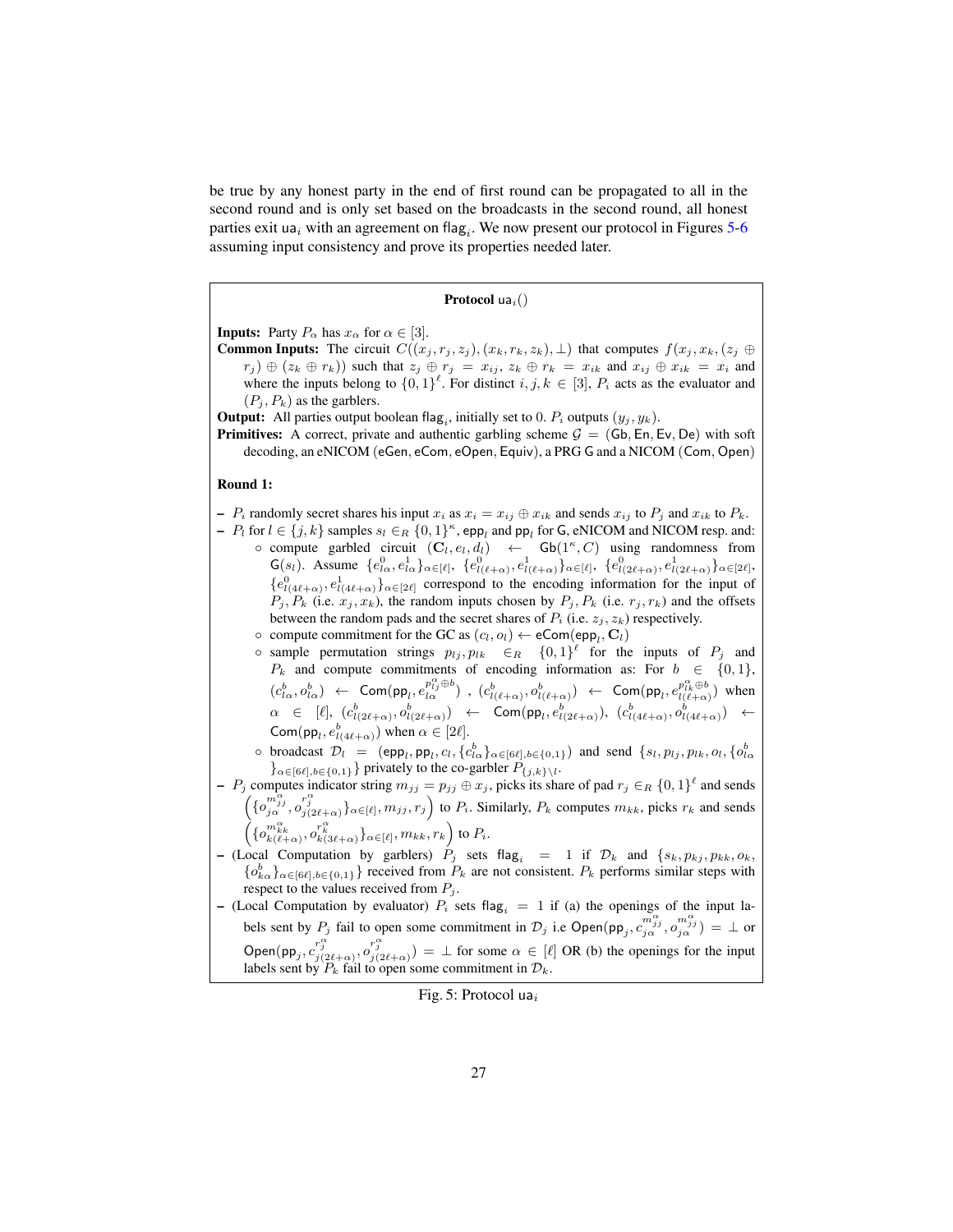<span id="page-27-0"></span>

| <b>Contd. Protocol</b> ua <sub>i</sub> ()                                                                                                                                                                                                                                                                                                                                                                                                                                               |  |  |  |  |
|-----------------------------------------------------------------------------------------------------------------------------------------------------------------------------------------------------------------------------------------------------------------------------------------------------------------------------------------------------------------------------------------------------------------------------------------------------------------------------------------|--|--|--|--|
| Round 2:                                                                                                                                                                                                                                                                                                                                                                                                                                                                                |  |  |  |  |
| - $P_j$ broadcasts abort if flag, = 1. Else, it computes its indicator string<br>$m_{kj} = p_{kj} \oplus x_j$ for $P_k$ 's circuit and the offset $z_j = x_{ij} \oplus r_j$ , sends $\left(\bigcirc K, o_k, \{o_{k\alpha}^{m_{kj}^{\alpha}}, o_{k(2\ell+\alpha)}^{r_j^{\alpha}}, o_{k(4\ell+\alpha)}^{2\alpha}\} \right)$ privately to $P_i$ and broadcasts<br>$\mathcal{W}_j=\left(z_j,\{o_{j(4\ell+\alpha)}^{z_j^{\alpha}}\}_{\alpha\in[\ell]}\right).$ $P_k$ performs similar steps. |  |  |  |  |
| $-P_i$ broadcasts abort if flag <sub>i</sub> = 1. Else, it broadcasts $z_j = x_{ij} \oplus r_j$ and $z_k = x_{ik} \oplus r_k$                                                                                                                                                                                                                                                                                                                                                           |  |  |  |  |
| - Every party sets flag <sub>i</sub> = 1 if (a) abort was received or sent via broadcast in Round 2 OR (b)<br>either $z_j$ broadcast by $(P_j, P_i)$ or $z_k$ broadcast by $(P_k, P_i)$ do not match OR (c) $\mathcal{D}_j$ , $\mathcal{W}_j$ is<br>not consistent i.e Open $(pp_j, c_{i(4\ell+\alpha)}^{z_j^{\alpha}}, o_{i(4\ell+\alpha)}^{z_j^{\alpha}}) = \bot$ or similarly $\mathcal{D}_k, \mathcal{W}_k$ is not consistent.                                                      |  |  |  |  |
| - (Local Computation by $P_i$ ) Output $y_j = y_k = \perp$ if flag <sub>i</sub> = 1. Else, with respect to $\mathbf{C}_j$ :                                                                                                                                                                                                                                                                                                                                                             |  |  |  |  |
| $\circ$ open $\mathbf{C}_j \leftarrow \mathsf{eOpen}(\mathsf{epp}_j, c_j, o_j)$ where the opening is received from $P_k$ .<br>$\circ$ open $\mathbf{X}_{j}^{\alpha} = \mathsf{Open}(\mathsf{pp}_{j}, c_{j\alpha}^{m_{j\beta}^{\alpha}} , o_{j\alpha}^{m_{j\beta}^{\alpha}}), \mathbf{R}_{j}^{\alpha} = \mathsf{Open}(\mathsf{pp}_{j}, c_{i(2\ell+\alpha)}^{r_{j}^{\alpha}}, o_{i(2\ell+\alpha)}^{r_{j}^{\alpha}}), \text{and } \mathbf{Z}_{j}^{\alpha} =$                               |  |  |  |  |
| Open(pp <sub>j</sub> , $c_{i(4\ell+\alpha)}^{z_j^{\alpha}}, c_{j(4\ell+\alpha)}^{z_j^{\alpha}}$ ), for the openings received from $P_j$ .                                                                                                                                                                                                                                                                                                                                               |  |  |  |  |
| $\circ \text{ open } \mathbf{X}_k^{\alpha} = \mathsf{Open}(\mathsf{pp}_j, c_{j(\ell+\alpha)}^{m_{jk}^{\alpha}}, o_{j(\ell+\alpha)}^{m_{jk}^{\alpha}}), \mathbf{R}_k^{\alpha} = \mathsf{Open}(\mathsf{pp}_j, c_{j(3\ell+\alpha)}^{r_k^{\alpha}}, o_{j(3\ell+\alpha)}^{r_k^{\alpha}}) \text{ and }$                                                                                                                                                                                       |  |  |  |  |
| $\mathbf{Z}_k^{\alpha} = \text{Open}(\text{pp}_j, c_{j(\delta \ell + \alpha)}^{z_k^{\alpha}}, o_{j(\delta \ell + \alpha)}^{z_k^{\alpha}})$ for $\alpha \in [\ell]$ , for openings are received from $P_k$ .                                                                                                                                                                                                                                                                             |  |  |  |  |
| If any of the above openings fail, set $y_j = \perp$ . Else set $\mathbf{X} = \mathbf{X}_j  \mathbf{X}_k  \mathbf{R}_j  \mathbf{R}_k  \mathbf{Z}_j  \mathbf{Z}_k $ , run<br>$\circ$<br>$\mathbf{Y}_i \leftarrow \mathsf{Ev}(\mathbf{C}_i, \mathbf{X})$ and $y_i \leftarrow \mathsf{sDe}(\mathbf{Y}_i)$ .                                                                                                                                                                                |  |  |  |  |
| Similar steps as above with respect to $\mathbf{C}_k$ is executed to compute $\mathbf{Y}_k$ and $y_k$ .                                                                                                                                                                                                                                                                                                                                                                                 |  |  |  |  |
| Fig. 6: Protocol ua <sub>i</sub>                                                                                                                                                                                                                                                                                                                                                                                                                                                        |  |  |  |  |

**Lemma 12.** At the end of protocol  $ua_i$ , all honest parties output the same flag<sub>i</sub>.

*Proof.* We have two cases based on whether at least one honest party set flag<sub>i</sub> = 1 at the end of Round 1. If this is true, then the honest party would broadcast abort in Round 2 and all honest parties would output flag<sub>i</sub> = 1. Otherwise, an honest party sets flag<sub>i</sub> based on the following conditions (a) abort was broadcast in Round 2 or (b) either  $z_j$  broadcast by  $(P_j, P_i)$  or  $z_k$  broadcast by  $(P_k, P_i)$  do not match or (c)  $(\mathcal{D}_j, \mathcal{W}_j)$ or  $(\mathcal{D}_k, \mathcal{W}_k)$  is inconsistent. All these checks are with respect to broadcast messages. Therefore, we can conclude that every honest party will output identical flag<sub>i</sub>.  $\Box$ 

## <span id="page-27-1"></span>**Lemma 13.** Assuming input consistency, if flag<sub>i</sub> = 0, then  $y_k \neq \perp$  where  $P_k$  is corrupt.

*Proof.* First, Lemma [12](#page-26-1) implies that both  $P_i$ ,  $P_j$  output identical flag<sub>i</sub> = 0. Now flag<sub>i</sub> = 0 implies that: (a)  $\mathbf{C}_k$  and the commitments to the encoding information are computed correctly; (b) the opening of encoding information  $X_k$ ,  $R_k$  for  $C_k$  is correct in Round 1 with high probability due to binding property of eNICOM and NICOM; (c) the opening of the remaining encoding information  $\mathbf{Z}_k$  is correct with high probability due to binding property of NICOM.  $P_j$  being honest would open the encoding relevant to his input for  $C_k$ , namely,  $X_j$ ,  $R_j$ ,  $Z_j$ . So  $P_i$  has got complete encoded input X for  $\mathbf{C}_k$  and will evaluate  $\mathbf{C}_k$  to obtain  $y_k$ . Thus, if flag<sub>i</sub> = 0, then  $y_k$  will not be ⊥.  $\Box$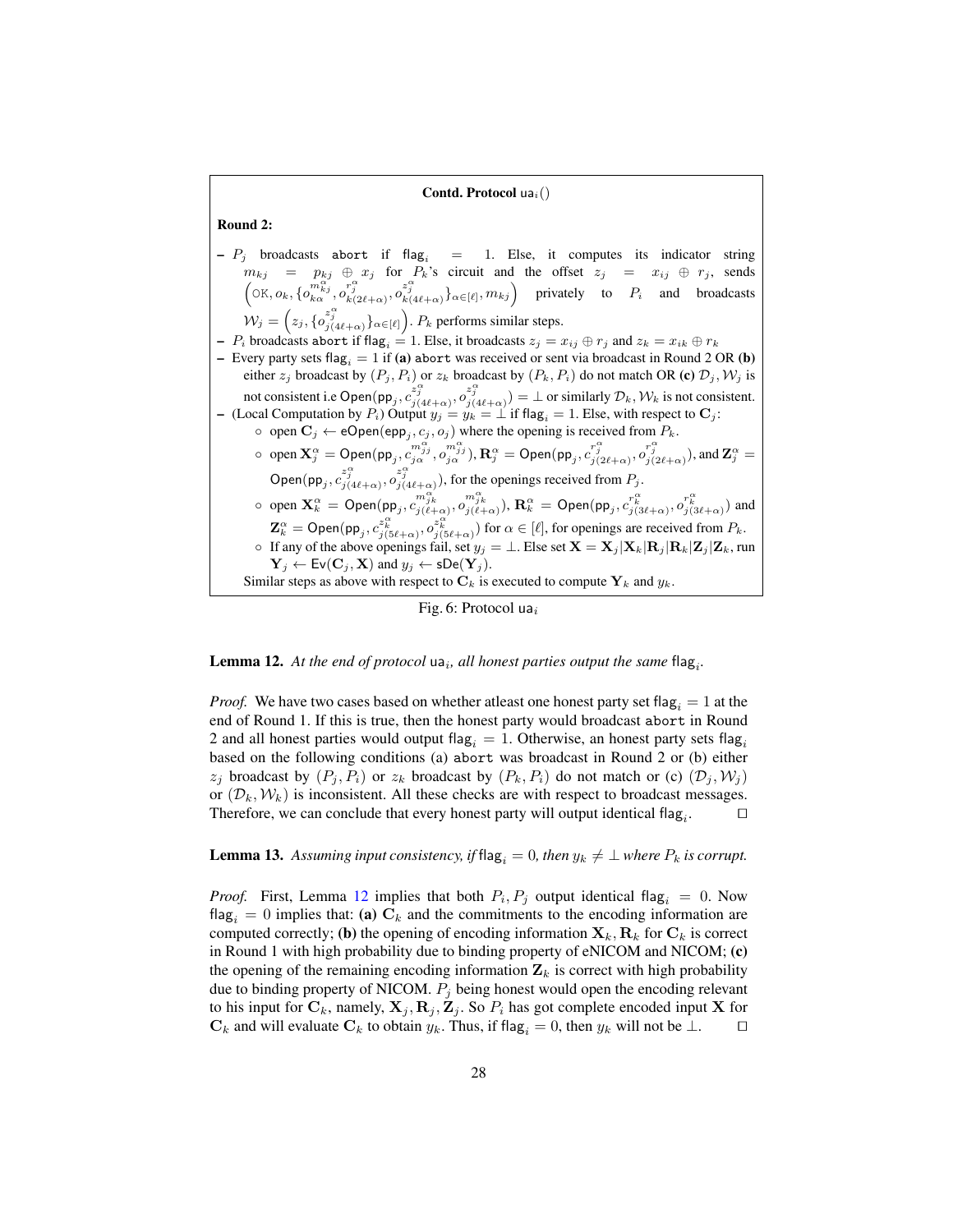#### <span id="page-28-0"></span>4.2 Protocol ua

Our two-round 3PC protocol ua achieving unanimous abort composes ua<sub>i</sub> for  $i \in [3]$  in parallel. Assuming input consistency, entwining the three executions requires tapping all the flags returned by the three executions and outputting the result computed as an evaluator when none of them are set to true and ⊥, otherwise. This works since when a flag for an execution ua<sub>i</sub> is false, then the evaluator  $P_i$  is guaranteed to get the output. The challenge that remains to handle is input consistency within and across executions which ensures the outputs computed are the same irrespective of the execution and GC. The inter-execution input consistency, i.e the consistency of the input committed by  $P_i$ in ua<sub>i</sub> and the inputs given to the GCs constructed by  $P_i$  as garbler in the remaining two executions are enforced using the same trick that we use in fair via setting the permutation strings as the shares of the parties' input.

Dealing with the input consistency within an execution  $a_i$  to make sure the garblers provide the same input for both the GCs without inflating the round complexity constitutes yet another challenge. Noting that this misbehaviour has no way to show up in the common flag as this is targeted via the private communication in the second round, the evaluator must find a way to robustly compute the output when conflicted outputs are computed from the two garbled circuits. This output must be based on the input of the corrupt garbler that it has committed as an evaluator and received output based on. We use the trick of "proof-of-cheating" mechanism [\[Lin13\]](#page-45-1) to enable an (honest) evaluator with conflicting outputs to retrieve the inputs committed by both garblers in their respective instances. To be specific, the output keys corresponding to the mismatched output bit in the two garbled circuits, say  $C_1$  and  $C_3$  in ua<sub>2</sub>, enables the evaluator  $P_2$ to unlock the missing shares, namely,  $x_{31}$  and  $x_{13}$  of the two garblers from ua<sub>3</sub> and ua<sub>1</sub> respectively. To ensure that the recovered missing shares are as distributed in  $ua<sub>1</sub>$  and ua<sub>3</sub>, the shares are committed via NICOM by the input owners and the openings are encrypted by the holders (as in fair). The binding of NICOM, prevents a corrupt  $P_1$  to lie on  $(x_{13}, x_{31})$ . This allows the honest party to compute the same output that  $P_1$  gets from  $ua_1$ . Lastly, the flag in execution  $ua_i$  also takes into account consistent dealing of the commitments by its evaluator  $P_i$ . Our protocol appears in Figure [7,](#page-29-0) the proof of correctness and the proof of security below. We use Definition [1](#page-19-3) for input commitment.

## <span id="page-28-1"></span>**Lemma 14.** If a corrupt party  $P_k$  has not committed its input or does not use the com*mitted input in its GCs in* {ua<sub>*i*</sub>, ua<sub>*j</sub>*}, *then each honest party outputs*  $y = \bot$ *.*</sub>

*Proof.*  $P_k$  has not committed to a unique input implies it has not dealt correct opening to one or both the honest parties. In either case, abort is raised in the second round, leading to an output that is  $\perp$ . Now assume  $P_k$  uses input  $x'_k \neq x_k$  during ua<sub>i</sub> for its own GC.  $P_k$  should use  $x_{kj}$  as the permutation string  $p_{kk}$  in execution ua<sub>i</sub> for permuting the commitments corresponding to  $x_k$ . If it does not, then honest  $P_i$ sets flag<sub>i</sub> = 1 in Round 1 and broadcasts abort in Round 2. Otherwise, the commitments are constructed correctly and ordered as per  $x_{kj}$ . Now the only way  $P_k$  can decommit  $x'_k$  is by giving  $m_{kk} = p_{kk} \oplus x'_k$ . But in this case honest  $P_i$  would set flag<sub>i</sub> = 1 in Round 1 and broadcast abort in Round 2 as the check  $m_{kk} = x_{ki}$  would fail  $(m_{kk} = p_{kk} \oplus x'_k \neq p_{kk} \oplus x_k)$ . Thus, every honest party outputs  $y = \bot$ .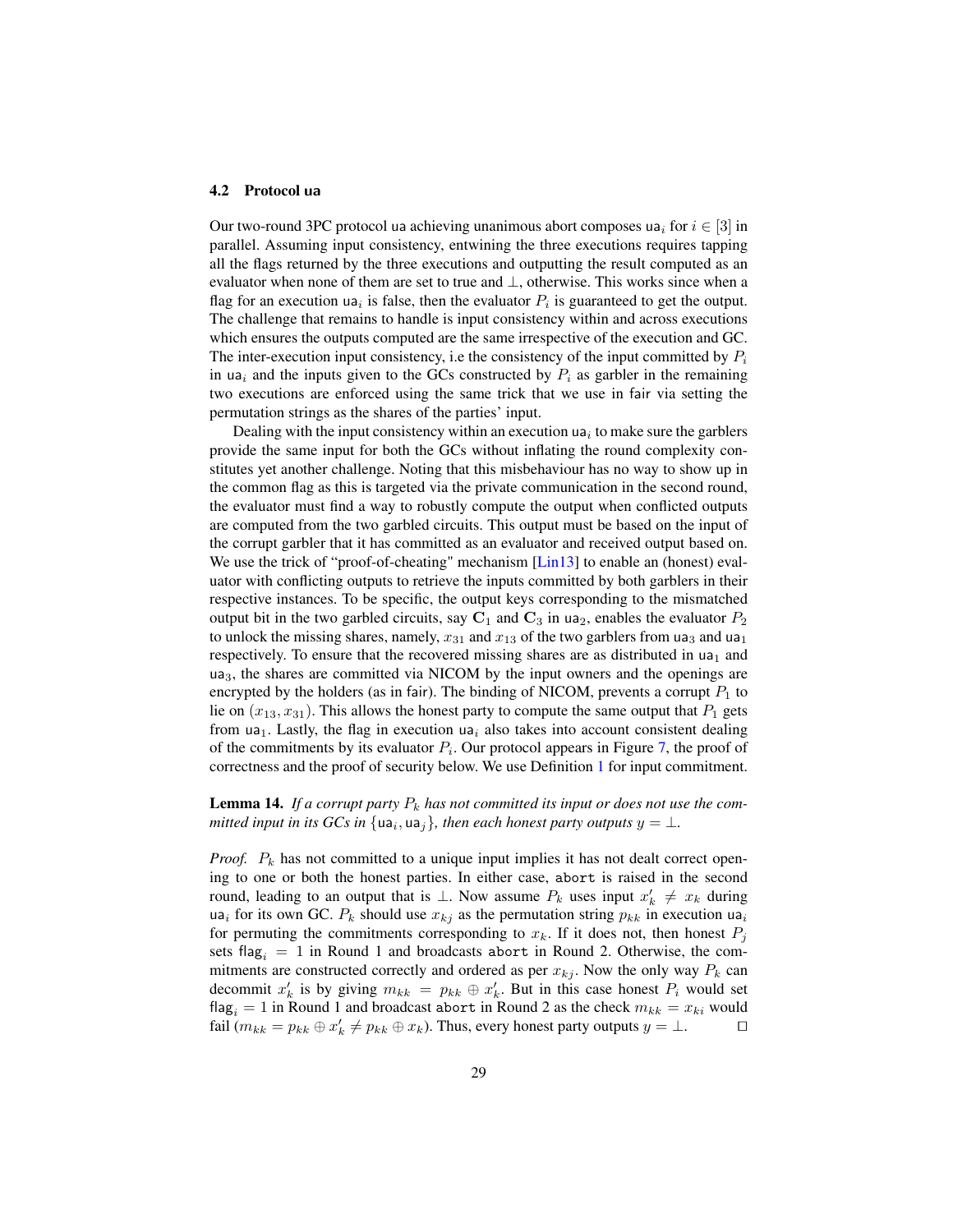<span id="page-29-0"></span>Protocol ua() **Inputs:** Party  $P_i$  has  $x_i$  for  $i \in [3]$ . **Output:**  $y = f(x_1, x_2, x_3)$  or  $\perp$ . **Sub-protocols:** ua<sub>i</sub> for  $i \in [3]$  (Figure [5\)](#page-26-0), a NICOM (Com, Open), CPA-secure SKE Enc. **Round 1:** For  $i \in [3]$  and for distinct indices  $j, k \in [3] \setminus \{i\}$ **– Round 1** of ua<sub>i</sub> are run parallel. In ua<sub>i</sub>,  $P_i$  and  $P_k$  work with the permutation strings  $p_{ij}$  and  $p_{kk}$  respectively as  $x_{jk}$  and  $x_{ki}$ . -  $P_i$  samples  $pp_i$ , generates  $(c_{ij}, o_{ij}) \leftarrow \textsf{Com}(pp_i, x_{ij}), (c_{ik}, o_{ik}) \leftarrow \textsf{Com}(pp_i, x_{ik}),$  broadcasts  $\{ \mathsf{pp}_i, c_{ij}, c_{ik} \}$  and sends  $o_{ij}, o_{ik}$  to  $P_j, P_k$  respectively. – (Local Computation)  $P_i$  sets flag<sub>i</sub> = 1 if  $Open(c_i, o_i) \neq x_{li}$  or  $m_{li} \neq x_{li}$  for  $l \in$  ${j, k}$ .  $P_j$  sets flag<sub>i</sub> = 1 if: (a)  $p_{kk}$  not taken as  $x_{kj}$  or (b) the check in ua<sub>i</sub> fails. (c) Open $(c_{ij}, o_{ij}) \neq x_{ij}$ .  $P_k$  sets flag<sub>i</sub> = 1 if: (a)  $p_{jj}$  not taken as  $x_{jk}$  or (b) the check in ua<sub>i</sub> fails. (c) Open $(c_{ik}, o_{ik}) \neq x_{ik}$ . Round 2: **– Round 2** of ua<sub>i</sub> for  $i \in [3]$  are run parallel. In ua<sub>i</sub>, the garbler  $P_i$  (similar steps will be taken by

- $P_k$ ) does the following additionally if flag<sub>i</sub>  $\neq 1$ . Let  ${\{\mathbf{Y}_l^0, \mathbf{Y}_l^1\}}$ , denote the encoding information for output wire corresponding to  $C_l$   $(l \in \{j,k\})$ . It sends two ciphertexts  $(ct_j^0, ct_j^1)$ where  $\mathsf{ct}^0_j = \mathsf{Enc}_{\mathbf{Y}_j^0 \oplus \mathbf{Y}_k^1}(o_{jk},o_{kj})$  and  $\mathsf{ct}^1_j = \mathsf{Enc}_{\mathbf{Y}_j^1 \oplus \mathbf{Y}_k^0}(o_{jk},o_{kj}).$
- For  $i \in [3]$ , party  $P_i$  computes output as follows:
	- ∘ If flag<sub>α</sub> = 1 for some  $α ∈ [3]$ , then output  $y = ⊥$ .
	- Otherwise, output y as  $y_j$  when  $y_j = y_k$  or  $y_k = \bot$ , as  $y_k$  when  $y_j = \bot$  where  $(y_j, y_k)$ are output from  $ua_i$ .
	- $\circ$  Otherwise, let the encoded outputs corresponding to  $\mathbf{C}_i, \mathbf{C}_k$  in ua<sub>i</sub> are  $\mathbf{Y}_i, \mathbf{Y}_k$ . It uses key  $\mathbf{Y}_j^{y_j} \oplus \mathbf{Y}_k^{y_k}$  to decrypt the ciphertext  $\mathsf{ct}_j^{y_j}$  obtained from  $P_j$  to retrieve  $(o_{jk}, o_{kj})$ . It executes  $x_{kj} \leftarrow$  Open $(c_{kj}, o_{kj})$  and  $x_{jk} \leftarrow$  Open $(c_{jk}, o_{jk})$ . If  $x_{kj}$  or  $x_{jk} = \perp$ , then they are recomputed as above using  $\mathsf{ct}_k^{y_j}$  obtained from  $P_k$ . Then  $P_i$  evaluates f on inputs  $(x_i, x_{ji} \oplus x_{jk}, x_{ki} \oplus x_{kj})$  to obtain y.

Fig. 7: A Two-Round 3PC protocol achieving unanimous abort

#### Theorem 2. *Protocol* ua *is correct.*

*Proof.* In order to prove the theorem, we show that if an honest party, say  $P_i$  outputs y that is not  $\perp$ , then it corresponds to  $(x_1, x_2, x_3)$  where  $x_j$  is the input committed by  $P_j$ . Assume that  $P_k$  is corrupt. Recall that  $P_i$  outputs  $y_j$  and  $y_k$  in ua<sub>i</sub> on evaluating the GCs of the garblers  $P_j$  and  $P_k$  respectively. We have the following cases.

- $-y = y_k$ . Follows from Lemma [13,](#page-27-1) [14.](#page-28-1)
- $y + y_k$ . In this case,  $y \neq y_j$  either as y is set to  $y_j$  when  $y_j = y_k$  or  $y_k = \perp$ . Following Lemma [13,](#page-27-1)  $y_k$  cannot be ⊥. So it must be that  $P_i$  retrieves the output via opening the ciphertexts. If the output is computed just from the ciphertext of honest  $P_j$ , then y is computed as  $f(x_i, x_{ji} \oplus x_{jk}, x_{ki} \oplus x_{kj})$  using openings  $o_{kj}$ ,  $o_{jk}$  given by  $P_j$ . Since an honest  $P_j$  correctly reveals the opening  $o_{kj}$  of the share of  $P_k$ 's input given to  $P_j$  and  $o_{jk}$  corresponding to his input share,  $f(x_i, x_{ji} \oplus x_{jk}, x_{ki} \oplus y_{ij})$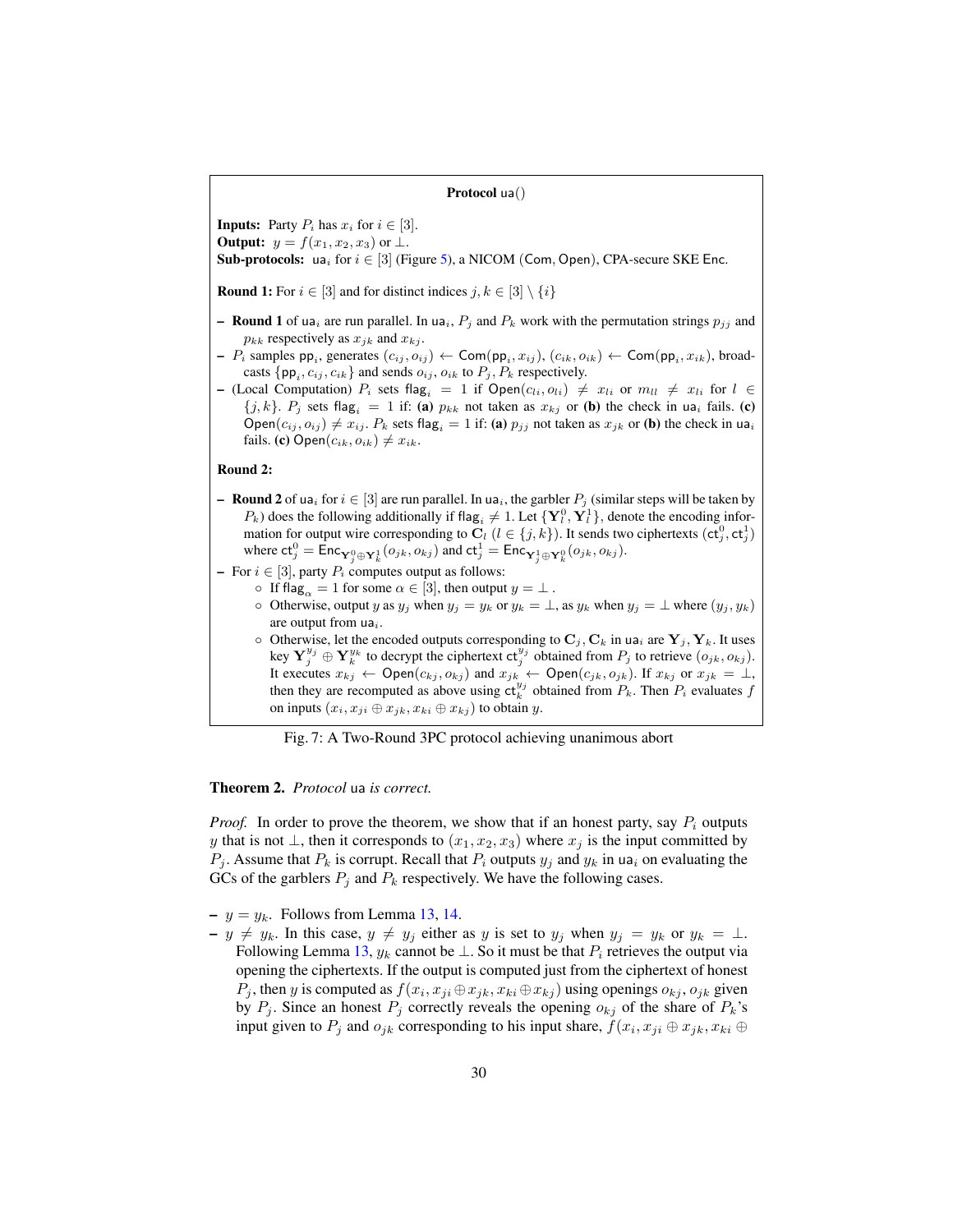$x_{ki}$ ) corresponds to the correct value. If the output is computed from the ciphertext of corrupt  $P_k$ , then y computed must be still as above as a corrupt  $P_k$  cannot open the shares  $x_{jk}, x_{kj}$  in an incorrect way (following binding property of NICOM).

 $\Box$ 

The intuition for achieving unanimous abort follows from the correctness and Lemma [12](#page-26-1) that implies the honest parties will be on the same page for all flags. The formal proof appears in Appendix [E.](#page-60-0)

## <span id="page-30-0"></span>5 3-round 3PC with Guaranteed Output Delivery

In this section, we present a three-round 3PC protocol, given access to pairwise-private channels and a broadcast channel. The protocol is round-optimal following 3-round lower bound for fair 3PC proven in Section [6.1.](#page-36-1) The necessity of the broadcast channel for achieving guaranteed output delivery with strict honest majority follows from [\[CHOR16\]](#page-44-18).

Our tryst starts with the known generic transformations that are relevant such as the transformations from the unanimous abort to (identifiable) fair protocol  $[IRP^+16]$  or identifiable fair to guaranteed output delivery [\[CL14\]](#page-44-15). However, these transformations being non-round-preserving do not turn out to be useful. Turning a 2-round protocol offering unanimous (or even selective) abort with identifiability (when the honest parties learn about the identity of the corrupt when deprived of the output) to a 3-round protocol with guaranteed output delivery in a black-box way show some promise. The third round can be leveraged by the honest parties to exchange their inputs and compute output on the clear. We face two obstacles with this approach. First, there is neither any known 2-round construction for selective / unanimous abort with identifiability nor do we see how to transform our unanimous abort protocol to one with identifiability in two rounds. Second, when none of the parties (including the corrupt) receive output from the selective / unanimous abort protocol and the honest parties compute it on the clear in the third round by exchanging their inputs and taking a default value for the input of the corrupt party, it is not clear how the corrupt party can obtain the same output (note that the ideal functionality demands delivering the output to the adversary).

We get around the above issues by taking a non-blackbox approach and tweaking ua<sub>i</sub> and fair<sub>i</sub> to get yet another sub-protocol god<sub>i</sub> that achieves a form of local identifiability. Namely, the evaluator  $P_i$  in god<sub>i</sub> either successfully computes the output or identifies the corrupt party. As usual, our final protocol god is built upon three parallel executions of god<sub>i</sub>  $(i \in [3])$ , each comprising of two rounds and with each party  $P_i$ enacting the role of the evaluator once. Looking ahead, the local identifiability helps in achieving guaranteed output delivery as follows. In a case when both honest parties identify the corrupt party and the corrupt party received the output by the end of Round 2, the honest parties can exchange their inputs and reconstruct the corrupt party's input using the shares received during one of the executions of  $\text{god}_i$  and compute the function on clear inputs in the third round. Otherwise, the honest party who identifies the corrupt can simply accept the output computed and forwarded by the other honest party. The issue of the corrupt party getting the same output as that of the honest parties when it fails to obtain any in its instance of  $\gcd_i$  is taken care as follows. First, the only reason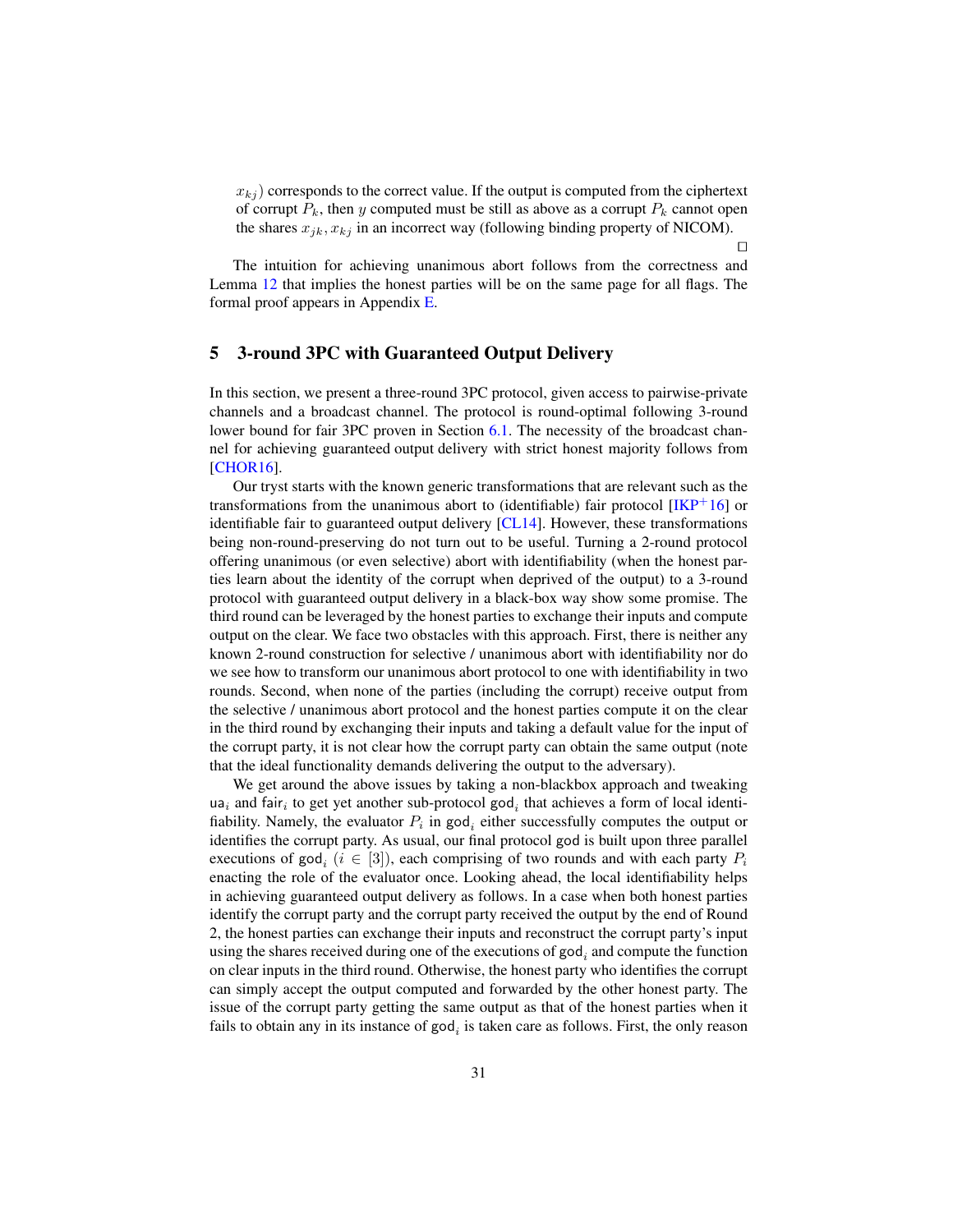a corrupt party in our protocol does not receive its output in its instance of  $\gcd_i$  is due to denial of committing its input. In this case it is detected early and the honest parties exchange inputs in the second round itself so that at least one honest party computes the output using a default input of the corrupt party by the end of Round 2 and hands it over to others in Round 3.

In the following, we describe one execution  $\gcd_i$ . Entwining the three executions, tackling the input consistency and the final presentation of protocol god are done next. The security proof appears in Appendix [F.](#page-64-0)

## <span id="page-31-0"></span>5.1 Protocol god<sub>i</sub>

Recall that the goal of god<sub>i</sub> for  $i \in [3]$  comprising of two rounds, is either successful computation of output or successful identification of the corrupt party by the evaluator  $P_i$ . Starting with the ideas of ua<sub>i</sub>, we note that ua<sub>i</sub> only ensures detection of the corrupt party by *s*ome honest party that is not necessarily the evaluator in case of a failed output computation. Specifically, a garbler would identify his co-garbler to be corrupt when the broadcast communication of co-garbler is not consistent with the privately shared randomness. In such a case, the evaluator neither gets the output nor has any clue on the identity of the corrupt, which is not in accordance with the goal of  $\text{god}_i$ . In the absence of broadcast, fair $_i$  gives even weaker guarantee where the best any party gets to know is a conflict. The above is handled by having the garblers send their inputs on clear to the evaluator on finding inconsistent behaviour of the fellow garbler in the first round. If both the garblers are in conflict with each other, the evaluator gets their inputs and computes the function on clear. Otherwise, the evaluator can either evaluate at least one of the GCs or identify the corrupt. Lastly, as we do not require unanimity of any form at the end of two rounds, we simplify  $\gcd_i$  by removing the two-part release mechanism and the flag altogether. Like  $ua_i$ , we do not take care of the possibility of a corrupt garbler handing out inconsistent input for the two GCs in  $\text{god}_i$ . This is taken care in the main protocol god via the input consistency.  $P_i$  outputs  $(y = (y_i, y_k), Y_i =$  $(\mathbf{Y}_i^j, \mathbf{Y}_i^k), \mathcal{C}_i$  b, the outputs computed from two GCs, the encoded outputs and its corrupt set, all initially set to  $\perp$  and to be used in the main construction. If both  $(y_i, y_k)$  are  $\perp$ , then the corrupt set will be non-empty. The garblers output their corrupt set. We now prove a few lemmas. The protocol god<sub>i</sub> appears in Figure [8.](#page-32-1)

<span id="page-31-1"></span>**Lemma 15.**  $P_\beta \notin \mathcal{C}_\alpha$  *holds for honest*  $P_\alpha, P_\beta$ .

*Proof.* An honest  $P_\alpha$  would include  $P_\beta$  in  $\mathcal{C}_\alpha$  only if one of the following holds: (a) Both  $P_{\alpha}$ ,  $P_{\beta}$  are garblers and  $P_{\beta}$  broadcasts  $\mathcal{D}_{\beta}$  inconsistent with values privately shared with  $P_{\alpha}$  (b)  $P_{\alpha}$  is an evaluator and  $P_{\beta}$  is a garbler and  $P_{\beta}$ 's opening of a committed encoded input or garbled circuit approved by him fails. It is easy to verify that the cases will never occur for honest  $(P_{\alpha}, P_{\beta})$ .

**Lemma 16.** Assuming input consistency, at the end of protocol god<sub>i</sub>, an honest evalu*ator*  $P_i$  *either computes the output or identifies the corrupt party.* 

*Proof.* Assume that  $P_k$  is the corrupt garbler. We have two cases.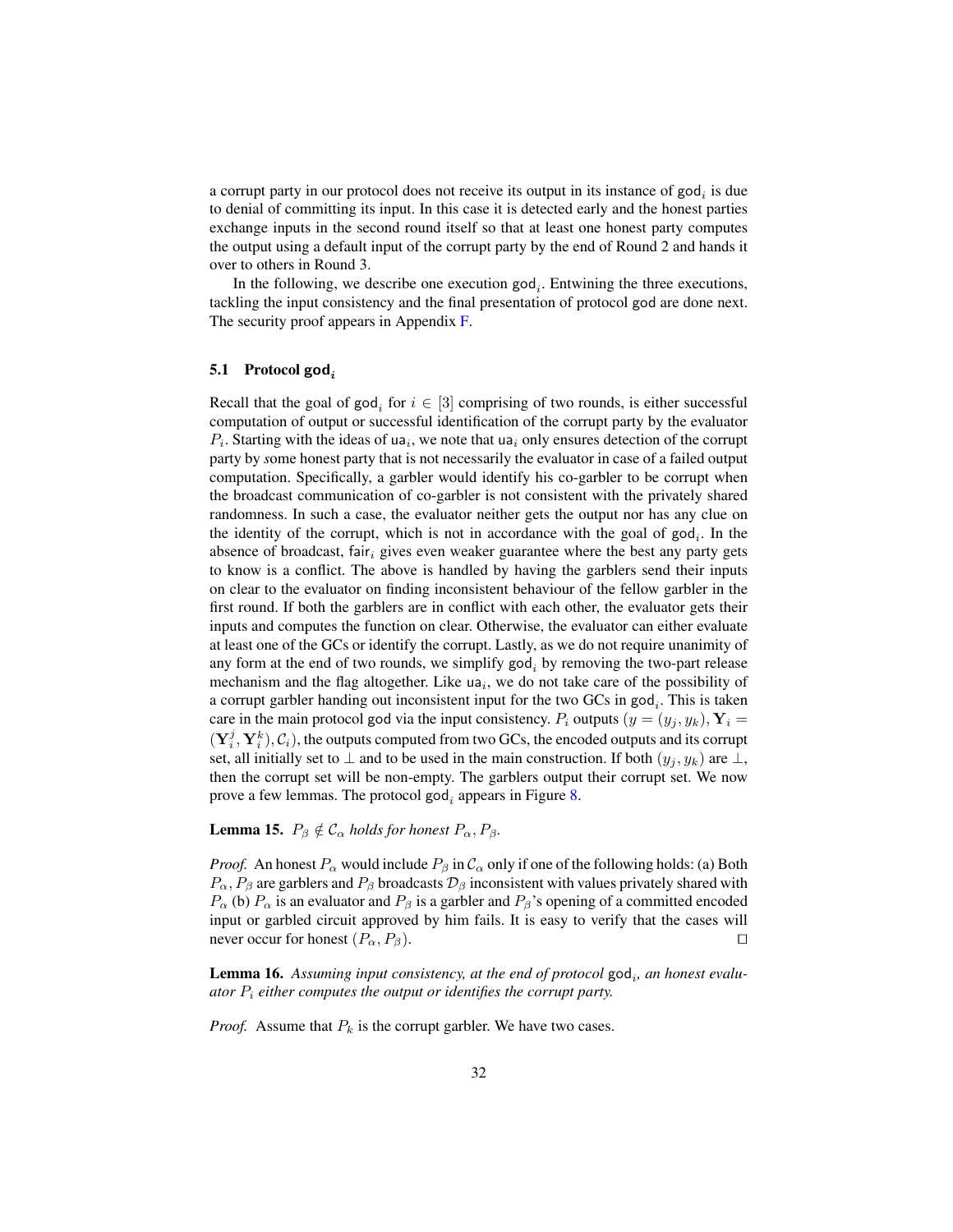### Protocol  $\gcd_i()$

<span id="page-32-1"></span>**Inputs:** Party  $P_{\alpha}$  has  $x_{\alpha}$  for  $\alpha \in [3]$ .

**Common Inputs:** Same as fair, (Figure [1\)](#page-15-0).

**Output:** A garbler  $P_l$  for  $l \in \{j, k\}$  outputs  $C_l$ .  $P_i$  outputs  $(y = (y_j, y_k), \mathbf{Y}_i = (\mathbf{Y}_i^j, \mathbf{Y}_i^k), C_i)$ where y is the output (initially set to  $\perp$ ) and  $C_i$  denotes the corrupt set maintained by  $P_i$ .

**Primitives:** A garbling scheme  $G = (Gb, En, Ev, De)$  that is correct, private and authentic, an eNICOM (eGen, eCom, eOpen, Equiv) and a PRG G.

**Round 1:** Same as Round 1 of fair<sub>i</sub> (Figure [1\)](#page-15-0) except that the garblers do not commit to the decoding information and  $\mathcal{D}_l$  computed by garbler  $P_l$  ( $l \in \{j, k\}$ ) is communicated via broadcast. Round 2:

- $P_j$  computes indicator string  $m_{jj} = p_{jj} \oplus x_j, m_{kj} = p_{kj} \oplus x_j$ . If  $P_k \notin C_j$ , then send  $(SK, (o_k, \{o_{k\alpha}^{m_{kj}^{a_j}}, o_{k(2\ell+\alpha)}^{m_{ij}^{a_j}}, o_{k(j)}^{m_{ij}^{a_j}}, o_{j(2\ell+\alpha)}^{m_{ij}^{a_j}}, o_{k(\ell+\alpha)}^{m_{ij}}\})$  to  $P_i$ . Else, it sends  $(\text{row}, x_j, (\{o_{j\alpha}^{m_{ji}^{\alpha}}, o_{j(2\ell+\alpha)}^{x_{ij}^{\alpha}}\}_{\alpha \in [\ell]}, m_{jj}))$ .  $P_k$  performs similar steps.
- (Local Computation) If nOK is received from both  $P_j, P_k$ , then compute  $y_j = y_k =$  $f(x_1, x_2, x_3)$  using  $x_j, x_k$ . Otherwise, one of the parties has sent OK. Assume, for simplicity that  $P_k$  has sent OK. Then, compute  $\mathbf{Y}_i^j$  as in fair,. If  $\mathbf{Y}_i^j \neq \bot$ , then  $y_j \leftarrow \mathsf{sDe}(\mathbf{Y}_i^j)$ . If  $P_j$  sent OK, then similar steps as above for  $C_k$  will be executed and  $y_k$  will be set.

Fig. 8: Protocol god<sub>i</sub>

- $-P_k$  sends nOK: If  $P_j$  sends nOK too,  $P_i$  receives  $x_l$  from  $P_l$  for  $l \in \{j, k\}$  (else  $P_k$  is identified to be corrupt) and computes f on inputs  $x_i, x_j, x_k$ . If  $P_j$  sends OK, then the garbled circuit  $C_k$  is correctly constructed and the corresponding encoding information is correctly committed. The only way a corrupt garbler  $P_k$  can stop  $P_i$ from evaluating  $C_k$  (and avoid being caught by  $P_i$ ) is by sending encoded inputs corresponding to  $(x_k, x_{ik})$  that are inconsistent with  $C_k$  via breaching the binding property of NICOM which happens only with negligible probability.
- $-P_k$  sends OK: In this case, the binding property of eNICOM ensures that with high probability the correct  $\mathbf{C}_j$  is opened (otherwise  $P_k$  is caught). The arguments now follow as the previous case where the probability that  $P_i$  does not get the output and does not detect  $P_k$  reduces to the probability of breaching binding of NICOM.

 $\Box$ 

#### <span id="page-32-0"></span>5.2 Protocol god

Our three-round 3PC protocol achieving guaranteed output delivery composes  $\gcd_i$  for  $i \in [3]$ , with each party acting as the evaluator in parallel. At a high level, the protocol assures that every party either outputs y that is not  $\perp$  or identifies the corrupt by end of second round. In the third round, a party simply sends his output if it is non-⊥, else it sends its input and share of the corrupt party's input to the honest party alone. A party outputs its own output computed in second round if it is not ⊥. Otherwise, it outputs the non-⊥ output received from the non-faulty party or computes the output using the input and share sent by the non-faulty party. The input consistency is handled exactly as in ua. Additionally every party maintains a corrupt set and populates it when it identifies the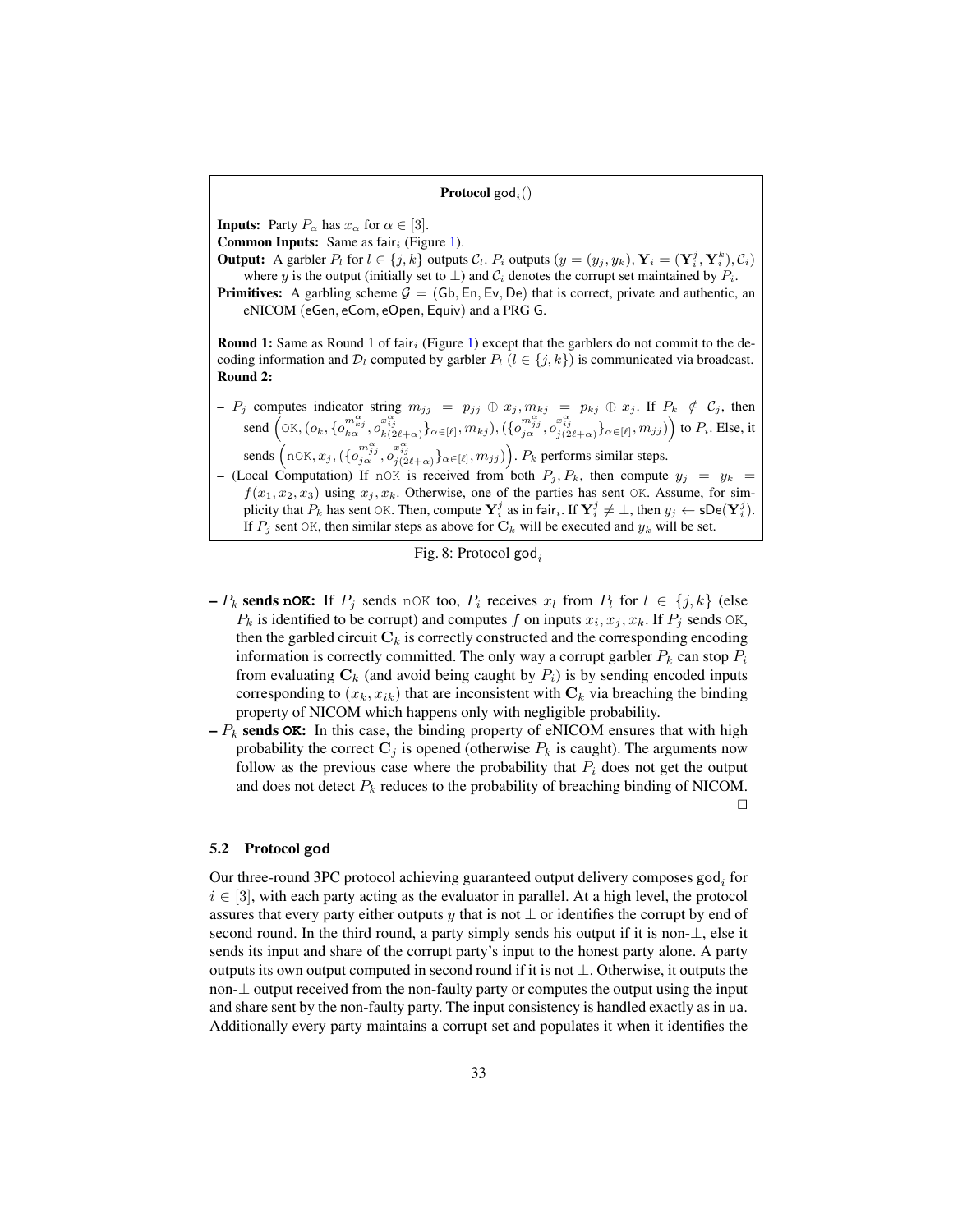corrupt. The overall composition maintains guaranteed output delivery as below based on when a corrupt party chooses to expose itself.

The cases when a corrupt  $P_i$  is detected by the end of first round itself, the honest party who makes the identification, halts the execution where it plays the evaluator with the corrupt set as the output and also halts god<sub>i</sub> to stop letting  $P_i$  get output in god<sub>i</sub>. Since the detection may be owing to non-commitment of any input by  $P_i$  in god<sub>i</sub>, the unique input of  $P_i$  has to be set to the one that it commits in the running execution or as a default value when either there is no running execution or  $P_i$  does not commit to anything in the running execution. Specifically, if both the honest parties identify  $P_i$  to be corrupt by the end of first round, both would have exchanged their input as per the code of god protocols and a default common value is taken as the input of  $P_i$  to compute the function output by the end of second round itself and the output is handed over to  $P_i$  in third round. Handing the output to corrupt  $P_i$  is necessary to technically realise the functionality correctly where the corrupt party also gets the output. If just one of the parties detects the corrupt party  $P_i$ , say  $P_j$ , it stops its execution as the evaluator in god<sub>j</sub> and as garbler in god<sub>i</sub> to prevent  $P_i$  getting any output in god<sub>i</sub>. Now  $P_i$  has two options: either it passes on its input on clear to  $P_k$  or it lets  $P_k$  to evaluate the garbled circuit of  $P_j$  by giving its encoded input. In either case, this input of  $P_i$  is taken as his committed input and the output computed by  $P_k$  is the one to be outputted by all. (Note that  $P_i$ 's own GC will not be approved by its co-garbler who has identified it as corrupt by the end of first round.)  $P_k$  can simply pass on the output to  $P_i$  and  $P_j$  in the third round and  $P_j$  simply takes the output of  $P_k$  who it knows to be honest. Our protocol appears in Figure [9.](#page-34-0) The proof of correctness appear below and the full proof in Appendix [F.](#page-64-0)

## **Lemma 17.**  $P_{\beta} \notin C_{\alpha}$  holds for honest  $P_{\alpha}, P_{\beta}$  in protocol god<sub>i</sub>, where  $i \in [3]$ .

*Proof.* This lemma follows from Lemma [15](#page-31-1) and the fact that the following will not be true for honest  $(P_\alpha, P_\beta)$ : (a)  $P_\beta$  sends  $o_{\beta\alpha}, x_{\beta\alpha}$  to  $P_\alpha$  such that  $Open(c_{\beta\alpha}, o_{\beta\alpha}) \neq x_{\beta\alpha}$ (b) Both  $P_{\alpha}$ ,  $P_{\beta}$  are garblers and  $p_{\beta\beta} \neq x_{\beta\alpha}$ . (c)  $P_{\beta}$  is the garbler,  $P_{\alpha}$  is an evaluator and  $m_{\beta\beta} \neq x_{\beta\alpha}$ 

<span id="page-33-0"></span>**Lemma 18.** *Every party*  $P_i$  *uses its 'committed' input*  $x_i$  *(Definition [1\)](#page-19-3) in its GCs in*  $\{ \text{god}_j, \text{god}_k \}$ . Otherwise, it is identified by at least one of the honest parties.

*Proof.*  $P_i$  has not committed to its input implies it has not dealt correct opening to one or both the honest parties. In either case, at least one of the honest parties identify him. Now assume  $P_i$  has committed to input  $x_i$  but uses input  $x'_i \neq x_i$  during god<sub>j</sub> for the garbled circuit constructed by  $P_i$ .  $P_i$  should use  $x_{ik}$  as the permutation string  $p_{ii}$  in execution god<sub>j</sub> for permuting the commitments corresponding to  $x_i$ . If  $P_i$  does otherwise, then it is identified by honest  $P_k$ . Otherwise, the commitments are constructed correctly and ordered as per  $x_{ik}$ . Now the only way  $P_i$  can decommit  $x'_i$  is by giving  $m_{ii} = p_{ii} \oplus x'_i$ . But  $P_j$  identifies  $P_i$  as corrupt as  $m_{ii} = p_{ii} \oplus x'_i \neq p_{ii} \oplus x_i$  $\Box$ 

We now prove correctness of the protocol accounting exhaustively all the scenarios: the corrupt party

- belongs to the corrupt set of both the honest parties,
- belongs to the corrupt set of exactly one of the honest parties and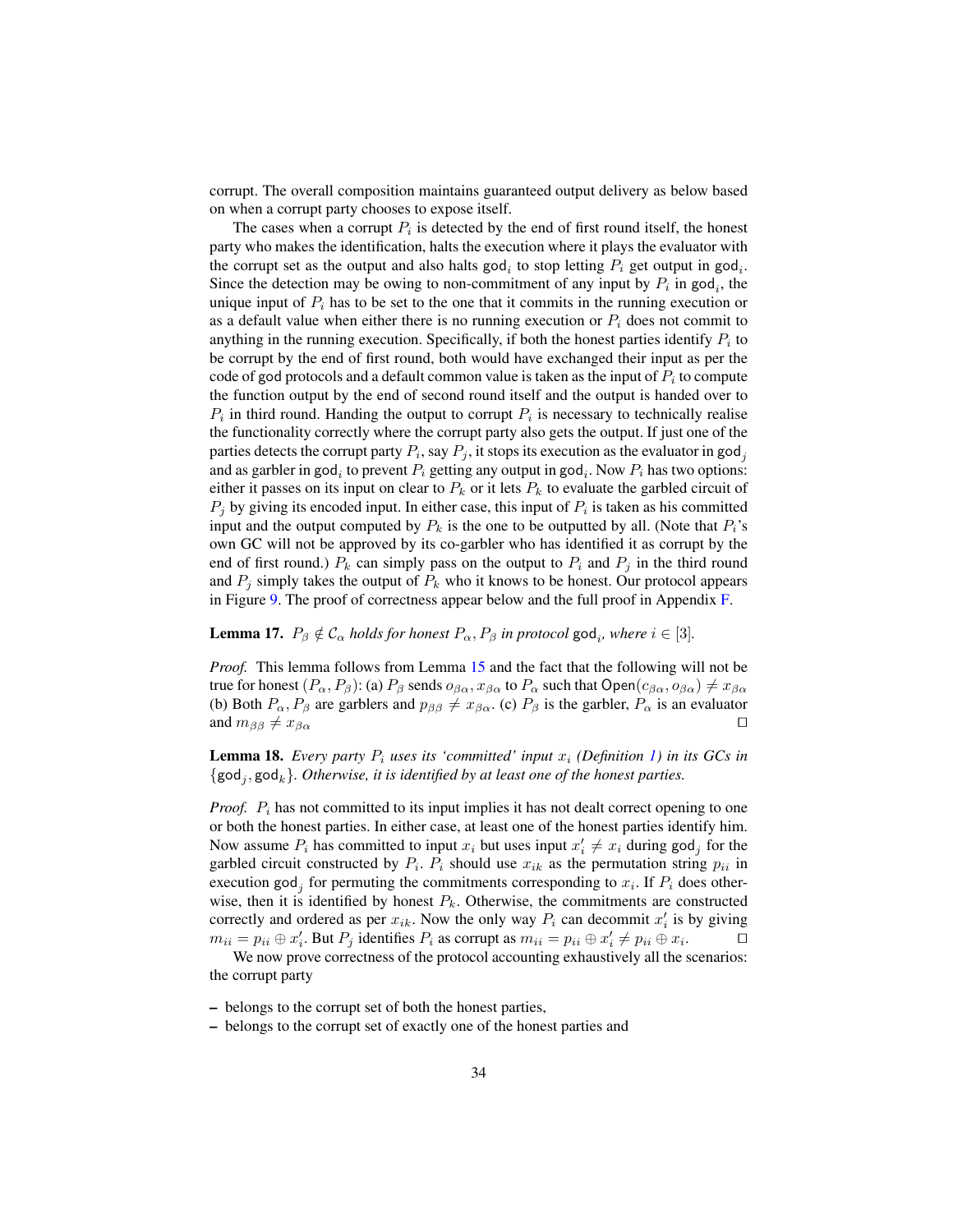#### Protocol god()

<span id="page-34-0"></span>**Inputs:** Party  $P_i$  has  $x_i$  for  $i \in [3]$ .

**Output:**  $y = f(x_1, x_2, x_3)$ .

**Sub-protocols Used:**  $\gcd_i, i \in [3]$  (Figure [8\)](#page-32-1), a NICOM (Com, Open), CPA-secure SKE Enc.

**Round 1:** For  $i \in [3]$  and for distinct indices  $j, k \in [3] \setminus \{i\}$ 

- **Round 1** of god<sub>i</sub> are run parallel. In god<sub>i</sub>,  $P_j$  and  $P_k$  work with the permutation strings  $p_{jj}$ and  $p_{kk}$  respectively as  $x_{jk}$  and  $x_{ki}$ .
- $P_i$  samples  $pp_i$ , generates  $(c_{ij}, o_{ij}) \leftarrow \textsf{Com}(pp_i, x_{ij}), (c_{ik}, o_{ik}) \leftarrow \textsf{Com}(pp_i, x_{ik}),$  broadcasts  $\{ \mathsf{pp}_i, c_{ij}, c_{ik} \}$  and sends  $o_{ij}, o_{ik}$  to  $P_j, P_k$  respectively.
- (Local Computation)  $P_i$  adds  $P_\ell$  in  $C_i$  if Open( $c_{li}, o_{li}$ )  $\neq x_{li}$ .  $P_j$  adds  $P_k$  in  $C_j$  if: (a)  $p_{kk}$  not taken as  $x_{kj}$  or (b) the check in god<sub>i</sub> fails.  $P_k$  adds  $P_j$  in  $\mathcal{C}_k$  if: (a)  $p_{jj}$  not taken as  $x_{jk}$  or (**b**) the check in god<sub>i</sub> fails.

**Round 2:** For  $i \in [3]$  and for distinct indices  $j, k \in [3] \setminus \{i\}$ 

 $-$  If  $P_i \notin C_j$ , then  $P_j$  participates in god<sub>i</sub>. If  $P_k \notin C_j$ , it additionally sends the following ciphertexts  $\{ct_j^0, ct_j^1\}$  created as below. Let  $\{Y_l^0, Y_l^1\}$ , denote the encoding information for output wire corresponding to  $\mathbf{C}_l$   $(l \in \{j,k\})$ . Then  $\mathsf{ct}_j^0 = \mathsf{Enc}_{\mathbf{Y}_j^0 \oplus \mathbf{Y}_k^1}(o_{jk}, o_{kj})$  and

$$
\mathsf{ct}^1_j = \mathsf{Enc}_{\mathbf{Y}^1_j \oplus \mathbf{Y}^0_k}(o_{jk}, o_{kj}).
$$

 $ct_j = \text{enc}_{\mathbf{Y}_j^1 \oplus \mathbf{Y}_k^0}(o_{jk}, o_{kj}).$ <br>  $-P_i$  includes  $P_i$  in  $C_i$  if  $m_{li} \neq x_{li}$  for  $l \in \{j, k\}.$ 

- (Local Computation by  $P_i$ ) If  $C_i = \emptyset$ , then compute  $y = (y_j, y_k)$  as in god<sub>i</sub>. If  $y_j = y_k \ (\neq \bot)$ or one of them is non- $\perp$ , set y to one of them in the former and to the not- $\perp$  in the latter. If  $y_j \neq y_k$ , use key  $\mathbf{Y}_j^{y_j} \oplus \mathbf{Y}_k^{y_k}$  to decrypt the ciphertexts  $\mathsf{ct}_j^{y_j}$  obtained from  $P_j$  to retrieve  $(o_{jk}, o_{kj})$ . Execute  $x_{kj} \leftarrow \text{Open}(c_{kj}, o_{kj})$  and  $x_{jk} \leftarrow \text{Open}(c_{jk}, o_{jk})$ . If  $x_{kj}$  or  $x_{jk} = \perp$ , then they are recomputed as above using  $ct_k^{y_j}$  obtained from  $P_k$ . Then evaluate f on inputs  $(x_i, x_{ji} \oplus x_{jk}, x_{ki} \oplus x_{kj})$  to obtain y. If  $C_i \neq \emptyset$ ,  $y = \bot$  and  $P_i$  receives  $x_l$  from  $P_l \notin C_i$ , compute y as the value of f on  $x_i$ ,  $x_l$  and a default value for the remaining party's input.

**Round 3:** Each  $P_i$  for  $i \in [3]$  either has  $y \neq \bot$  or  $C_i \neq \emptyset$ . It does the following

- If  $y \neq \bot$ , send y to  $P_i, P_k$ . Send  $(x_i, x_{ji})$  to  $P_k$  when  $P_j \in C_i$  or  $(x_i, x_{ki})$  to  $P_j$  when  $P_k \in \mathcal{C}_i$ .
- If  $y \neq \bot$ , output y. Else if  $P_1 \notin C_i$  sends y, output y. Else if  $P_j \notin C_i$  sends  $(x_j, x_{kj})$ , then compute y as the output of f on  $(x_i, x_j, x_{kj} \oplus x_{ki})$ . Similar steps are executed when  $P_k \notin C_i$  and it sends  $(x_k, x_{jk})$  i.e y is derived from  $(x_i, x_k, x_{jk} \oplus x_{ji})$ .

Fig. 9: A Three-Round 3PC protocol achieving guaranteed output delivery

– does not belong to the corrupt set of the honest parties

by the end of the first round. For simplicity, we assume that  $P_k$  is the corrupt party and  $P_i$ ,  $P_j$  are the honest parties.

<span id="page-34-1"></span>Lemma 19. *Assuming that the corrupt party belongs to the corrupt set of both the honest parties by the end of the first round, protocol* god *is correct.*

*Proof.* In this case,  $P_i$  and  $P_j$  does not communicate at all in the second round of god<sub>k</sub> preventing  $P_k$  to compute an output. In god<sub>i</sub> and god<sub>j</sub>,  $P_j$  and  $P_i$ , respectively send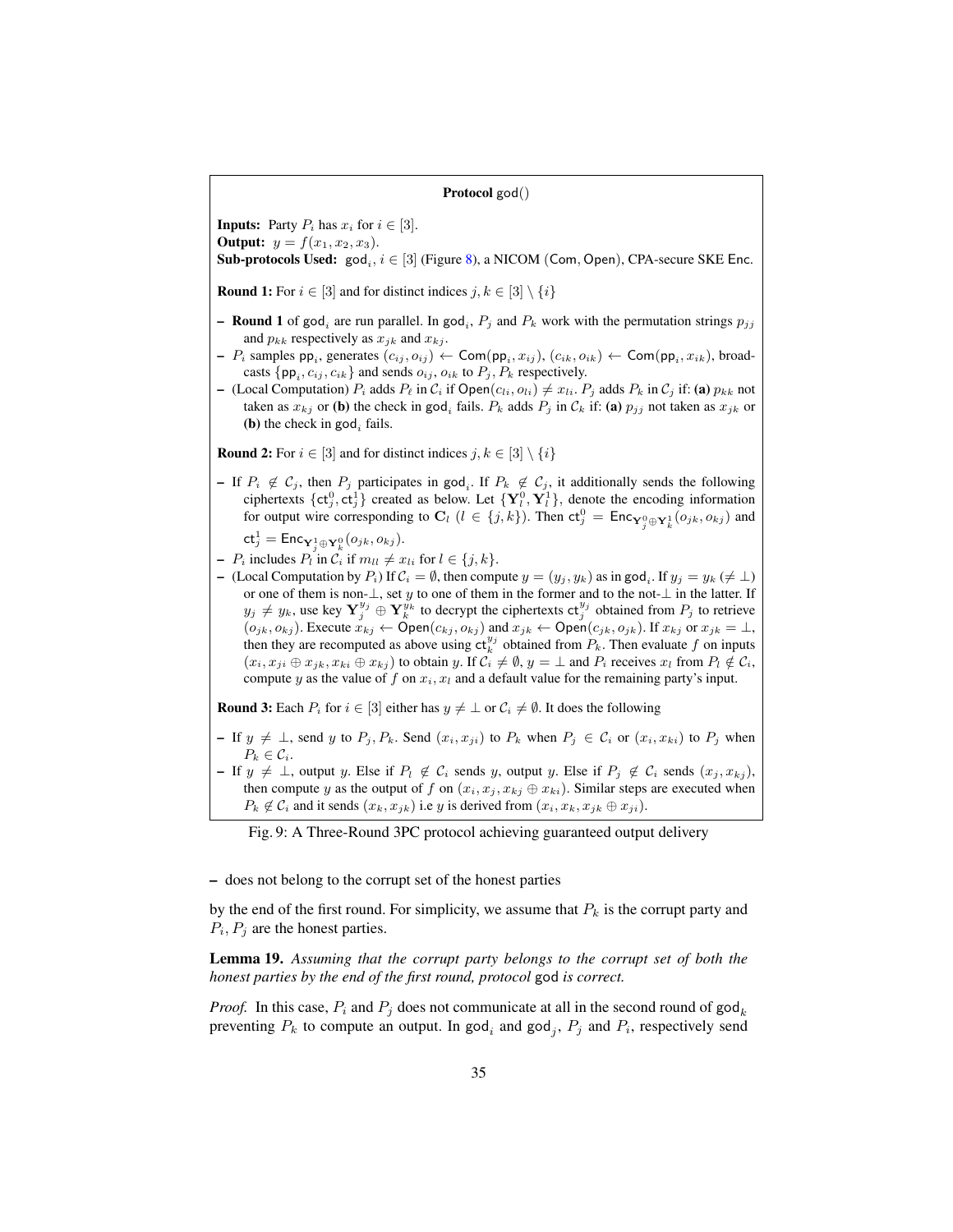their inputs on clear to each other along with  $n$ OK signal. Both compute y on the inputs  $x_i, x_j$  that are exchanged and a default common value for  $x_k$  by the end of round 2. In the third round,  $P_k$  receives y from the honest parties and the honest parties output y. In this case the unique input of the corrupt party taken for computation is the default  $\Box$  commonly-agreed value.  $\Box$ 

## <span id="page-35-0"></span>Lemma 20. *Assuming that the corrupt party belongs to the corrupt set of exactly one of the honest parties by the end of the first round, protocol* god *is correct.*

*Proof.* For simplicity  $P_k \in C_i$  at the end of first round. (The proof follows in a similar way when  $P_k \in C_j$ .) This implies  $P_i$ , as an evaluator, ignores communication from both the garblers in its execution god<sub>i</sub> and will conclude the second round with  $y = \perp$  and  $C_i = P_k$ .  $P_i$  does not participate in god<sub>k</sub> as a garbler making sure  $P_k$  cannot compute an output by the end of second round. In god<sub>j</sub>,  $P_i$  sends  $x_i$  on clear to  $P_j$  with nOK signal which implies evaluation of the GC created by  $P_k$  is ruled out. Now based on whether  $P_k$  commits to any input or not,  $P_i$  computes the output in the following way. If nOK signal is sent along with its input  $x_k$ , then  $P_j$  computes  $y = y_i = y_k$  using its own input  $x_j$  and the inputs sent by  $P_i$  and  $P_k$ . If  $P_k$  sends OK with its encoded input which verifies correctly with respect to the committed encoded information,  $P_i$  obtains  $y = y_i$  upon GC (C<sub>i</sub>) evaluation. In the case when  $P_k$  does not commit to any input either on clear or in encoded form (namely, the encoded input does not verify against the committed encoded input),  $P_i$  must have identified  $P_k$  to be corrupt and computes y using its own input  $x_j$ , the input sent by  $P_i$  and using a default value for  $x_k$ . The third round is finally used by  $P_i$  and  $P_k$  to obtain the output of  $P_j$  and correctness follows. The unique input of  $P_k$  is taken as the one that it sends either on clear or in encoded form to  $P_j$  in the former case and a default value in the latter.

## <span id="page-35-1"></span>Lemma 21. *Assuming that the corrupt party does not belong to the corrupt set of both the honest parties by the end of the first round, protocol* god *is correct.*

*Proof.* In this case,  $P_k$  must have 'committed' (Definition [1\)](#page-19-3) to his input (else would be identified by atleast one of the honest parties at end of Round 1) and obtained output  $y$ based on its committed input during  $\gcd_k$ . Further,  $P_k$  is not detected yet by the end of first round, implies that it has played the role of the garblers in  $\text{god}_i$  and  $\text{god}_j$  honestly in the first round. In this case, we prove that no matter how  $P_k$  behaves in the second round, the honest parties will obtain  $y$  based on their inputs and  $P_k$ 's committed input. We present the argument for honest  $P_i$ . Similar argument holds for  $P_j$ . Based on the observation that  $P_i$  must have attempted to evaluate  $C_k$  since  $P_j$  must have sent OK signal in  $\gcd_i$ , we consider the following cases:

- $P_i$  is unsuccessful in evaluating the circuit  $C_k$  of garbler  $P_k$  in god<sub>i</sub>. This implies  $P_k$  has given inconsistent encoded input for its circuit to  $P_i$ . So  $P_i$  concludes the second round with  $y = \perp$  and  $C_i = P_k$ .
- $P_i$  is successful in evaluating the circuit  $C_k$  of garbler  $P_k$  in god<sub>i</sub>. By Lemma [18,](#page-33-0)  $P_k$  must have given encoded input corresponding to its committed input  $x_k$  for  $\mathbf{C}_k$ . This implies the output obtained via  $C_k$  (i.e  $y_k$ ) is the desired y in this case. Now we have two cases based on whether  $P_k$  approves the garbled circuit constructed by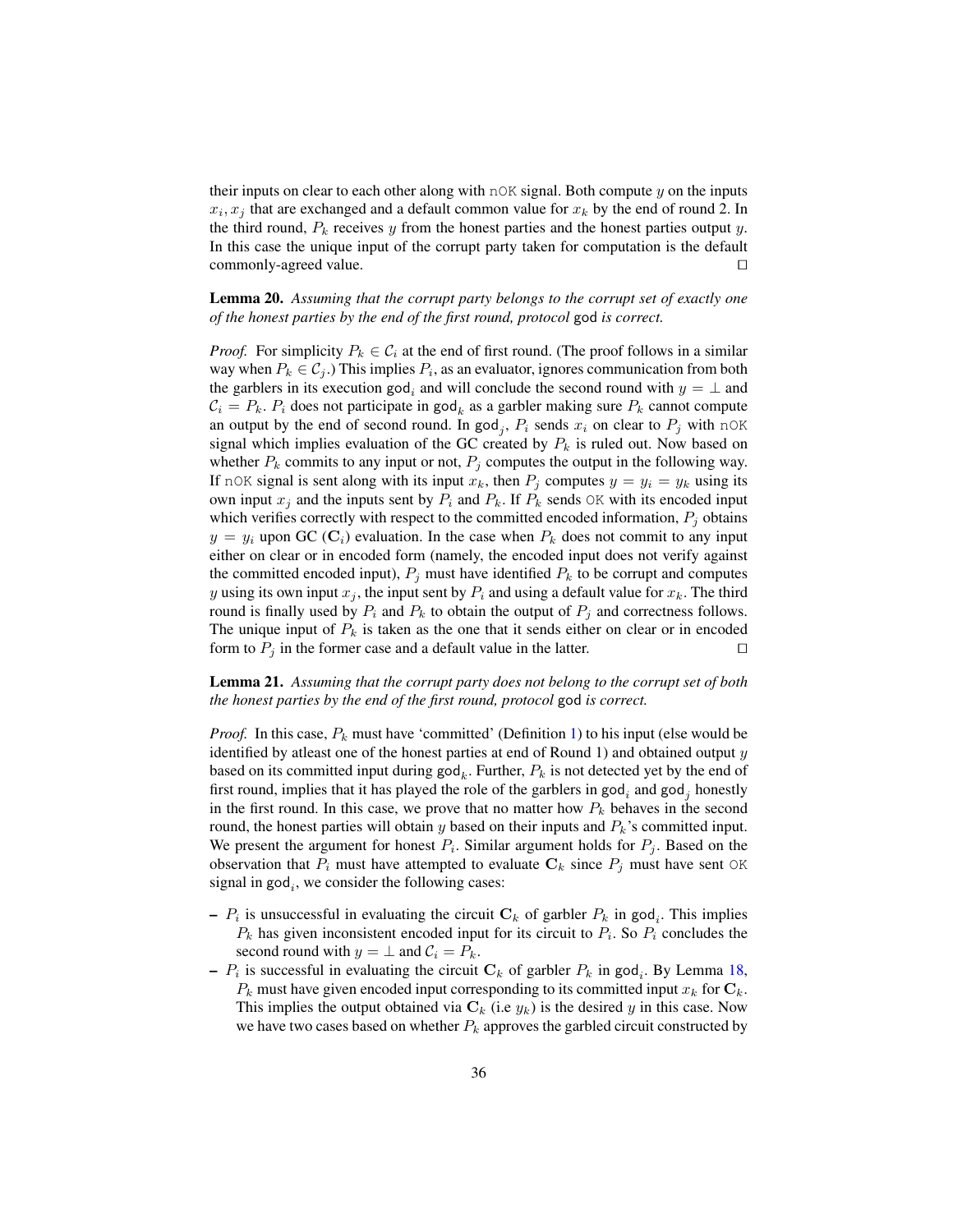$P_i$  or not. In each case we show that,  $P_i$  outputs the desired y by the end of second round itself. If  $P_k$  disapproves, then  $y_j = \perp$  and  $P_i$  outputs the value  $y = y_k$  obtained via the GC  $\mathbf{C}_k$  as per the specification of god<sub>i</sub>. Otherwise,  $P_i$  evaluates both circuits, namely  $C_j$  and  $C_k$ . If the outputs are the same, then the guarantee pro-vided by Lemma [18](#page-33-0) implies  $P_i$  outputs the desired y. Else if  $P_i$  has got conflicting outputs  $(y_j \neq y_k)$ , then it gets access to the key  $\mathbf{Y}_j^{y_j} \oplus \mathbf{Y}_k^{y_k}$  and uses it to decrypt at least one of the ciphertexts  $\{ct_j^{y_j},ct_k^{y_j}\}$  generated by  $P_j$  and  $P_k$ . If the decryption of only the honest party  $P_i$ 's ciphertext succeeds, then  $P_i$  obtains  $(o_{ik}, o_{ki})$ , retrieves his missing shares  $x_{jk}$ ,  $x_{kj}$  and computes y using  $x_i$ ,  $x_j = x_{ji} \oplus x_{jk}$  and  $x_k = x_{ki} \oplus x_{kj}$  where  $P_i$  and  $P_j$  receives  $x_{ki}$  and  $x_{kj}$  respectively from  $P_k$  in  $\text{gcd}_k$ . Even if corrupt  $P_k$ 's ciphertext is decrypted successfully, the y computed is still as above due the fact that  $P_k$  cannot open a different value for  $x_{ik}$ ,  $x_{ki}$  due to the binding property of NICOM.  $P_i$  retains this output in the third round.

In the former case, if both  $P_i$  and  $P_j$  outputs  $\perp$  in the end of second round, then the third round is used by  $P_i$  and  $P_j$  to exchange their inputs and the shares of  $x_k$  that they possess. By the end of third round  $P_i$  (and  $P_j$  as well) outputs the desired y. If  $P_j$  was successful in computing y in god<sub>j</sub>, then  $P_j$  sends the output directly in third round which  $P_i$  takes as the output. In the latter case,  $P_i$  retains his output in the third  $\Box$  round.

Theorem 3. *Protocol* god *is correct.*

*Proof.* The proof follows from Lemma [19](#page-34-1)[,20](#page-35-0)[,21](#page-35-1) as we have considered all the cases exhaustively based on whether the corrupt party  $P_k$  is identified by none, exactly one or both the honest parties by the end of first round.  $\Box$ 

## <span id="page-36-0"></span>6 Lower Bounds

In this paper, we present two lower bounds– (a) three rounds are necessary for achieving fairness in the presence of pair-wise private channels and a broadcast channel; (b) three rounds are necessary for achieving unanimous abort in the presence of just pairwise private channels (and no broadcast). The second result holds even if broadcast was allowed in the first round. Our results extend for any n and t with  $3t \geq n > 2t$ via standard player-partitioning technique [\[Lyn96\]](#page-45-19). Our results imply the following. First, selective abort is the best amongst the four notions (considered in this work) that we can achieve in two rounds without broadcast (from (b)). Second, unanimous abort as well as fairness require 3 rounds in the absence of broadcast (from (b)). Third, broadcast does not help to improve the round complexity of fairness (from (a)). Lastly, guaranteed output delivery requires 3 rounds with broadcast (from (a)).

### <span id="page-36-1"></span>6.1 The Impossibility of 2-round Fair 3PC

In this section, we show that it is impossible to construct a fair 2-round 3PC for general functions. [\[GLS15\]](#page-44-14) presents a lower bound of three rounds assuming *non-private*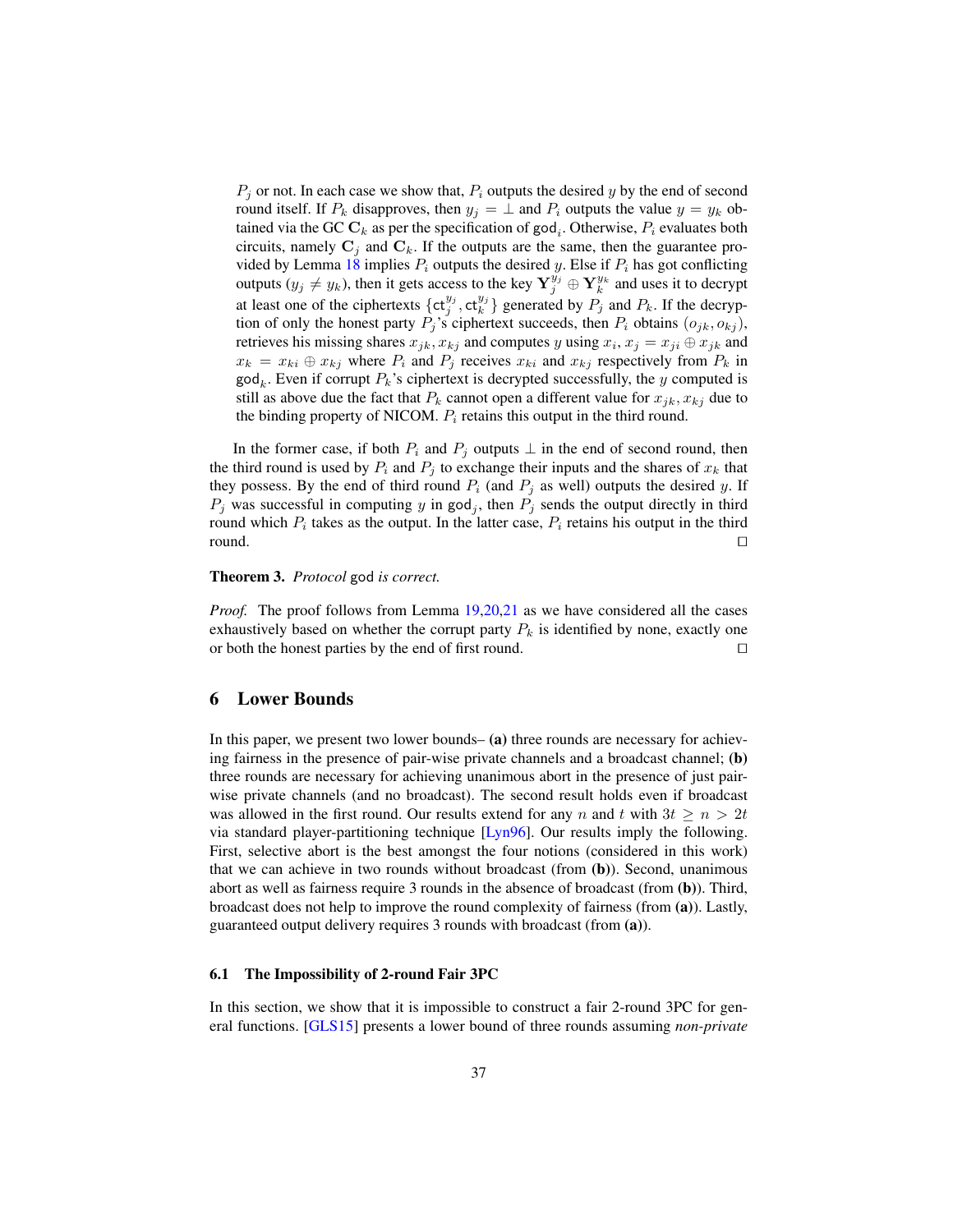point-to-point channels and a broadcast channel (their proof crucially relies on the assumption of non-private channels). [\[GIKR02\]](#page-44-10) presents a three-round lower bound for fair MPC with  $t \geq 2$  (arbitrary number of parties) in the same network setting as ours. Similar to the lower bounds of [\[GLS15\]](#page-44-14) and [\[GIKR02\]](#page-44-10) (for the function of conjunction of two input bits), our lower bound result does not exploit the rushing nature of the adversary and hence holds for non-rushing adversary as well. Finally, we observe that the impossibility of 2-round 3PC for the information-theoretic setting follows from the impossibility of 2-round 3-party statistical VSS of [\[PCRR09\]](#page-46-5) (since VSS is a special case of MPC). We now prove the impossibility formally.

Theorem 4. *There exist functions* f *such that no two-round fair 3PC protocol can compute* f*, even in the honest majority setting and assuming access to pairwise-private and broadcast channel.*

*Proof.* Let  $P = \{P_1, P_2, P_3\}$  denote the set of 3 parties and the adversary A may corrupt any one of them. We prove the theorem by contradiction. We assume that there exists a two-round fair 3PC protocol  $\pi$  that can compute  $f(x_1, x_2, x_3)$  defined below for  $P_i$ 's input  $x_i$ :

<span id="page-37-0"></span>
$$
f(x_1, x_2, x_3) = \begin{cases} 1 & \text{if } x_2 = x_3 = 1 \\ 0 & \text{otherwise} \end{cases}
$$

At a high level, we discuss two adversarial strategies  $A_1$  and  $A_2$  of A. We consider party  $P_i$  launching  $\mathcal{A}_i$  in execution  $\Sigma_i$   $(i \in [2])$  of  $\pi$ . Both the executions are assumed to be run for the same input tuple  $(x_1, x_2, x_3)$  and the same random inputs  $(r_1, r_2, r_3)$ of the three parties. (Same random inputs are considered for simplicity and without loss of generality. The same arguments hold for distribution ensembles as well.) When strategy  $A_1$  is launched in execution  $\Sigma_1$ , we would claim that by correctness of  $\pi$ , A corrupting  $P_1$  should learn the output  $y = f(x_1, x_2, x_3)$ . Here, we note that the value of  $f(x_1, x_2, x_3)$  depends only on the inputs of honest  $P_2, P_3$  (i.e input values  $x_2, x_3$ ) and is thus well-defined. We refer to  $f(x_1, x_2, x_3)$  as the value determined by this particular combination of inputs  $(x_2, x_3)$  henceforth. Now, since A corrupting  $P_1$ learnt the output, due to fairness,  $P_2$  should learn the output too in  $\Sigma_1$ . Next strategy  $\mathcal{A}_2$  is designed so that  $P_2$  in  $\Sigma_2$  can obtain the same view as in  $\Sigma_1$  and therefore it gets the output too. Due to fairness, we can claim that  $P_3$  receives the output in  $\Sigma_2$ . A careful observation then lets us claim that  $P_3$  can, in fact, learn the output at the end of Round 1 itself in  $\pi$ . Lastly, using the above observation, we show a strategy for  $P_3$  that explicitly allows  $P_3$  to breach privacy.

We use the following notation: Let  $p_{i\rightarrow j}^r$  denote the pairwise communication from  $P_i$  to  $P_j$  in round r and  $\mathbf{b}_i^r$  denote the broadcast by  $P_i$  in round r, where  $r \in [2]$ ,  $\{i, j\} \in$ [3]. V<sub>i</sub> denotes the view of party  $P_i$  at the end of execution of  $\pi$ . Below we describe the strategies  $A_1$  and  $A_2$ .

 $A_1$ :  $P_1$  behaves honestly during Round 1 of the protocol. In Round 2,  $P_1$  waits to receive the messages from other parties, but does not communicate at all.

 $A_2$ :  $P_2$  behaves honestly towards  $P_3$  in Round 1, i.e sends the messages  $p_{2\rightarrow 3}^1$ ,  $b_2^1$  according to the protocol specification. However  $P_2$  does not communicate to  $P_1$  in Round 1. In Round 2,  $P_2$  waits to receive messages from  $P_3$ , but does not communicate to the other parties.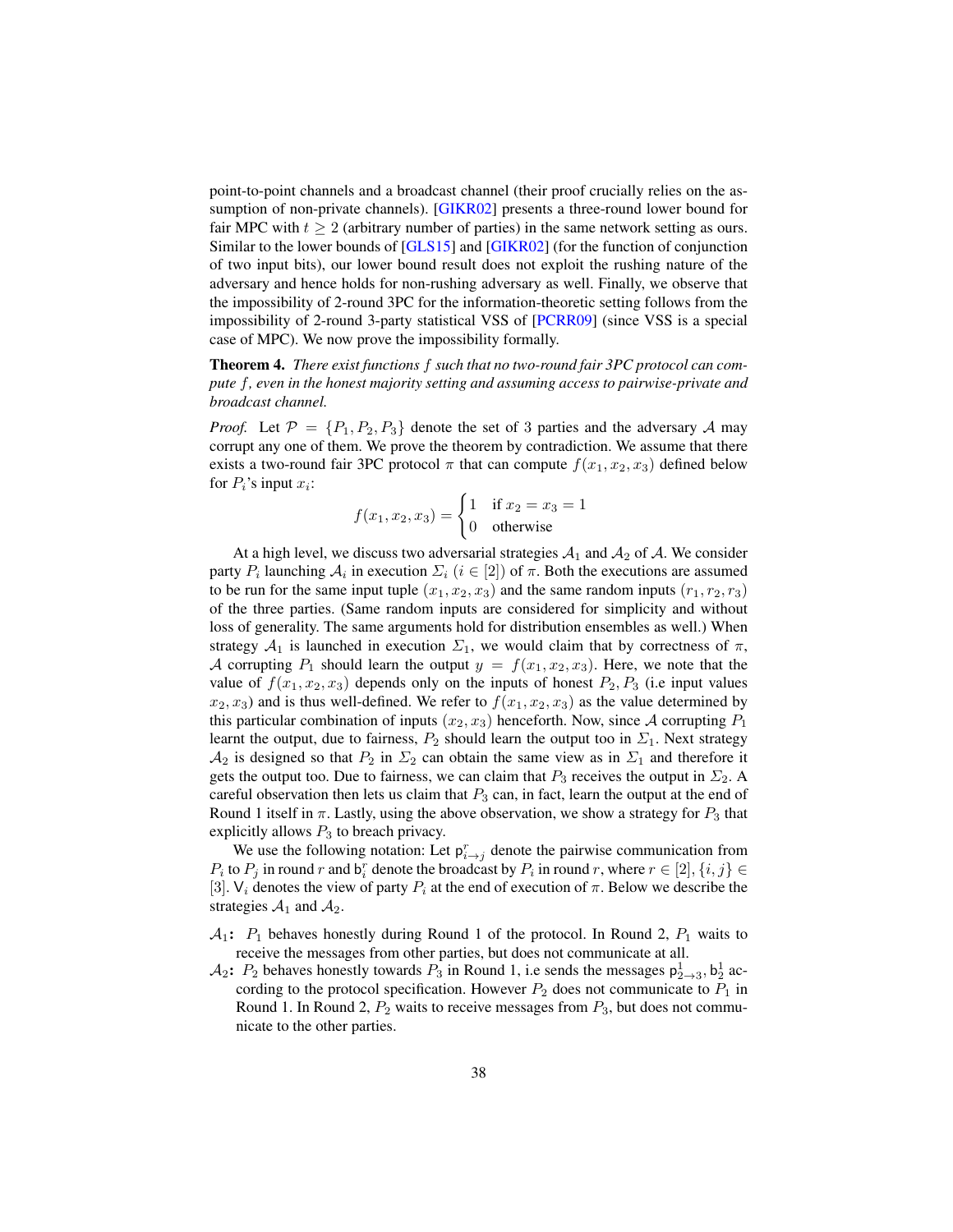Next we present the views of the parties in the two executions  $\Sigma_1$  and  $\Sigma_2$  in Table [1.](#page-38-0) The communications that could potentially be different from the communications in an honest execution (where all parties behave honestly) with the considered inputs and random inputs of the parties are appended with  $\star$  (e.g.  $p_{1\rightarrow 3}^2(\star)$ ). We now prove a sequence of lemmas to complete our proof.

|                            |                                                                                                                                                                         | $V_{2}$     | $V_3$                                                        | $V_1$ | $\mathsf{V}_2$                                                                                                                                                                                                                                                                                                                                                          | $V_3$                                                                                                                                 |
|----------------------------|-------------------------------------------------------------------------------------------------------------------------------------------------------------------------|-------------|--------------------------------------------------------------|-------|-------------------------------------------------------------------------------------------------------------------------------------------------------------------------------------------------------------------------------------------------------------------------------------------------------------------------------------------------------------------------|---------------------------------------------------------------------------------------------------------------------------------------|
| Initial Input $(x_1, r_1)$ |                                                                                                                                                                         | $(x_2,r_2)$ | $(x_3,r_3)$ $(x_1,r_1)$ $(x_2,r_2)$                          |       |                                                                                                                                                                                                                                                                                                                                                                         | $(x_3,r_3)$                                                                                                                           |
| Round 1                    |                                                                                                                                                                         |             |                                                              |       | $\left  \begin{matrix} p^1_{2 \to 1}, p^1_{3 \to 1} \\ b^1_{2}, b^1_{3} \end{matrix} \right  \left. \begin{matrix} p^1_{1 \to 2}, p^1_{3 \to 2}, p^1_{3 \to 2}, p^1_{2 \to 3}, p^1_{2 \to 3}, -p^1_{3 \to 1}, p^1_{3 \to 2}, p^1_{3 \to 2}, p^1_{3 \to 2}, p^1_{3 \to 2}, p^1_{3 \to 2}, p^1_{3 \to 2}, p^1_{3 \to 2}, p^1_{3 \to 2}, p^1_{3 \to 2}, p^1_{3 \to 2}, p^$ | $\begin{vmatrix} \mathsf{p}_{1\rightarrow 3}^1, \, \mathsf{p}_{2\rightarrow 3}^1, \\ \mathsf{b}_1^1, \, \mathsf{b}_2^1 \end{vmatrix}$ |
| Round 2                    | $\left  \mathsf{p}^2_{2\to 1}, \, \mathsf{p}^2_{3\to 1}, \, \middle  \mathsf{p}^2_{3\to 2}, \, \mathsf{p}^2_{3\to 2}, \, \mathsf{p}^2_{2}, \, \mathsf{p}^2_{3} \right $ |             | $\begin{bmatrix} - & p_{2\to 3}^2, \\ b_2^2 & \end{bmatrix}$ |       | $\left  \begin{matrix} - ,\,p^2_{3 \to 1},\, \\ \,b^2_3 \end{matrix} \right  \hspace{-.2cm} \begin{matrix} p^2_{1 \to 2}(\star),\, p^2_{3 \to 2},\, \\ \,b^2_1(\star),\, b^2_3 \end{matrix} \hspace{-.1cm} \left  \begin{matrix} - ,\, p^2_{1 \to 3}(\star),\, \\ \,b^2_1(\star) \end{matrix} \right $                                                                  |                                                                                                                                       |

<span id="page-38-0"></span>Table 1: Views of  $P_1$ ,  $P_2$ ,  $P_3$  in  $\Sigma_1$  and  $\Sigma_2$ 

**Lemma 22.** A corrupt  $P_1$  launching  $A_1$  in  $\Sigma_1$  should learn the output  $y =$  $f(x_1, x_2, x_3)$ .

*Proof.* The proof follows easily. Since  $P_1$  behaved honestly during Round 1, it received all the desired communication from honest  $P_2$  and  $P_3$  in Round 2 (refer to Table [1](#page-38-0) for the view of  $P_1$  in  $\Sigma_1$  in the end of Round 2). So it follows from the correctness property that his view at the end of the protocol i.e  $V_1$  should enable  $P_1$  to learn the correct function output  $f(x_1, x_2, x_3)$ .

## **Lemma 23.** A corrupt  $P_2$  launching  $A_2$  in  $\Sigma_2$  should learn the output y.

*Proof.* We prove the lemma with the following two claims. First, the view of  $P_2$  in  $\Sigma_2$ subsumes the view of honest  $P_2$  in  $\Sigma_1$ . Second,  $P_2$  learns the output in  $\Sigma_1$  due to the fact that the corrupt  $P_1$  learns it and  $\pi$  is fair. We now prove our first claim. In  $\Sigma_1$ , we observe that  $P_2$  has received communication from both  $P_1$  and  $P_3$  in the first round, and only from  $P_3$  in the second round. So  $\mathsf{V}_2 = \{x_2, r_2, \mathsf{p}_{1\to 2}^1, \mathsf{b}_1^1, \mathsf{p}_{3\to 2}^1, \mathsf{b}_3^1, \mathsf{p}_{3\to 2}^2, \mathsf{b}_3^2\}$ (refer to Table [1\)](#page-38-0). We now analyze  $P_2$ 's view in  $\Sigma_2$ . Both  $P_1$  and  $P_3$  are honest and must have sent  $\{p_{1\to 2}^1, b_1^1, p_{3\to 2}^1, b_3^1\}$  according to the protocol specifications in Round 1. Since  $P_3$  received the expected messages from  $P_2$  in Round 1,  $P_3$  must have sent  $\{p_{3\to 2}^2, b_3^2\}$  in Round 2. Note that we can rule out the possibility of  $P_3$ 's messages in this round having been influenced by  $P_1$  possibly reporting  $P_2$ 's misbehavior towards  $P_1$ . This holds since  $P_3$  would send the messages in the beginning of Round 2. We do not make any assumption regarding  $P_1$ 's communication to  $P_2$  in Round 2 since  $P_1$  has not received the expected message from  $P_2$  in Round 1. Thus, overall,  $P_2$ 's view  $V_2$ comprises of  $\{x_2, r_2, p_{1\to 2}^1, b_1^1, p_{3\to 2}^1, b_3^1, p_{3\to 2}^2, b_3^2\}$  (refer to Table [1\)](#page-38-0). Note that there may also be some additional messages from  $P_1$  to  $P_2$  in Round 2 which can be ignored by  $P_2$ . These are marked with '( $\star$ )' in Table [1.](#page-38-0) A careful look shows that the view of  $P_2$ in  $\Sigma_2$  subsumes the view of honest  $P_2$  in  $\Sigma_1$ . This concludes our proof.

<span id="page-38-1"></span>**Lemma 24.**  $P_3$  *in*  $\Sigma_2$  *should learn the output* y *by the end of Round 1*.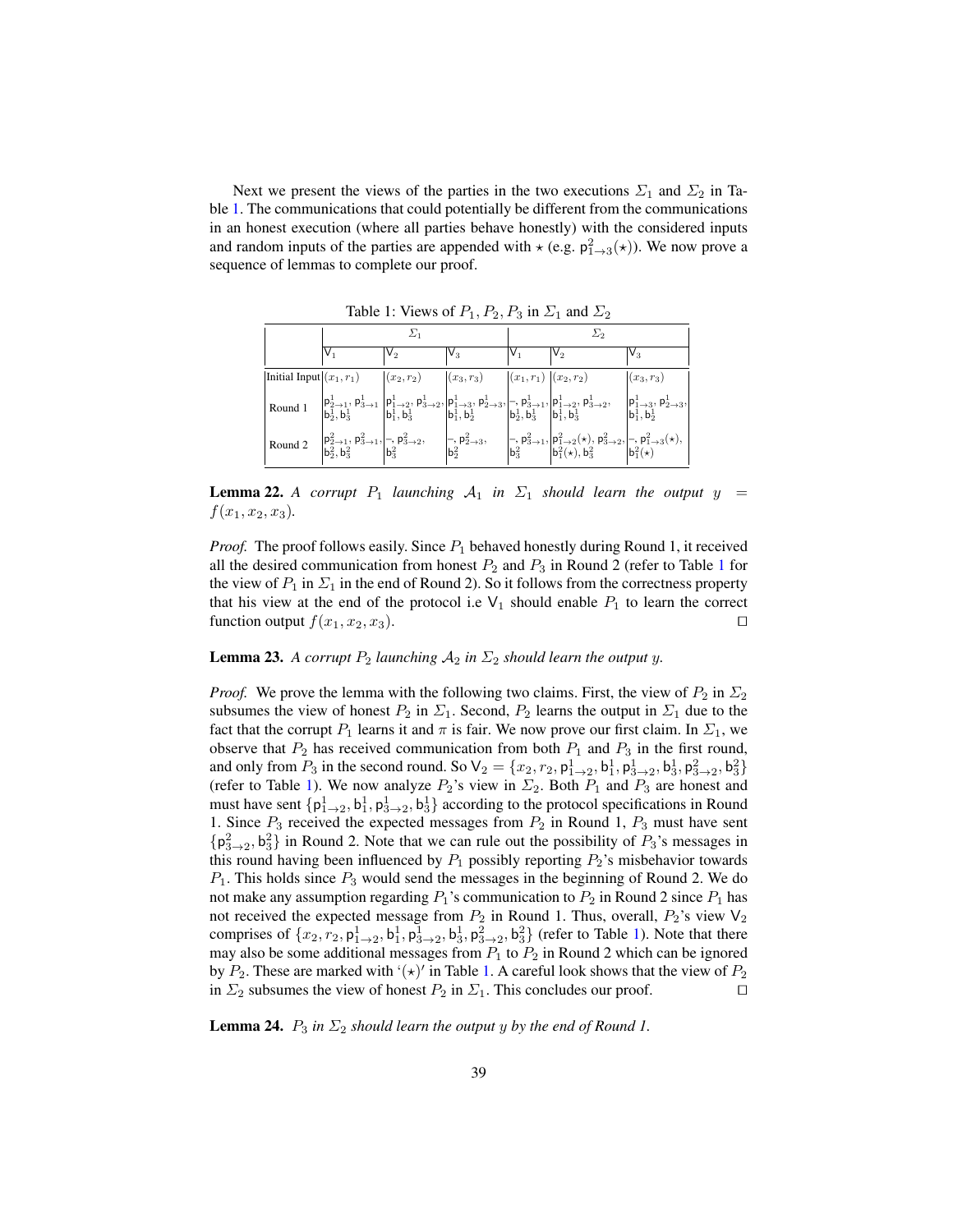*Proof.* According to the previous lemma,  $P_2$  should learn the function output in  $\Sigma_2$ . Due to fairness property, it must hold that an honest  $P_3$  learns the output as well (same as obtained by  $P_2$  i.e y with respect to  $x_2$ ). First, we note that as per strategy  $A_2$ ,  $P_2$ only communicates to  $P_3$  in Round 1. Second, we argue that the second round communication from  $P_1$  does not impact  $P_3$ 's output computation as follows.

We observe that the function output depends only on  $(x_2, x_3)$ . Clearly, Round 1 messages  $\{p_{1\to 3}^1, b_1^1\}$  of  $P_1$  does not depend on  $x_2$ . Next, since there is no private communication to  $P_1$  from  $P_2$  as per strategy  $A_2$ , the only information that can possibly hold information on  $x_2$  and can impact the round 2 messages of  $P_1$  is  $b_2^1$ . However, since this is a broadcast message,  $P_3$  holds this by the end of Round 1 itself.  $\square$ 

## <span id="page-39-1"></span>**Lemma 25.** *A corrupt*  $P_3$  *violates the privacy property of*  $\pi$ *.*

*Proof.* The adversary corrupting  $P_3$  participates in the protocol honestly by fixing input  $x_3 = 0$ . Since  $P_3$  can get the output from  $P_2$ 's and  $P_1$ 's round 1 communication (Lemma [24\)](#page-38-1), it must be true that  $P_3$  can evaluate the function f locally by plugging in any value of  $x_3$ . (Note that  $P_2$  and  $P_1$ 's communication in round 1 are independent of the communication of  $P_3$  in the same round.) Now a corrupt  $P_3$  can plug in  $x_3 = 1$ locally and learn  $x_2$  (via the output  $x_2 \wedge x_3$ ). In the ideal world, corrupt  $P_3$  must learn nothing beyond the output 0 as it has participated in the protocol with input 0. But in the execution of  $\pi$  (in which  $P_3$  participated honestly with input  $x_3 = 0$ ),  $P_3$  has learnt  $x_2$ . This is a clear breach of privacy as  $P_3$  learns  $x_2$  regardless of his input.  $\Box$ Hence, we have arrived at a contradiction, completing the proof of Theorem [4.](#page-37-0)  $\Box$ 

Before concluding the section, we point that the above lower bound holds even in the presence of public setup (such as common reference string model). However, it breaks down given access to private setup such as public-key infrastructure i.e PKI (as demonstrated by [\[PR19\]](#page-46-7)). Essentially, the argument breaks down because Lemma [24](#page-38-1) does not hold in the presence of private setup for the following reason: If a setup such as PKI is established,  $P_1$  may hold some private information unknown to  $P_3$  at the end of Round 1, such as the decryption of  $P_2$ 's Round 1 broadcast using its exclusive secret key. This may aid in output computation by  $P_3$ ; thereby it cannot be claimed that  $P_3$ obtains the output at the end of Round 1 itself.

#### <span id="page-39-0"></span>6.2 The Impossibility of 2-round 3PC with Unanimous Abort

<span id="page-39-2"></span>Theorem 5. *There exist functions* f *such that no two-round 3PC protocol achieving security with unanimous abort can compute* f *assuming access to pairwise-private channels, even in the honest majority setting.*

*Proof.* We prove the theorem by contradiction. We assume that there exists a tworound 3PC protocol  $\pi$  achieving security with unanimous abort that can compute the same function  $f(x_1, x_2, x_3)$  considered in the proof of Theorem [4.](#page-37-0)

At a high level, we discuss three adversarial strategies  $A_1$ ,  $A_2$ ,  $A_3$  of A. We consider party  $P_1$  launches  $A_1$  in execution  $\Sigma_1$ , and  $P_2$  launches  $A_2, A_3$  in executions  $\Sigma_2, \Sigma_3$  of  $\pi$  respectively. For the sake of simplicity, the executions are assumed to be run for the same input tuple  $(x_1, x_2, x_3)$  and the same random inputs  $(r_1, r_2, r_3)$  (without loss of generality) of the three parties. We use the notation  $\mathsf{V}_i^{\tilde{j}}$  to denote the view of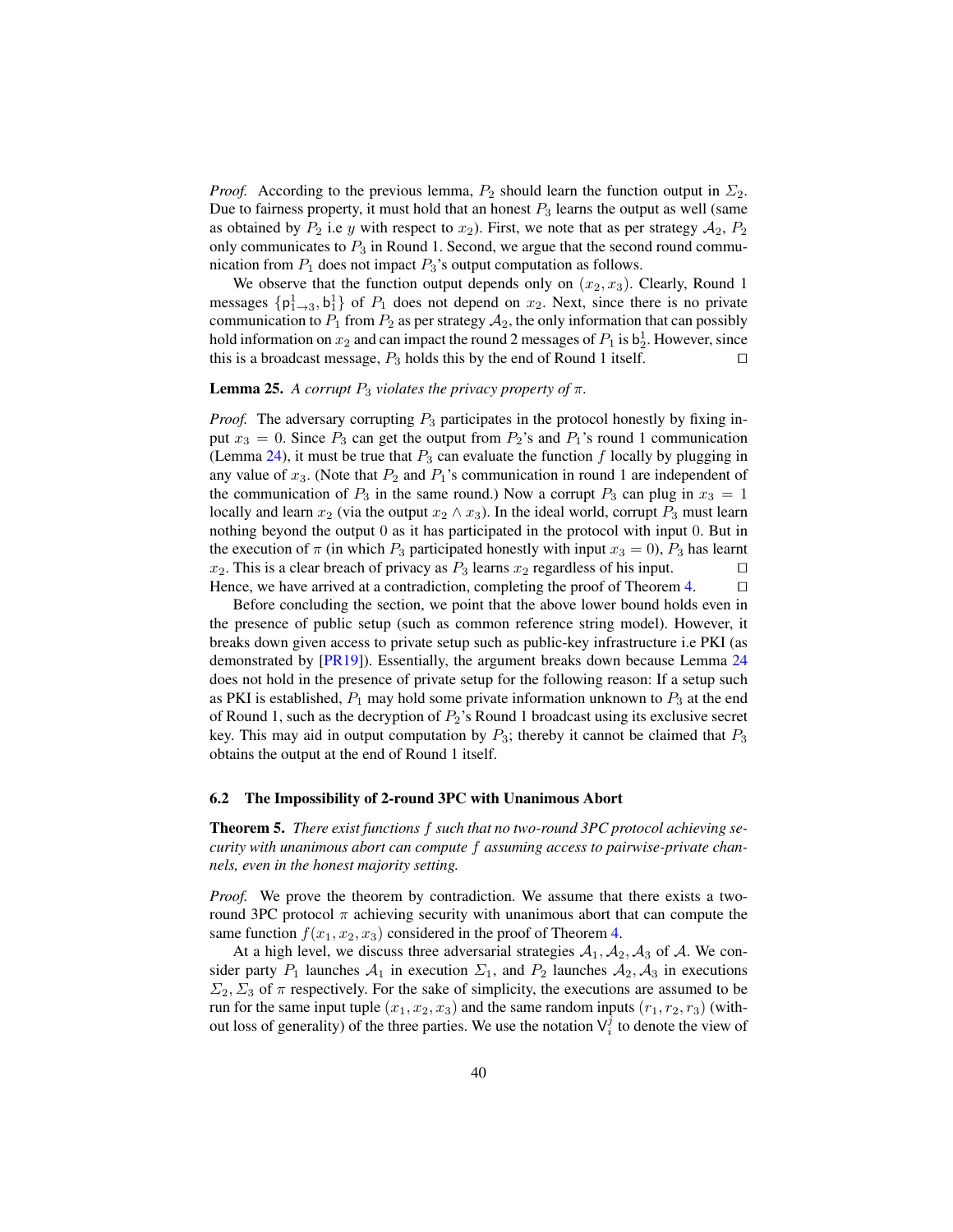party  $P_i$  at the end of execution  $\Sigma_i$  of  $\pi$ . The skeleton of the proof goes as follows: We first claim that strategy  $A_1$  leads to honest  $P_2$  computing the output  $y = f(x_1, x_2, x_3)$ . Here, we note that the value of  $f(x_1, x_2, x_3)$  depends only on the inputs of honest  $P_2$ ,  $P_3$  (i.e input values  $x_2, x_3$ ) and is thus well-defined. We refer to  $f(x_1, x_2, x_3)$  as the value determined by this particular combination of inputs  $(x_2, x_3)$  henceforth. Since the protocol achieves unanimous abort, honest  $P_3$ 's view  $\vee_3^1$  at the end of  $\Sigma_1$  must lead to output computation of y by  $P_3$ . Next, strategy  $A_2$  executed by  $P_2$  during  $\Sigma_2$  results in  $P_3$  having the same view as in  $\Sigma_1$  i.e  $\mathsf{V}_3^1 = \mathsf{V}_3^2$ . Thus, honest  $P_3$  computes the output and to preserve the property of unanimous abort, honest  $P_1$  with view  $\sqrt{V_1^2}$  must also compute the output. Finally, we present a strategy  $A_3$  by  $P_2$  during  $\Sigma_3$  that results in  $P_1$  having the same view as in  $\Sigma_2$  i.e  $\mathsf{V}_1^2 = \mathsf{V}_1^3$ . It follows that honest  $P_1$  computes the output and therefore honest  $P_3$  with view  $\sqrt{3}$  must be able to compute the output too. This results in a contradiction as we conclude that if  $P_3$ 's view  $\sqrt{3}$  enables output computation,  $P_3$  must be able to compute the output at the end of Round 1 itself which violates privacy as proved in Lemma [25.](#page-39-1)

Let  $p_{i\rightarrow j}^r$  denote the pairwise communication from  $P_i$  to  $P_j$  in round r, where  $r \in$ [2],  $\{i, j\} \in [3]$ . Below we describe the strategies  $A_1, A_2$  and  $A_3$ .

 $A_1$ :  $P_1$  behaves honestly during Round 1 of the protocol. In Round 2,  $P_1$  behaves honestly towards  $P_2$ .  $P_1$ 's communication to  $P_3$  in Round 2 is according to the protocol specification for the scenario when  $P_1$  didn't receive the expected message (or nothing) from  $P_2$  in Round 1. In more detail, suppose  $p_{1\rightarrow 3}^2$  is the message that should be sent by  $P_1$  to  $P_3$  according to the protocol incase  $P_1$  didn't receive anything from  $P_2$  in Round 1. Then as per  $\mathcal{A}_1$ , corrupt  $P_1$  sends  $\overline{p_{1\rightarrow 3}^2}$  to  $P_3$  in Round 2.

 $A_2$ :  $P_2$  does not communicate at all to  $P_1$  but behaves honestly to  $P_3$  throughout  $\pi$ .

 $A_3$ : In Round 1,  $P_2$  does not communicate to  $P_1$  but behaves honestly to  $P_3$ . In Round 2,  $P_2$  does not communicate at all.

Next we present the views of the parties in  $\Sigma_1$ ,  $\Sigma_2$  and  $\Sigma_3$  in Table [2.](#page-40-0) Here,  $\overline{p_{1\rightarrow 3}^2}$ is the message that should be sent by  $P_1$  to  $P_3$  according to the protocol incase  $P_1$ didn't receive anything from  $P_2$  in Round 1. Besides this, the communications that could potentially be different from the communications in an honest execution with the considered inputs and random inputs of the parties are appended with  $\star$  (e.g.  $p_{1\to 2}^2(\star)$ ). We now prove a sequence of lemmas to complete our proof.

|  |                            | V <sub>1</sub> | $V_2$        | $V_3$        | V <sub>1</sub>           | $V_{2}$                                                                                                                                                                                                                                                                                                            | $V_3$        |                         | $V_{2}$                                                                                                                                                                                                                                                                                                                                       | $V_3$       |
|--|----------------------------|----------------|--------------|--------------|--------------------------|--------------------------------------------------------------------------------------------------------------------------------------------------------------------------------------------------------------------------------------------------------------------------------------------------------------------|--------------|-------------------------|-----------------------------------------------------------------------------------------------------------------------------------------------------------------------------------------------------------------------------------------------------------------------------------------------------------------------------------------------|-------------|
|  | Initial Input $(x_1, r_1)$ |                | $(x_2, r_2)$ | $(x_3, r_3)$ | $ (x_1,r_1)  (x_2,r_2) $ |                                                                                                                                                                                                                                                                                                                    | $(x_3, r_3)$ | $(x_1,r_1)$ $(x_2,r_2)$ |                                                                                                                                                                                                                                                                                                                                               | $(x_3,r_3)$ |
|  | Round 1                    |                |              |              |                          | $\left  \mathsf{p}^1_{2 \to 1}, \, \mathsf{p}^1_{3 \to 1} \right. \left  \mathsf{p}^1_{1 \to 2}, \, \mathsf{p}^1_{3 \to 2}, \left  \mathsf{p}^1_{1 \to 3}, \, \mathsf{p}^1_{2 \to 3}, \right  \! \negthinspace, \mathsf{p}^1_{3 \to 1}, \left  \mathsf{p}^1_{1 \to 2}, \, \mathsf{p}^1_{3 \to 2}, \right. \right.$ |              |                         | $\left  p_{1\rightarrow 3}^1, p_{2\rightarrow 3}^1, \right , p_{3\rightarrow 1}^1, \left  p_{1\rightarrow 2}^1, p_{3\rightarrow 2}^1, \right  \left. p_{1\rightarrow 3}^1, p_{2\rightarrow 3}^1, \right $                                                                                                                                     |             |
|  | Round 2                    |                |              |              |                          |                                                                                                                                                                                                                                                                                                                    |              |                         | $\left p_{2\to 1}^2, \, p_{3\to 1}^2, \left p_{1\to 2}^2, \, p_{3\to 2}^2, \, \overline{p_{1\to 3}^2}, \, p_{2\to 3}^2, \right  =, \, p_{3\to 1}^2, \left p_{1\to 2}^2(\star), \, p_{3\to 2}^2, \left \overline{p_{1\to 3}^2}, \, p_{2\to 3}^2,\right  =, \, p_{3\to 1}^2, \left p_{1\to 2}^2(\star), \, p_{3\to 2}^2, \overline{p_{1\to 3}^$ |             |

<span id="page-40-0"></span>Table 2: Views of  $P_1$ ,  $P_2$ ,  $P_3$  in  $\Sigma_1$ ,  $\Sigma_2$ ,  $\Sigma_3$ 

<span id="page-40-1"></span>**Lemma 26.**  $P_3$  *computes the output*  $y = f(x_1, x_2, x_3)$  *at the end of*  $\Sigma_1$ *.*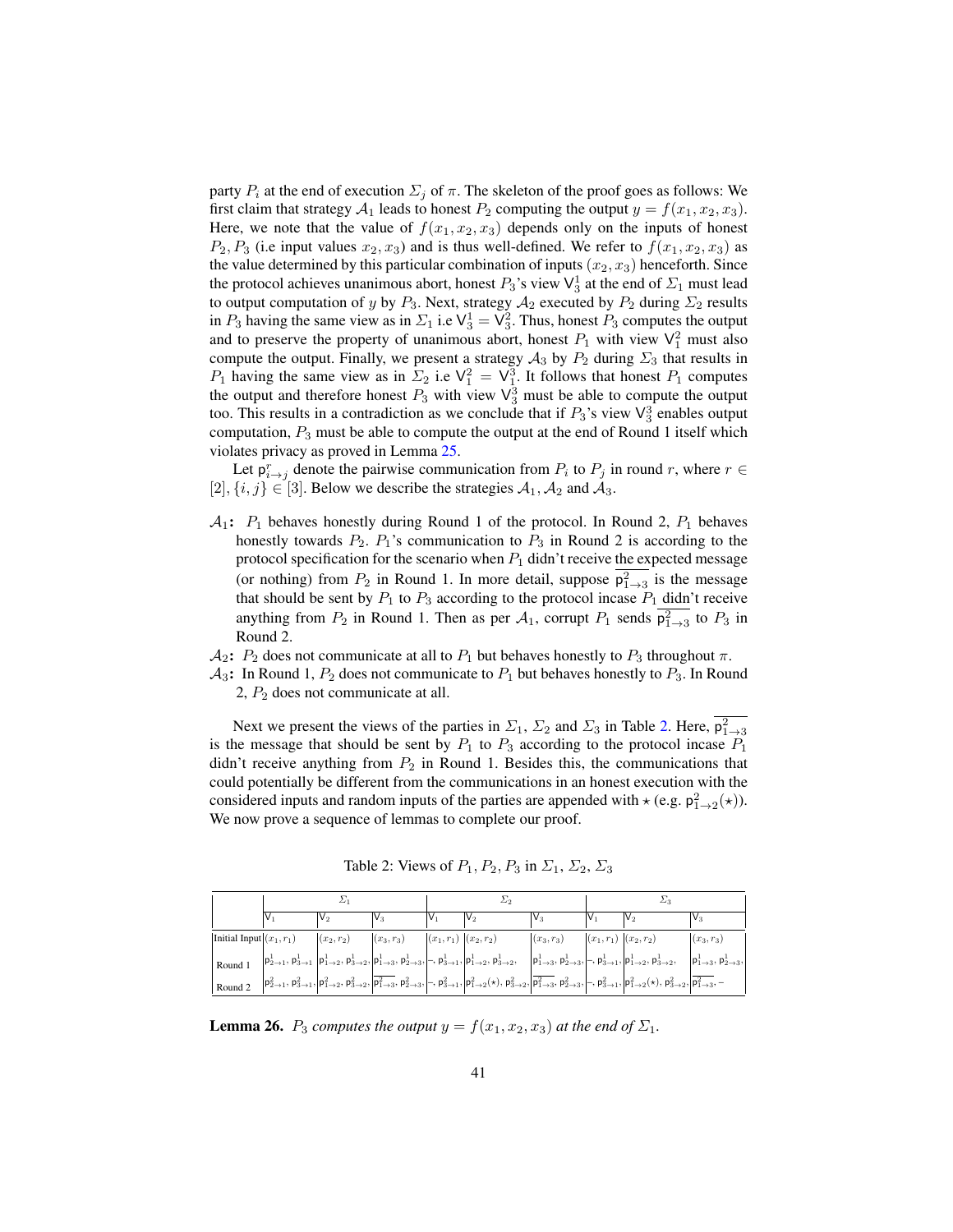*Proof.* The proof follows easily. During  $\Sigma_1$ , as per strategy  $\mathcal{A}_1$ , corrupt  $P_1$  behaved honestly to  $P_2$  throughout  $\pi$ . Therefore  $P_2$  would compute the output  $y = f(x_1, x_2, x_3)$ . Due to property of unanimous abort, honest  $P_3$  must learn the output as well.  $\Box$ 

<span id="page-41-0"></span>**Lemma 27.**  $P_3$  *computes the output*  $y = f(x_1, x_2, x_3)$  *at the end of*  $\Sigma_2$ *.* 

*Proof.* We observe that the view of  $P_3$  during  $\Sigma_1$ ,  $\Sigma_2$  is same. As per both strategies  $A_1$ , and  $A_2$ ,  $P_3$  receives communication from  $P_1$ ,  $P_2$  as per honest execution in Round 1. In Round 2, according to  $A_1$ , corrupt  $P_1$  sends  $p_{1\rightarrow 3}^2$  as per protocol specification for case when  $P_1$  receives nothing from  $P_2$  in Round 1. A similar message would be sent by honest  $P_1$  to  $P_3$  who did not receive anything from  $P_2$  in Round 1 (as per  $\mathcal{A}_2$ ) during  $\Sigma_2$ . It is now easy to check (refer Table [2\)](#page-40-0) that  $\mathsf{V}_3^1 = \mathsf{V}_3^2$ . Finally, since  $\mathsf{V}_3^1$  leads to output computation of y as per Lemma [26,](#page-40-1)  $P_3$ 's view at the end of  $\Sigma_2$  i.e  $\sqrt{3}$  must result in  $P_3$  computing the output y.

#### <span id="page-41-1"></span>**Lemma 28.**  $P_3$  *learns the output at the end of*  $\Sigma_3$ *.*

*Proof.* Firstly, it follows from lemma [27](#page-41-0) and property of unanimous abort that honest  $P_1$  must compute the output at the end of  $\Sigma_2$ . Next, it is easy to check that  $\mathsf{V}_1^2 = \mathsf{V}_1^3$ (refer Table [2\)](#page-40-0). We can thus conclude that honest  $P_1$  computes the output at the end of  $\Sigma_3$ . Therefore, honest  $P_3$  must also be able to compute the output at the end of  $\Sigma_3$  (by assumption that  $\pi$  achieves unanimous abort).

Finally, we now prove that  $P_3$  learns the output at the end of Round 1 (similar to Lemma [24\)](#page-38-1).

### <span id="page-41-3"></span>**Lemma 29.**  $P_3$  *in*  $\Sigma_3$  *should learn the output* y *by the end of Round 1.*

*Proof.* According to lemma [28,](#page-41-1)  $P_3$  should learn the function output in  $\Sigma_3$ . First, we note that as per strategy  $A_3$ , corrupt  $P_2$  only communicates to  $P_3$  in Round 1. Second, we argue that the second round communication from  $P_1$  does not impact  $P_3$ 's output computation as follows.

We observe that the function output depends only on  $(x_2, x_3)$ . Clearly, the first round messages  $\{p_{1\to 3}^1\}$  of  $P_1$  does not depend on  $x_2$ . Next, since there is no communication to  $P_1$  from  $P_2$  as per strategy  $A_3$ , round 2 messages of  $P_1$  hold no information about  $x_2$ .

If  $P_3$  is able to compute output at the end of Round 1, we know that protocol  $\pi$  violates privacy (proved in Lemma [25\)](#page-39-1). We have thus arrived at a contradiction, concluding the proof of Theorem [5.](#page-39-2)  $\Box$ 

We observe that even if broadcast was allowed in the first round, all the above arguments would still hold. We state this as a corollary below.

<span id="page-41-2"></span>Corollary 1. *There exist functions* f *such that no two-round 3PC protocol achieving security with unanimous abort can compute* f *assuming access to pairwise-private and broadcast channels in Round 1 and only pairwise-private channels in Round 2; even in the honest majority setting.*

*Proof.* We observe that the following minor tweaks to the proof of Theorem [5](#page-39-2) imply Corollary [1:](#page-41-2) We redefine  $p_{1\rightarrow 3}^2$  to be the message that should be sent by  $P_1$  to  $P_3$  in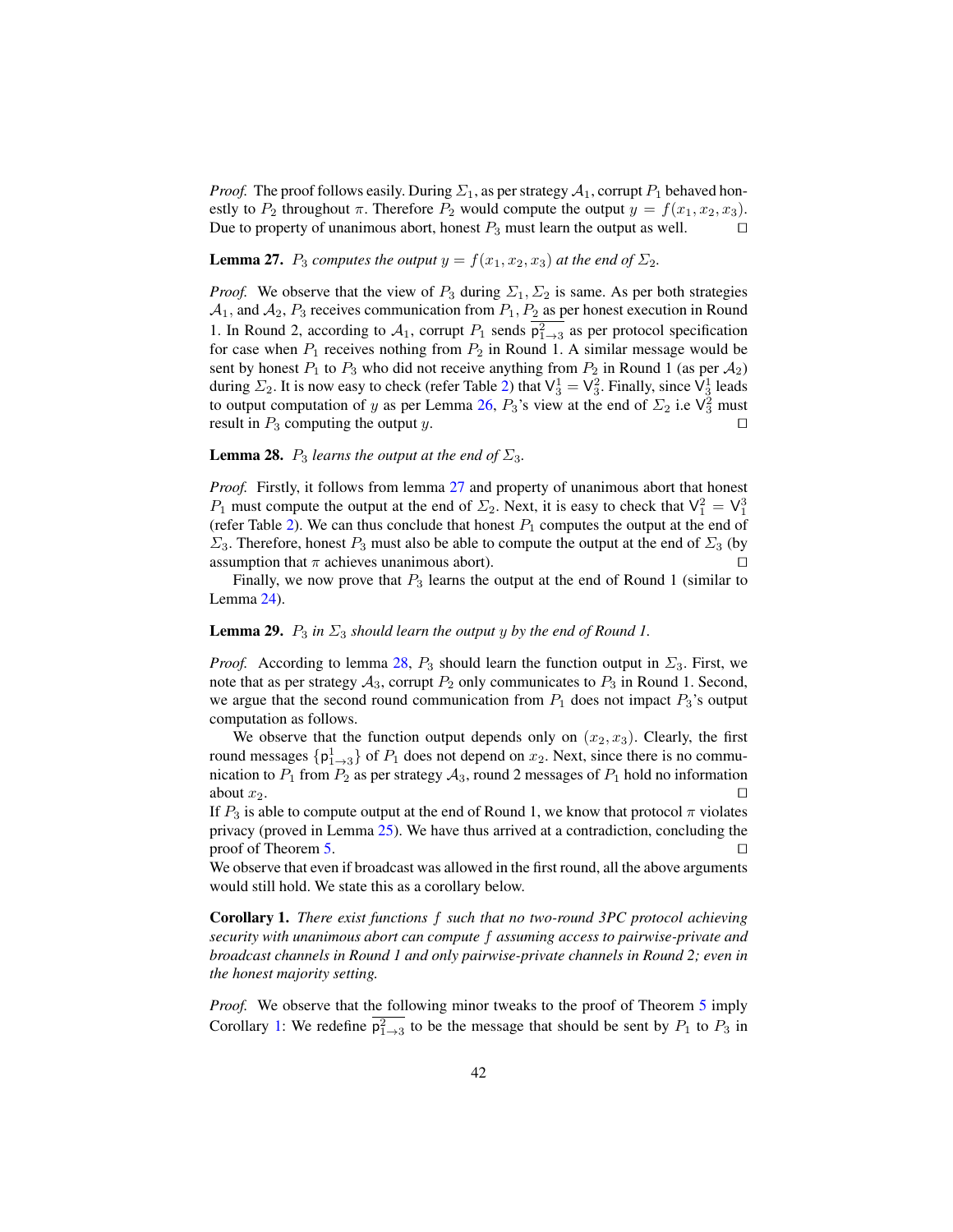Round 2 according to the protocol incase  $P_1$  didn't receive anything *privately* (over pairwise-private channel) from  $P_2$  in Round 1 (if Round 1 includes broadcast communication from  $P_2$ , then we assume  $P_1$  has received  $P_2$ 's broadcast communication).  $A_1$ remains the same with  $p_{1\rightarrow 3}^2$  defined as above. We emphasize that there is no broadcast channel available in Round 2 and  $p_{1\rightarrow 3}^2$  is communicated via pairwise-private channel between  $P_1$  and  $P_3$ . Strategies  $A_2$  and  $A_3$  are tweaked to include honest behavior of  $P_2$  in broadcast communication of Round 1. It is now easy to check that the arguments of Lemma  $26 - 28$  $26 - 28$  $26 - 28$  hold. We can now conclude that  $P_3$  learns the output at the end of  $\Sigma_3$  where the only communication from  $P_2$  throughout the protocol includes broadcast communication in Round 1 and private communication to  $P_3$  in Round 1. Finally, similar to Lemma  $29$  we can argue that  $P_3$  learns the output at the end of Round 1 itself which violates privacy.

We clarify that while the above argument holds for the plain model and public setup (such as common reference string model), it does not hold in the presence of private setup such as PKI. The argument breaks down for the same reason as demonstrated by [\[PR19\]](#page-46-7) in the context of our lower bound in Section [6.1](#page-36-1) (elaborated at the end of Section [6.1\)](#page-36-1).

*Alternative functions.* While it suffices to show impossibility with respect to a particular function to rule out the possibility of having generic protocols, we cite yet another function that can lead to the same conclusion. Consider a function  $f'$  that outputs the message m which is the decryption of ciphertext  $c$  ( $P_2$ 's input) where the decryption key  $k$  constitutes  $P_3$ 's input. All our arguments still hold except Lemma [25:](#page-39-1) Instead of the argument of how privacy could be breached by corrupt  $P_3$  who gets access to output at the end of Round 1, in the context of this function  $f'$ , a corrupt  $P_3$  (who gets access to the output at the end of Round 1 itself) would be able to get decryptions of the ciphertext c corresponding to multiple keys  $k$  of his choice which violates correctness.

## <span id="page-42-0"></span>7 Conclusion

In this paper, we settle exact round complexity of 3PC with selective abort, unanimous abort, fairness and guaranteed output delivery in a setting with private pairwise channels and with or without broadcast channel. Our lower bounds extend for any  $n$ and t with  $3t > n > 2t$ . Our protocols rely on injective OWF.

Acknowledgement. The first author would like to acknowledge partial support from Google Inc. and SERB Women Excellence Award from Science and Engineering Research Board of India. The second author would like to acknowledge partial support from Indian Association for Research in Computing Science (IARCS) and Microsoft Research India.

## References

<span id="page-42-1"></span>AARV17. Benny Applebaum, Barak Arkis, Pavel Raykov, and Prashant Nalini Vasudevan. Conditional disclosure of secrets: Amplification, closure, amortization, lower-bounds, and separations. In *CRYPTO*, 2017.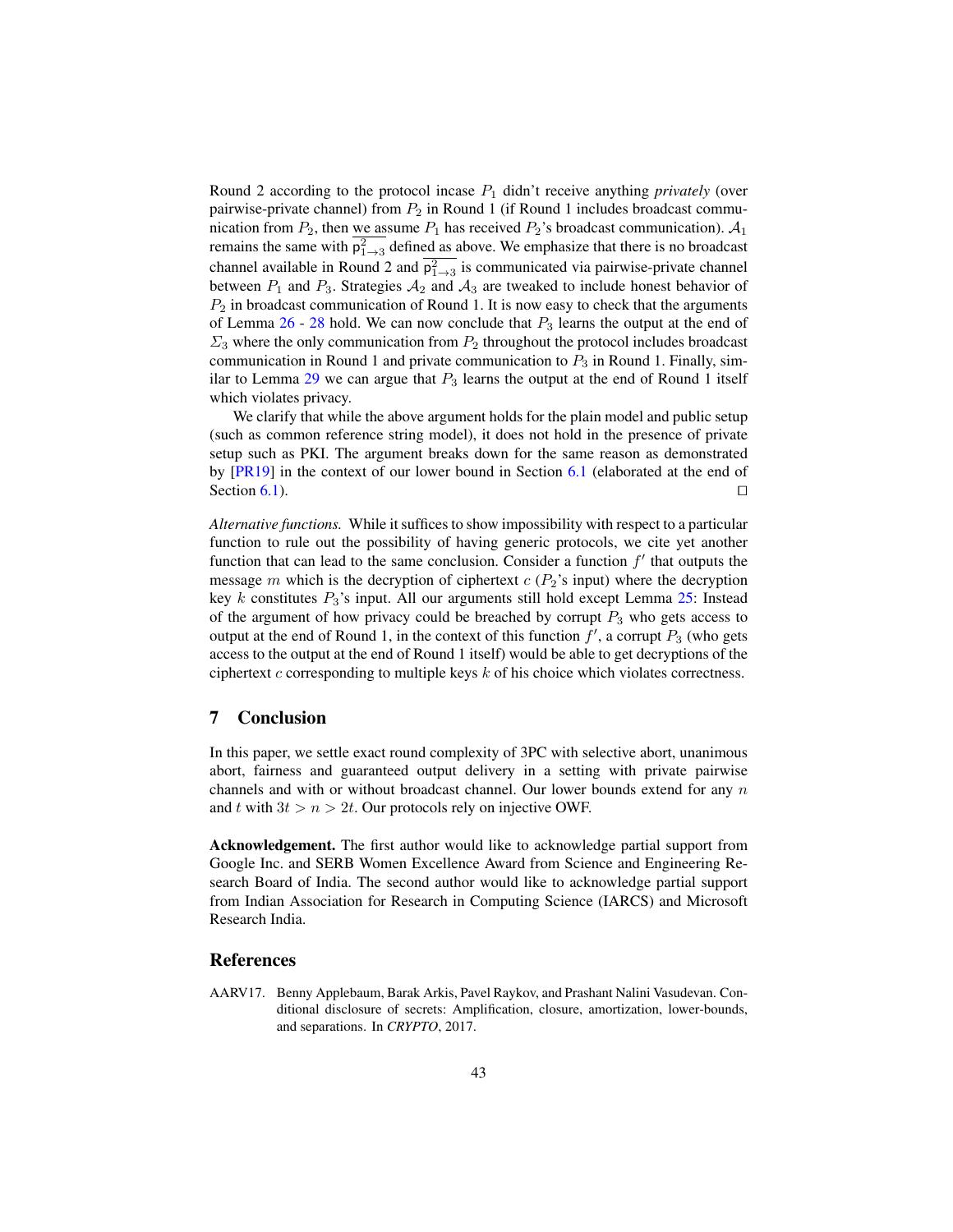- <span id="page-43-16"></span>ACGJ18. Prabhanjan Ananth, Arka Rai Choudhuri, Aarushi Goel, and Abhishek Jain. Roundoptimal secure multiparty computation with honest majority. Cryptology ePrint Archive, Report 2018/572, 2018. <https://eprint.iacr.org/2018/572>.
- <span id="page-43-2"></span>ACJ17. Prabhanjan Ananth, Arka Rai Choudhuri, and Abhishek Jain. A new approach to round-optimal secure multiparty computation. In *CRYPTO*, 2017.
- <span id="page-43-14"></span>AFL<sup>+</sup>16. Toshinori Araki, Jun Furukawa, Yehuda Lindell, Ariel Nof, and Kazuma Ohara. High-throughput semi-honest secure three-party computation with an honest majority. In *ACM CCS*, 2016.
- <span id="page-43-18"></span>AJL<sup>+</sup>12. Gilad Asharov, Abhishek Jain, Adriana López-Alt, Eran Tromer, Vinod Vaikuntanathan, and Daniel Wichs. Multiparty computation with low communication, computation and interaction via threshold FHE. In *EUROCRYPT*, 2012.
- <span id="page-43-10"></span>AMPR14. Arash Afshar, Payman Mohassel, Benny Pinkas, and Ben Riva. Non-interactive secure computation based on cut-and-choose. In *EUROCRYPT*, 2014.
- <span id="page-43-11"></span>BCD<sup>+</sup>09. Peter Bogetoft, Dan Lund Christensen, Ivan Damgård, Martin Geisler, Thomas P. Jakobsen, Mikkel Krøigaard, Janus Dam Nielsen, Jesper Buus Nielsen, Kurt Nielsen, Jakob Pagter, Michael I. Schwartzbach, and Tomas Toft. Secure multiparty computation goes live. In *FC*, 2009.
- <span id="page-43-0"></span>BDOZ11. Rikke Bendlin, Ivan Damgård, Claudio Orlandi, and Sarah Zakarias. Semihomomorphic encryption and multiparty computation. In *EUROCRYPT*, 2011.
- <span id="page-43-6"></span>Bea91. Donald Beaver. Efficient multiparty protocols using circuit randomization. In *CRYPTO*, 1991.
- <span id="page-43-7"></span>BFO12. Eli Ben-Sasson, Serge Fehr, and Rafail Ostrovsky. Near-linear unconditionallysecure multiparty computation with a dishonest minority. In *CRYPTO*, 2012.
- <span id="page-43-3"></span>BGW88. Michael Ben-Or, Shafi Goldwasser, and Avi Wigderson. Completeness theorems for non-cryptographic fault-tolerant distributed computation (extended abstract). In *STOC*, 1988.
- <span id="page-43-8"></span>BH06. Zuzana Beerliová-Trubíniová and Martin Hirt. Efficient multi-party computation with dispute control. In *TCC*, 2006.
- <span id="page-43-1"></span>BHP17. Zvika Brakerski, Shai Halevi, and Antigoni Polychroniadou. Four round secure computation without setup. In *TCC*, 2017.
- <span id="page-43-19"></span>BHR12. Mihir Bellare, Viet Tung Hoang, and Phillip Rogaway. Foundations of garbled circuits. In *CCS*, 2012.
- <span id="page-43-17"></span>BJMS18. Saikrishna Badrinarayanan, Aayush Jain, Nathan Manohar, and Amit Sahai. Secure mpc: Laziness leads to god. Cryptology ePrint Archive, Report 2018/580, 2018. <https://eprint.iacr.org/2018/580>.
- <span id="page-43-15"></span>BKP11. Michael Backes, Aniket Kate, and Arpita Patra. Computational verifiable secret sharing revisited. In *ASIACRYPT*, 2011.
- <span id="page-43-13"></span>BLW08. Dan Bogdanov, Sven Laur, and Jan Willemson. Sharemind: A framework for fast privacy-preserving computations. In *Computer Security- ESORICS*, 2008.
- <span id="page-43-5"></span>BMR90. Donald Beaver, Silvio Micali, and Phillip Rogaway. The round complexity of secure protocols (extended abstract). In *ACM STOC*, 1990.
- <span id="page-43-12"></span>BTW12. Dan Bogdanov, Riivo Talviste, and Jan Willemson. Deploying secure multi-party computation for financial data analysis - (short paper). In *FC*, 2012.
- <span id="page-43-20"></span>Can00. Ran Canetti. Security and composition of multiparty cryptographic protocols. *J. Cryptology*, 13(1), 2000.
- <span id="page-43-4"></span>CCD88. David Chaum, Claude Crépeau, and Ivan Damgård. Multiparty unconditionally secure protocols (extended abstract). In *ACM STOC*, 1988.
- <span id="page-43-9"></span>CDD<sup>+</sup>99. Ronald Cramer, Ivan Damgård, Stefan Dziembowski, Martin Hirt, and Tal Rabin. Efficient multiparty computations secure against an adaptive adversary. In *EURO-CRYPT*, 1999.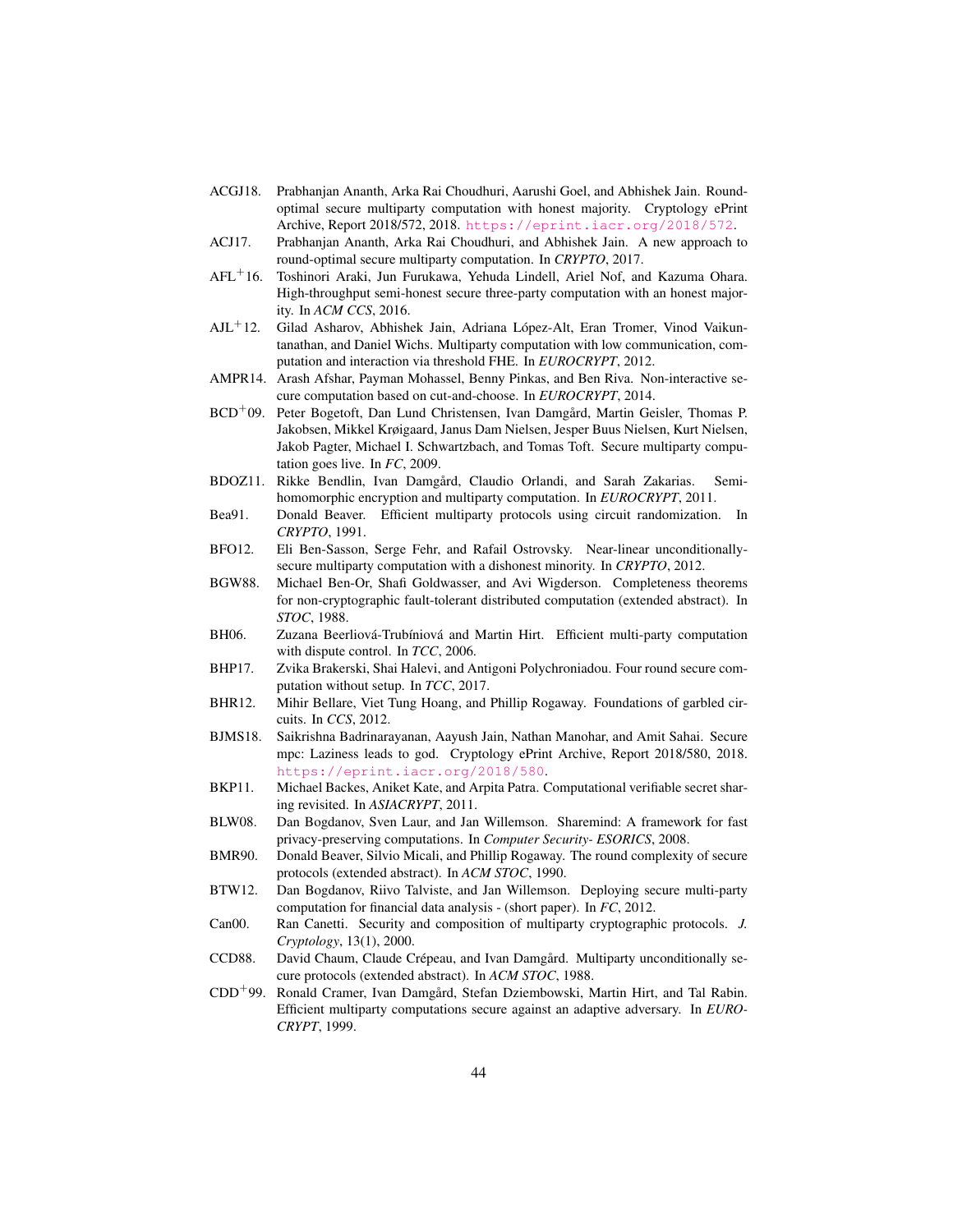- <span id="page-44-1"></span>CDG87. David Chaum, Ivan Damgård, and Jeroen Graaf. Multiparty computations ensuring privacy of each party's input and correctness of the result. In *CRYPTO*, 1987.
- <span id="page-44-12"></span>CGMV17. Nishanth Chandran, Juan A. Garay, Payman Mohassel, and Satyanarayana Vusirikala. Efficient, constant-round and actively secure MPC: beyond the threeparty case. In *ACM CCS*, 2017.
- <span id="page-44-18"></span>CHOR16. Ran Cohen, Iftach Haitner, Eran Omri, and Lior Rotem. Characterization of secure multiparty computation without broadcast. In *TCC*, 2016.
- <span id="page-44-22"></span>CIO98. Giovanni Di Crescenzo, Yuval Ishai, and Rafail Ostrovsky. Non-interactive and nonmalleable commitment. In *ACM STOC*, 1998.
- <span id="page-44-17"></span>CKMZ14. Seung Geol Choi, Jonathan Katz, Alex J. Malozemoff, and Vassilis Zikas. Efficient three-party computation from cut-and-choose. In *CRYPTO*, 2014.
- <span id="page-44-15"></span>CL14. Ran Cohen and Yehuda Lindell. Fairness versus guaranteed output delivery in secure multiparty computation. In *ASIACRYPT*, 2014.
- <span id="page-44-9"></span>Cle86. Richard Cleve. Limits on the security of coin flips when half the processors are faulty (extended abstract). In *ACM STOC*, 1986.
- <span id="page-44-7"></span>CMF<sup>+</sup>14. Koji Chida, Gembu Morohashi, Hitoshi Fuji, Fumihiko Magata, Akiko Fujimura, Koki Hamada, Dai Ikarashi, and Ryuichi Yamamoto. Implementation and evaluation of an efficient secure computation system using 'R' for healthcare statistics. *Journal of the American Medical Informatics Association*, 2014.
- <span id="page-44-5"></span>DN07. Ivan Damgård and Jesper Buus Nielsen. Scalable and unconditionally secure multiparty computation. In *CRYPTO*, 2007.
- <span id="page-44-2"></span>DO10. Ivan Damgård and Claudio Orlandi. Multiparty computation for dishonest majority: From passive to active security at low cost. In *CRYPTO*, 2010.
- <span id="page-44-3"></span>DPSZ12. Ivan Damgård, Valerio Pastro, Nigel P. Smart, and Sarah Zakarias. Multiparty computation from somewhat homomorphic encryption. In *CRYPTO*, 2012.
- <span id="page-44-8"></span>FLNW17. Jun Furukawa, Yehuda Lindell, Ariel Nof, and Or Weinstein. High-throughput secure three-party computation for malicious adversaries and an honest majority. In *EUROCRYPT*, 2017.
- <span id="page-44-20"></span>FNO15. Tore Kasper Frederiksen, Jesper Buus Nielsen, and Claudio Orlandi. Privacy-free garbled circuits with applications to efficient zero-knowledge. In *EUROCRYPT*, 2015.
- <span id="page-44-6"></span>Gei07. Martin Geisler. Viff: Virtual ideal functionality framework, 2007.
- <span id="page-44-4"></span>GGHR14. Sanjam Garg, Craig Gentry, Shai Halevi, and Mariana Raykova. Two-round secure MPC from indistinguishability obfuscation. In *TCC*, 2014.
- <span id="page-44-21"></span>GGM86. Oded Goldreich, Shafi Goldwasser, and Silvio Micali. How to construct random functions. *JACM*, 1986.
- <span id="page-44-19"></span>GIKM00. Yael Gertner, Yuval Ishai, Eyal Kushilevitz, and Tal Malkin. Protecting data privacy in private information retrieval schemes. *J. Comput. Syst. Sci.*, 2000.
- <span id="page-44-11"></span>GIKR01. Rosario Gennaro, Yuval Ishai, Eyal Kushilevitz, and Tal Rabin. The round complexity of verifiable secret sharing and secure multicast. In *ACM STOC*, 2001.
- <span id="page-44-10"></span>GIKR02. Rosario Gennaro, Yuval Ishai, Eyal Kushilevitz, and Tal Rabin. On 2-round secure multiparty computation. In *CRYPTO*, 2002.
- <span id="page-44-16"></span>GL02. Shafi Goldwasser and Yehuda Lindell. Secure computation without agreement. In *DISC*, 2002.
- <span id="page-44-14"></span>GLS15. S. Dov Gordon, Feng-Hao Liu, and Elaine Shi. Constant-round MPC with fairness and guarantee of output delivery. In *CRYPTO*, 2015.
- <span id="page-44-13"></span>GMPP16. Sanjam Garg, Pratyay Mukherjee, Omkant Pandey, and Antigoni Polychroniadou. The exact round complexity of secure computation. In *EUROCRYPT*, 2016.
- <span id="page-44-0"></span>GMW87. Oded Goldreich, Silvio Micali, and Avi Wigderson. How to play any mental game or A completeness theorem for protocols with honest majority. In *ACM STOC*, 1987.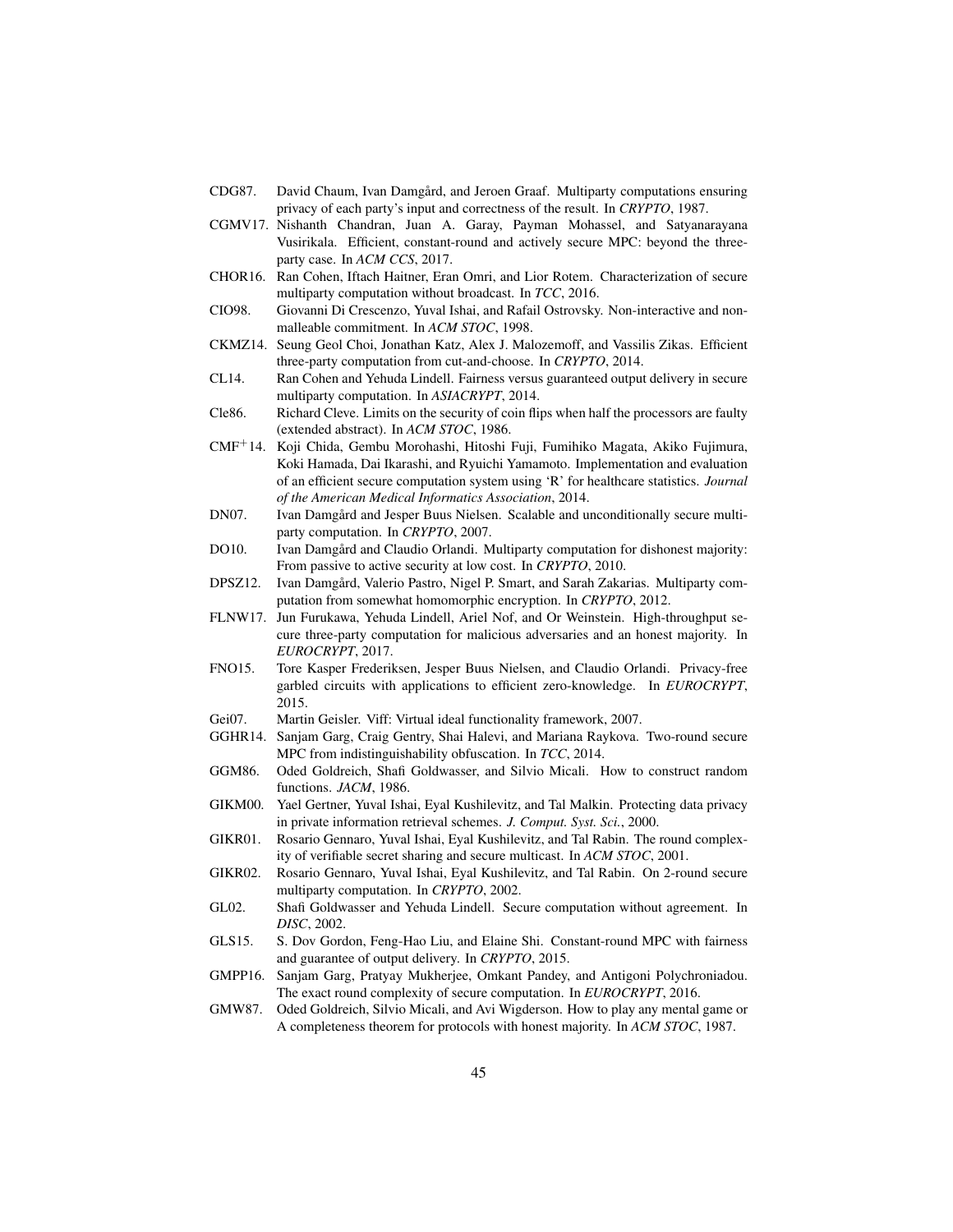- <span id="page-45-21"></span>Gol01. Oded Goldreich. *The Foundations of Cryptography - Volume 1, Basic Techniques*. Cambridge University Press, 2001.
- <span id="page-45-9"></span>HHPV17. Shai Halevi, Carmit Hazay, Antigoni Polychroniadou, and Muthuramakrishnan Venkitasubramaniam. Round-optimal secure multi-party computation. Cryptology ePrint Archive, Report 2017/1056, 2017. [https://eprint.iacr.org/2017/](https://eprint.iacr.org/2017/1056) [1056](https://eprint.iacr.org/2017/1056).
- <span id="page-45-2"></span>HKK<sup>+</sup>14. Yan Huang, Jonathan Katz, Vladimir Kolesnikov, Ranjit Kumaresan, and Alex J. Malozemoff. Amortizing garbled circuits. In *CRYPTO*, 2014.
- <span id="page-45-8"></span>HLP11. Shai Halevi, Yehuda Lindell, and Benny Pinkas. Secure computation on the web: Computing without simultaneous interaction. In *CRYPTO*, 2011.
- <span id="page-45-6"></span>IKKP15. Yuval Ishai, Ranjit Kumaresan, Eyal Kushilevitz, and Anat Paskin-Cherniavsky. Secure computation with minimal interaction, revisited. In *CRYPTO*, 2015.
- <span id="page-45-10"></span>IKP10. Yuval Ishai, Eyal Kushilevitz, and Anat Paskin. Secure multiparty computation with minimal interaction. In *CRYPTO*, 2010.
- <span id="page-45-11"></span>IKP<sup>+</sup>16. Yuval Ishai, Eyal Kushilevitz, Manoj Prabhakaran, Amit Sahai, and Ching-Hua Yu. Secure protocol transformations. In *CRYPTO*, 2016.
- <span id="page-45-0"></span>IPS08. Yuval Ishai, Manoj Prabhakaran, and Amit Sahai. Founding cryptography on oblivious transfer - efficiently. In *CRYPTO*, 2008.
- <span id="page-45-13"></span>IW14. Yuval Ishai and Hoeteck Wee. Partial garbling schemes and their applications. In *ICALP 2014*, 2014.
- <span id="page-45-12"></span>JKO13. Marek Jawurek, Florian Kerschbaum, and Claudio Orlandi. Zero-knowledge using garbled circuits: how to prove non-algebraic statements efficiently. In *CCS*, 2013.
- <span id="page-45-17"></span>JW16. Zahra Jafargholi and Daniel Wichs. Adaptive security of yao's garbled circuits. In *TCC 2016-B*, 2016.
- <span id="page-45-7"></span>KO04. Jonathan Katz and Rafail Ostrovsky. Round-optimal secure two-party computation. In *CRYPTO*, 2004.
- <span id="page-45-20"></span>KS05. Jonathan Katz and Ji Sun Shin. Modeling insider attacks on group key-exchange protocols. In *CCS*, 2005.
- <span id="page-45-15"></span>KS06. Mehmet S Kiraz and Berry Schoenmakers. A protocol issue for the malicious case of yao's garbled circuit construction. In *27th Symposium on Information Theory in the Benelux*, 2006.
- <span id="page-45-23"></span>KS08. Vladimir Kolesnikov and Thomas Schneider. Improved garbled circuit: Free XOR gates and applications. In *ICALP*, 2008.
- <span id="page-45-4"></span>LADM14. John Launchbury, Dave Archer, Thomas DuBuisson, and Eric Mertens. Applicationscale secure multiparty computation. In *ESOP*, 2014.
- <span id="page-45-5"></span>LDDA12. John Launchbury, Iavor S. Diatchki, Thomas DuBuisson, and Andy Adams-Moran. Efficient lookup-table protocol in secure multiparty computation. In *ACM SIGPLAN ICFP'12*, 2012.
- <span id="page-45-1"></span>Lin13. Yehuda Lindell. Fast cut-and-choose based protocols for malicious and covert adversaries. In *CRYPTO*, 2013.
- <span id="page-45-22"></span>Lin17. Yehuda Lindell. How to simulate it - A tutorial on the simulation proof technique. In *Tutorials on the Foundations of Cryptography.*, pages 277–346. 2017.
- <span id="page-45-16"></span>LP07. Yehuda Lindell and Benny Pinkas. An efficient protocol for secure two-party computation in the presence of malicious adversaries. In *EUROCRYPT*, 2007.
- <span id="page-45-18"></span>LP09. Yehuda Lindell and Benny Pinkas. A proof of security of yao's protocol for two-party computation. *J. Cryptology*, 2009.
- <span id="page-45-19"></span>Lyn96. N. A. Lynch. *Distributed Algorithms*. Morgan Kaufmann, 1996.
- <span id="page-45-14"></span>MF06. Payman Mohassel and Matthew K. Franklin. Efficiency tradeoffs for malicious twoparty computation. In *PKC*, 2006.
- <span id="page-45-3"></span>MR17. Payman Mohassel and Mike Rosulek. Non-interactive secure 2pc in the offline/online and batch settings. In *EUROCRYPT*, 2017.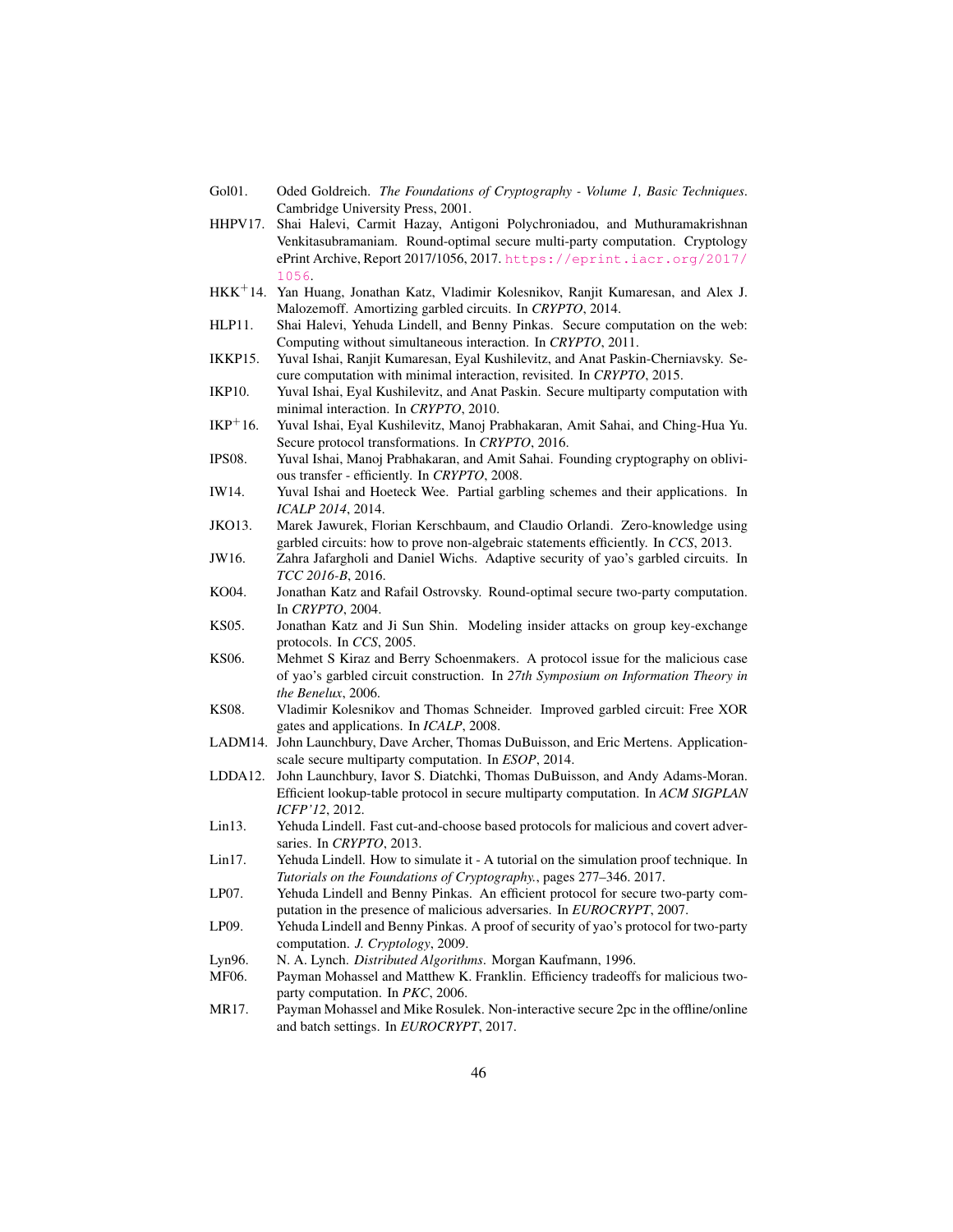- <span id="page-46-4"></span>MRZ15. Payman Mohassel, Mike Rosulek, and Ye Zhang. Fast and secure three-party computation: The garbled circuit approach. In *ACM CCS*, 2015.
- <span id="page-46-6"></span>MW16. Pratyay Mukherjee and Daniel Wichs. Two round multiparty computation via multikey FHE. In *EUROCRYPT*, 2016.
- <span id="page-46-8"></span>Nao91. Moni Naor. Bit commitment using pseudorandomness. *J. Cryptology*, 4(2), 1991.
- <span id="page-46-5"></span>PCRR09. Arpita Patra, Ashish Choudhary, Tal Rabin, and C. Pandu Rangan. The round complexity of verifiable secret sharing revisited. In *CRYPTO*, 2009.
- <span id="page-46-9"></span>Ped91. Torben P. Pedersen. Non-interactive and information-theoretic secure verifiable secret sharing. In *CRYPTO*, 1991.
- <span id="page-46-7"></span>PR19. Arpita Patra and Divya Ravi. Beyond honest majority: The round complexity of fair and robust multi-party computation. Cryptology ePrint Archive, Report 2019/998, 2019. <https://eprint.iacr.org/2019/998>.
- <span id="page-46-1"></span>RB89. Tal Rabin and Michael Ben-Or. Verifiable secret sharing and multiparty protocols with honest majority (extended abstract). In *ACM STOC*, 1989.
- <span id="page-46-3"></span>RR16. Peter Rindal and Mike Rosulek. Faster malicious 2-party secure computation with online/offline dual execution. In *USENIX Security Symposium*, 2016.
- <span id="page-46-2"></span>SS13. Abhi Shelat and Chih-Hao Shen. Fast two-party secure computation with minimal assumptions. In *ACM CCS*, 2013.
- <span id="page-46-0"></span>Yao82. Andrew Chi-Chih Yao. Protocols for secure computations (extended abstract). In *FOCS*, 1982.
- <span id="page-46-10"></span>ZRE15. Samee Zahur, Mike Rosulek, and David Evans. Two halves make a whole - reducing data transfer in garbled circuits using half gates. In *EUROCRYPT*, 2015.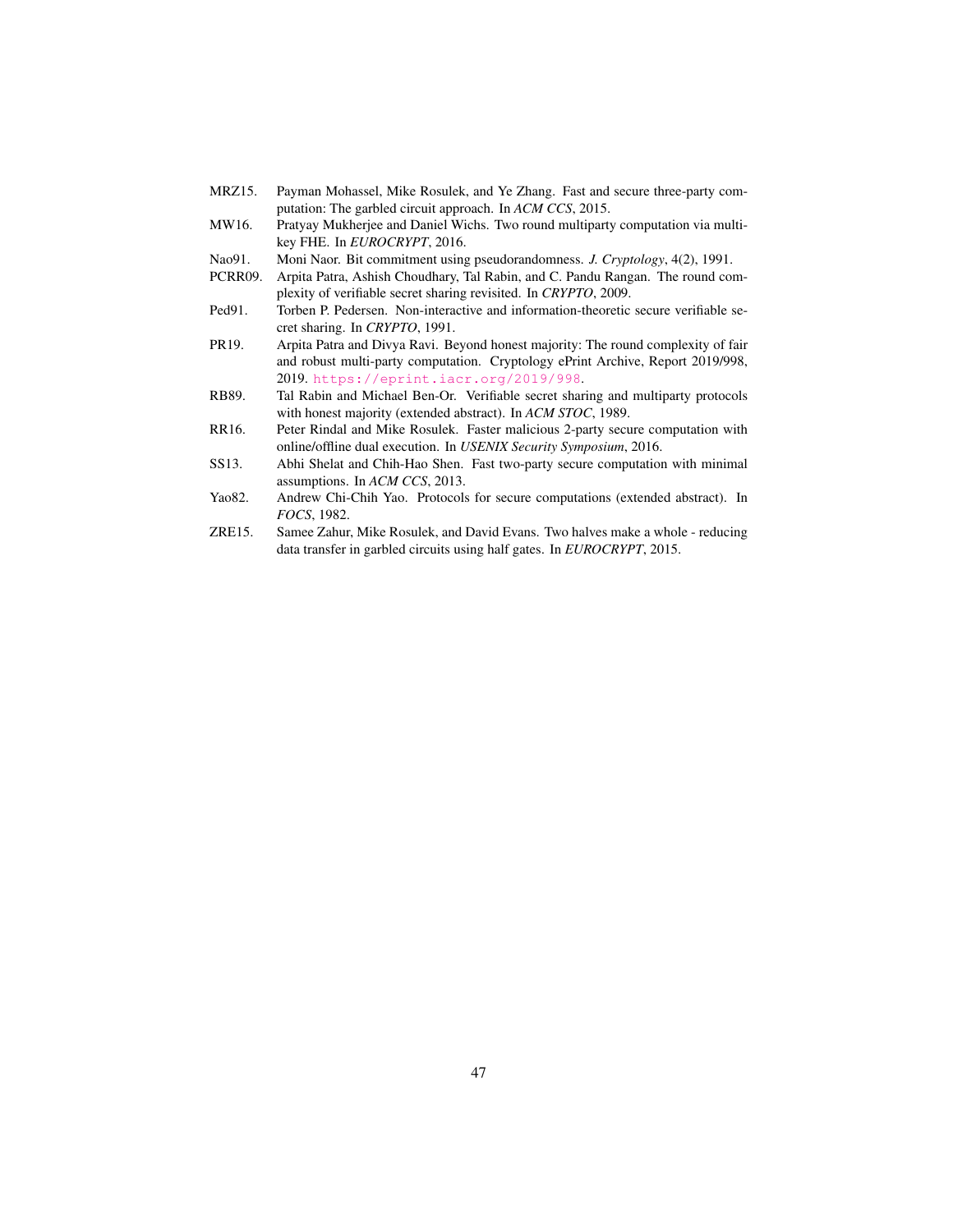## Supplementary Material

## <span id="page-47-0"></span>A Primitives

#### <span id="page-47-1"></span>A.1 Properties of Garbling Scheme

Definition 2. *(Correctness) A garbling scheme* G *is correct if for all input lengths*  $n \leq \text{poly}(\kappa)$ , circuits  $C: \{0,1\}^n \to \{0,1\}^m$  and inputs  $x \in \{0,1\}^n$ , the follow*ing probability is negligible in* κ*:*

 $Pr(De(Ev(C, En(e, x)), d) \neq C(x) : (C, e, d) \leftarrow Gb(1^{\kappa}, C))$ .

**Definition 3.** *(Privacy)* A garbling scheme G is **private** *if for all input lengths*  $n \leq$  $\mathsf{poly}(\kappa)$ , circuits  $C: \{0,1\}^n \to \{0,1\}^m$ , there exists a **PPT** simulator  $\mathcal{S}_{\mathbf{priv}}$  such *that for all inputs*  $x \in \{0,1\}^n$ , for all probabilistic polynomial-time adversaries A, the *following two distributions are computationally indistinguishable:*

- $-$  REAL $(C, x)$ : *run*  $(C, e, d) \leftarrow$  Gb $(1^{\kappa}, C)$ *, and output*  $(C, En(x, e), d)$ *.*
- IDEAL $_{\mathcal{S}_{\text{priv}}}$  $(C, C(x))$ : output  $(\mathbf{C}', \mathbf{X}, d') \leftarrow \mathcal{S}_{\text{priv}}(1^{\kappa}, C, C(x))$

Definition 4. *(Authenticity) A garbling scheme* G *is authentic if for all input lengths*  $n \leq \text{poly}(\kappa)$ , circuits  $C : \{0,1\}^n \to \{0,1\}^m$ , inputs  $x \in \{0,1\}^n$ , and all PPT *adversaries* A*, the following probability is negligible in* κ*:*

$$
\Pr\left(\frac{\widehat{\mathbf{Y}} \neq \textsf{Ev}(\mathbf{C},\mathbf{X})}{\wedge \textsf{De}(\widehat{\mathbf{Y}},d) \neq \bot} : \frac{\mathbf{X} = \textsf{En}(x,e), (C,e,d) \leftarrow \textsf{Gb}(1^{\kappa},C)}{\widehat{\mathbf{Y}} \leftarrow \mathcal{A}(\mathbf{C},\mathbf{X})}\right).
$$

Definition 5. *(Obliviousness) A garbling scheme* G *achieves obliviousness if for all input lengths*  $n \leq \text{poly}(\kappa)$ , circuits  $C : \{0,1\}^n \to \{0,1\}^m$ , there exists a PPT sim $u$ *lator*  $S_{\text{obv}}$  such that for all inputs  $x \in \{0,1\}^n$ , for all probabilistic polynomial-time *adversaries* A*, the following two distributions are computationally indistinguishable:*

- $-$  REAL $(C, x)$ : *run*  $(C, e, d) \leftarrow$  Gb $(1^{\kappa}, C)$ *, and output*  $(C, En(x, e))$ *.*
- $-$  IDEAL<sub>S<sub>obv</sub>(C): output  $(C', X) \leftarrow S_{obv}(1^{\kappa}, C)$ </sub>

#### <span id="page-47-2"></span>A.2 Non-Interactive Commitment Schemes (NICOM)

*Properties.*

- *Correctness:* For all pp,  $x \in M$  and  $r \in \mathcal{R}$ , if  $(c, o) \leftarrow \text{Com}(x; r)$  then  $Open(c, o) = x.$
- *Binding:* For all PPT adversaries A and all pp, it is with negligible probability that  $\mathcal{A}(pp)$  outputs  $(c, o, o')$  such that  $Open(c, o) \neq Open(c, o')$  and  $\perp \notin \{Open(c, o),\}$  $Open(c, o')\}$
- *Hiding:* For all PPT adversaries A, the following difference is negligible (over uniform choice of pp and the random coins of A) for all  $x, x' \in M$ :

$$
\big|\mathsf{Pr}_{(c,o)\leftarrow\mathsf{Com}(x)}[\mathcal{A}(c)=1]-\mathsf{Pr}_{(c,o)\leftarrow\mathsf{Com}(x')}[\mathcal{A}(c)=1]\big|
$$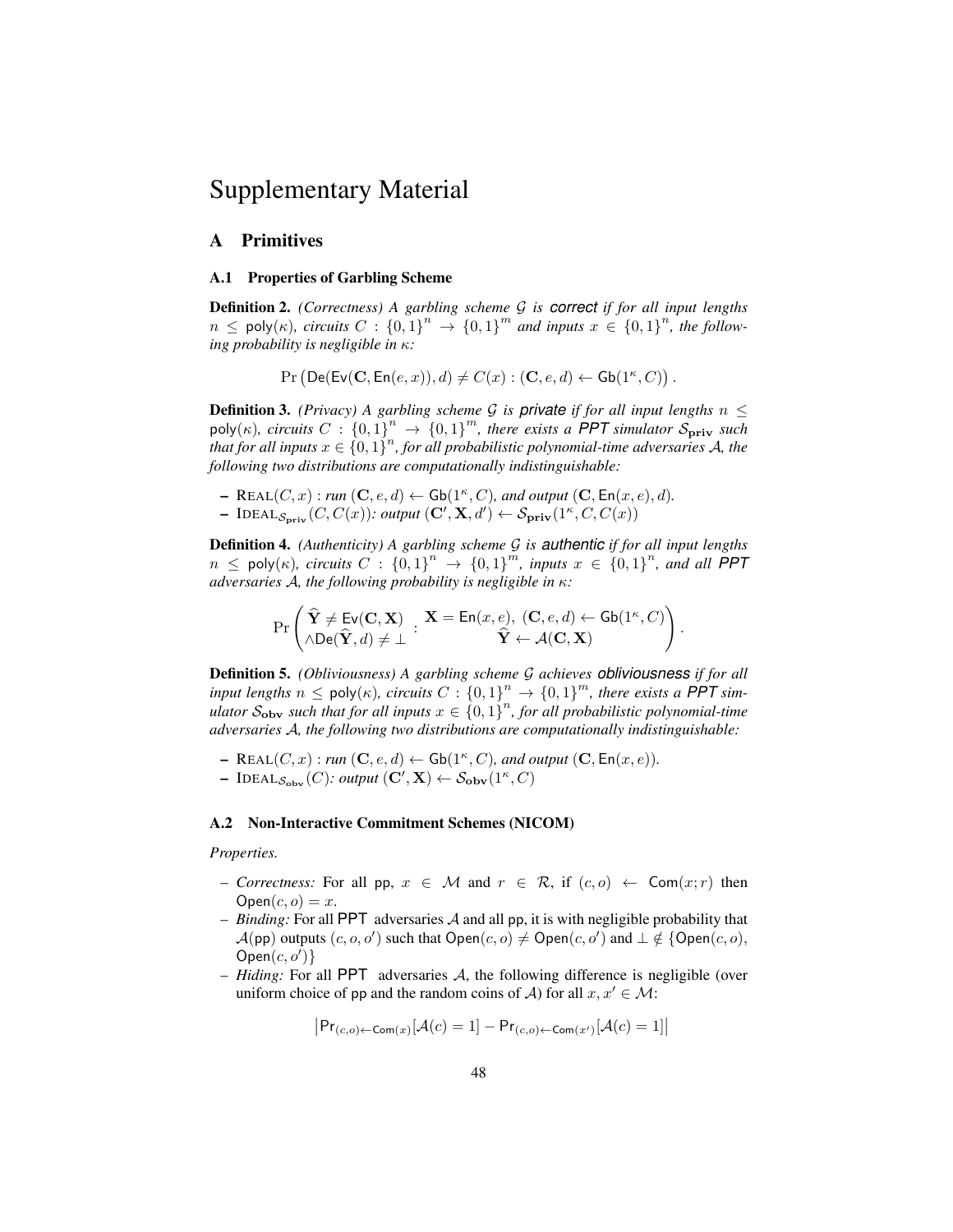*Instantiations.* Here we present two instantiations of NICOM. In the random oracle model, commitment is  $(c, o) = (H(x||r), x||r) = \text{Com}(x; r)$ . The pp can in fact be empty. In the standard model, we can use the following bit-commitment scheme from any injective one-way function. Let  $f: \{0,1\}^n \to \{0,1\}^n$  be a one-way permutation and  $h: \{0,1\}^n \to \{0,1\}$  a hard core predicate for  $f(\cdot)$ . Then the commitment scheme for a single bit  $x$  is:

- Com $(x; r)$ : set  $c = (f(r), x \oplus h(r))$ ; where  $r \in_R \{0, 1\}^n$ ; set  $o = (r, x)$ .
- Open $(c, o = (r, x))$ : return x if  $c = (f(r), x \oplus h(r))$ ; otherwise return  $\perp$ .

For commitment of multi-bit string, the Goldreich-Goldwasser-Micali [\[GGM86\]](#page-44-21) construction from a one-way permutation  $f$  can be used. Recall the GGM construction: given one-way permutation  $f : \{0,1\}^k \rightarrow \{0,1\}^k$  with hard-core predicate  $h : \{0,1\}^k \rightarrow \{0,1\}$ , first construct a length-doubling pseudorandom generator  $G: \{0,1\}^k \to \{0,1\}^k$  via:  $G(s) = f^k(s) h(f^{k-1}(s)) \dots h(s)$ . Let  $G_0(s)$  denote the first k bits of  $G(s)$ , and let  $G_1(s)$  denote the last k bits of  $G(s)$ . For a binary string s, the commitment c can be defined as  $c = F(s, 0^{\ell}) = G_0(\dots(G_0(G_0(s))) \dots)$  with  $o = (s)$ . It is shown in [\[GGM86\]](#page-44-21) that the function family  $\mathcal{F} = \{F^{\kappa}\}\$  with  $F^{\kappa} = \{F(s)\}_{s \in \{0,1\}^{\kappa}}$ is pseudorandom. Now, note that  $F(s, 0^{\ell}) = f^{\ell, \kappa}(s)$ . Since f is a permutation, this means that the function  $g(x) = F(x, 0^{\ell})$  is a permutation, and hence the commitment scheme has the binding property. Hiding follows from the property of PRF F [\[KS05\]](#page-45-20).

#### <span id="page-48-0"></span>A.3 Equivocal Non-interactive Commitment Schemes (eNICOM)

An eNICOM comprises of the following algorithms, apart from the ones needed in NICOM:

- $\text{-}$  eGen(1<sup> $\kappa$ </sup>) returns a public parameter and a corresponding trapdoor (epp, t), where epp is used by both eCom and eOpen. The trapdoor  $t$  is used for equivocation.
- Equiv $(c, o', x, t)$  is invoked on a certain commitment c and its corresponding opening o', given message x and the trapdoor t and returns o such that  $x \leftarrow$  $eOpen(ep, c, o)$ .

An eNICOM satisfies correctness, hiding and binding properties much like the NICOM does. The hiding property of eNICOM is slightly changed compared to that of NICOM taking the equivocation property into account. This new definition implies the usual hiding definition.

#### *Properties.*

- $\text{-} \text{ \textit{Correctness:} For all (epp, t) ← eGen(1<sup>κ</sup>), x ∈ M and r ∈ R, if (c, o) ← cGen(1<sup>κ</sup>), and if (c, o) ← cGen(1<sup>κ</sup>), and if (c, o) ← cGen(1<sup>κ</sup>), and if (c, o) ← cGen(1<sup>κ</sup>), and if (c, o) ← cGen(1<sup>κ</sup>), and if (c, o) ← cGen(1<sup>κ</sup>), and then if (c, o) ← cGen(1<sup>κ</sup>), and then if (c, o) ← cGen(1<sup>κ</sup>), and then if (c, o) ← cGen(1<$  $eCom(x; r)$  then  $eOpen(c, o) = x$ .
- *Binding*: For all  $(\text{epp}, t) \leftarrow \text{eGen}(1^{\kappa})$  and for all PPT adversaries A, it is with negligible probability that  $\mathcal{A}(epp)$  outputs  $(c, o, o')$  such that eOpen $(c, o) \neq$ eOpen $(c, o')$  and  $\perp \notin {\{ \text{eOpen}(c, o), \text{eOpen}(c, o') \}}$
- *Hiding*: For all  $(\text{epp}, t)$  ←  $\text{eGen}(1^{\kappa})$  and for all PPT adversaries A, and all  $x, x' \in$  $M$ , the following difference is negligible:

$$
\big|\mathsf{Pr}_{(c,o) \gets \mathsf{eCom}(x)}[\mathcal{A}(c,o) = 1] - \mathsf{Pr}_{(c,o) \gets \mathsf{eCom}(x'), o \gets \mathsf{Equiv}(c,x,t)}[\mathcal{A}(c,o) = 1]\big|
$$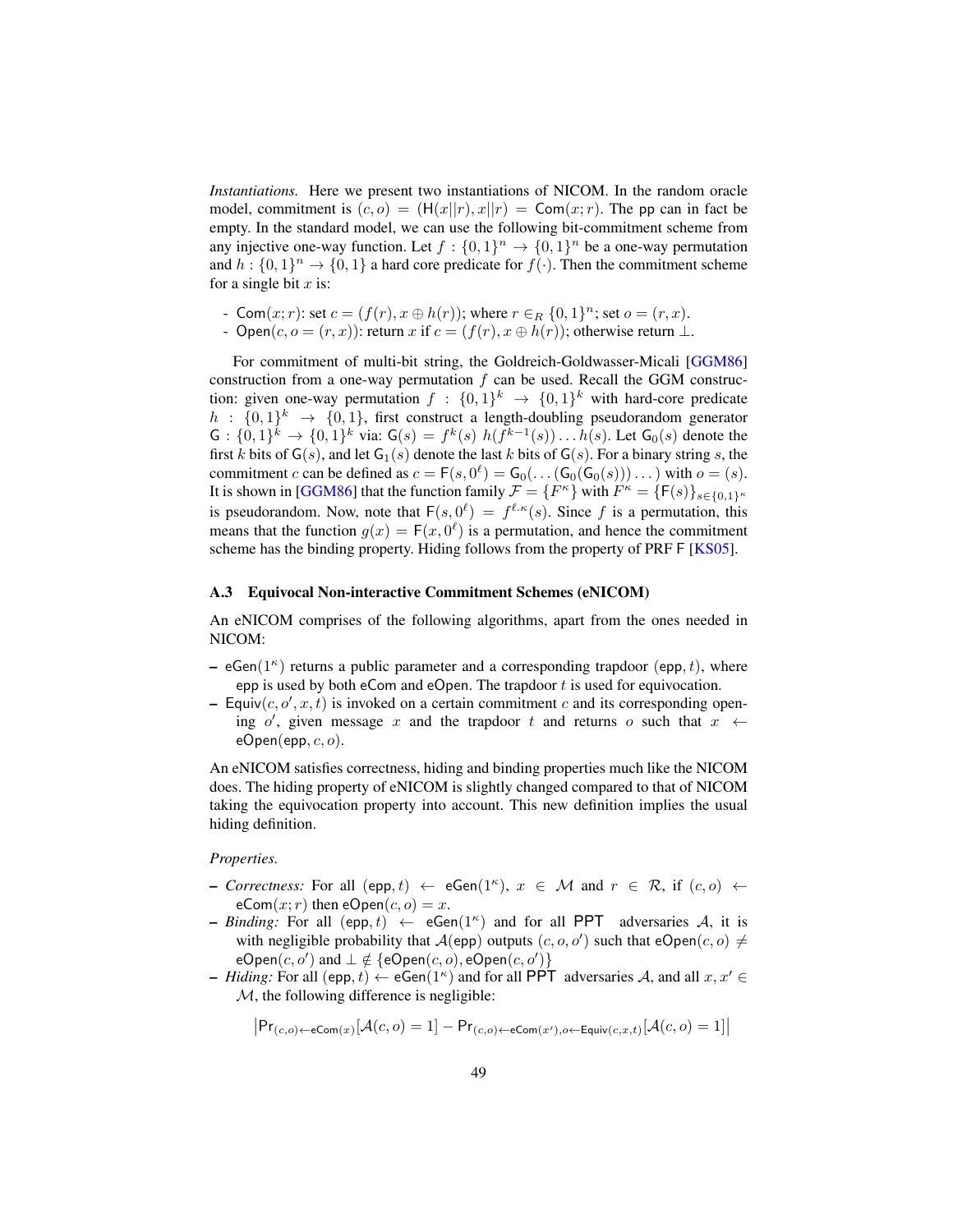*Instantiations.* We first present the equivocal bit commitment scheme of [\[CIO98\]](#page-44-22), which is based on Naor's commitment scheme [\[Nao91\]](#page-46-8) for single bit message. This scheme avoids the use of public-key primitives. Let  $G: \{0,1\}^n \to \{0,1\}^{4n}$  be a pseudorandom generator.

- eGen $(1^{\kappa})$ : set  $(\text{epp}, t) = (\sigma, (r_0, r_1))$ , where  $\sigma = \mathsf{G}(r_0) \oplus \mathsf{G}(r_1)$
- eCom $(x; r)$ : set  $c = G(r)$  if  $x = 0$ , else  $c = G(r) \oplus \sigma$ ; set  $o = (r, x)$
- eOpen $(c, o = (r, x))$ : return x if  $c = G(r) \oplus x \cdot \sigma$  (where (·) denotes multiplication by constant); otherwise return  $\perp$ .
- Equiv $(c = G(r_0), \perp, x, t)$ : return  $o = (r, x)$  where  $r = r_0$  if  $x = 0$ , else  $r = r_1$ .

Next, we present the instantiation based on Pedersen commitment scheme [\[Ped91\]](#page-46-9). Let p, q denote large primes such that q divides  $(p-1)$ ,  $G_q$  is the unique subgroup of  $\mathbb{Z}_p^*$  of order q and g is a generator of  $G_q$ .

- eGen $(1^{\kappa})$ : set  $(\text{epp}, t) = ((g, h), \alpha)$  where  $\alpha \in \mathbb{Z}_q$ ;  $h = g^{\alpha}$
- eCom $(x; r)$ : set  $c = g^x h^r$ ; set  $o = (r, x)$ .
- eOpen $(c, o = (r, x))$ : return x if  $c = g^x h^r$ ; otherwise return  $\perp$ .
- Equiv $((c = eCom(x'; r'))$ ,  $(x', r'), x, t$ ): return  $o = (r, x)$  where  $r = r' + \frac{x'-x}{t}$

While in Naor-based instantiation, a specific commitment  $c = G(r_0)$  can be decommitted to either 0 or 1, the Pedersen commitment scheme allows equivocation of *any* commitment. For the purpose of our protocols, even the former weaker property suffices and hence our protocols can be based on symmetric key operations alone.

#### <span id="page-49-0"></span>A.4 Symmetric-Key Encryption with Special Correctness

<span id="page-49-2"></span>**Definition 6.** *A CPA-secure symmetric-key encryption scheme*  $\pi = (Gen, Enc, Dec)$ *satisfies special correctness if there is some negligible function such that for any message m we have:*  $Pr[Dec_{k_2}(\text{Enc}_{k_1}(m)) \neq \bot : k_1, k_2 \leftarrow Gen(1^{\kappa})] \leq \epsilon(\kappa)$ 

*Instantiation.* Here we present an instantiation borrowed from [\[JW16,](#page-45-17) [LP09\]](#page-45-18). Let  $\mathcal{F} =$  ${f_k}$  be a family of pseudorandom functions where  $f_k = {0,1}^\kappa \rightarrow {0,1}^{\kappa+s}$ , for  $k \in \{0,1\}^{\kappa}$  and s is a parameter denoting message length.

- $Enc_k(m) = (r, f_k(r) \oplus m0^k)$  where  $m \in \{0, 1\}^s, r \leftarrow \{0, 1\}^k$  and  $m0^k$  denotes the concatenation of m with a string of 0s of length  $\kappa$ .
- Dec<sub>k</sub>(c) which parses  $c = (r, z)$ , computes  $w = z \oplus f_k(r)$  and if the last  $\kappa$  bits of w are 0's, it outputs the first s bits of w, else it outputs  $\perp$

## <span id="page-49-1"></span>B The Security Model

We prove the security of our protocols based on the standard real/ideal world paradigm. Essentially, the security of a protocol is analyzed by comparing what an adversary can do in the real execution of the protocol to what it can do in an ideal execution, that is considered secure by definition (in the presence of an incorruptible trusted party). In an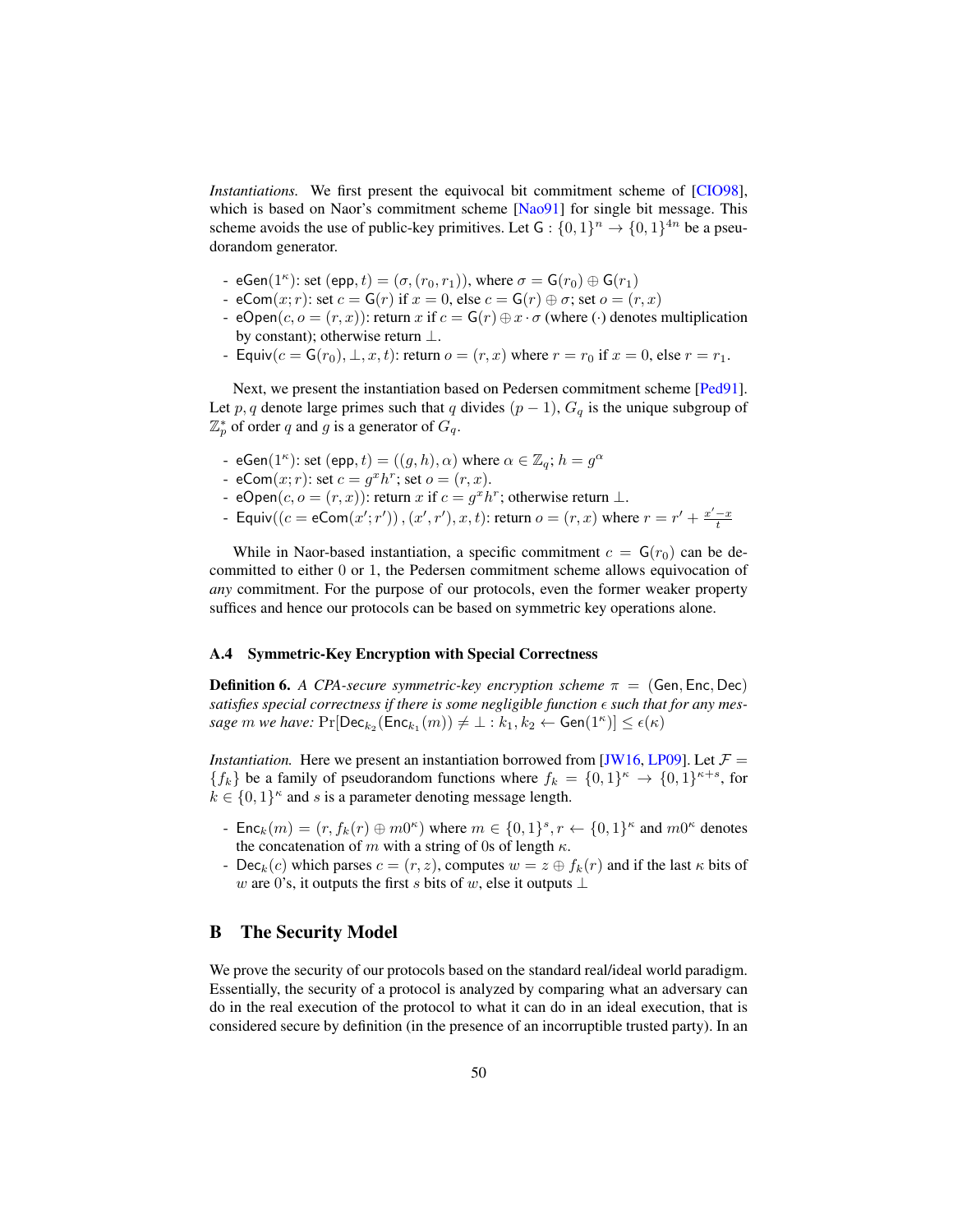ideal execution, each party sends its input to the trusted party over a perfectly secure channel, the trusted party computes the function based on these inputs and sends to each party its respective output. Informally, a protocol is secure if whatever an adversary can do in the real protocol (where no trusted party exists) can be done in the above de-scribed ideal computation. We refer to [\[Can00,](#page-43-20) [Gol01,](#page-45-21) [Lin17,](#page-45-22) [CL14\]](#page-44-15) for further details regarding the security model.

The "ideal" world execution involves parties  $P_1$ ,  $P_2$ ,  $P_3$ , an ideal adversary S who may corrupt one of the parties, and a functionality  $F$ . The "real" world execution involves the PPT parties  $P_1$ ,  $P_2$ ,  $P_3$ , and a real world adversary A who may corrupt one of the parties. We let  $IDEAL_{\mathcal{F},\mathcal{S}}(1^{\kappa},z)$  denote the output pair of the honest parties and the ideal-world adversary  $S$  from the ideal execution with respect to the security parameter  $1^{\kappa}$  and auxiliary input z. Similarly, let REAL $_{\Pi,\mathcal{A}}(1^{\kappa},z)$  denote the output pair of the honest parties and the adversary  $A$  from the real execution with respect to the security parameter  $1^{\kappa}$  and auxiliary input z.

**Definition 7.** *For*  $n \in \mathbb{N}$ *, let*  $\mathcal{F}$  *be a functionality and let*  $\Pi$  *be a* 3*-party protocol. We say that* Π *securely realizes* F *if for every PPT real world adversary* A*, there exists a PPT ideal world adversary* S*, corrupting the same parties, such that the following two distributions are computationally indistinguishable:*

$$
\text{IDEAL}_{\mathcal{F},\mathcal{S}} \stackrel{c}{\approx} \text{REAL}_{\Pi,\mathcal{A}}.
$$

Target Functionalities. Taking motivation from [\[CL14,](#page-44-15) [GLS15\]](#page-44-14), we define ideal functionalities  $\mathcal{F}_{sa}$ ,  $\mathcal{F}_{ua}$ ,  $\mathcal{F}_{fair}$ ,  $\mathcal{F}_{god}$  in Figures [10,](#page-50-0) [11,](#page-51-1) [12,](#page-51-2) [13](#page-51-3) for secure 3PC of a function f with selective abort, unanimous abort, fairness and guaranteed output delivery respectively.

| . .    |        |  |
|--------|--------|--|
| I<br>I | $\sim$ |  |

<span id="page-50-0"></span>

| <b>Input:</b> On message (sid, lnput, $x_i$ ) from a party $P_i$ ( $i \in [3]$ ), do the following: if (sid, lnput, $*)$ |
|--------------------------------------------------------------------------------------------------------------------------|
| message was received from $P_i$ , then ignore. Otherwise record $x'_i = x_i$ internally. If $x'_i$ is                    |
| outside of the domain for $P_i$ $(i \in [3])$ , consider $x'_i =$ abort.                                                 |
| <b>Output to adversary:</b> If there exists $i \in [3]$ such that $x'_i =$ abort, send (sid, Output, $\perp$ ) to all    |
| the parties. Else, send (sid, 0utput, y) to the adversary, where $y = f(x'_1, x'_2, x'_3)$ .                             |
| <b>Output to selected honest parties:</b> Receive (select, $\{I\}$ ) from adversary, where $\{I\}$ denotes               |
|                                                                                                                          |

a subset of the honest parties. If an honest party belongs to  $I$ , send (sid, 0utput,  $y$ ), else send (sid, 0utput,  $\perp$ ).

Fig. 10: Ideal Functionality for selective abort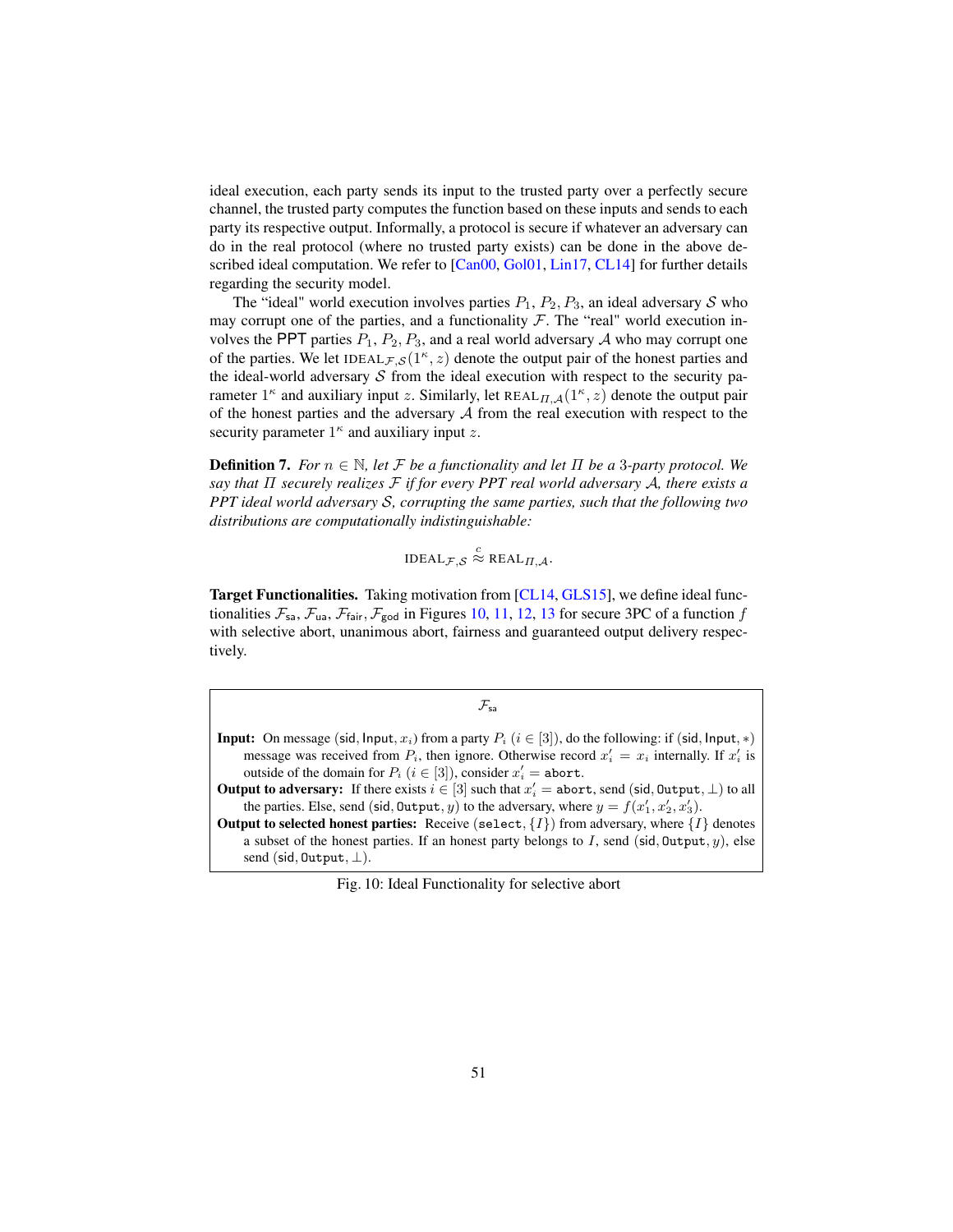<span id="page-51-1"></span>**Input:** On message (sid, Input,  $x_i$ ) from a party  $P_i$  ( $i \in [3]$ ), do the following: if (sid, Input, \*) message was received from  $P_i$ , then ignore. Otherwise record  $x'_i = x_i$  internally. If  $x'_i$  is outside of the domain for  $P_i$   $(i \in [3])$ , consider  $x'_i =$  abort.

 $\mathcal{F}_{\mathsf{ua}}$ 

- **Output to adversary:** If there exists  $i \in [3]$  such that  $x'_i =$  abort, send (sid, 0utput,  $\perp$ ) to all the parties. Else, send (sid, 0utput, y) to the adversary, where  $y = f(x'_1, x'_2, x'_3)$ .
- Output to honest parties: Receive either continue or abort from adversary. In case of continue, send y to honest parties, whereas in case of abort send  $\perp$  to all honest parties.

Fig. 11: Ideal Functionality for unanimous abort

| ۰,<br>× |  |
|---------|--|

<span id="page-51-2"></span>**Input:** On message (sid, Input,  $x_i$ ) from a party  $P_i$  ( $i \in [3]$ ), do the following: if (sid, Input, \*) message was received from  $P_i$ , then ignore. Otherwise record  $x'_i = x_i$  internally. If  $x'_i$  is outside of the domain for  $P_i$   $(i \in [3])$ , consider  $x'_i =$  abort. **Output:** If there exists  $i \in [3]$  such that  $x'_i =$  abort, send (sid, Output,  $\perp$ ) to all the parties.

Else, send (sid, 0utput, y) to party  $P_i$  for every  $i \in [3]$ , where  $y = f(x'_1, x'_2, x'_3)$ .

Fig. 12: Ideal Functionality for fairness

<span id="page-51-3"></span> $\mathcal{F}_{\text{good}}$ **Input:** On message (sid, Input,  $x_i$ ) from a party  $P_i$  ( $i \in [3]$ ), do the following: if (sid, Input, \*) message was received from  $P_i$ , then ignore. Otherwise record  $x'_i = x_i$  internally. If  $x'_i$  is outside of the domain for  $P_i$ , set  $x'_i$  to be some predetermined default value. **Output:** Compute  $y = f(x'_1, x'_2, x'_3)$  and send (sid, 0utput, y) to party  $P_i$  for every  $i \in [3]$ .

Fig. 13: Ideal Functionality for guaranteed output delivery

## <span id="page-51-0"></span>C Optimizations

In this section, we propose some optimizations to our protocols fair, ua and god that will reduce their communication. To reduce total communication, the transmission of garbled circuits should be kept minimal since they constitute the dominant part of communication. We note that the protocols already ensure that each distinct GC is communicated only once to the evaluator, namely when a garbler sends the opening of the co-garbler's circuit. Next, a proposed optimization to reduce communication is that H of the GC could be committed rather than the GC itself, where H denotes a collisionresistant hash function. Infact since broadcast communication is considered more expensive than private communication, corresponding to broadcast of a message, say  $m$ , let  $H(m)$  be the message broadcast by the sender while m is sent privately over pairwise channels. The same trick can be applied on the redundant common messages sent over pairwise channels as well i.e if both  $P_1$ ,  $P_2$  are supposed to send m to  $P_3$ , then have  $P_1$  send m and  $P_2$  send  $H(m)$ .  $P_3$  can locally compute the hash of the message which would suffice to verify if  $P_1$  and  $P_2$  agree on a common m. The above techniques reduce total communication and makes the broadcast communication complexity of the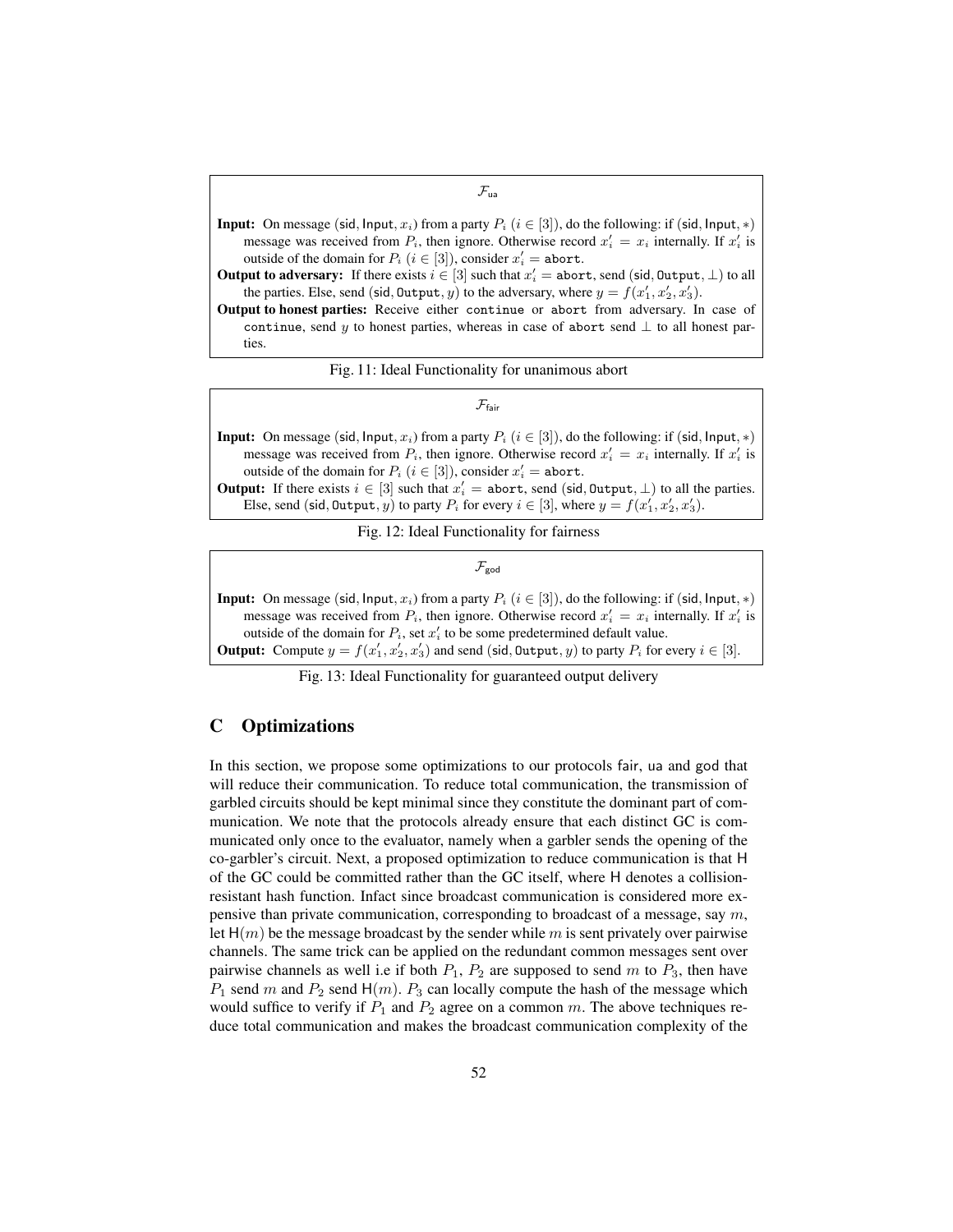protocol independent of the circuit size. Lastly, an optimization with respect to protocol fair is that the inputs to the subprotocol cert<sub>i</sub> can be modified to hash of the relevant inputs instead, reducing considerably the size of the equality-checking circuit in cert $_i$ .

## <span id="page-52-0"></span>D Round Optimal 3PC with fairness

#### <span id="page-52-1"></span>D.1 Schematic Diagram

We present the schematic diagram of the 3-round fair protocol in Figures  $14 - 15$  $14 - 15$ .

#### <span id="page-52-2"></span>D.2 Formal Proof of Security for Protocol fair

In this section, we present the proof of security of fair relative to the ideal functionality for fairness shown in Appendix  $\overline{B}$ . For better clarity, we assume without loss of generality that  $P_1$  is corrupt (denoted as  $P_1^*$ ) and describe the simulator  $S_{\text{fair}}$ . Since the roles of the parties are symmetric in fair, similar proof would hold in case of corrupt  $P_2, P_3$ as well. The simulator plays the role of the honest parties  $P_2, P_3$  and simulates each step of the protocol fair. Recall that during the first two rounds of fair, the two round protocols fair<sub>i</sub>  $(i \in [3])$  and cert<sub>i</sub>  $(i \in [3])$  run in parallel. We divide the description of  $S_{\text{fair}}$  as follows: We describe  $S_{\text{fair}}$  during fair<sub>1</sub>, cert<sub>1</sub> where corrupt  $P_1^*$  is the evaluator and during fair<sub>2</sub>, cert<sub>2</sub> when corrupt  $P_1^*$  acts as a garbler. The steps corresponding to fair $_3$ , and cert $_3$  would follow symmetrically from that described corresponding to  $fair<sub>2</sub>$ , cert<sub>2</sub>. Finally, we describe the steps corresponding to the third round. The simulator  $S<sub>fair</sub>$  appears in Figure [16](#page-55-0)[-17](#page-56-0) with **R1/R2/R3** indicating simulation for round 1, 2 and 3 respectively and  $f/c/F$  denoting the steps corresponding to subprotocol fair,, cert<sub>i</sub>, fair respectively.

When simulating fair<sub>1</sub>, the simulator does not have access to the inputs of the honest parties. Further, it does not know if and what  $P_1$  commits as its input in Round 1, when simulating and sending the commitments for GC and encoding information in parallel in Round 1. Nor does it know if all the parties will get the output (relative to corrupt  $P_1$ 's committed input from Round 1) or not, when it opens the encoded input and GC in Round 2. The decision comes from  $P_1$ 's behaviour in Round 2. A privacy simulator  $S_{\text{prv}}$ cannot be invoked for emulating Round 2 message, as  $\mathcal{F}_{\text{fair}}$  cannot be invoked yet and so y is not available. Instead oblivious simulator  $S_{\text{obv}}$  is invoked that works without y. Later if and when  $\mathcal{F}_{\text{fair}}$  is invoked and y is known,  $\mathcal{S}_{\text{prv}}$  is invoked which simply returns the decoding information that makes the fake GC returned by  $S_{\text{obv}}$  output y.

We now argue that IDEAL  $\mathcal{F}_{\text{fair}}$ ,  $\mathcal{S}_{\text{fair}} \overset{c}{\approx}$  REAL  $_{\text{fair}, \mathcal{A}}$ , when  $\mathcal{A}$  corrupts  $P_1$ . The views are shown to be indistinguishable via a series of intermediate hybrids.

- HYB<sub>0</sub>: Same as REAL<sub>fair, A</sub>.
- HYB<sub>1</sub>: Same as HYB<sub>0</sub>, except that  $P_2, P_3$  in fair<sub>1</sub> use uniform randomness rather than pseudo-randomness for the garbled circuit construction.
- $-$  HYB<sub>2</sub>: Same as HYB<sub>1</sub>, except that some of the commitments of encoded inputs which will not be sent to  $P_1$  during fair<sub>1</sub> are replaced with commitments on dummy values. Specifically, these are corresponding to indices not equal to  $m_{22}, m_{23}, x_{12}, x_{13}$  for  $C_2$  and not equal to  $m_{32}, m_{33}, x_{12}, x_{13}$  for  $C_3$ .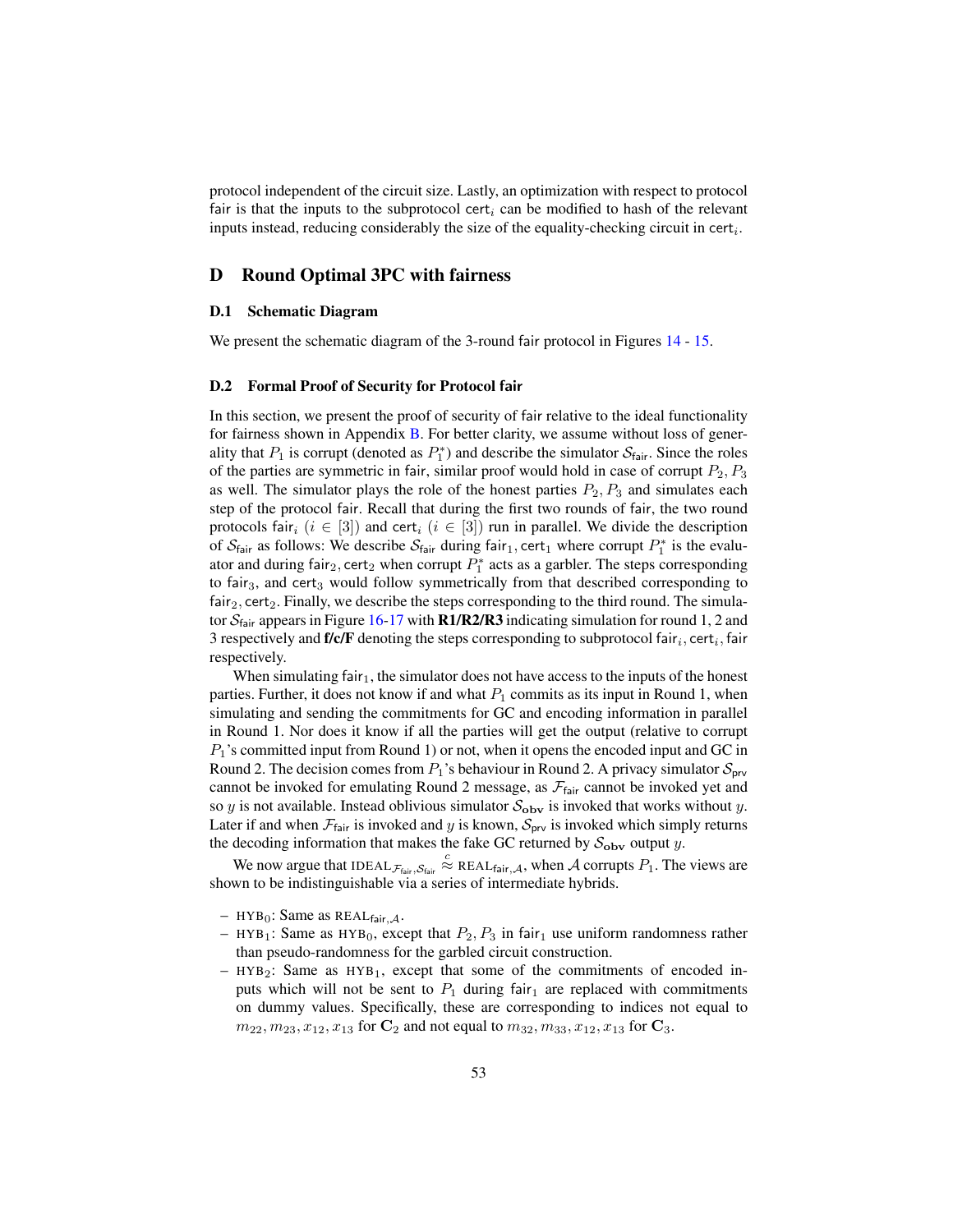<span id="page-53-0"></span>

Fig. 14: Schematic Diagram of fair protocol (Round 1 and 2)

–  $HYB_3$ : Same as  $HYB_2$ , except the following:

- HYB<sub>3.1</sub>: When the execution results in  $P_1$  evaluating GCs during fair<sub>1</sub> but results in abort,  $C_2$  is created as  $C'_2 \leftarrow S_{\text{obv}}(1^{\kappa}, C, X_2 =$  ${e_{2\alpha}^{m_{23}^{\alpha}}, e_{2(\ell+\alpha)}^{m_{23}^{\alpha}}, e_{2(2\ell+\alpha)}^{m_{23}^{\alpha}}, e_{2(3\ell+\alpha)}^{m_{33}^{\alpha}}\}_{{\alpha}\in[\ell]}$ ). The commitment  $c_2$  is later equiv-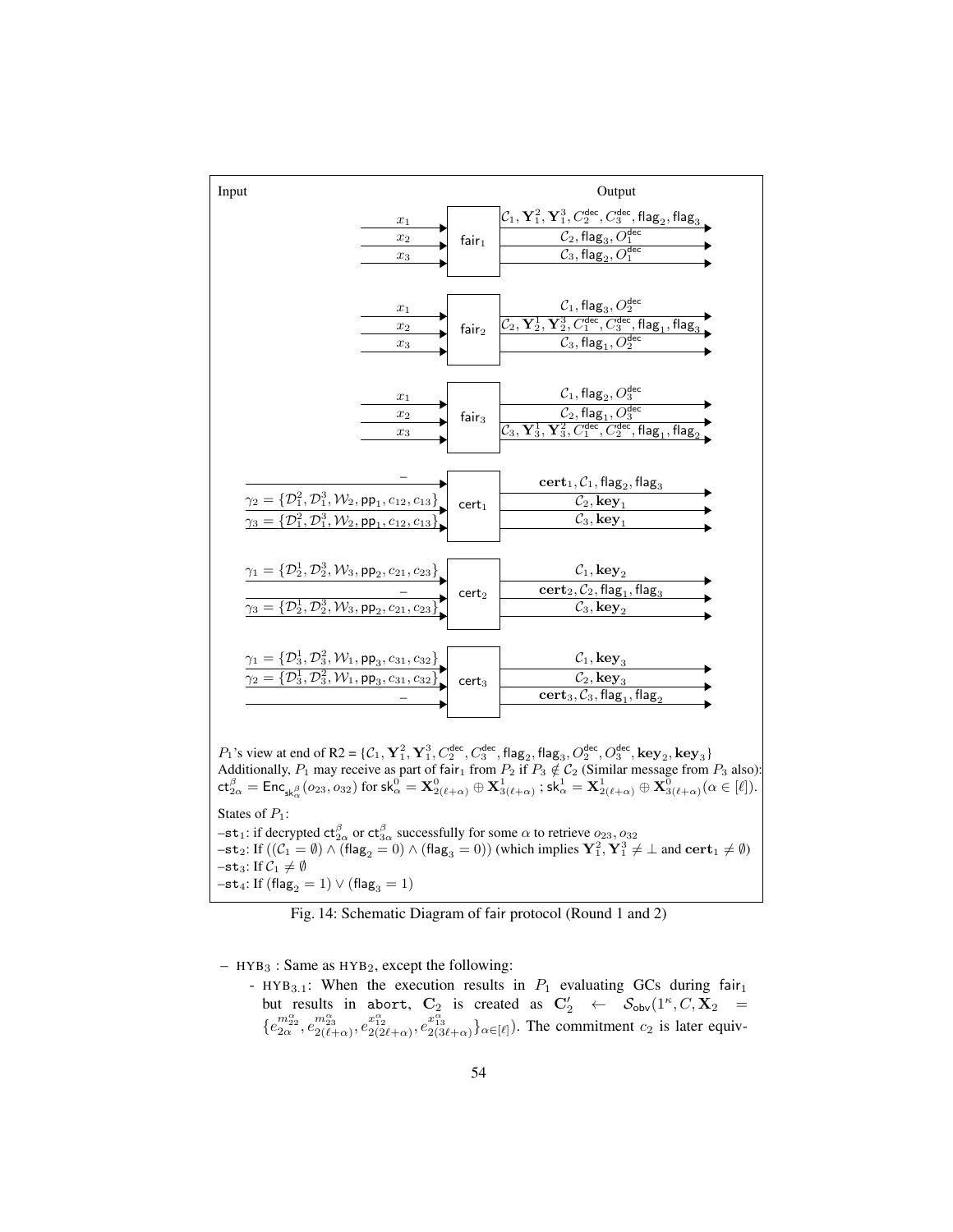#### Fig. 15: Schematic Diagram of Protocol fair (Round 3 wrt  $P_1$ )

<span id="page-54-0"></span>

ocated to  $\mathbb{C}'_2$  using  $o_2$  computed via  $o_2 \leftarrow \mathsf{Equiv}(c_2, \mathbb{C}'_2, t_2)$ . The commitment to the decoding information is created for a dummy value. Since the encoding information are committed in round 1 using committing commitments that cannot be equivocated, we invoke  $S_{\rm obv}$  using an **X** that corresponds to the correct shares of  $P_1$  and it returns a fake GC (consistent with the labels in **X**) such that indistinguishability holds. We note that most of the known garbling schemes based on Yao and optimizations [\[Yao82,](#page-46-0) [ZRE15,](#page-46-10) [KS08\]](#page-45-23) have simulators that comply with the above.

- HYB<sub>3.2</sub>: When the execution results in  $P_1$  evaluating GCs during fair<sub>1</sub> and output y, the GC is created as  $(C_2', d_2) \leftarrow S_{prv}(1^{\kappa}, C, y, \mathbf{X}_2)$  ${e_{2\alpha}^{m_{23}^{\alpha}}}, {e_{2(\ell+\alpha)}^{m_{23}^{\alpha}}}, {e_{2(2\ell+\alpha)}^{m_{23}^{\alpha}}}, {e_{2(3\ell+\alpha)}^{m_{33}^{\alpha}}}\}_{\alpha \in [\ell]}$ ). The commitment  $c_2$  is later equivocated to  $\mathbf{C}'_2$  using  $o_2$  computed via  $o_2 \leftarrow \mathsf{Equiv}(c_2, \mathbf{C}'_2, t_2)$ . The commitment  $c_2^{\text{dec}}$  to the decoding information is created for a dummy value and later equivocated to  $d_2$  using  $o_{d_2}$  computed via  $o_{d_2} \leftarrow$  Equiv $(c_2^{\text{dec}}, d_2, t_2)$ . The set of ciphertexts ct and  $z_1$  (if) generated use  $d_2$ .
- $HYB_4$ : Same as  $HYB_2$ , except the following:
	- HYB<sub>4.1</sub>: When the execution results in  $P_1$  evaluating GCs during fair<sub>1</sub> but results in abort,  $C_3$  is created as  $C'_3 \leftarrow S_{\text{obv}}(1^{\kappa}, C, \mathbf{X}_3) =$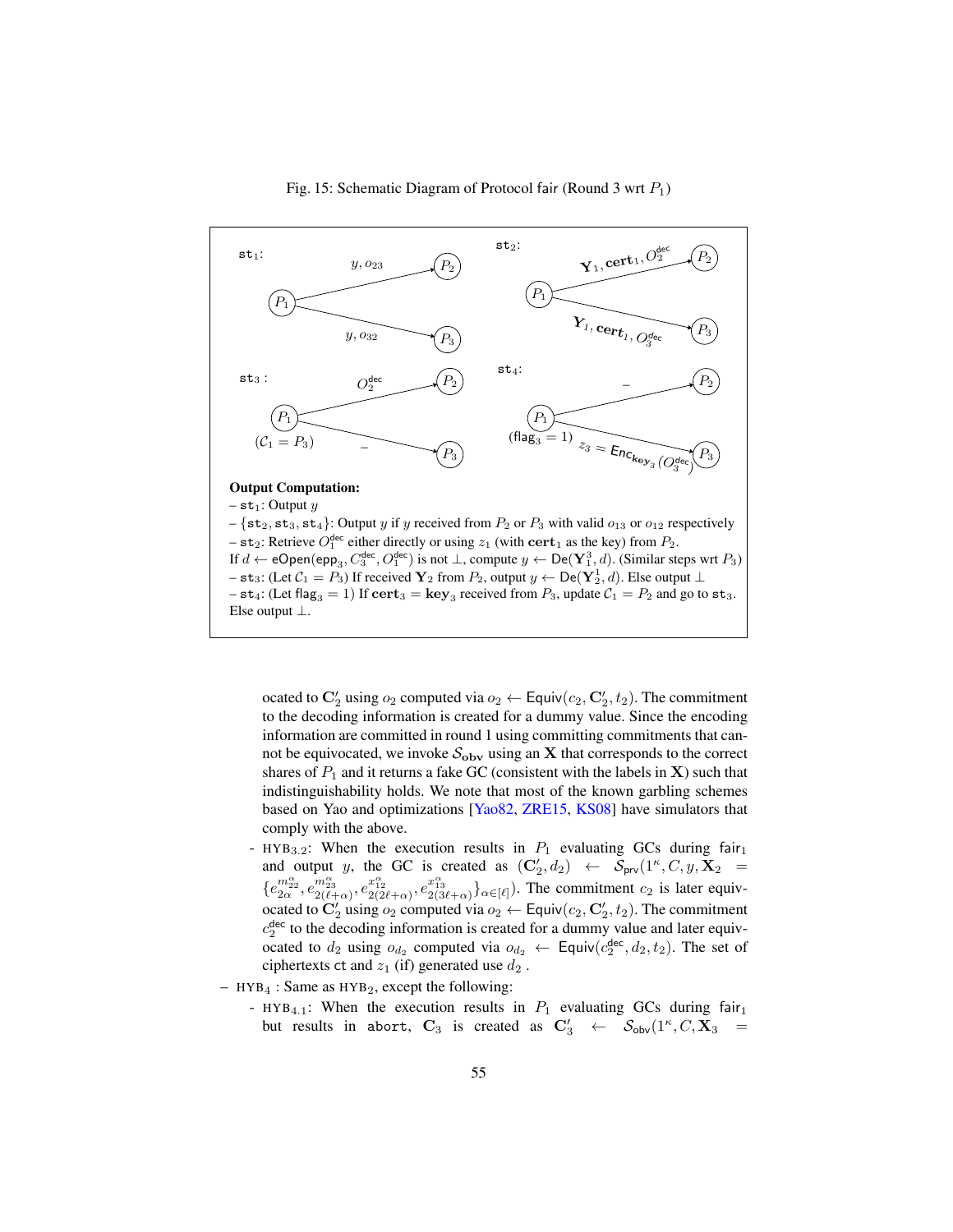<span id="page-55-0"></span>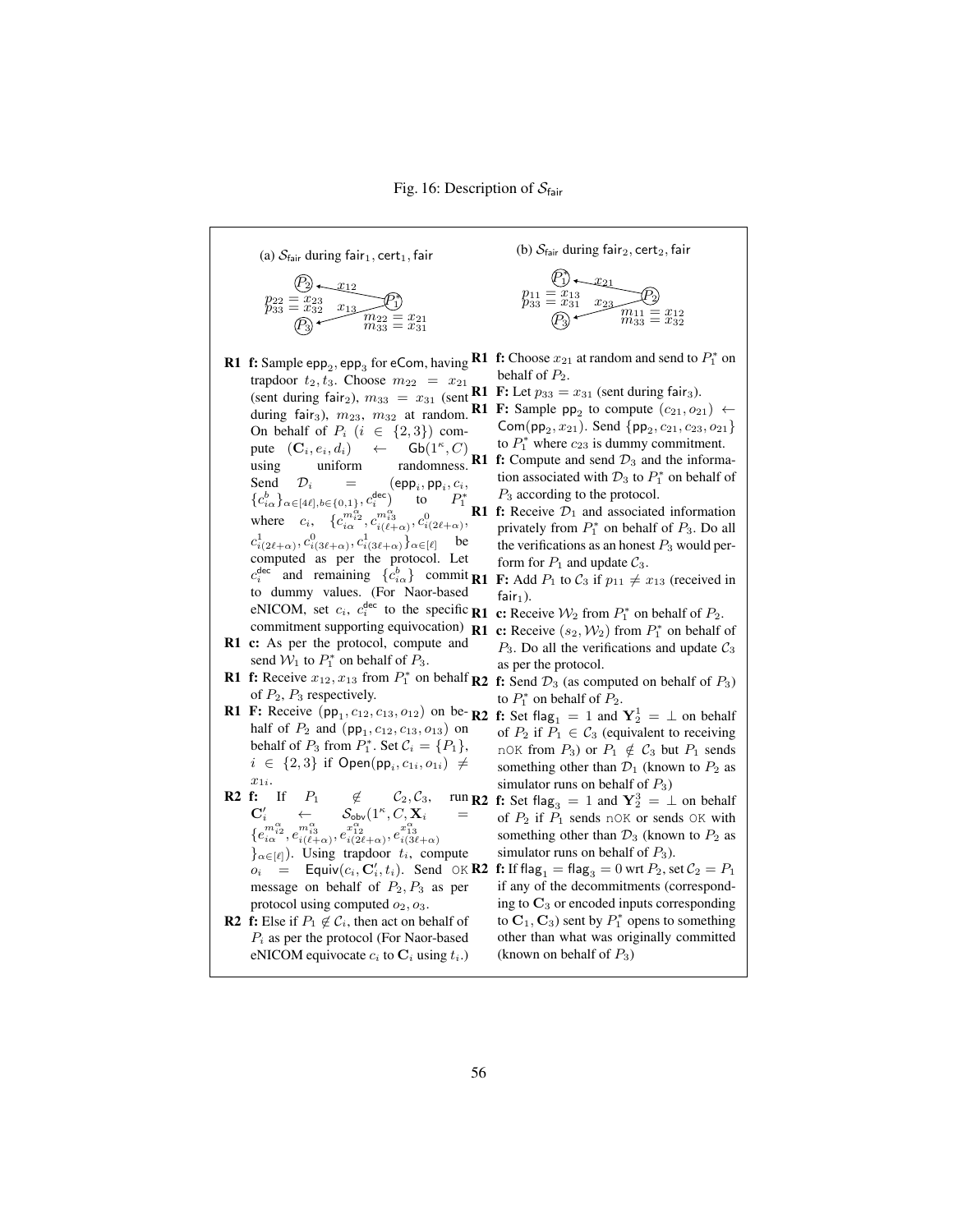Fig. 17: Description of  $S<sub>fair</sub>$  (contd.)

- <span id="page-56-0"></span>**R2** F: Set flag<sub>1</sub> = 1 on behalf of both **R2** F: Set  $C_2 = P_1$  if  $m_{11} \neq x_{12}$  $P_2, P_3$  if either  $P_1 \in C_2$  or  $P_1 \in C_3$  **R2 F:** Send  $\{pp_2, c_{21}, c_{23}\}$  (as sent on beor  $\{pp_1, c_{12}, c_{13}\}$  received on behalf of  $P_2$ ,  $P_3$  are not identical. R2 F: Send ciphertext ct on dummy message on behalf of  $P_i$  if  $P_1 \notin C_i$  ( $i \in \mathbb{R}^2$  c: Set cert $i_2 = \bot$  and flag<sub>1</sub> = 1 on behalf  $\{ \mathsf{pp}_2, c_{21}, c_{23} \}$  received from  $P_1^*$ .
	- $\{2,3\}.$ **R2 F**: If  $P_1 \notin C_i$ ,  $\gamma_i = \{D_1^1, D_1^3, W_2, \text{pp}_1,$  $c_{12}, c_{13}$ } received from  $P_1$  on behalf of  $P_i$   $(i \in \{2, 3\})$ .
	- **R2** c: If  $P_1 \notin C_2$ , send  $o_1, W_1$  (same as **R2** F: Else, set  $C_2 = P_1$  if  $P_1$  sends computed on behalf of  $P_3$  in Round 1) and (opening of) encoding of  $\gamma_2$  to  $P_1$ on behalf of  $P_2$  as per the protocol.
	- **R2 c:** If  $P_1 \notin C_3$ , send (opening of) encoding of  $\gamma_3$  to  $P_1$  on behalf of  $P_3$ .
- half of  $P_2$ ) to  $P_1^*$  on behalf of  $P_3$ . Set flag<sub>2</sub> = 1 wrt  $P_3$  if nothing / other than
- of  $P_2$  if either  $P_1 \in C_3$  (equivalent to receiving nOK from  $P_3$ ) or  $\mathcal{C}_3 = \emptyset$  but  $P_1^*$ sends  $\mathcal{W}_2$  different from one received on behalf of  $P_3$  in Round 1.
- opening of encoded input (known on behalf of  $P_3$ ) that opens to anything other than the encoding of value  $\gamma_1$  =  $\{\mathcal{D}_2^1, \mathcal{D}_2^3, \mathcal{W}_3, (\mathsf{pp}_2, c_{21}, c_{23})\}$  sent on behalf of  $P_2$  during fair<sub>1</sub>, fair<sub>3</sub>, cert<sub>3</sub> and fair respectively.

 $S<sub>fair</sub> during Round 3$ :

- **R3** Suppose  $C_2 = \emptyset$ , flag<sub>1</sub> = flag<sub>3</sub> = 0 wrt  $P_2$ : If  $P_1$  sends encoded inputs corresponding to mismatched input bit across  $C_1$ ,  $C_3$  during fair<sub>2</sub> (known on behalf of  $P_3$ ), mark  $P_2$ as being in st<sub>1</sub>. Invoke  $\mathcal{F}_{\text{fair}}$  with (sid, Input,  $x_1$ ) to obtain y where  $x_1 = x_{12} \oplus x_{13}$ . Send  $(y, o_{13})$  to  $P_1$  on behalf of  $P_2$ . Similar steps are executed on behalf of  $P_3$  if  $\mathcal{C}_3 = \emptyset$ , flag<sub>1</sub> = flag<sub>2</sub> = 0.
- **R3** For every input bit of  $P_3$ , choose s bits uniformly at random, say  $b_1, \ldots, b_s$ . Using key based on  $P_3$ 's consistent input  $b_\alpha$  ( $\alpha \in [s]$ ) used in  $\mathbb{C}_1$ ,  $\mathbb{C}_3$  during fair<sub>2</sub>, try to decrypt ciphertext  $ct_{1\alpha}^{\beta}$  for  $(\beta \in \{0,1\})$  received from  $P_1$  in Round 2. If the decryption is successful and the openings retrieved are same as  $(o_{13}, o_{31})$ , mark  $P_2$  as being in  $st_1$  and do the following: invoke  $\mathcal{F}_{fair}$  with (sid, Input,  $x_1$ ) to obtain y where  $x_1 =$  $x_{12} \oplus x_{13}$ . Send  $(y, o_{13})$  to  $P_1$  on behalf of  $P_2$ . Similar steps are executed by the simulator on behalf of  $P_3$
- R3 If  $P_2$  or  $P_3$  is in  $st_2$ , let  $x_1 = x_{12} \oplus x_{13}$ . Invoke  $\mathcal{F}_{\text{fair}}$  with (sid, Input,  $x_1$ ) to obtain y.
- **R3** If  $P_2$  in st<sub>2</sub>, to retrieve decoding information  $o_3^{\text{dec}}$ : Run  $(\mathbf{C}_3, d_3^1) \leftarrow S_{\text{priv}}$  $(1^{\kappa}, C, y, \mathbf{X}) = \{e_{3\alpha}^{m_{i2}^{\alpha}}, e_{3(\ell+\alpha)}^{m_{i3}^{\alpha}}, e_{3(2\ell+\alpha)}^{x_{12}^{\alpha}}, e_{3(3\ell+\alpha)}^{x_{13}^{\alpha}}\}_{\alpha \in [\ell]}$ ). Equivocate the commitment on decoding information in fair<sub>1</sub> ( $c_3^{\text{dec}}$ ) to get  $o_3^{\text{dec}} = \text{Equiv}(c_3^{\text{dec}}, d_3^1, t_3)$ . Send  $(Y_2, cert_2, o_3<sup>dec</sup>)$  to  $P_1^*$  on behalf of  $P_2$ . Here cert<sub>2</sub> is set as encoding of 1 on output wire of  $C_2$  during cert<sub>2</sub> and  $Y_2$  is the encoding corresponding to output y of  $C_1, C_3$ during fair<sub>2</sub>; both of which are known as simulator acts on behalf of  $P_3$ .
- **R3** Similar steps as above if  $P_3$  is in  $st_2$ .
- **R3** Invoke  $\mathcal{F}_{\text{fair}}$  with (sid, Input, abort) if neither  $P_2$  nor  $P_3$  belong to  $\{\text{st}_1, \text{st}_2\}$ .
- **R3** Send dummy ciphertext  $z_1$  to  $P_1^*$  on behalf of  $P_i$ ,  $i \in \{2,3\}$  if  $P_i$  in  $\text{st}_4$  with flag<sub>1</sub> = 1.

 ${e_{3\alpha}^{m_{32}^{\alpha}}, e_{3(\ell+\alpha)}^{m_{33}^{\alpha}}, e_{3(2\ell+\alpha)}^{x_{12}^{\alpha}}, e_{3(3\ell+\alpha)}^{x_{13}^{\alpha}}\}_{{\alpha}\in[\ell]}$ ). The commitment  $c_3$  is later equiv-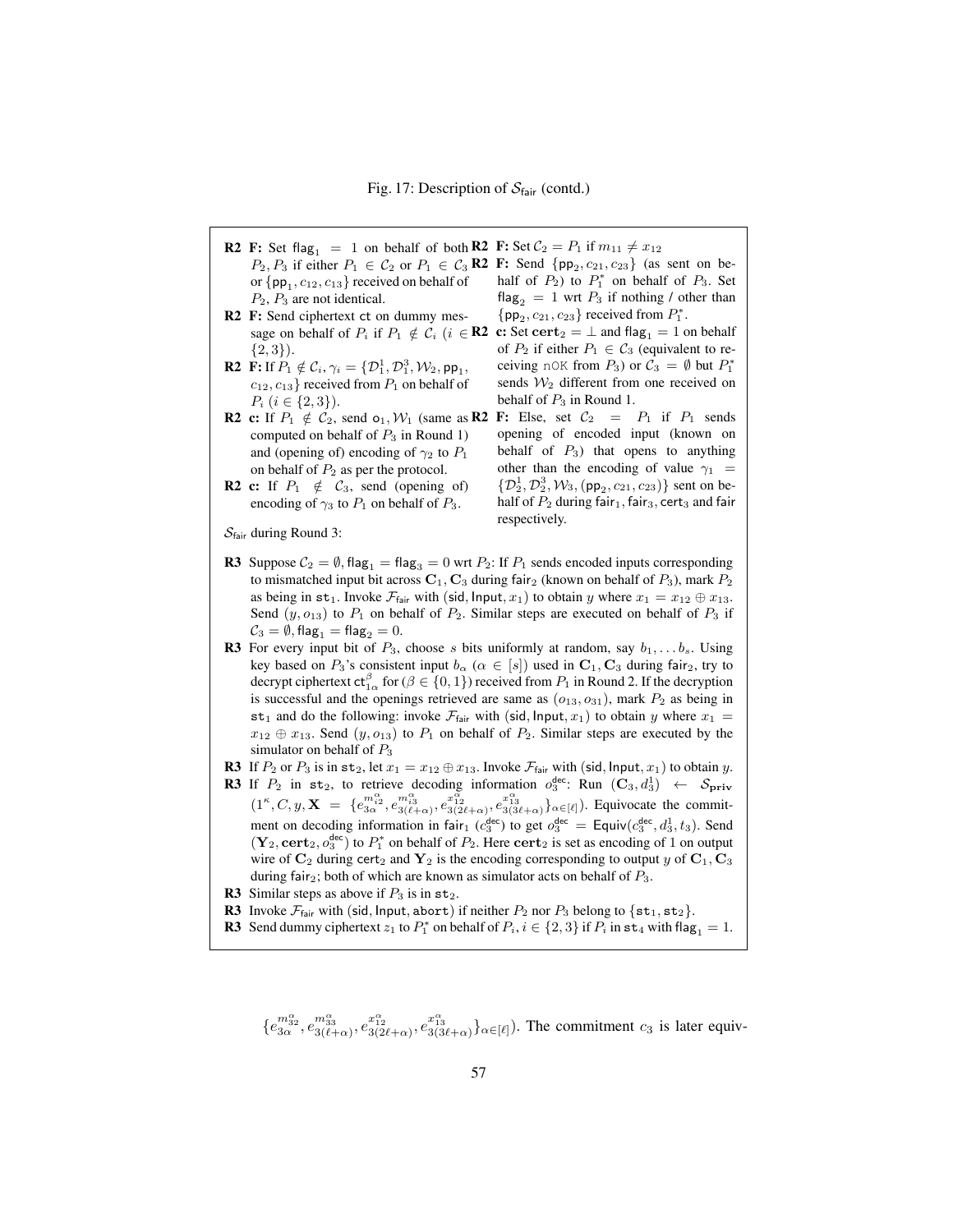ocated to  $\mathbb{C}'_3$  using  $o_3$  computed via  $o_3 \leftarrow$  Equiv $(c_3, \mathbb{C}'_3, t_3)$ . The commitment to the decoding information is created for a dummy value.

- HYB<sub>4.2</sub>: When the execution results in  $P_1$  evaluating GCs during fair<sub>1</sub> and output y, the GC is created as  $(C'_3, d_3) \leftarrow S_{prv}(1^{\kappa}, C, y, \mathbf{X}_3)$  ${e_{3\alpha}^{m_{32}^{\alpha}}, e_{3(\ell+\alpha)}^{m_{33}^{\alpha}}, e_{3(2\ell+\alpha)}^{x_{12}^{\alpha}}, e_{3(3\ell+\alpha)}^{x_{13}^{\alpha}}\}_{{\alpha}\in[\ell]}$ ). The commitment  $c_3$  is later equivocated to  $\mathbf{C}'_3$  using  $o_3$  computed via  $o_3 \leftarrow \mathsf{Equiv}(c_3, \mathbf{C}'_3, t_3)$ . The commitment  $c_3^{\text{dec}}$  to the decoding information is created for a dummy value and later equivocated to  $d_3$  using  $o_{d_3}$  computed via  $o_{d_3} \leftarrow$  Equiv $(c_3^{\text{dec}}, d_3, t_3)$ . The set of ciphertexts ct and  $z_1$  (if) generated uses  $d_3$ .
- HYB<sub>5</sub>: Same as HYB<sub>4</sub>, except that during fair<sub>2</sub>,  $C_2$  is set to  $P_1$  if  $P_2$  receives  $o_3$  that opens to a value other than the originally committed  $\mathbf{C}_3$ .
- HYB<sub>6</sub>: Same as HYB<sub>5</sub>, except that during fair<sub>3</sub>,  $C_3$  is set to  $P_1$  if  $P_3$  receives  $o_2$  that opens to a value other than the originally committed  $C_2$ .
- HYB7: Same as HYB<sub>6</sub>, except that during fair<sub>2</sub>,  $C_2$  is set to  $P_1$  if  $P_2$  accepts any encoded input not consistent with  $C_1, C_3$
- HYB<sub>8</sub>: Same as HYB<sub>7</sub>, except that during fair<sub>3</sub>,  $C_3$  is set to  $P_1$  if  $P_3$  accepts any encoded input not consistent with  $C_1, C_2$
- HYB<sub>9</sub>: Same as HYB<sub>8</sub>, except that when the execution does not result in  $P_1$  getting access to the opening of commitment  $c_{23}$  (corresponding to  $x_{23}$ ) sent by  $P_2$  during fair<sub>2</sub>, the commitment is replaced with commitment of dummy value.
- HYB<sub>10</sub>: Same as HYB<sub>9</sub>, except that when the execution does not result in  $P_1$  getting access to the opening of commitment  $c_{32}$  (corresponding to  $x_{32}$ ) sent by  $P_3$  during fair<sub>3</sub>, the commitment is replaced with commitment of dummy value.
- HYB<sub>11</sub>: Same as HYB<sub>10</sub>, except that when the execution fair<sub>1</sub> does not result in  $P_1$  getting encoded inputs corresponding to mismatched input bit across the two garbled circuits corresponding to any garbler, the set of ct is replaced by encryption of a dummy message.
- HYB<sub>12</sub>: Same as HYB<sub>11</sub>, except that during cert<sub>2</sub>,  $P_2$  (with flag<sub>1</sub> = 0) adds  $P_1$  to  $C_2$  if (opening of) encoded input sent by  $P_1$  corresponding to  $C_2$  is anything other than the opening of the originally committed encoded information corresponding to value  $\gamma = {\mathcal{D}_2^1, \mathcal{D}_2^3, \mathcal{W}_3, \text{(pp}_2, c_{21}, c_{23)}\}$  sent by  $P_2$  in Round 1.
- HYB<sub>13</sub>: Same as HYB<sub>12</sub>, except that during cert<sub>3</sub>,  $P_3$  (with flag<sub>2</sub> = 0) adds  $P_1$  to  $C_3$  if (opening of) encoded input sent by  $P_1$  corresponding to  $C_3$  is anything other than the opening of the originally committed encoded information corresponding to value  $\gamma = {\mathcal{D}_3^1, \mathcal{D}_3^2, \mathcal{W}_1, \{\mathsf{pp}_3, c_{31}, c_{32}\}\}\$  sent by  $P_3$  in Round 1.
- HYB<sub>14</sub>: Same as HYB<sub>13</sub>, except that during cert<sub>1</sub>, when  $P_1$ 's evaluation of  $C_1$  does not result in output 1,  $z_1$  (if) sent to  $P_1$  is replaced with encryption of dummy message.
- HYB<sub>15</sub>: Same as HYB<sub>14</sub>, except that  $Y_2^1, Y_2^3$  is computed via  $De(Y_2^1, d_1) = y$ ,  $\textsf{De}({\bf Y}_2^3, d_3) = y$ , (where  $d_1, d_3$  correspond to decoding information of  ${\bf C}_1, {\bf C}_3$ during fair<sub>2</sub>) rather than  $Y_2^1 = Ev(C_1, X), Y_2^3 = Ev(C_3, X)$ .
- HYB<sub>16</sub>: Same as HYB<sub>15</sub>, except that  $Y_3^1, Y_3^2$  is computed via De( $Y_3^1, d_1$ ) = y,  $\textsf{De}({\bf Y}_3^2, d_2)=y$  (where  $d_1, d_2$  correspond to decoding information of  ${\bf C}_1, {\bf C}_2$  during fair<sub>3</sub>) rather than  $\mathbf{Y}_3^1 = \mathsf{Ev}(\mathbf{C}_1, \mathbf{X}), \mathbf{Y}_3^2 = \mathsf{Ev}(\mathbf{C}_2, \mathbf{X}).$
- HYB<sub>17</sub>: Same as HYB<sub>16</sub>, except that during cert<sub>2</sub>, if  $P_2$  gets access to  $Y_2 \leftarrow$  $(C_2, X)$  such that  $sDe(Y_2) = 1$ ,  $cert_2 = Y_2$  is computed via  $De(Y_2, d_2) = 1$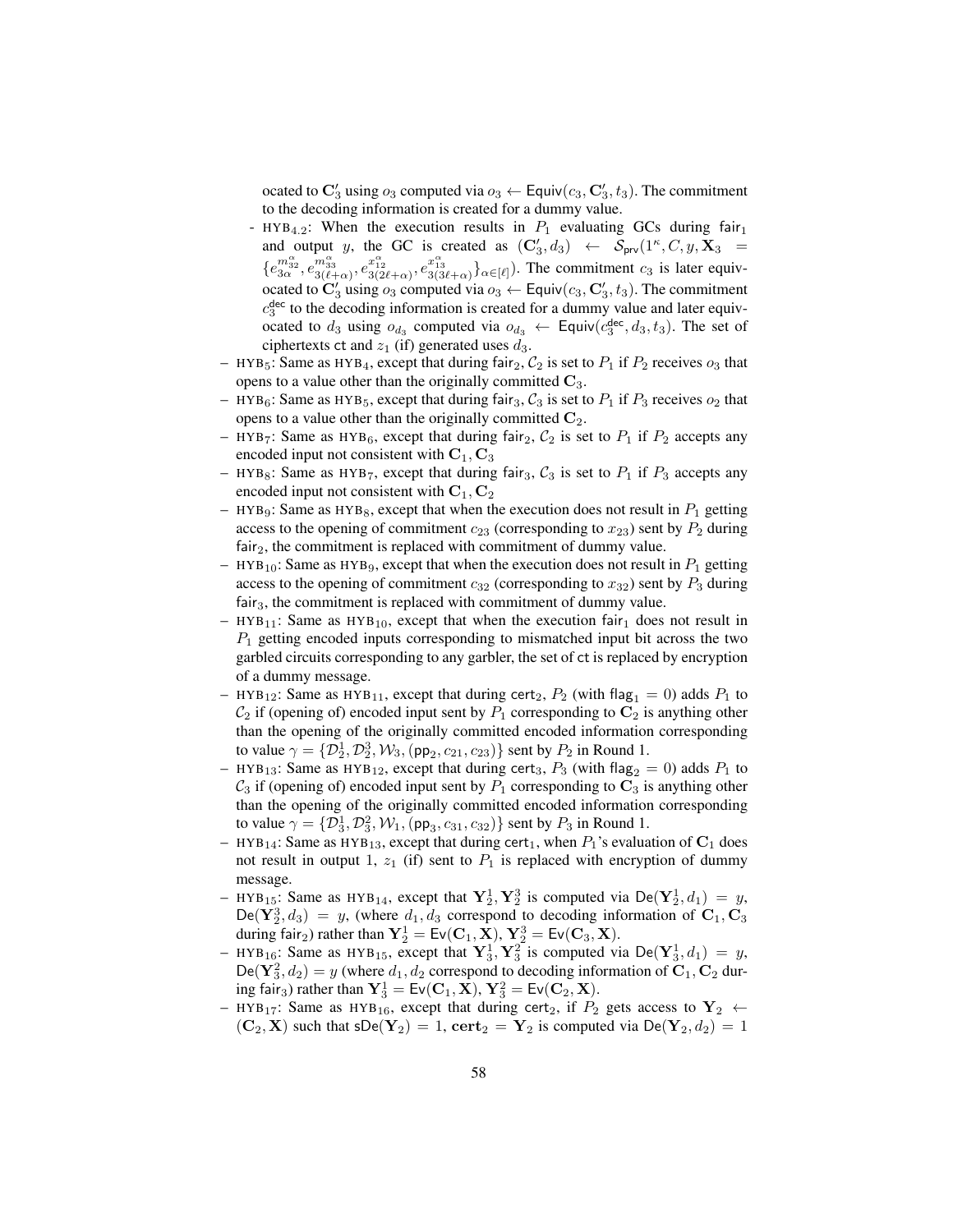(where  $d_2$  corresponds to decoding information of  $C_2$  during cert<sub>2</sub>) rather than  $Y_2 = \mathsf{Ev}(\mathbf{C}_2, \mathbf{X})$ 

- HYB<sub>18</sub>: Same as HYB<sub>17</sub>, except that during cert<sub>3</sub>, if  $P_3$  gets access to  $\mathbf{Y}_3 \leftarrow$  $(C_3, X)$  such that  $sDe(Y_3) = 1$ ,  $cert_3 = Y_3$  is computed via  $De(Y_3, d_3) = 1$ (where  $d_3$  corresponds to decoding information of  $C_3$  during cert<sub>3</sub>) rather than  $Y_3 = Ev(C_3, X)$
- HYB<sub>19</sub>: Same as HYB<sub>18</sub>, except that  $P_2$  sends  $(y, o_{13})$  to  $P_1$  if decryption of ct sent by  $P_1$  during fair<sub>2</sub> is successful (and includes openings of  $x_{13}, x_{31}$  corresponding to original commitments) using  $P_3$ 's encoding corresponding to random input.
- HYB<sub>20</sub>: Same as HYB<sub>19</sub>, except that  $P_3$  sends  $(y, o_{12})$  to  $P_1$  if decryption of ct sent by  $P_1$  during fair<sub>3</sub> is successful (and includes openings of  $x_{12}, x_{21}$  corresponding to original commitments) using  $P_2$ 's encoding corresponding to random input.

Since  $HYB_{20} := IDEAL_{\mathcal{F}_{fair}, \mathcal{S}_{fair}}$ , we show that every two consecutive hybrids are computationally indistinguishable which concludes the proof.

 $HYB_0 \stackrel{c}{\approx} HYB_1$ : The difference between the hybrids is that  $P_2, P_3$  in fair<sub>1</sub> use uniform randomness in  $HYB_1$  rather than pseudorandomness as in  $HYB_0$ . The indistinguishability follows via reduction to the security of the PRG G.

 $HYB_1 \stackrel{c}{\approx} HYB_2$ : The difference between the hybrids is some of the commitments of encoded inputs which will not be sent to  $P_1$  during fair<sub>1</sub> are replaced with commitments on dummy values. The indistinguishability between the hybrids follows from the hiding property of NICOM.

 $HYB_2 \stackrel{c}{\approx} HYB_{3.1}$ : The difference between the hybrids is in the way  $(C_2, X)$  is generated when the execution results in abort. In  $HYB_2$ ,  $(\mathbb{C}_2, e, d) \leftarrow \mathsf{Gb}(1^{\kappa}, C)$  is run, which gives  $(C_2, En(x, e))$ . In HYB<sub>3.1</sub>, it is generated as  $C'_2 \leftarrow S_{obv}(1^{\kappa}, C, X_2 =$  ${e_{2\alpha}^{m_{23}^{\alpha}}, e_{2(\ell+\alpha)}^{m_{33}^{\alpha}}, e_{2(2\ell+\alpha)}^{m_{12}^{\alpha}}, e_{2(3\ell+\alpha)}^{m_{13}^{\alpha}}\}_{{\alpha}\in[\ell]}$ ). The commitment to the garbled circuit is later equivocated to  $\mathbf{C}'_2$  using  $o_2$  computed via  $o_2 \leftarrow \mathsf{Equiv}(c_2, \mathbf{C}'_2, t_2)$ . Additionally, the commitment to the decoding information is created for a dummy value in  $HYB_{3,1}$ . The indistinguishability follows via reduction to the obliviousness of the garbling scheme and the usual hiding property of commitment schemes which is implied by the hiding property of eCom.

 $HYB<sub>2</sub>$  $\stackrel{c}{\approx}$  $HYB_{3.2}$ : The difference between the hybrids is in the way  $(C_2, X, d)$  is generated. In HYB<sub>2</sub>,  $(C_2, e, d) \leftarrow$  Gb(1<sup>k</sup>, C) is run, which gives  $(C_2, \text{En}(x, e), d)$ . In HYB<sub>3.2</sub>, it is generated as  $(C'_2, d_2^1) \leftarrow S_{\text{prv}}(1^{\kappa}, C, y, \mathbf{X}_2)$  ${e_{2\alpha}^{m_{23}^{\alpha}}, e_{2(\ell+\alpha)}^{m_{33}^{\alpha}}, e_{2(2\ell+\alpha)}^{x_{12}^{\alpha}}, e_{2(3\ell+\alpha)}^{x_{13}^{\alpha}}\}_{\alpha\in[\ell]}$ ). The commitment to the garbled circuit is later equivocated to  $\mathbf{C}'_2$  using  $o_2$  computed via  $o_2 \leftarrow \mathsf{Equiv}(c_2, \mathbf{C}'_2, t_2)$ . Additionally, the commitment to the decoding information is created for a dummy value and later equivocated to  $d_2^1$  using  $o_2^{\text{dec}}$  computed via  $o_2^{\text{dec}} \leftarrow \text{Equiv}(c_2^{\text{dec}}, d_2^1, t_2)$ . The indistinguishability follows via reduction to the privacy of the garbling scheme and the hiding property of eCom.

 $HYB_3 \stackrel{c}{\approx} HYB_4$ : Similar argument as above with respect to  $\mathbf{C}_3$ .

HYB<sub>4</sub>  $\stackrel{c}{\approx}$  HYB<sub>5</sub>: The difference between the hybrids is that in HYB<sub>4</sub>,  $P_2$  sets  $C_2 = P_1$ if the  $o_3$  sent by  $P_1$  in fair<sub>2</sub> output  $\perp$  while in HYB<sub>5</sub>,  $P_2$  sets  $C_2 = P_1$  if  $o_3$  sent by  $P_1$  in fair<sub>2</sub> opens to any value other than  $C_3$ . Since the commitment scheme eCom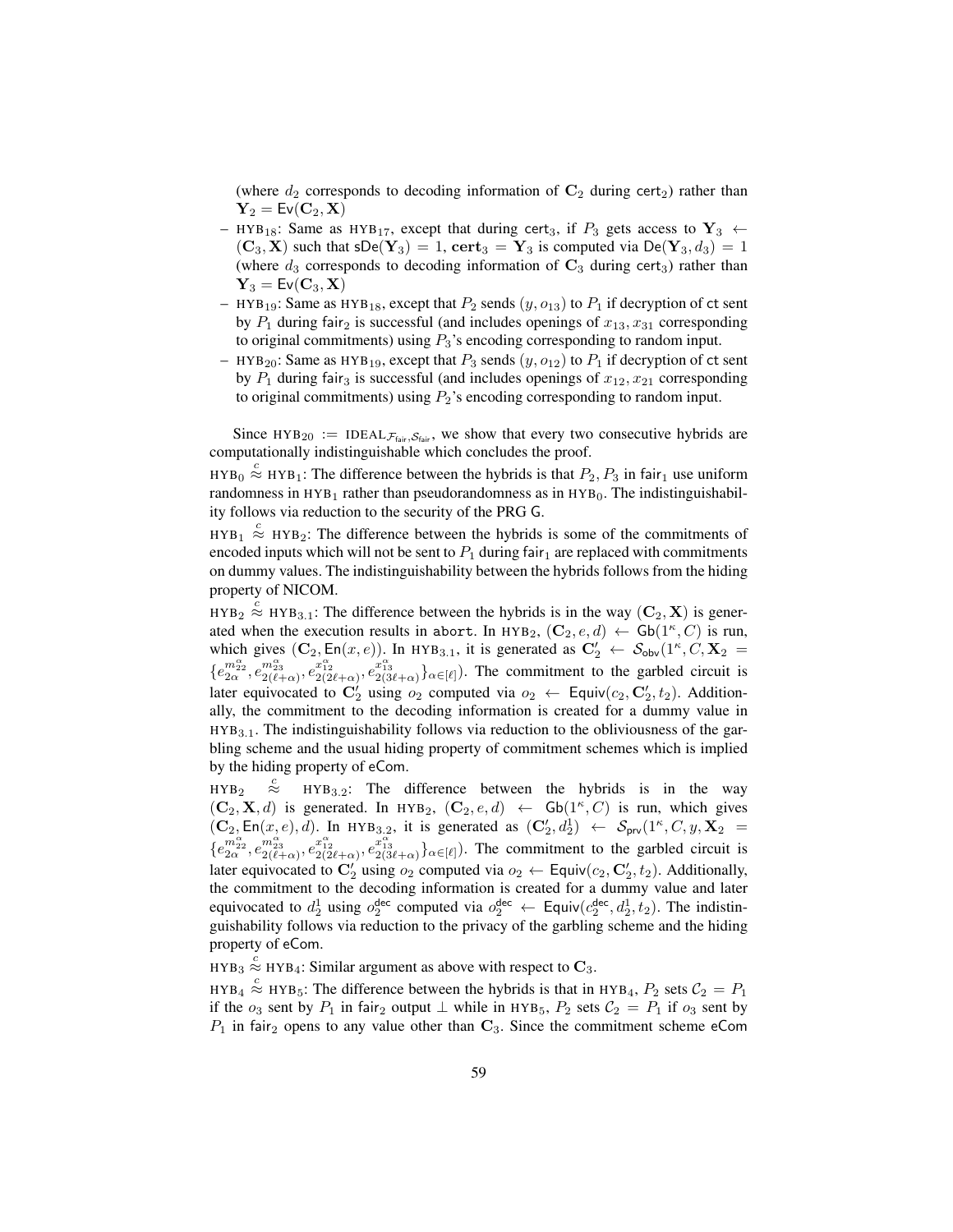is binding, in  $HYB_4$ ,  $P_1$  could have decommitted successfully to a different garbled circuit than what was originally committed, only with negligible probability. Therefore, the hybrids are indistinguishable.

 $HYB_5 \stackrel{c}{\approx} HYB_6$ : Similar argument as above with respect to  $P_3$  in fair<sub>3</sub>.

HYB<sub>6</sub>  $\stackrel{c}{\approx}$  HYB<sub>7</sub>: The difference between the hybrids is that in HYB<sub>6</sub>,  $P_2$  sets  $C_2 = P_1$  if the encoded inputs sent by  $P_1$  in fair<sub>2</sub> is inconsistent with  $\mathcal{D}_1$ ,  $\mathcal{D}_3$ , while in HYB<sub>7</sub>  $\mathcal{C}_2$  is set to  $P_1$  if  $P_2$  accepts any encoded input not consistent with  $C_1, C_3$ . It follows from the biding property of NICOM that in  $HYB_6$ ,  $P_1$  could have sent an encoded input not consistent with  $C_1, C_3$  but consistent with  $\mathcal{D}_1, \mathcal{D}_3$ , only with negligible probability. Therefore, the hybrids are indistinguishable.

 $HYB_7 \stackrel{c}{\approx} HYB_8$ : Similar argument as above with respect to  $P_3$  in fair<sub>3</sub>.

 $HYB_8 \stackrel{c}{\approx} HYB_9$ : The difference between the hybrids is that when the execution does not result in  $P_1$  getting access to the opening of commitment  $c_{23}$  (corresponding to  $x_{23}$ ) sent by  $P_2$ ,  $c_{23}$  corresponds to the actual input share  $x_{23}$  in HYB<sub>8</sub> while it corresponds to dummy value in HYB9. The indistinguishability follows from the hiding property of NICOM.

 $HYB_9 \stackrel{c}{\approx} HYB_{10}$ : Similar argument as above with respect to commitment  $c_{32}$  sent by  $P_3$ .

 $HYB_{10} \stackrel{c}{\approx} HYB_{11}$ : The difference between the hybrids is that when the execution fair<sub>1</sub> does not result in  $P_1$  getting encoded inputs corresponding to mismatched input bits of any garbler on two garbled circuits, in  $HYB_{10}$ , the set of ct is the encryption of a opening of input shares while in  $HYB_{11}$ , it is replaced with encryption of dummy message. Assuming the encryption key is unknown to  $P_1$  (holds except with negligible probability due to privacy of garbling scheme), indistinguishability follows from the security of the encryption scheme with special correctness.

 $HYB_{11} \stackrel{c}{\approx} HYB_{12}$ : The difference between the hybrids is that while in  $HYB_{11}$ , during cert<sub>2</sub>,  $P_2$  adds  $P_1$  to  $C_2$  if opening of encoded input sent by  $P_1$  results in  $\perp$  or  $C_2$  evaluates to 0 revealing  $P_1$ 's input being not equal to  $\gamma = {\mathcal{D}_2^1, \mathcal{D}_2^3, \mathcal{W}_3, \mathsf{pp}_2, c_{21}, c_{23}};$ while in  $HYB_{12}$   $P_1$  is added to  $C_2$  if he sends anything other than opening of the originally committed encoded information of  $C_2$  corresponding to value  $\gamma$  =  $\{\mathcal{D}_2^1, \mathcal{D}_2^3, \mathcal{W}_3, \mathsf{pp}_2, c_{21}, c_{23}\}.$  The indistinguishability follows from the binding of NICOM and the correctness of the privacy-free garbling scheme (used during cert<sub>2</sub>).

 $HYB_{12} \stackrel{c}{\approx} HYB_{13}$ : Similar argument as above with respect to  $P_3$  during cert<sub>3</sub>.

 $HYB_{13} \stackrel{c}{\approx} HYB_{14}$ : The difference between the hybrids is that in  $HYB_{12}$ ,  $z_1$  is set as encryption of the decoding information of fair<sub>1</sub> while in  $HYB_{13}$ ,  $z_1$  is replaced with encryption of a dummy message when  $P_1$ 's evaluation of  $C_1$  during cert<sub>1</sub> does not lead to output 1. Assuming the encryption key is unknown to  $P_1$  (holds except with negligible probability due to authenticity of privacy-free garbling scheme used in cert<sub>1</sub>), indistinguishability follows from the security of the encryption scheme.

 $HYB_{14} \stackrel{c}{\approx} HYB_{15}$ : The difference between the hybrids is that in  $HYB_{14}$ ,  $P_2$  computes  $Y_2 = (Y_2^1, Y_2^3)$  via  $Ev(C_1, X), Y_2^3 = Ev(C_3, X)$ , while in HYB<sub>15</sub>,  $Y_2^1, Y_2^3$  is computed such that  $\text{De}(\mathbf{Y}_2^1, d_1) = y$ ,  $\text{De}(\mathbf{Y}_2^3, d_3) = y$  (where  $d_1, d_3$  is the decoding information corresponding to  $C_1$ ,  $C_3$  during fair<sub>2</sub>). Due to the correctness of the garbling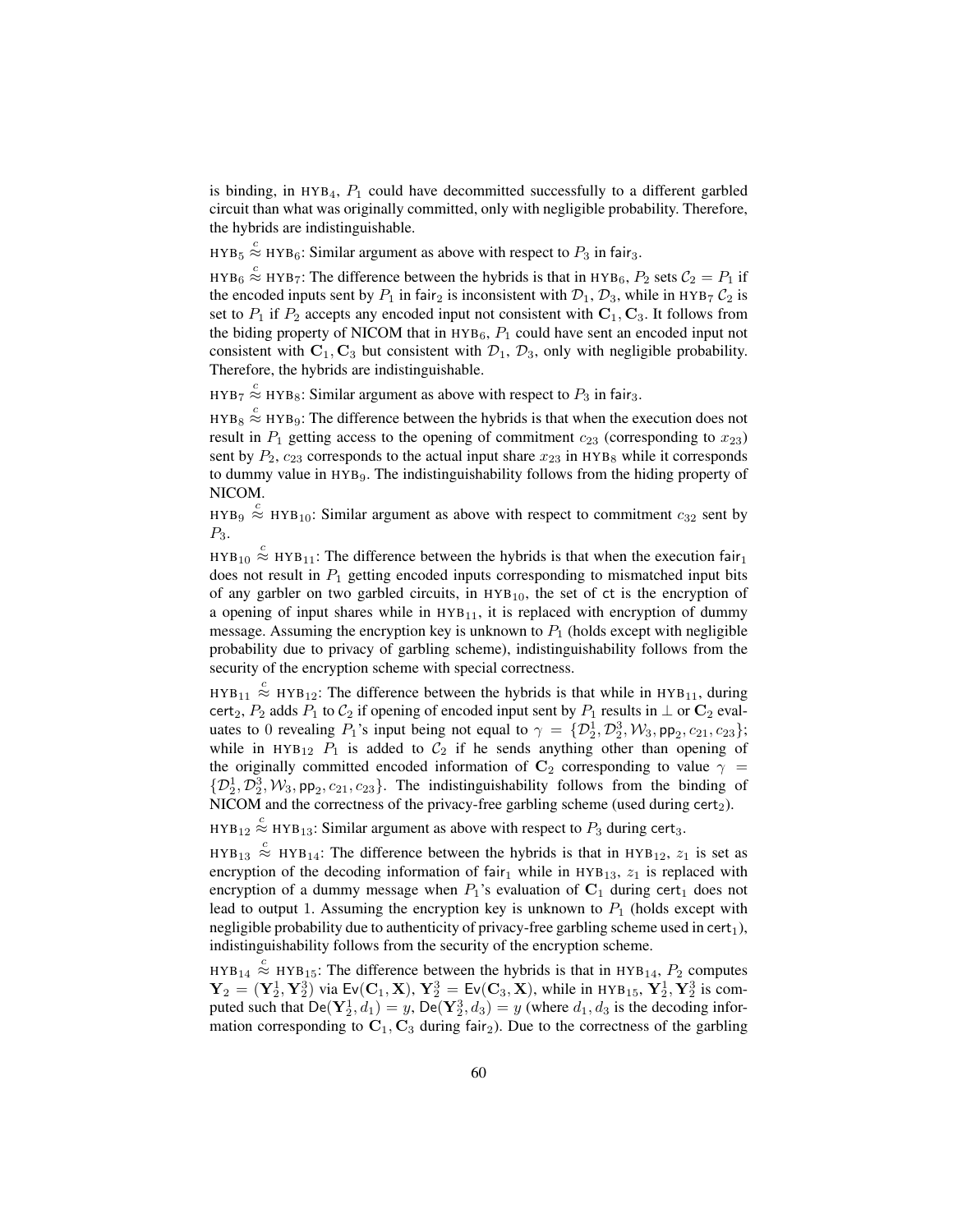scheme, the equivalence of  $Y_2^1, Y_2^3$  computed via  $Ev(C_1, X)$ ,  $Ev(C_3, X)$  or such that  $\textsf{De}({\bf Y}_{2}^{1},d_{1})=y, \, \textsf{De}({\bf Y}_{2}^{3},d_{3})=y$  holds.

 $HYB_{15} \stackrel{c}{\approx} HYB_{16}$ : Similar argument as above with respect to  $Y_3$  computed by  $P_3$  during fair $_3$ .

 $HYB_{16} \stackrel{c}{\approx} HYB_{17}$ : The difference between the hybrids is that in  $HYB_{16}$ , if  $P_2$  obtains  $Y_2 \leftarrow Ev(C_2, X)$  such that  $sDe(Y) = 1$ , then  $P_2$  sets  $cert_2 = Y_2$  while in HYB<sub>15</sub>, in this case cert<sub>2</sub> is set to  $Y_2$  computed such that  $\text{De}(Y_2, d_2) = 1$  (where  $d_2$  is the decoding information corresponding to  $C_2$  during cert<sub>2</sub>). Due to the correctness of the privacy-free garbling scheme, the equivalence of  $Y_2$  computed via  $Ev(C_2, X)$  or such that  $\text{De}(\mathbf{Y}_2, d_2) = y$  holds.

 $HYB_{17} \stackrel{c}{\approx} HYB_{18}$ : Similar argument as above with respect to cert<sub>3</sub> computed by  $P_3$ during cert $_3$ .

 $HYB_{18} \stackrel{c}{\approx} HYB_{19}$ : The difference between the hybrids is that in  $HYB_{18}$ ,  $P_2$  sends  $(y, o_{13})$ to  $P_1$  if decryption of ct sent by  $P_1$  during fair<sub>2</sub> is successful using keys based on  $P_3$ 's encoding of actual input, whereas in  $HYB_{19}$ ,  $P_2$  sends  $(y, o_{13})$  to  $P_1$  if decryption of ct sent by  $P_1$  during fair<sub>2</sub> is successful using keys based on  $P_3$ 's encoding of random input. The indistinguishability between the hybrids follows from the following claim: Consider single bit input for simplicity. For any two different inputs x and  $x'$  of  $P_3$ , the difference between the probability that  $P_2$  sends  $(y, o_{13})$  to  $P_1$  when  $P_3$ 's input is x and when  $P_3$ 's input is x' is at most  $2^{-s+1}$ . The argument can be divided into three cases (similar to [\[LP07\]](#page-45-16)). (1) Suppose for some  $\alpha \in [s]$ ,  $P_1$  replaces both ciphertexts  $ct_{1\alpha}^0$ ,  $ct_{1\alpha}^1$  : one based on consistent input 0 of  $P_3$  and other based on consistent input 1 of  $P_3$  (say,  $\mathsf{sk}_{\alpha}^0 = \mathbf{X}_{1(s+\alpha)}^0 \oplus \mathbf{X}_{3(s+\alpha)}^0$  and  $\mathsf{sk}_{\alpha}^1 = \mathbf{X}_{1(s+\alpha)}^1 \oplus \mathbf{X}_{3(s+\alpha)}^1$ ). In this case,  $P_2$  would be able to decrypt the ciphertext successfully regardless of  $P_3$ 's input with probability 1 and would send  $(y, o_{13})$  to  $P_2$ . (2) Suppose  $P_1$  replaces exactly one of the two ciphertexts with consistent input corresponding to  $1 \leq j \leq s$ . Since the values assigned (in encoding) by  $P_3$  to any proper subset of the s bits are independent of  $P_3$ 's actual input,  $P_2$  would be able to decrypt the ciphertext successfully with probability  $1 - 2^{-j}$  regardless of the actual value of its original input. (3) Suppose  $P_1$  replaces one ciphertext based on consistent input for each of the  $\alpha \in [s]$  (say all based on consistent value '1'). Then if x had encoding with any one such value ('1' in the example), the ciphertext would be decrypted successfully with probability 1, whereas decryption would be successful with probability  $1 - 2^{-s+1}$  if x' had the other value (in the example,  $P_2$ will be unable to decrypt if  $x' = 0$  and the encoding of  $x' = 0$  was chosen as  $x'_\n{\alpha} = 0$ for all  $\alpha \in [s]$  (where  $x' = \bigoplus_{\alpha=1}^s x_\alpha$ ) which occurs with probability  $2^{-s+1}$ ).

 $HYB_{19} \stackrel{c}{\approx} HYB_{20}$ : Similar argument as above with respect to ct received by  $P_3$  during fair $3$ .

## <span id="page-60-0"></span>E Proof of Security for Protocol ua

In this section, we present the proof of security of ua relative to the ideal functionality for unanimous abort (Figure [11\)](#page-51-1) shown in Appendix [B.](#page-49-1) For clarity, we assume without loss of generality that  $P_1$  is corrupt (denoted as  $P_1^*$ ) and describe the simulator  $S_{ua}$ . Since the roles of the parties are symmetric in ua, similar proof would hold in case of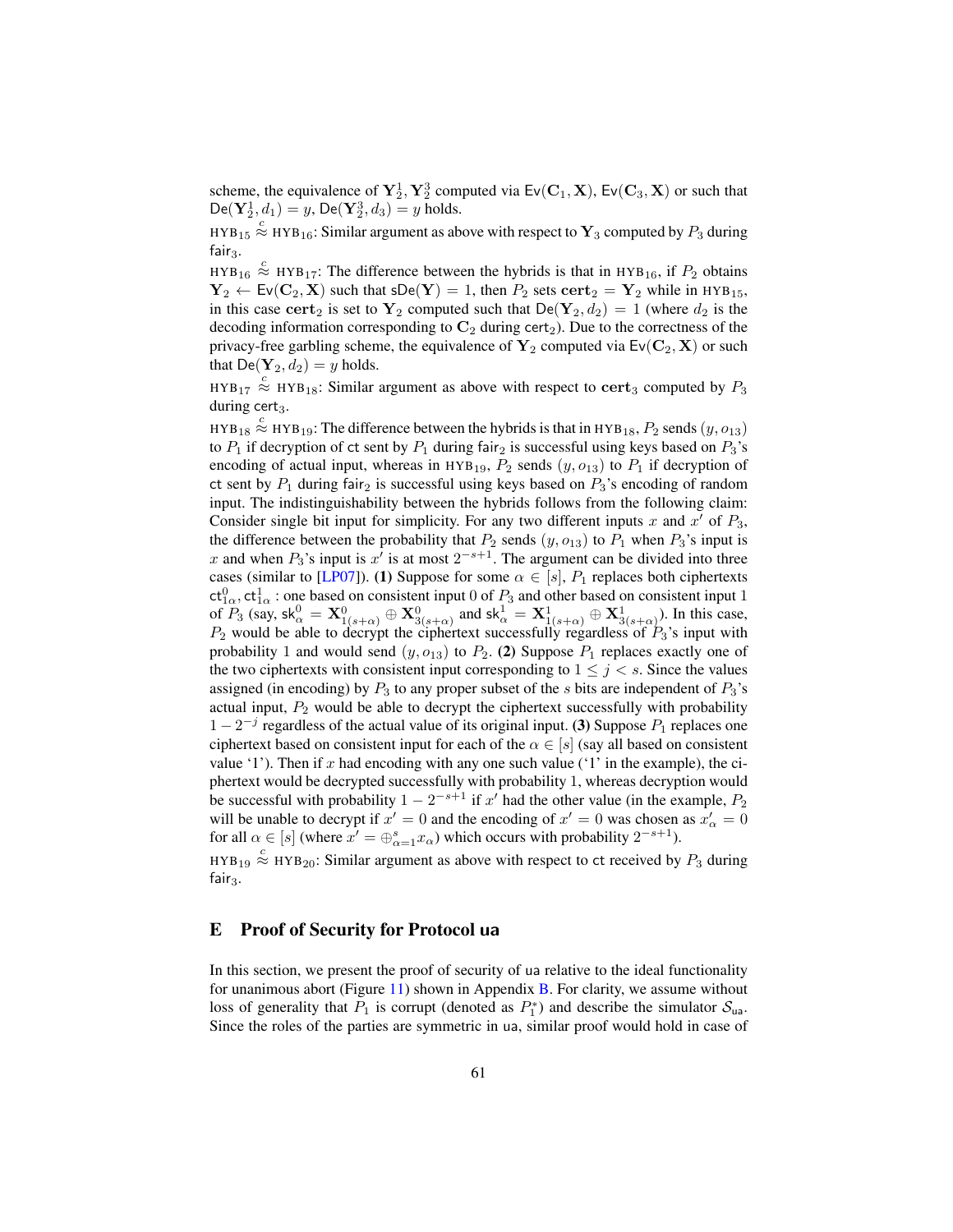corrupt  $P_2, P_3$  as well. The simulator plays the role of the honest parties  $P_2, P_3$  and simulates each step of the protocol ua.

We divide the description of  $S_{ua}$  as follows: We describe  $S_{ua}$  during ua<sub>1</sub> where corrupt  $P_1^*$  is the evaluator and during ua<sub>2</sub> when corrupt  $P_1^*$  acts as a garbler. The steps corresponding to ua<sub>3</sub>, would follow symmetrically from that described corresponding to ua<sub>2</sub>. The simulator  $S_{\text{ua}}$  appears in Figure [18-](#page-62-0)[19](#page-63-0) with **R1/R2** indicating simulation for round 1 and 2 respectively and a/A denoting the steps corresponding to subprotocol ua<sub>i</sub>, ua respectively. When simulating ua<sub>1</sub>, the commitments for GC and encoding information need to be simulated and sent in Round 1 itself, while the privacy simulator  $S_{\text{prv}}$  can only be invoked on noting the adversary's behaviour in Round 1 that decides what input it commits and whether it obtains output or  $\perp$ . Using equivocality of the commitment of GC, we can equivocate the GC as returned by the simulator. But since commitments on the encoding information are committing and the simulator didn't have access to X during simulation of Round 1, the encoded input X returned by  $S_{\text{prv}}$  cannot be explained. So we use a slightly modified version of  $S_{\text{prv}}$  which takes an encoded input (correspond to what will be opened to corrupt  $P_1$ ) as parameter and returns just the fake GC compatible with it. Yao's privacy simulator can be made to work as above for any encoded input and the indistinguishability will hold with respect to the fake GC and given encoded input.

We now argue that IDEAL $_{\mathcal{F}_{ua},\mathcal{S}_{ua}} \stackrel{c}{\approx}$  REAL<sub>ua, A</sub>, when A corrupts  $P_1$ . The views are shown to be indistinguishable via a series of intermediate hybrids.

- HYB<sub>0</sub>: Same as REAL<sub>ua, A</sub>.
- HYB<sub>1</sub>: Same as HYB<sub>0</sub>, except that  $P_2, P_3$  in ua<sub>1</sub> use uniform randomness rather than pseudo-randomness for the garbled circuit construction.
- HYB2: Same as HYB1, except that some of the commitments of encoded inputs which will not be sent to  $P_1$  during ua<sub>1</sub> are replaced with commitment on dummy values. Specifically, these are corresponding to indices not equal to  $m_{22}, m_{23}, r_2, r_3, z_2, z_3$  for  $C_2$  and not equal to  $m_{32}, m_{33}, r_2, r_3, z_2, z_3$  for  $C_3$ .
- HYB<sub>3</sub> : Same as HYB<sub>2</sub>, except that when the execution results in  $P_1$  evaluating GCs during ua<sub>1</sub>, the GC C<sub>2</sub> is created as  $(C'_2, d_2) \leftarrow S_{\text{prv}}(1^{\kappa}, C, y, \mathbf{X}_2 =$  ${e_{2\alpha}^{m_{23}^{\alpha}}}, {e_{2(\ell+\alpha)}^{m_{33}^{\alpha}}}, {e_{2(2\ell+\alpha)}^{r_3^{\alpha}}}, {e_{2(3\ell+\alpha)}^{r_3^{\alpha}}}, {e_{2(4\ell+\alpha)}^{r_3^{\alpha}}}, {e_{2(5\ell+\alpha)}^{r_3^{\alpha}}}\}_{\alpha \in [\ell]}).$  The commitment  $c_2$ is later equivocated to  $C_2'$  using  $o_2$  computed via  $o_2' \leftarrow$  Equiv $(c_2, C_2', t_2)$ . The set of ciphertexts ct generated uses  $d_2$  in their keys.
- HYB<sub>4</sub> : Same as HYB<sub>3</sub>, except that when the execution results in  $P_1$  evaluating GCs during ua<sub>1</sub>, the GC C<sub>3</sub> is created as  $(C'_3, d_3) \leftarrow S_{\text{prv}}(1^{\kappa}, C, y, \mathbf{X}_3 =$  ${e_{3\alpha}^{m_{32}^{\alpha}}, e_{3(\ell+\alpha)}^{m_{33}^{3}}, e_{3(2\ell+\alpha)}^{r_2^{\alpha}}, e_{3(3\ell+\alpha)}^{r_3^{\alpha}}, e_{3(4\ell+\alpha)}^{r_2^{\alpha}}, e_{3(5\ell+\alpha)}^{r_3^{\alpha}}\}_{{\alpha}\in[\ell]}$ ). The commitment  $c_3$ is later equivocated to  $C'_3$  using  $o_3$  computed via  $o_3 \leftarrow$  Equiv $(c_3, C'_3, t_3)$ . The set of ciphertexts ct generated uses  $d_3$  in their keys.
- HYB<sub>5</sub>: Same as HYB<sub>4</sub>, except that during ua<sub>2</sub>, flag<sub>2</sub> is set to 1 if  $W_1$  broadcast by  $P_1$  has anything other than (opening of) encoded input corresponding to  $z_1$  in  $C_1$ .
- HYB<sub>6</sub>: Same as HYB<sub>5</sub>, except that during ua<sub>3</sub>, flag<sub>3</sub> is set to 1 if  $W_1$  broadcast by  $P_1$  has anything other than (opening of) encoded input corresponding to  $z_1$  in  $C_1$ .
- HYB7: Same as HYB<sub>6</sub>, except that when the execution does not result in  $P_1$  getting access to the opening of commitment  $c_{23}$  (corresponding to  $x_{23}$ ) broadcast by  $P_2$ during  $ua<sub>2</sub>$ , the commitment is replaced with commitment of dummy value.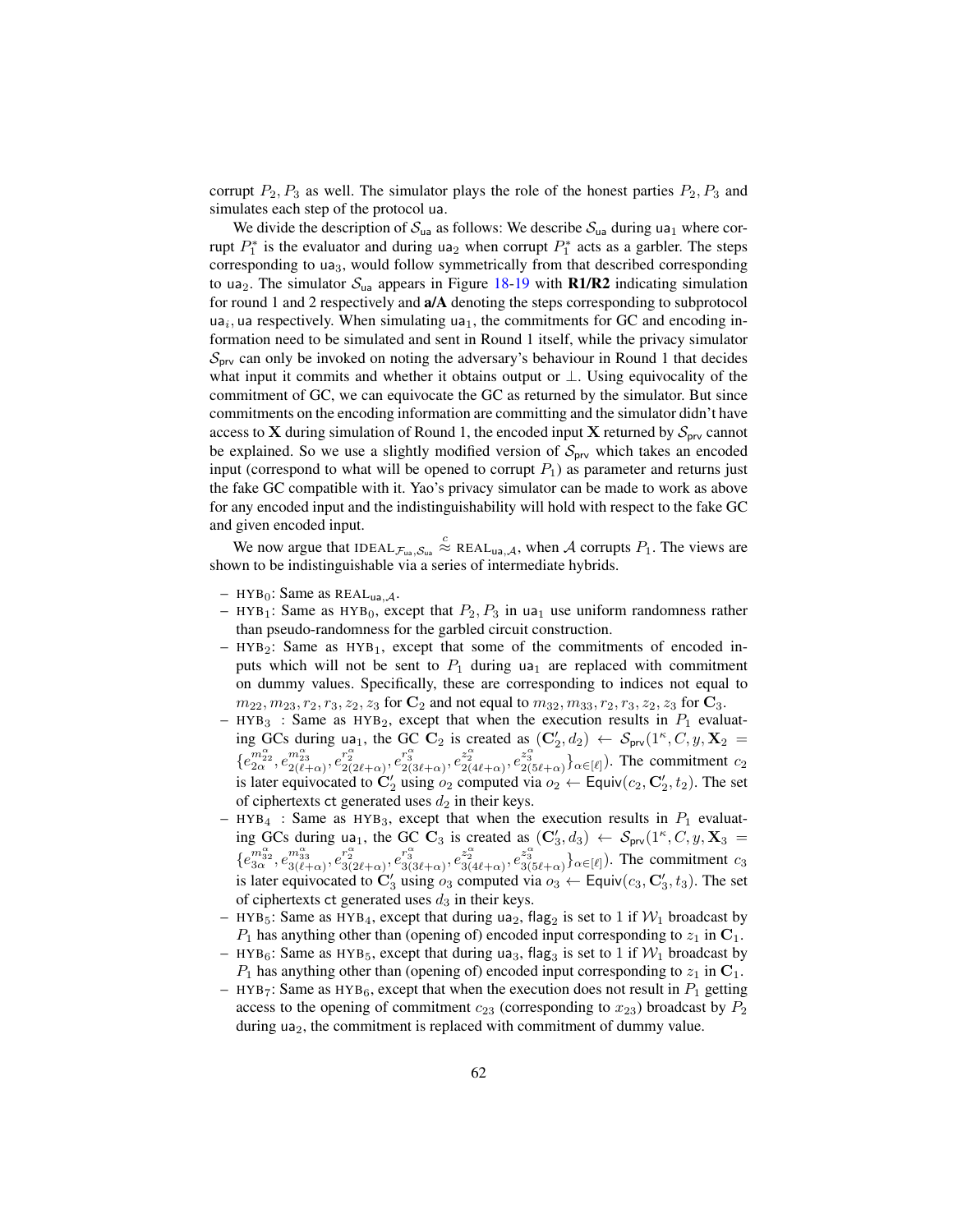<span id="page-62-0"></span>

- HYB<sub>8</sub>: Same as HYB<sub>7</sub>, except that when the execution does not result in  $P_1$  getting access to the opening of commitment  $c_{32}$  (corresponding to  $x_{32}$ ) broadcast by  $P_3$ during ua<sub>3</sub>, the commitment is replaced with commitment of dummy value.
- HYB<sub>9</sub>: Same as HYB<sub>8</sub>, except that when the execution ua<sub>1</sub> does not result in  $P_1$ getting conflicting output on two garbled circuits, the set of ct is replaced by encryption of a dummy message.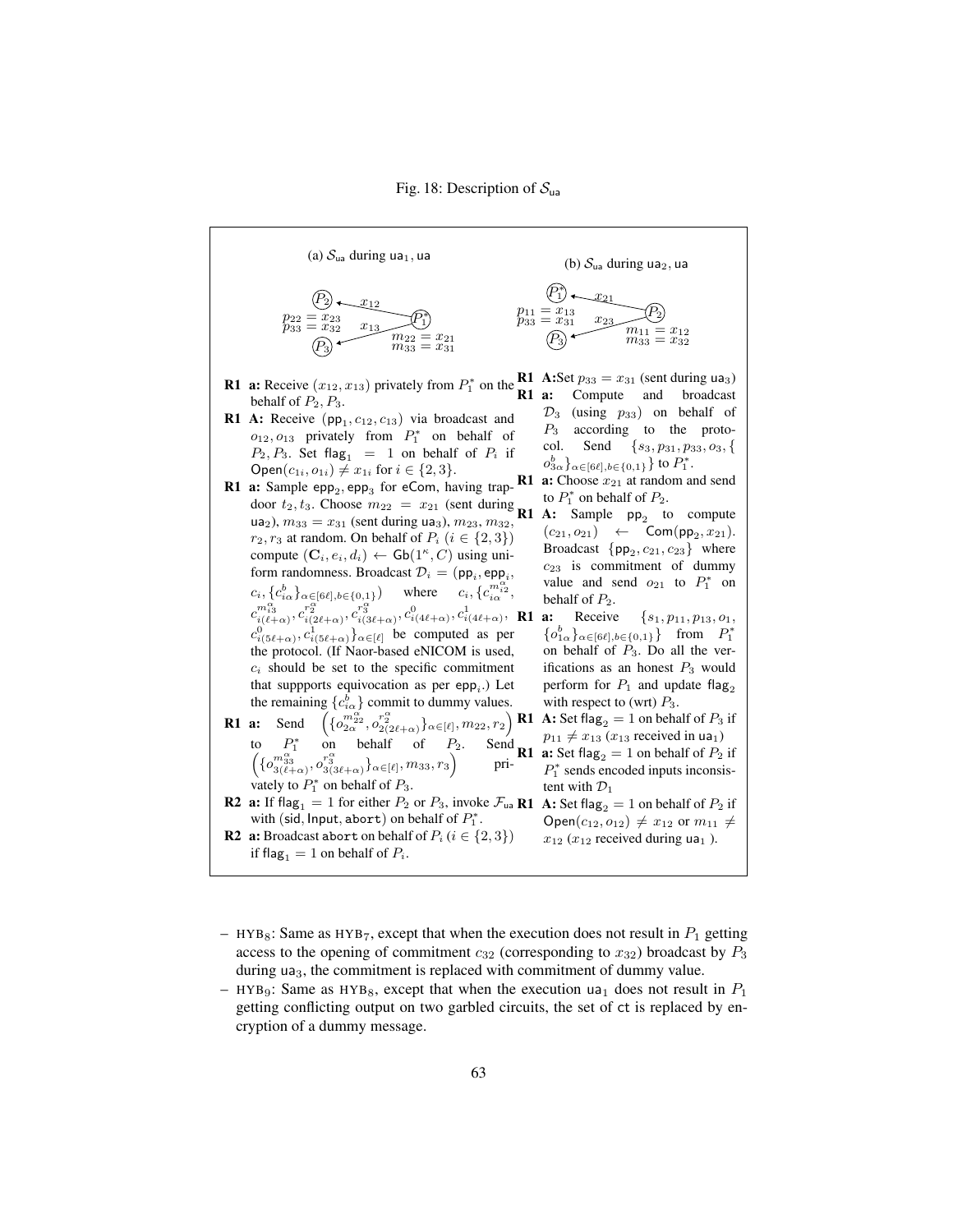<span id="page-63-0"></span>

| (a) $S_{ua}$ during ua <sub>1</sub> , ua (Contd.)                                                                                                                                                                                                                                                                                                                                                                                                                                                                                                                                                                                                                                                                                                                                                                                                                                                                                                                                                                                                                                                                                                                                                                                                                                                                                                                                                                                                                                                                                                                                                                                                                                                                                                                                                                                                                  | (b) $S_{ua}$ during ua <sub>2</sub> , ua (Contd.)                                                                                                                                                                                                                                                                                                                                                                                                                                                                                                                                                                                                                                                                                                                                                                                                                                                                                                                                                                                                                           |
|--------------------------------------------------------------------------------------------------------------------------------------------------------------------------------------------------------------------------------------------------------------------------------------------------------------------------------------------------------------------------------------------------------------------------------------------------------------------------------------------------------------------------------------------------------------------------------------------------------------------------------------------------------------------------------------------------------------------------------------------------------------------------------------------------------------------------------------------------------------------------------------------------------------------------------------------------------------------------------------------------------------------------------------------------------------------------------------------------------------------------------------------------------------------------------------------------------------------------------------------------------------------------------------------------------------------------------------------------------------------------------------------------------------------------------------------------------------------------------------------------------------------------------------------------------------------------------------------------------------------------------------------------------------------------------------------------------------------------------------------------------------------------------------------------------------------------------------------------------------------|-----------------------------------------------------------------------------------------------------------------------------------------------------------------------------------------------------------------------------------------------------------------------------------------------------------------------------------------------------------------------------------------------------------------------------------------------------------------------------------------------------------------------------------------------------------------------------------------------------------------------------------------------------------------------------------------------------------------------------------------------------------------------------------------------------------------------------------------------------------------------------------------------------------------------------------------------------------------------------------------------------------------------------------------------------------------------------|
| <b>R2</b> a: If flag <sub>1</sub> = 0 wrt $P_i$ for exactly one $i \in \{2,3\}$ , <b>R2</b><br>then act on behalf of $P_i$ as per the protocol open-<br>ing the garbled circuit (equivocate $c_i$ to $\mathbf{C}_i$ in case<br>of Naor-based eNICOM) and encoded input as per<br>$m_{23}$ or $m_{32}$ accordingly chosen as above. Broad-<br>R <sub>2</sub><br>cast $W_i$ using $z_i = r_i \oplus x_{1i}$ as per the protocol.<br><b>R2</b> a: If flag <sub>1</sub> = 0 for both $P_2$ and $P_3$ , invoke<br>$\mathcal{F}_{\text{ua}}$ with (sid, lnput, $x_1$ ) on behalf of $P_1^*$ to<br>obtain output y, where $x_1 = x_{12} \oplus x_{13}$ .<br>Let $z_2 = r_2 \oplus x_{12}$ and $z_3 = r_3 \oplus x_{13}$ .<br>$\begin{array}{ll} \text{For} & (i \quad \in \quad \{2,3\}), \text{ run } \left( \textbf{C}'_i, \textbf{X}_i, d_i \right) \quad \leftarrow \\ \mathcal{S}_{\text{prv}} (1^{\kappa}, C, y, \{e^{m_{i2}^{\alpha}}_{i\alpha}, e^{m_{i3}^{\alpha}}_{i(\ell+\alpha)}, e^{r^{\alpha}_2}_{i(2\ell+\alpha)}, e^{r^{\alpha}_3}_{i(3\ell+\alpha)} \} \end{array}$<br>$e_{i(4\ell+\alpha)}^{z_2^{\alpha}}, e_{i(5\ell+\alpha)}^{z_3^{\alpha}}\}_{\alpha\in[\ell]}$ ). Using trapdoor $t_i$ ,<br>compute $o_i = \text{Equiv}(c_i, \mathbf{C}'_i, t_i)$ . Send OK message<br>privately to $P_1^*$ on behalf of $P_2, P_3$ as per the pro-R2<br>tocol using computed $o_2, o_3$ . Broadcast $\mathcal{W}_2, \mathcal{W}_3$<br>on behalf of $P_2$ , $P_3$ as per protocol.<br><b>R2</b> A: If flag <sub>1</sub> $\neq$ 1 wrt $P_i$ , send set of ct on behalf of<br>$P_i$ ( $i \in \{2,3\}$ ) using a dummy message.<br><b>R2</b> a: Set flag <sub>1</sub> = 1 on behalf of both $P_2$ , $P_3$ if either<br>(a) abort was sent or received via broadcast in<br>Round 2 (b) $P_1$ broadcasts $z_2 \neq x_{12} \oplus r_2$ or<br>$z_3 \neq x_{13} \oplus r_3$ | <b>a:</b> On behalf of $P_3$ : If flag <sub>2</sub> =<br>0 wrt $P_3$ , choose random<br>$z_3$ and broadcast $\mathcal{W}_3$ as per<br>the protocol. Else broadcast<br>abort.<br><b>a:</b> On behalf of $P_2$ : If flag <sub>2</sub> =<br>0 wrt $P_2$ , broadcast $z_1, z_3$<br>where $z_1$ is computed as per<br>the protocol as $z_1 = x_{21} \oplus r_1$ ,<br>where $x_{21}$ sent to $P_1^*$ in Round<br>1 and $r_1$ received from $P_1^*$ , $z_3$<br>is either same as chosen above<br>(if flag <sub>2</sub> = 0 wrt $P_3$ ) or ran-<br>dom (if flag <sub>2</sub> = 1 wrt $P_3$ ).<br>Else broadcast abort.<br>a: Set flag <sub>2</sub> = 0 on behalf<br>of both $P_2, P_3$ if (a) abort<br>was sent or received via<br>broadcast in Round 2 (b) $P_1^*$<br>$\begin{array}{ll} \text{broadcasts} & \text{anything} & \text{other} \\ \text{than} & (z_1, o_{1(4\ell+\alpha)}^{\mathcal{Z}_1^{\alpha}}) & (o_{1(4\ell+\alpha)}^{\mathcal{Z}_1^{\alpha}}) \end{array}$<br>known on behalf of $P_3$ ) where<br>$z_1 = x_{21} \oplus r_1$ $(r_1, x_{21}$ known<br>to $P_2$ ) |
| $S_{ua}$ after ua <sub>1</sub> , ua <sub>2</sub> , ua <sub>3</sub> : If flag <sub>i</sub> = 1 (on behalf of both $P_2, P_3$ ) for any $i \in [3]$ , invoke $\mathcal{F}_{ua}$<br>with abort on behalf of $P_1^*$ . Else invoke $\mathcal{F}_{\mathsf{ua}}$ with continue on behalf of $P_1^*$ .                                                                                                                                                                                                                                                                                                                                                                                                                                                                                                                                                                                                                                                                                                                                                                                                                                                                                                                                                                                                                                                                                                                                                                                                                                                                                                                                                                                                                                                                                                                                                                    |                                                                                                                                                                                                                                                                                                                                                                                                                                                                                                                                                                                                                                                                                                                                                                                                                                                                                                                                                                                                                                                                             |

Since HYB<sub>9</sub> := IDEAL $_{\mathcal{F}_{ua},\mathcal{S}_{ua}}$ , we show that every two consecutive hybrids are computationally indistinguishable which concludes the proof.

 $HYB_0 \stackrel{c}{\approx} HYB_1$ : The difference between the hybrids is that  $P_2, P_3$  in ua<sub>1</sub> use uniform randomness in  $HYB_1$  rather than pseudorandomness as in  $HYB_0$ . The indistinguishability follows via reduction to the security of the PRG G.

 $HYB_1 \stackrel{c}{\approx} HYB_2$ : The difference between the hybrids is some of the commitments of encoded inputs which will not be sent to  $P_1$  during ua<sub>1</sub> are replaced with commitment on dummy messages. The indistinguishability follows from the hiding property of NICOM.

 $HYB_2 \approx HYB_3$ : The difference between the hybrids is in the way  $(C_2, X, d_2)$ is generated. In HYB<sub>2</sub>,  $(C_2, e_2, d_2) \leftarrow$  Gb $(1^{\kappa}, C)$  is run, which gives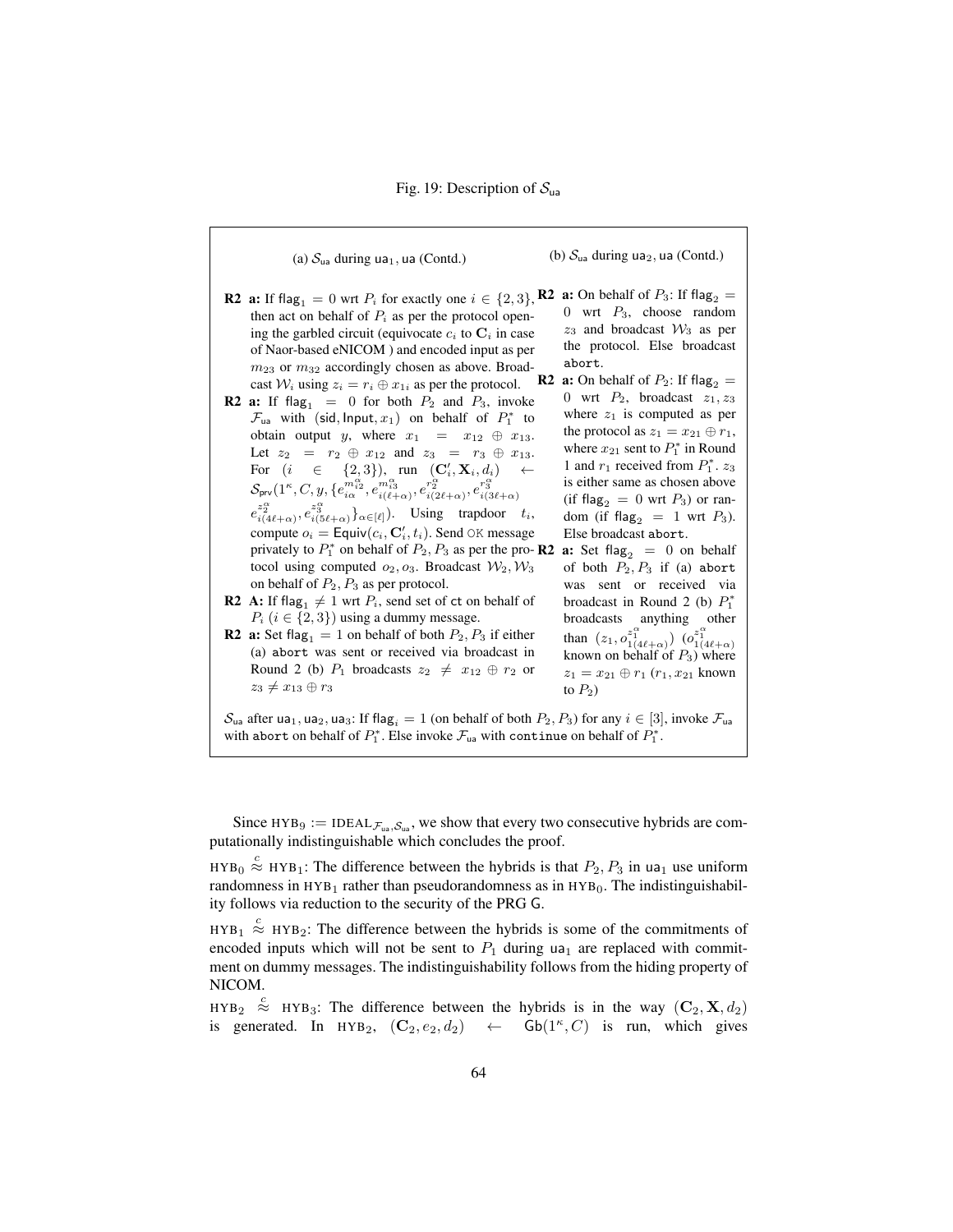$(C_2, \text{En}(x, e), d_2)$ . In HYB<sub>3</sub>, it is generated as  $(C'_2, d_2) \leftarrow S_{\text{prv}}(1^{\kappa}, C, y, \mathbf{X}_2)$  ${e_{2\alpha}^{m_{23}^{\alpha}}, e_{2(\ell+\alpha)}^{m_{33}^{\alpha}}, e_{2(2\ell+\alpha)}^{r_3^{\alpha}}, e_{2(3\ell+\alpha)}^{r_3^{\alpha}}, e_{2(4\ell+\alpha)}^{r_3^{\alpha}}, e_{2(5\ell+\alpha)}^{r_3^{\alpha}}\}_{{\alpha}\in[\ell]}$ ). The commitment to the garbled circuit is later equivocated to  $\mathbb{C}'_2$  using  $o_2$  computed via  $o_2 \leftarrow$ Equiv $(c_2, \mathbf{C}'_2, t_2)$ . The indistinguishability follows via reduction to the privacy of the garbling scheme and the hiding property of eCom.

 $HYB_3 \stackrel{\text{c}}{\approx} HYB_4$ : Similar argument as above with respect to  $\mathbf{C}_3$ .

 $HYB_4 \stackrel{c}{\approx} HYB_5$ : The difference between the hybrids is that in  $HYB_4$ , flag<sub>2</sub> is set to 1 if  $W_1$  broadcast by  $P_1$  during ua<sub>2</sub> has (opening of) encoded input that is inconsistent with commitment corresponding to  $z_1$  in  $\mathcal{D}_1$ , while in HYB<sub>5</sub>, flag<sub>2</sub> is set to 1 if  $\mathcal{W}_1$ broadcast by  $P_1$  has (opening of) encoded input anything other than encoding of  $z_1$ corresponding to  $C_1$ . It follows from the binding property of NICOM that  $P_1$  could have sent an encoded input not consistent with  $C_1$  but consistent with  $\mathcal{D}_1$ , only with negligible probability. Therefore, the hybrids are indistinguishable.

 $HYB_5 \stackrel{c}{\approx} HYB_6$ : Similar argument as above with respect to  $W_1$  broadcast by  $P_1$  during  $ua<sub>3</sub>$ .

 $HYB_6 \stackrel{c}{\approx} HYB_7$ : The difference between the hybrids is that when the execution does not result in  $P_1$  getting access to the opening of commitment  $c_{23}$  (corresponding to  $x_{23}$ ) broadcast by  $P_2$  during ua<sub>2</sub>,  $c_{23}$  corresponds to the actual input share  $x_{23}$  in HYB<sub>8</sub> while it corresponds to dummy value in HYB<sub>9</sub>. The indistinguishability follows from the hiding property of NICOM Com.

 $HYB_7 \stackrel{c}{\approx} HYB_8$ : Similar argument as above with respect to commitment  $c_{32}$  broadcast by  $P_3$  during ua<sub>3</sub>.

 $HYB_8 \stackrel{c}{\approx} HYB_9$ : The difference between the hybrids is that when the execution ua<sub>1</sub> does not result in  $P_1$  getting conflicting output on two garbled circuits, in HYB<sub>8</sub>, the set of ct is the encryption of opening of shares of input while in  $HYB<sub>9</sub>$ , it is replaced with encryption of dummy message. Assuming the encryption key is unknown to  $P_1$  (holds except with negligible probability due to authenticity), indistinguishability follows from the CPA security of the encryption scheme.

## <span id="page-64-0"></span>F Proof of Security for Protocol god

In this section, we present the proof of security of god relative to the ideal functionality for guaranteed output delivery shown in Appendix [B.](#page-49-1) For better clarity, we assume without loss of generality that  $P_1$  is corrupt (denoted as  $P_1^*$ ) and describe the simulator  $S_{\text{god}}$ . Since the roles of the parties are symmetric in god, similar proof would hold in case of corrupt  $P_2, P_3$  as well. The simulator plays the role of the honest parties  $P_2, P_3$ and simulates each step of the protocol god.

Similar to  $S_{\text{ua}}$ , we divide the description of  $S_{\text{god}}$  as follows: We describe  $S_{\text{god}}$  during god<sub>1</sub> where corrupt  $P_1^*$  is the evaluator and during god<sub>2</sub> when corrupt  $P_1^*$  acts as a garbler. The steps corresponding to  $\gcd_3$ , would follow symmetrically from that described corresponding to god<sub>2</sub>. We then describe the steps of the simulator  $\mathcal{S}_{\text{good}}$  corresponding to the third round. In the protocol god, the behavior of corrupt  $P_1$  in Round 1, 2 determines his committed input. Hence, the privacy simulator can only be invoked earliest after the simulation of the first round. Similar to  $S_{ua}$ , since the commitments on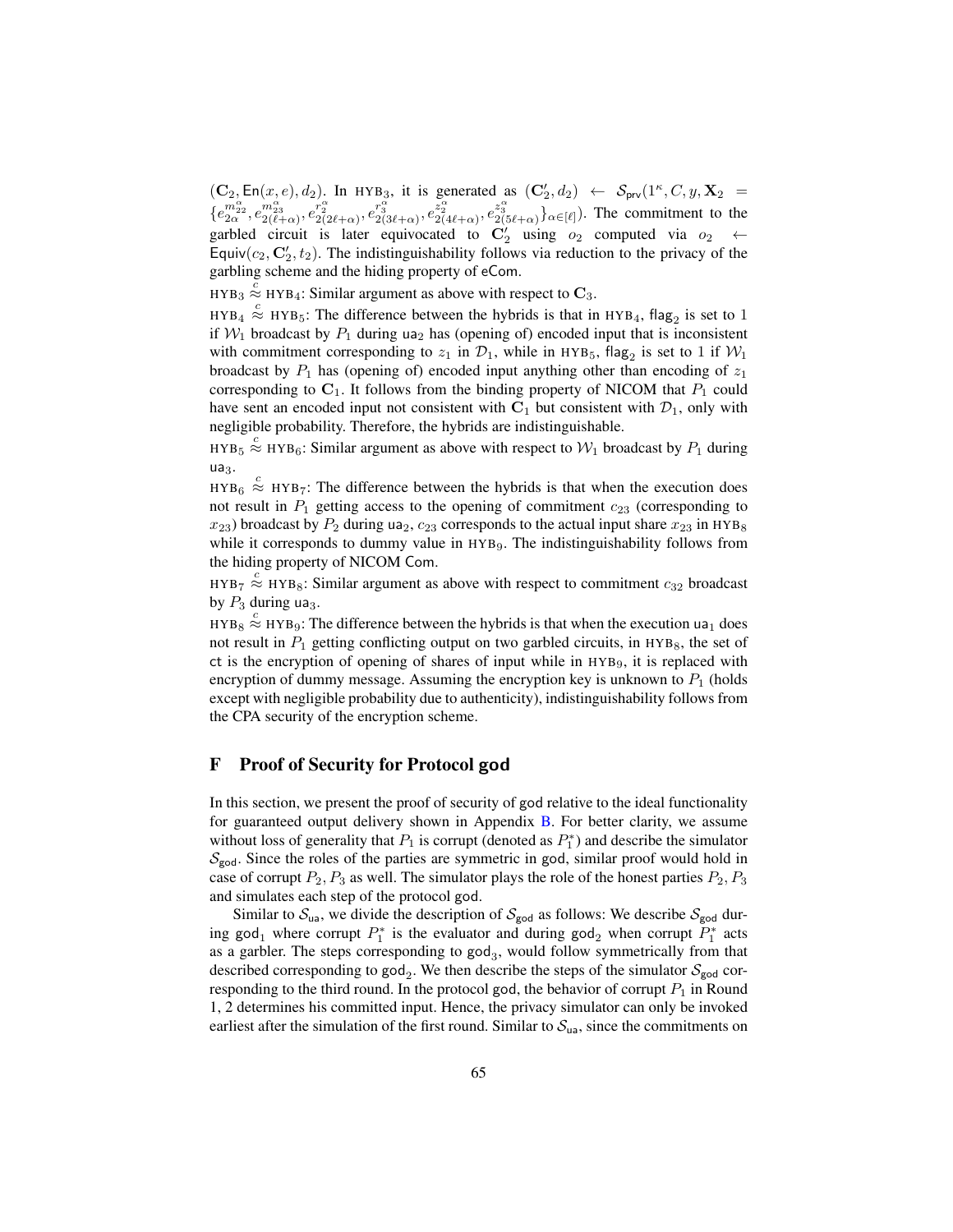encoding information is sent in the first round itself, we use a modified version of the privacy simulator of the garbling scheme which additionally takes an encoded input as parameter (see Section [E\)](#page-60-0). The simulator  $S_{\text{god}}$  appears in Figure [20-](#page-66-0)[21](#page-67-0) with R1/R2/R3 indicating simulation for round 1, 2 and 3 and and g/G denoting the steps corresponding to subprotocol  $\gcd_i$ , god respectively.

We now argue that IDEAL $\mathcal{F}_{\text{good}}$ ,  $\mathcal{S}_{\text{good}} \stackrel{c}{\approx}$  REAL<sub>god, A</sub>, when A corrupts  $P_1$ . The views are shown to be indistinguishable via a series of intermediate hybrids.

- HYB<sub>0</sub>: Same as REAL<sub>god, A</sub>.
- HYB<sub>1</sub>: Same as HYB<sub>0</sub>, except that  $P_2, P_3$  in god<sub>1</sub> use uniform randomness rather than pseudo-randomness for the garbled circuit construction.
- $-$  HYB<sub>2</sub>: Same as HYB<sub>1</sub>, except that some of the commitments that will not be opened by  $P_1$  during god<sub>1</sub> are replaced with commitment on dummy values. Specifically, these are corresponding to indices not equal to  $m_{22}, m_{23}, x_{12}, x_{13}$  for  $C_2$  and not equal to  $m_{32}, m_{33}, x_{12}, x_{13}$  for  $C_3$ .
- HYB<sub>3</sub> : Same as HYB<sub>2</sub>, except that when the execution results in  $P_1$  evaluating GCs during god<sub>1</sub>, the GC C<sub>2</sub> is created as  $(C_2', d_2) \leftarrow S_{\text{prv}}(1^{\kappa}, C, y, \mathbf{X}_2 =$  ${e_{2\alpha}^{m_{23}^{\alpha}}}, {e_{2(\ell+\alpha)}^{m_{23}^{\alpha}}}, {e_{2(2\ell+\alpha)}^{m_{13}^{\alpha}}}, {e_{2(3\ell+\alpha)}^{m_{13}^{\alpha}}}\}_{\alpha \in [\ell]}).$  The commitment  $c_2$  is later equivocated to  $\mathbf{C}'_2$  using  $o_2$  computed via  $o_2 \leftarrow \text{Equiv}(c_2, \mathbf{C}'_2, t_2)$ . The set of ciphertexts ct generated uses  $d_2$  in their keys.
- HYB<sub>4</sub> : Same as HYB<sub>3</sub>, except that when the execution results in  $P_1$  evaluating GCs during god<sub>1</sub>, the GC C<sub>3</sub> is created as  $(C'_3, d_3) \leftarrow S_{prv}(1^{\kappa}, C, y, \mathbf{X}_3 =$  ${e_{3\alpha}^{m_{32}^{\alpha}}, e_{3(\ell+\alpha)}^{m_{33}^{\alpha}}}, e_{3(2\ell+\alpha)}^{x_{12}^{\alpha}}, e_{3(3\ell+\alpha)}^{x_{13}^{\alpha}}\}_{\alpha\in[\ell]}$ ). The commitment  $c_3$  is later equivocated to  $\mathbf{C}'_3$  using  $o_3$  computed via  $o_3 \leftarrow \text{Equiv}(c_3, \mathbf{C}'_3, t_3)$ . The set of ciphertexts ct generated uses  $d_3$  in their keys.
- HYB<sub>5</sub>: Same as HYB<sub>4</sub>, except that during god<sub>2</sub>,  $C_2$  is set to  $P_1$  if  $P_2$  receives  $o_3$  that opens to a value other than the originally committed  $\mathbf{C}_3$ .
- HYB<sub>6</sub>: Same as HYB<sub>5</sub>, except that during god<sub>3</sub>,  $C_3$  is set to  $P_1$  if  $P_3$  receives  $o_2$  that opens to a value other than the originally committed  $C_2$ .
- HYB7: Same as HYB<sub>6</sub>, except that during  $\text{god}_2$ ,  $\mathcal{C}_2$  is set to  $P_1$  if  $P_2$  accepts any encoded input not consistent with  $C_1, C_3$
- HYB<sub>8</sub>: Same as HYB<sub>7</sub>, except that during god<sub>3</sub>,  $C_3$  is set to  $P_1$  if  $P_3$  accepts any encoded input not consistent with  $C_1, C_2$
- HYB9: Same as HYB<sub>8</sub>, except that when the execution does not result in  $P_1$  getting access to the opening of commitment  $c_{23}$  (corresponding to  $x_{23}$ ) broadcast by  $P_2$ during  $\gcd_2$ , the commitment is replaced with commitment of dummy value.
- HYB<sub>10</sub>: Same as HYB<sub>9</sub>, except that when the execution does not result in  $P_1$  getting access to the opening of commitment  $c_{32}$  (corresponding to  $x_{32}$ ) broadcast by  $P_3$ during  $\gcd_3$ , the commitment is replaced with commitment of dummy value.
- HYB<sub>11</sub>: Same as HYB<sub>10</sub>, except that when the execution god<sub>1</sub> does not result in  $P_1$  getting conflicting output on two garbled circuits, the set of ct is replaced by encryption of a dummy message.

Since HYB<sub>11</sub> := IDEAL $_{\mathcal{F}_{\text{good}}, \mathcal{S}_{\text{good}}}$ , we show that every two consecutive hybrids are computationally indistinguishable which concludes the proof.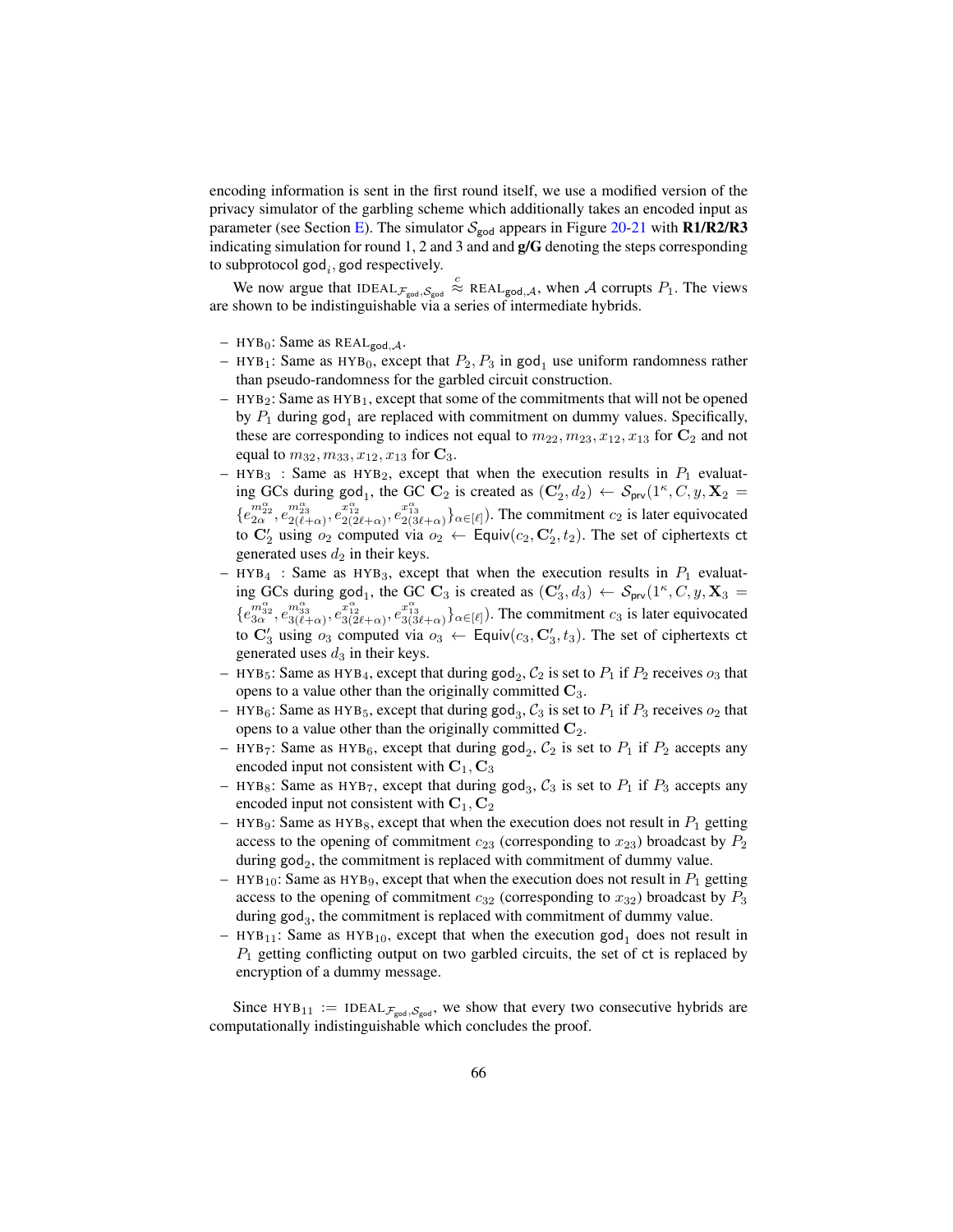<span id="page-66-0"></span>

 $HYB_0 \stackrel{c}{\approx} HYB_1$ : The difference between the hybrids is that  $P_2, P_3$  in god<sub>1</sub> use uniform randomness in  $HYB_1$  rather than pseudorandomness as in  $HYB_0$ . The indistinguishability follows via reduction to the security of the PRG G.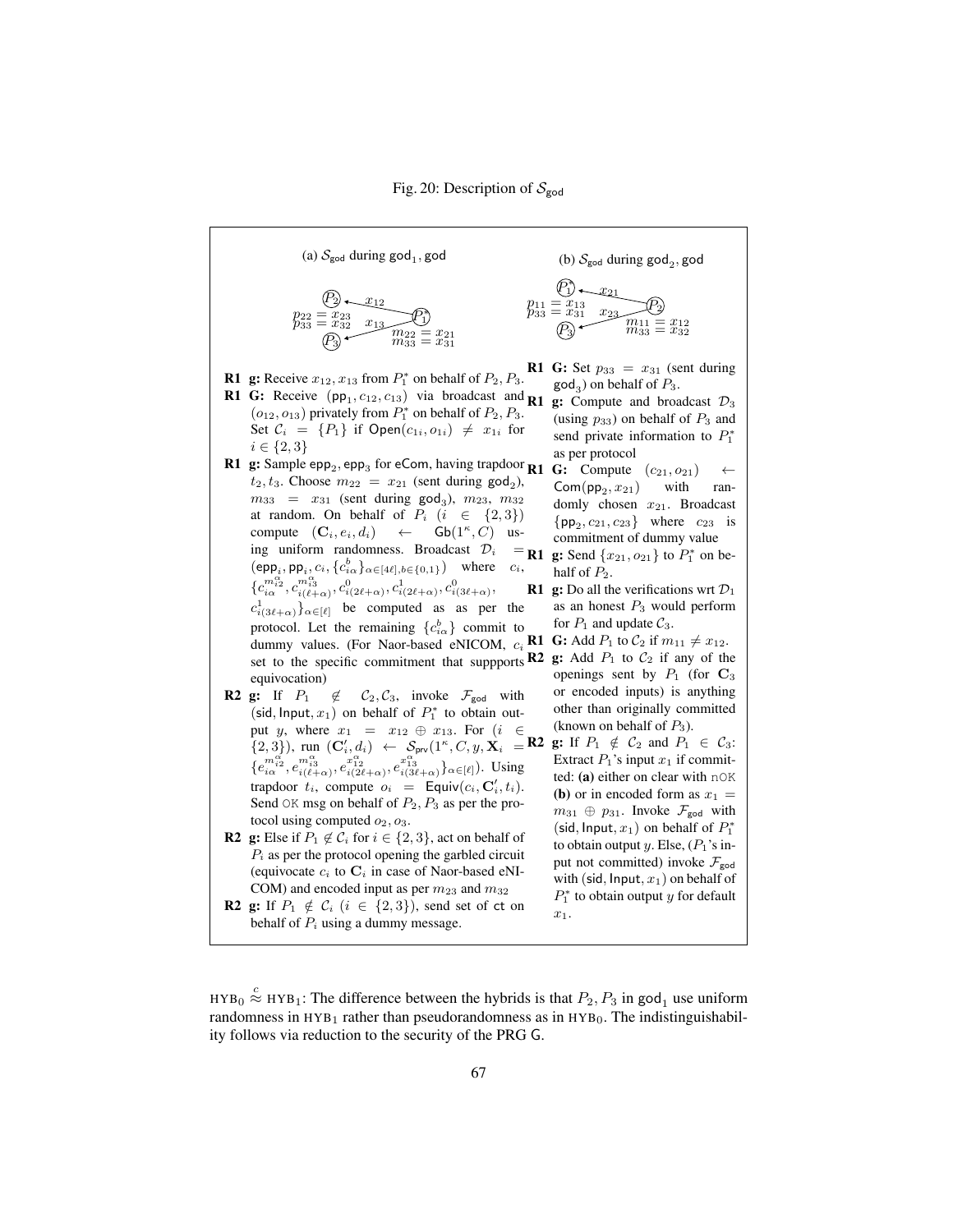<span id="page-67-0"></span> $S_{\text{god}}$  during R3: If  $P_1 \in C_2, C_3$  at the end of round 1, invoke  $\mathcal{F}_{\text{god}}$  with (sid, Input,  $x_1$ ) on behalf of  $P_1^*$  to obtain y for a default  $x_1$ . Send y to  $P_1^*$  on behalf of both  $P_2$  and  $P_3$  if  $P_1 \in C_2, C_3$  in the end of round one. Send y to  $P_1^*$  on behalf of only  $P_2 (P_3)$  if  $P_1 \in C_3 (C_2)$ in the end of round one.

 $HYB_1 \stackrel{c}{\approx} HYB_2$ : The difference between the hybrids is some of the commitments that will not be opened by  $P_1$  during  $\gcd_1$  are replaced with commitments on dummy values. The indistinguishability follows from the hiding property of the commitment scheme.

 $HYB_2 \approx HYB_3$ : The difference between the hybrids is in the way  $(C_2, X, d_2)$ is generated. In HYB<sub>2</sub>,  $(C_2, e_2, d_2) \leftarrow$  Gb $(1^{\kappa}, C)$  is run, which gives  $(C_2, \text{En}(x, e), d_2)$ . In HYB<sub>3</sub>, it is generated as  $(C'_2, d_2) \leftarrow S_{\text{prv}}(1^{\kappa}, C, y, \mathbf{X}_2)$  ${e_{2\alpha}^{m_{23}^{\alpha}}, e_{2(\ell+\alpha)}^{m_{33}^{\alpha}}, e_{2(2\ell+\alpha)}^{m_{13}^{\alpha}}, e_{2(3\ell+\alpha)}^{m_{13}^{\alpha}}\}_{\alpha\in[\ell]}$ ). The commitment to the garbled circuit is later equivocated to  $\mathbb{C}'_2$  using  $o_2$  computed via  $o_2 \leftarrow \mathsf{Equiv}(c_2, \mathbb{C}'_2, t_2)$ . The indistinguishability follows via reduction to the privacy of the garbling scheme and the hiding property of eCom.

 $HYB_3 \stackrel{c}{\approx} HYB_4$ : Similar argument as above with respect to  $\mathbf{C}_3$ .

 $HYB_4 \stackrel{c}{\approx} HYB_5$ : The difference between the hybrids is that in  $HYB_4$ ,  $P_2$  sets  $C_2 = P_1$  if the  $o_3$  sent by  $P_1$  in god<sub>2</sub> output  $\perp$  while in HYB<sub>5</sub>,  $P_2$  sets  $C_2 = P_1$  if  $o_3$  sent by  $P_1$  in  $\gcd_2$  opens to any value other than  $C_3$ . Since the commitment scheme eCom is binding and epp was chosen uniformly at random by  $P_3$ , in HYB<sub>4</sub>,  $P_1$  could have decommitted successfully to a different garbled circuit than what was originally committed, only with negligible probability. Therefore, the hybrids are indistinguishable.

 $HYB_5 \stackrel{c}{\approx} HYB_6$ : Similar argument as above with respect to  $P_3$  in god<sub>3</sub>.

HYB<sub>6</sub>  $\stackrel{c}{\approx}$  HYB<sub>7</sub>: The difference between the hybrids is that in HYB<sub>6</sub>,  $P_2$  sets  $C_2 = P_1$  if opening of commitment on the encoded inputs sent by  $P_1$  in  $\gcd_2$  results in  $\perp$  while in  $HYB_7$ ,  $C_2$  is set to  $P_1$  if  $P_2$  accepts the opening of any commitment to a value other than what was originally committed. The indistinguishability between the hybrids follows from the binding property of NICOM.

 $HYB_7 \stackrel{c}{\approx} HYB_8$ : Similar argument as above with respect to  $P_3$  in god<sub>3</sub>.

 $HYB_8 \stackrel{c}{\approx} HYB_9$ : The difference between the hybrids is that when the execution does not result in  $P_1$  getting access to the opening of commitment  $c_{23}$  (corresponding to  $x_{23}$ ) broadcast by  $P_2$  during god<sub>2</sub>,  $c_{23}$  corresponds to the actual input share  $x_{23}$  in HYB<sub>8</sub> while it corresponds to dummy value in HYB<sub>9</sub>. The indistinguishability follows from the hiding property of Com.

 $HYB_9 \stackrel{c}{\approx} HYB_{10}$ : Similar argument as above with respect to commitment  $c_{32}$  broadcast by  $P_3$  during god<sub>3</sub>.

 $HYB_{10} \stackrel{c}{\approx} HYB_{11}$ : The difference between the hybrids is that when the execution god<sub>1</sub> does not result in  $P_1$  getting conflicting output on two garbled circuits, in  $HYB_{10}$ , the set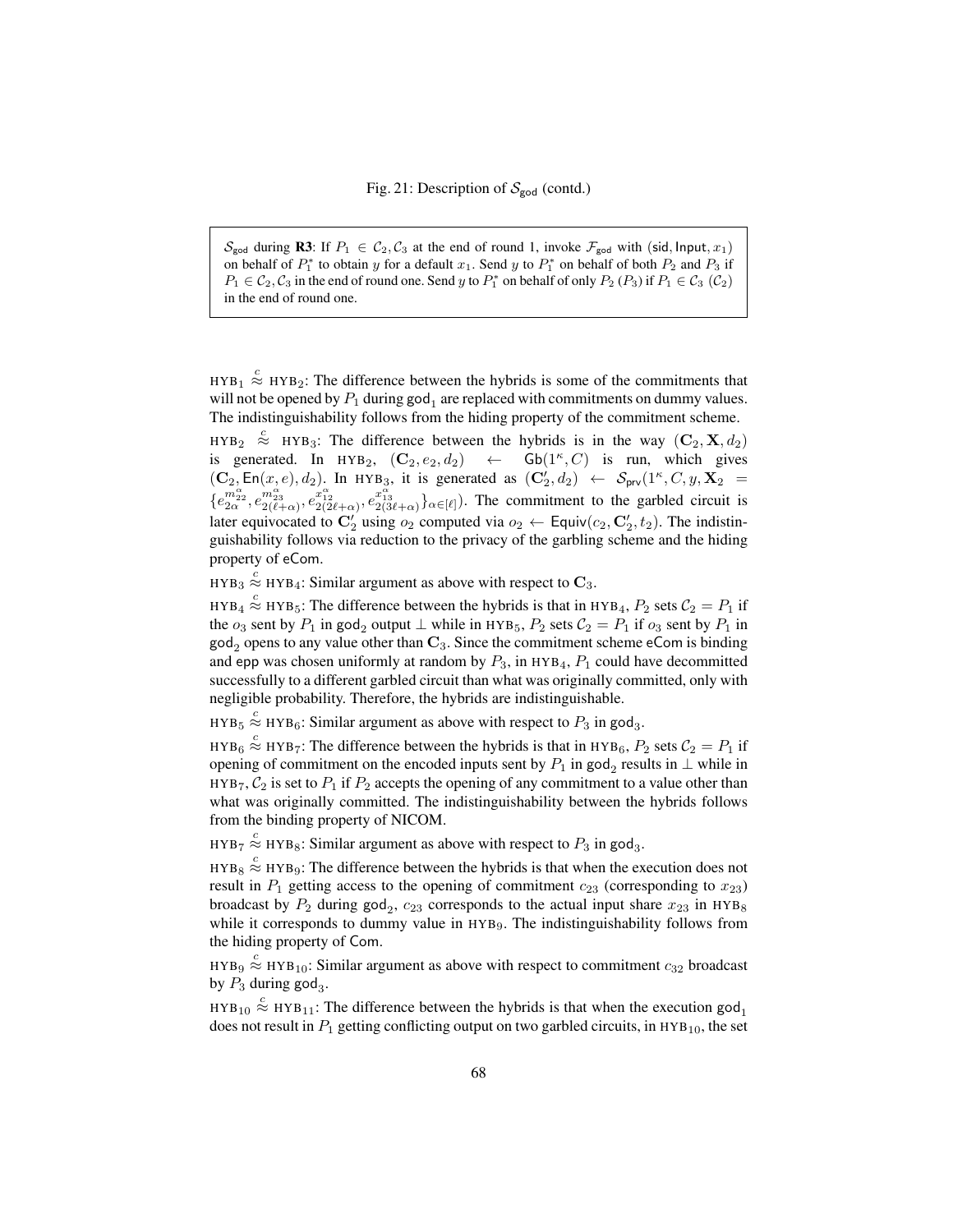of ct is the encryption of an input and a share of input while in  $HYB<sub>11</sub>$ , it is replaced with encryption of dummy message. Assuming the encryption key is unknown to  $P_1$  (holds except with negligible probability due to authenticity), indistinguishability follows from the CPA security of the encryption scheme.

## <span id="page-68-0"></span>G Authenticated Conditional Disclosure of Secret

The subprotocol cert, (Figure [2\)](#page-17-0) used in our protocol fair is reminiscent of the notion of 'conditional disclosure of secrets (CDS)' which was first introduced in [\[GIKM00\]](#page-44-19). Informally, the problem of conditional disclosure of secrets involves two parties Alice and Bob, who hold inputs x and y respectively and wish to release a common secret s to Carol (who knows both x and y) if only if the input  $(x, y)$  satisfies some predefined predicate f. The model allows Alice and Bob to have access to shared random string (hidden from Carol) and the only communication allowed is a single unidirectional message sent from each player (Alice and Bob) to Carol. Traditionally, CDS involves two properties, namely *correctness* (if  $f(x, y)$  is true, then Carol is always able to reconstruct s from her input and the messages she receives) and *privacy* (if  $f(x, y)$  is false, Carol obtains no information about the secret s). Formally,

**Definition 8** (Conditional Disclosure of Secret). *[\[AARV17\]](#page-42-1) Let*  $f : \mathcal{X} \times \mathcal{Y} \rightarrow \{0, 1\}$ *be a predicate. Let*  $F_1: \mathcal{X} \times \mathcal{S} \times \mathcal{R} \to \mathcal{T}_1$  *and*  $F_2: \mathcal{Y} \times \mathcal{S} \times \mathcal{R} \to \mathcal{T}_2$  *be deterministic encoding algorithms, where* S *is the secret domain. Then, the pair*  $(F_1, F_2)$  *is a CDS scheme for* f *if the function*  $F(x, y, s, r) = (F_1(x, s, r), F_2(y, s, r))$  *that corresponds to the joint computation of*  $F_1$  *and*  $F_2$  *on a common s and r, satisfies the following:* 

- δ*-correctness: There exists a deterministic algorithm* Dec*, called a decoder, such that for every* 1*-input*  $(x, y)$  *of*  $f$  *and any secret*  $s \in S$ *, the following holds:*  $Pr_{r \leftarrow \mathcal{R}}[\textsf{Dec}(x, y, F(x, y, s, r)) \neq s] \leq \delta$
- $\epsilon$ -privacy: There exists a simulator S such that for every 0-input  $(x, y)$  of f and any *secret*  $s \in S$ , *it holds that*  $|Pr[D(S(x, y) = 1)] - Pr[D(F(x, y, s, r)) = 1]|$  *for every distinguisher* D*. (*S, D *assumed to be poly-time or computationally unbounded depending on computational / information-theoretic setting).*

Interestingly, we find that the functionality realized by subprotocol cert, subsumes the above properties under computational variant adapted to tolerate active corruption of single party and gives some stronger guarantees. We thus formally define a variant of CDS known as 'Authenticated Conditional Disclosure of Secret' below and show realization of the same by cert $_i$ .

Definition 9 (Authenticated Conditional Disclosure of Secret). *Let A, B denote two parties holding inputs*  $x \in \mathcal{X}$  *and*  $y \in \mathcal{Y}$  *respectively and having access to common*  $s$ *ecret*  $s \in S$  *and*  $C$  *denote an external party. We assume a PPT adversary*  $A$  *who can actively corrupt at most* 1 *party among A, B and C. An authenticated CDS protocol is secure against* A *if the following properties hold:*

- $\sim \delta$ -correctness holds for honest A, B, and C where  $\delta = \text{negl}(\kappa)$ .
- $\epsilon$ -privacy holds against A corrupt C, where  $\epsilon = \text{negl}(\kappa)$ .